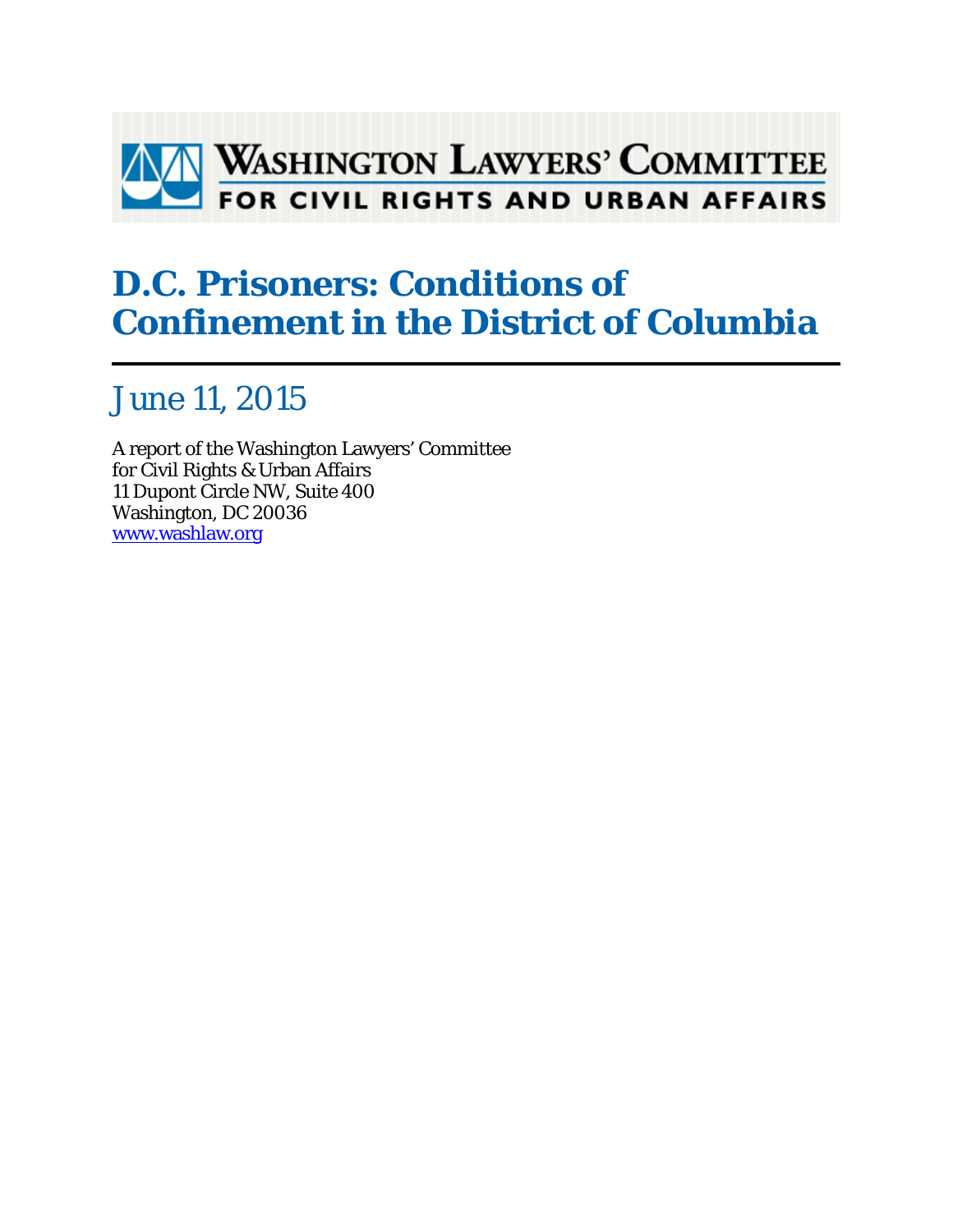### **D.C. PRISONERS: CONDITIONS OF CONFINEMENT IN THE DISTRICT OF COLUMBIA**

# **TABLE OF CONTENTS**

### **PAGE(S)**

| I.   |           | District Department of Corrections Facilities and Populations 4                          |  |
|------|-----------|------------------------------------------------------------------------------------------|--|
|      | A.        |                                                                                          |  |
|      | <b>B.</b> |                                                                                          |  |
|      | C.        |                                                                                          |  |
| П.   |           | Recurring Issues and Problems Involving the D.C. Jail and CTF 12                         |  |
|      | A.        |                                                                                          |  |
|      | <b>B.</b> | Mental Health and Suicide Prevention Practices at the D.C. Jail20                        |  |
|      | C.        |                                                                                          |  |
| III. |           |                                                                                          |  |
|      | A.        |                                                                                          |  |
|      | <b>B.</b> |                                                                                          |  |
|      | C.        |                                                                                          |  |
| IV.  |           |                                                                                          |  |
|      | A.        | Recommendation 1: Close the D.C. Jail and the CTF and construct                          |  |
|      | <b>B.</b> | Recommendation 2: Expand the Secure Residential Treatment                                |  |
|      | C.        | Recommendation 3: Correct deficiencies in suicide prevention and                         |  |
|      |           |                                                                                          |  |
|      | D.        |                                                                                          |  |
|      | E.        | Recommendation 5: Revise current policies restricting "Good Time<br>Credits"<br>. 49<br> |  |
|      | F.        | Recommendation 6: Return management of the CTF to District                               |  |
|      |           | $control$                                                                                |  |
|      | G.        | Recommendation 7: Increase public access to records 51                                   |  |

### **Appendix A - Demographics & Budget**

**Appendix B - D.C. Department of Corrections Response**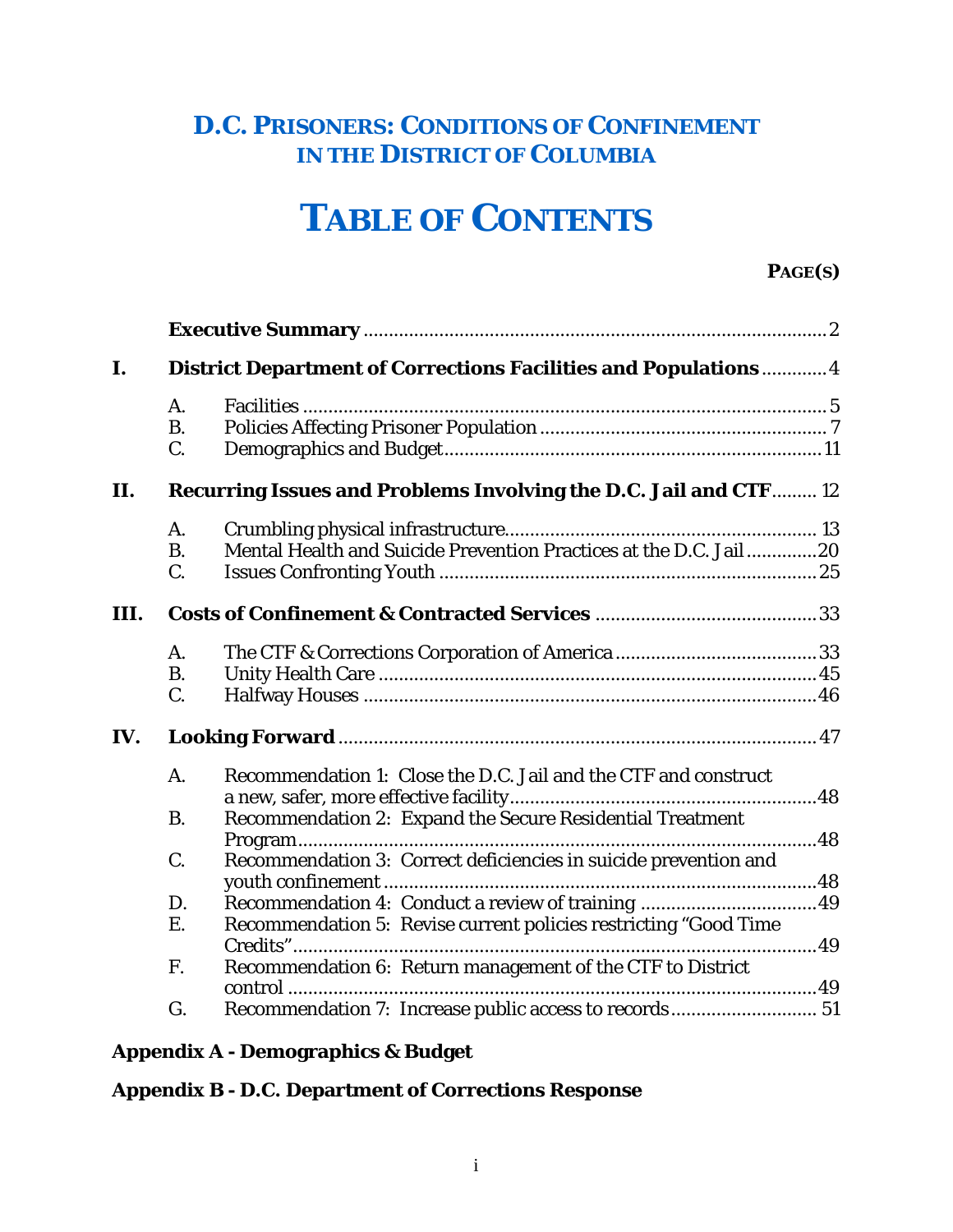### **PREFACE**

The appalling conditions of confinement in D.C. prison facilities, especially in light of their disproportionate impact on African-Americans, are a key criminal justice and civil rights issue in Washington DC. This is the third in a series of reports focusing on criminal justice reform and civil rights issues by the Washington Lawyers' Committee for Civil Rights and Urban Affairs.

We want to express our appreciation for the invaluable assistance in researching and writing this report provided by a team of lawyers from Covington & Burling LLP: Kevin Glandon, Shelton Abramson, Brandon Myers, and Alan Pemberton, who were the principal authors of this report, as well as paralegals Kimberly Bickham and Eric Barros.

All these reports are dedicated to Judge Louis F. Oberdorfer, the distinguished jurist, who inspired the creation of the Washington Lawyers' Committee in 1968 while a partner at Wilmer, Cutler & Pickering. Judge Oberdorfer served on the Committee's Board of Trustees until his elevation to the bench in 1977. Throughout his long career, Judge Oberdorfer, who died in February of 2013, spoke eloquently in support of civil rights and criminal justice reform. In his memory, the Louis F. Oberdorfer Fund has been established to support the Committee's ongoing work on criminal justice reform and civil rights advocacy. We are pleased to note that one of the significant contributors to this report was Elliot Mincberg, who is serving as the Louis Oberdorfer Senior Counsel on the Washington Lawyers' Committee staff. A stipend to support his work is provided by the Oberdorfer Memorial Fund.

The Washington Lawyers' Committee would also like to acknowledge with particular gratitude the service of the following retired and senior Federal and District of Columbia Judges who composed the Advisory Committee assisting with this study:

*John M. Ferren*, Senior Judge, District of Columbia Court of Appeals

*Rufus G. King III*, Senior Judge, Superior Court of the District of Columbia

*James Robertson*, Retired Judge, United States District Court for the District of Columbia

*Ricardo M. Urbina*, Retired Judge, United States District Court for the District of Columbia

*Patricia M. Wald*, Retired Chief Judge, United States Court of Appeals for the District of Columbia Circuit

Rockme V.O. Boygs

Roderic V.O. Boggs, Executive Director

Deborah M Goldens

June 11, 2015 Deborah M. Golden, Director, DC Prisoners' Rights Project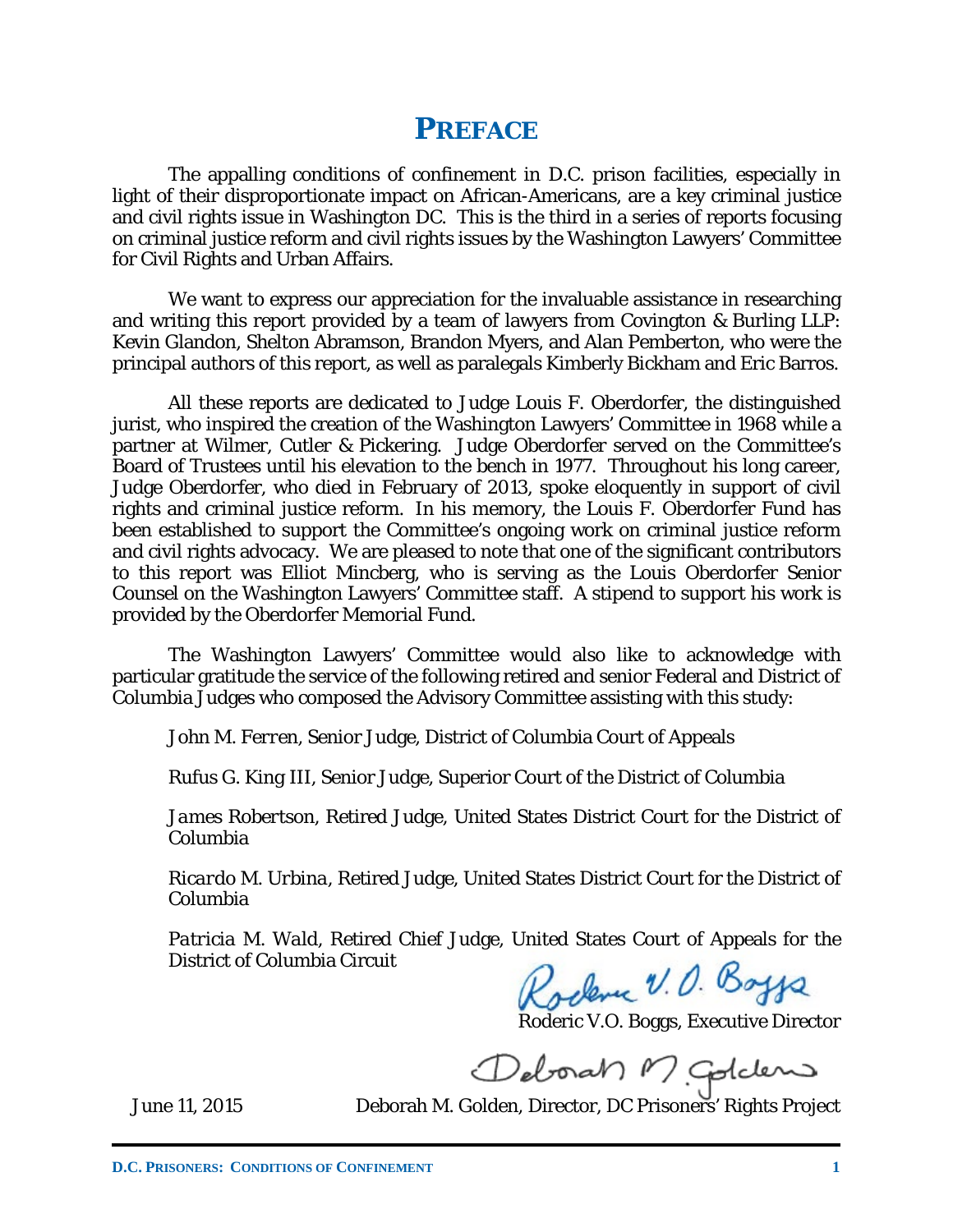### **EXECUTIVE SUMMARY**

On average, the daily population of D.C. Department of Corrections (DCDOC) facilities exceeds 2,000 prisoners. About three-quarters of these individuals are detained at the Central Detention Facility, a nearly forty-year-old facility commonly referred to as the "D.C. Jail." Just under one quarter are detained at the privately-run Correctional Treatment Facility (CTF). The rest are located at one of the District's three halfway houses.

This report examines the conditions of confinement at the D.C. Jail and the CTF and discusses several recurring and serious problems that require the prompt attention of the DCDOC and District policymakers.

- **The D.C. Jail's physical condition is alarming.** Inspection reports by the D.C. Department of Health (DOH) have identified numerous violations of established correctional and public health standards, as well as structural and mechanical problems that are "serious to extremely serious." Some of the problems noted in recent inspections appear to be a matter of poor housekeeping and sanitation practices  $-$  e.g., an "active infestation of vermin/pests throughout the facility." Others indicate more fundamental degradation of the D.C. Jail's physical infrastructure. Inspectors found "openings in the wall" of several cells, "damaged concrete in several of the cell blocks," "water penetration through the walls," mold growth, and a leaking roof. In addition, inspectors have noted that "most of the plumbing fixtures were in different stages of disrepair."
- **Suicide prevention practices in the D.C. Jail are "in need of immediate corrective action.**" An expert report (the "Hayes Report") arrived at this conclusion in 2013 after being commissioned to examine the D.C. Jail conditions and policies following a ten-month period during which four prisoners in the D.C. Jail committed suicide. The Hayes Report found that the D.C. Jail did not have enough suicide-resistant cells, and that prisoners under observation were subject to "overly restrictive and seemingly punitive" precautionary measures. The Hayes Report also criticized the infrequency of monitoring, which demonstrated "complete unconcern for inmate safety." In response to the Hayes Report, the DCDOC formed a Suicide Prevention Task Force, which took steps to correct some of the issues noted in the report. However, the Task Force has not published anything in more than one year, so it is difficult to assess whether all of the required remedial measures have been implemented.
- **Facilities for youth are inadequate and programming is insufficient.**  A report conducted by an outside correctional consulting group (the "Ridley Report") identified significant problems with the conditions of confinement for youth housed at the CTF and found that boys at the CTF "have needs far greater than the services currently provided." The Ridley Report highlighted the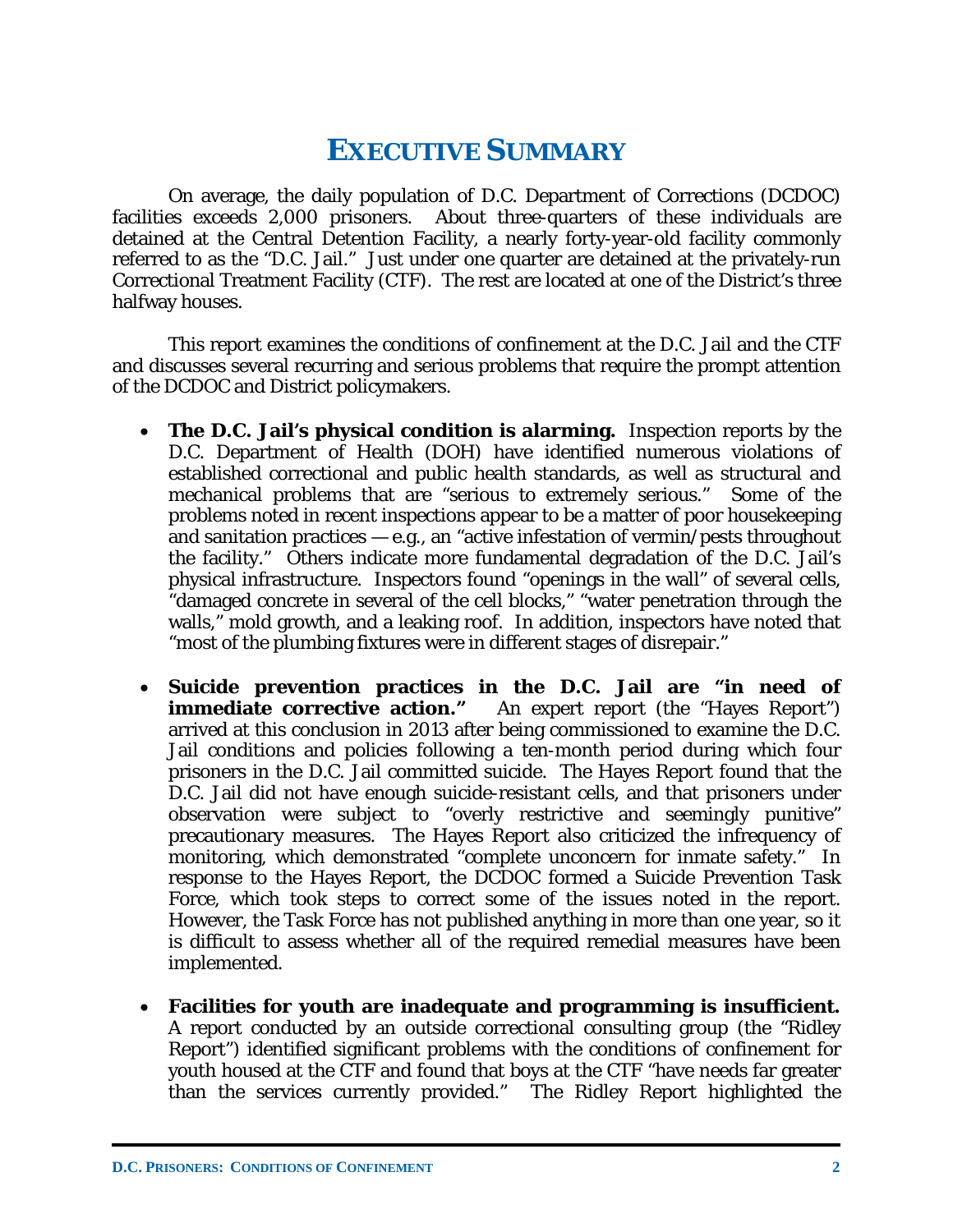inadequacies of the juvenile facilities at the CTF, the excessive imposition of segregation and isolation, and the insufficient programming for boys held there. The report also notes that many boys may only visit with family members through video visitation, which can interfere with maintaining critical family bonds. The DCDOC reports that it has "worked diligently to implement the Ridley recommendations," but we recommend further actions, including reducing the use of isolation and segregation among youth prisoners, further increasing and improving youth programing, and expanding access to in-person visitation for all youths.

- **The District should not renew its contract with CCA, the for-profit corporation running the CTF.** Since 1997, the CTF has been operated under contract by the Corrections Corporation of America (CCA). It appears that the District's compensation to CCA was 31% higher than CCA's reported average, at least as of 2014. During that year, CCA reported an operating margin of 29.7%. CCA's contract is set to expire in 2017 and issues related to CCA operation of prisons around the country since the beginning of the contract indicate that it would not be in the District's interests to continue to contract out the operation of the CTF.
- **The Secure Residential Treatment Program needs expansion.** The Secure Residential Treatment Program, operated out of the CTF by the Court Services and Offender Supervision Agency and the U.S. Parole Commission, offers a helpful alternative to incarceration for those suffering from addiction, but is unavailable to women and to many men due to the location of the facility and its limited size.
- **"Good time credit" policies deny early release based on arbitrary**  distinctions. District policies regarding the availability of "good time credit" for academic, vocational, and rehabilitation achievement contain arbitrary restrictions with respect to certain offenses. Federal policy governs good time credits for inmates who will be transferred to the custody of the Bureau of Prisons.
- **Correctional officers may not have been provided sufficient training.**  A theme running throughout prior reports is that some of the District's correctional officers have not been provided modern, effective training.
- **Public records regarding the D.C. Jail and the CTF are difficult to obtain.** The process for obtaining public records regarding the District's correctional system is complex, time-consuming, occasionally befuddling, and sometimes fruitless.

We conclude by offering seven proposed recommendations to address recurring issues outlined in the report. They would not solve all the issues facing the District's correctional system, but we believe they would be important and tangible improvements.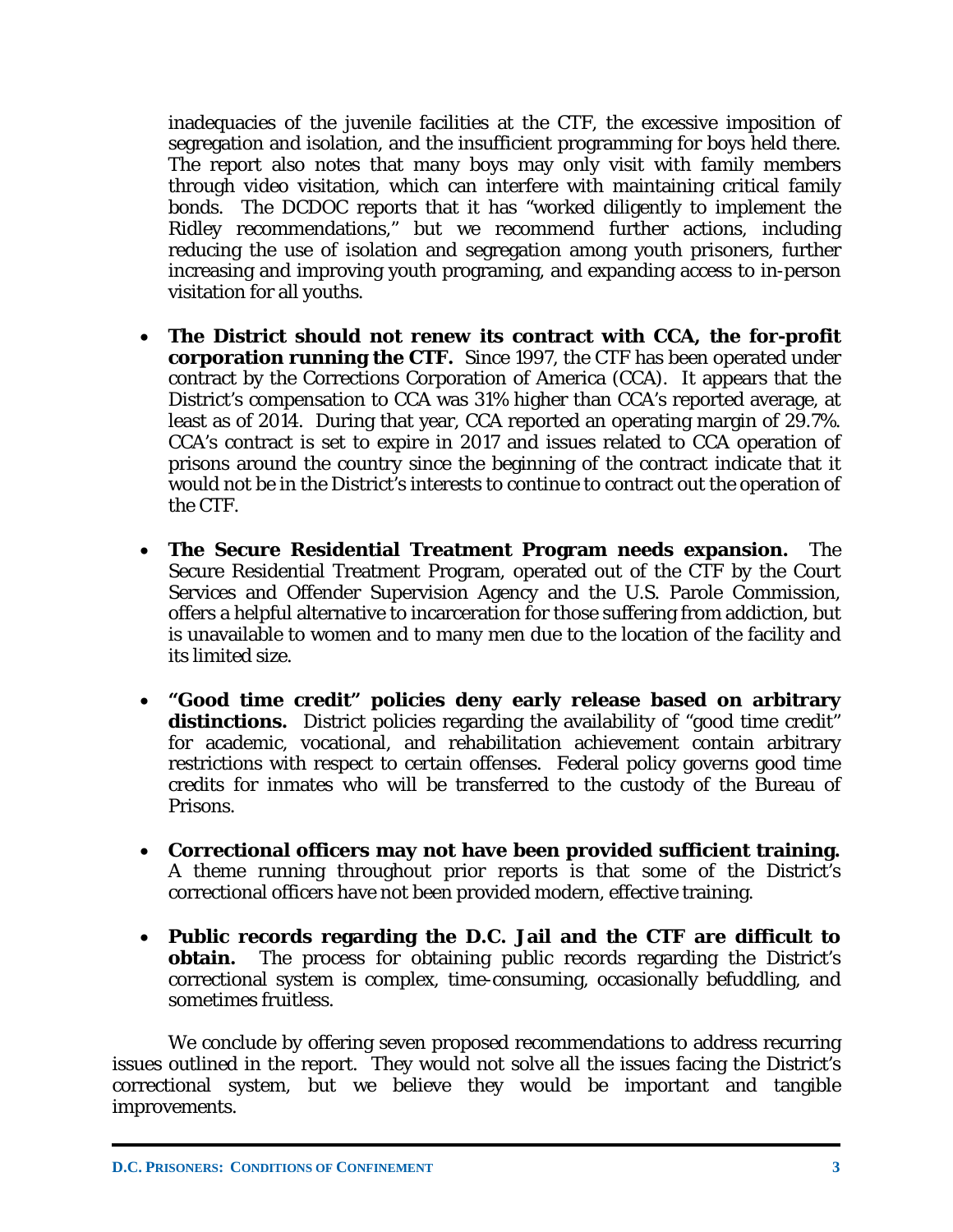Although we detail multiple areas of concern, it should be said at the outset that this report is not intended to find fault with any particular person, organization, or institution. Corrections officers face dangerous, even life-threatening, conditions on a regular basis. The job is stressful and can be thankless. Administrative staff who help run the Department of Corrections and its facilities and programs are often faced with competing safety, budgetary, time, practical, political, and legal pressures. None of this is to say that the District cannot make improvements in every area of concern. We can. But assigning blame is less productive than collaborating to advance practical, effective solutions.

### **I. DISTRICT DEPARTMENT OF CORRECTIONS FACILITIES AND POPULATIONS**

Individuals in the DCDOC system are generally subject to confinement at either of two facilities within the District, the D.C. Jail and the CTF,[1](#page-5-0) or at one of the District's three contracted halfway houses. Prisoners convicted of a felony are transferred to a Federal Bureau of Prisons (BOP) facility and may become eligible for parole.

In FY14, the average daily population for all DCDOC facilities combined was 2,041.[2](#page-5-1) Approximately three quarters (1,474) of those individuals were detained at the D.C. Jail. Twenty-four percent (489) of those in DCDOC custody were located at CTF, and the rest were in one of the contract halfway houses in the District.[3](#page-5-2) While most youth charged with crimes in the District are held at Department of Youth Rehabilitation Services (DYRS) facilities, an average of sixteen boys were located at CTF (the only DCDOC facility that houses youth) in FY14.[4](#page-5-3) Pursuant to the Revitalization Act of 1997, individuals convicted of felonies in D.C. are transferred to the custody of the BOP.

<span id="page-5-2"></span><sup>3</sup> *See id.*

<span id="page-5-0"></span><sup>1</sup> D.C. Dep't of Corr., *FY 2013 Performance Accountability Report*, 1.

<span id="page-5-1"></span><sup>2</sup> *See* D.C. Dep't of Corr., *DC Department of Corrections Facts and Figures*, [http://doc.dc.gov/sites/default/files/dc/sites/doc/publication/attachments/DC%20Departmen](http://doc.dc.gov/sites/default/files/dc/sites/doc/publication/attachments/DC%20Department%20of%20Corrections%20Facts%20and%20Figures%20October%202014.pdf) [t%20of%20Corrections%20Facts%20and%20Figures%20October%202014.pdf](http://doc.dc.gov/sites/default/files/dc/sites/doc/publication/attachments/DC%20Department%20of%20Corrections%20Facts%20and%20Figures%20October%202014.pdf)

<span id="page-5-3"></span><sup>4</sup> This number represents juveniles that the District tried as adults. *See id.*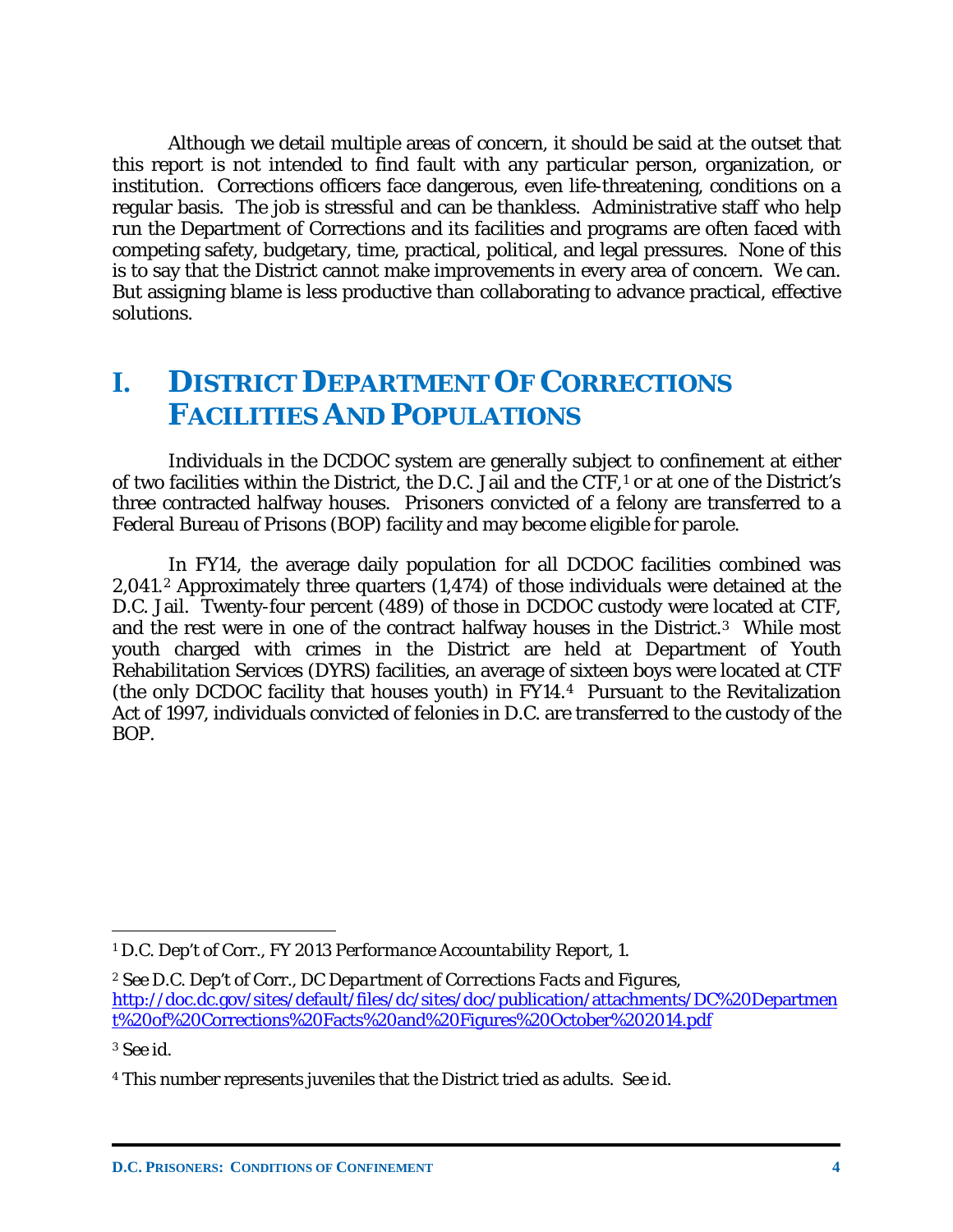### **A. Facilities**

### **1. D.C. Jail**

The DCDOC operates the D.C. Jail.<sup>5</sup> The D.C. Jail's population comprises solely adult men who: (1) are awaiting trial or a parole revocation decision and are subject to pre-trial detention, (2) have been convicted of a misdemeanor, or (3) have been convicted of a felony and are awaiting a transfer to a BOP facility.[6](#page-6-1) The D.C. Jail houses all three categories (Low, Medium, and High) of the DCDOC's Inmate Classification System (ICS), which is used to categorize prisoners for housing purposes based on "a number of factors that include the nature of their current criminal charges, prior criminal history and prior incarceration history."[7](#page-6-2)

We appreciate the willingness of the DCDOC to allow us to tour the D.C. Jail in February 2015. The D.C. Jail cell blocks include eighteen housing units, one of which is currently being used as an inmate receiving center. Each housing unit has eighty cells which, pursuant to current practices, hold up to two individuals each. The facility has of late been housing fewer District prisoners than the capacity of the D.C. Jail would allow. The tour was brief, we did not tour the entire facility, and we did not bring experts or otherwise attempt to audit the facility or assess shortcomings addressed in environmental inspection reports discussed in section III(A). Nonetheless, the tour was informative. The D.C. Jail is an aging facility and is visibly suffering from wear and tear.

### **2. Correctional Treatment Facility**

Unlike the D.C. Jail, the CTF is operated for the District by a contractor, the Corrections Corporation of America (traded as CXW on the New York Stock Exchange), pursuant to a 20-year contract that runs through January 30, 2017.[8](#page-6-3) The CTF population comprises primarily adult men and women who: (1) are awaiting trial or a parole revocation hearing and are subject to pre-trial detention, (2) have been convicted of a misdemeanor, or (3) have been convicted of a felony and are awaiting a transfer to a BOP facility.<sup>9</sup> The CTF also houses youth of both sexes and some U.S. Marshals Service

<span id="page-6-0"></span><sup>5</sup> Located at 1901 D Street, SE, Washington, DC 20003; *see also* D.C. Dep't of Corr., *FY 2013 Performance Accountability Report*, 1.

<span id="page-6-1"></span><sup>6</sup> D.C. Dep't of Corr., *DOC Frequently Asked Questions*, [http://doc.dc.gov/page/doc-frequently](http://doc.dc.gov/page/doc-frequently-asked-questions)[asked-questions.](http://doc.dc.gov/page/doc-frequently-asked-questions)

<span id="page-6-2"></span><sup>7</sup> D.C. Dep't of Corr., *DOC Frequently Asked Questions*, [http://doc.dc.gov/page/doc-frequently](http://doc.dc.gov/page/doc-frequently-asked-questions)[asked-questions.](http://doc.dc.gov/page/doc-frequently-asked-questions)

<span id="page-6-3"></span><sup>8</sup> Operations and Management Agreement by and between The District of Columbia and Corrections Corporation of America (effective Jan. 30, 1997, as modified); D.C. Dep't of Corr., *DOC Frequently Asked Questions*, [http://doc.dc.gov/page/doc-frequently-asked-questions.](http://doc.dc.gov/page/doc-frequently-asked-questions)

<span id="page-6-4"></span><sup>9</sup> D.C. Dep't of Corr., *DOC Frequently Asked Questions*, [http://doc.dc.gov/page/doc-frequently](http://doc.dc.gov/page/doc-frequently-asked-questions)[asked-questions.](http://doc.dc.gov/page/doc-frequently-asked-questions)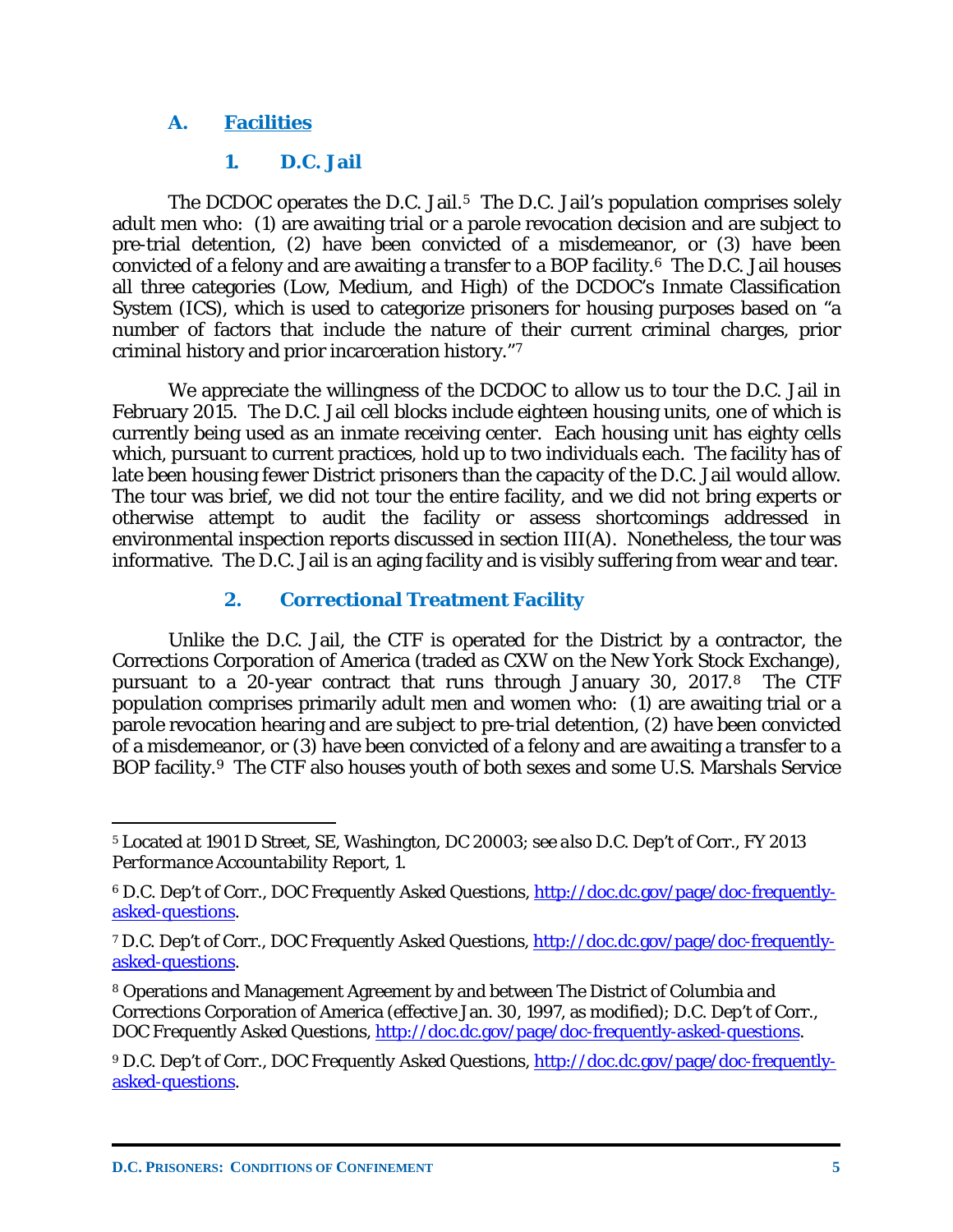prisoners, and is permitted to house up to 200 sentenced BOP prisoners.[10](#page-7-0) Unlike the D.C. Jail, the CTF only houses prisoners with a "Low" or "Medium" ICS category.[11](#page-7-1) The CTF's operating capacity is between 1,400 and 1,500.[12](#page-7-2)

### **3. Halfway Houses**

Until recently, the DCDOC contracted with four separate, contractor-owned and operated halfway houses in the District, which are "often used as alternatives to incarceration":[13](#page-7-3) (1) Efforts From Ex-Convicts; (2) Extended House, Inc.; (3) Fairview; and (4) Hope Village.[14](#page-7-4) The District no longer contracts with Efforts From Ex-Convicts.[15](#page-7-5) Data from the first week in February 2015 indicate that the Fairview housed about ten women, Extended House held about twenty-six men, and Hope Village housed about thirty men.[16](#page-7-6) These figures are lower than the average daily populations for FY 2014, which were as follows: Efforts From Ex-Convicts (15 individuals), Fairview (24), Extended House (40), and Hope Village (43).[17](#page-7-7)

[http://www.sec.gov/Archives/edgar/data/1070985/000119312514072723/d664216d10k.htm.](http://www.sec.gov/Archives/edgar/data/1070985/000119312514072723/d664216d10k.htm)

<span id="page-7-5"></span><sup>15</sup> *See* D.C. Chief Financial Officer, *Keeping the Promises: FY 2015 Proposed Budget and Financial Plan*, C-37,

<span id="page-7-0"></span> $\overline{a}$ <sup>10</sup> *Id.*; D.C. Dep't of Corr., *DOC Official Population Counts by Facility* (Feb. 6, 2015), [http://doc.dc.gov/node/307122;](http://doc.dc.gov/node/307122) Operations and Management Agreement by and between The District of Columbia and Corrections Corporation of America, Modification 10. As of January 1, 2003, the District permitted the CCA to fill empty beds at the CTF with prisoners from other jurisdictions, with the District receiving a per diem for any such prisoners. *Id.* Modification 3. As of November 4, 2008, the District's contract with the CCA was expressly modified to permit the CCA to house USMS prisoners at the CTF. *Id.* Modification 9.

<span id="page-7-1"></span><sup>11</sup> D.C. Dep't of Corr., *DOC Frequently Asked Questions*, [http://doc.dc.gov/page/doc-frequently](http://doc.dc.gov/page/doc-frequently-asked-questions)[asked-questions.](http://doc.dc.gov/page/doc-frequently-asked-questions)

<span id="page-7-2"></span> $12$  The District reports that the operating capacity is 1,400; CCA filings cite a 1,500 figure. *Compare* D.C. Dep't of Corr., *DOC Official Population Counts by Facility* (Feb. 6, 2015), [http://doc.dc.gov/node/307122,](http://doc.dc.gov/node/307122) *with* Corrections Corporation of America, *Annual Report (Form 10-K)*, 14,

<span id="page-7-3"></span><sup>13</sup> D.C. Dep't of Corr., *FY 2015 Performance Plan*, 1, [http://oca.dc.gov/sites/default/files/dc/sites/oca/publication/attachments/DOC15.pdf.](http://oca.dc.gov/sites/default/files/dc/sites/oca/publication/attachments/DOC15.pdf)

<span id="page-7-4"></span><sup>14</sup> D.C. Dep't of Corr., *FY 2013 Performance Accountability Report*, 1, [http://oca.dc.gov/sites/default/files/dc/sites/oca/publication/attachments/DOC\\_FY13PAR.pdf](http://oca.dc.gov/sites/default/files/dc/sites/oca/publication/attachments/DOC_FY13PAR.pdf)

[http://cfo.dc.gov/sites/default/files/dc/sites/ocfo/publication/attachments/DCOCFO\\_Volume](http://cfo.dc.gov/sites/default/files/dc/sites/ocfo/publication/attachments/DCOCFO_Volume_1_web.pdf) [\\_1\\_web.pdf;](http://cfo.dc.gov/sites/default/files/dc/sites/ocfo/publication/attachments/DCOCFO_Volume_1_web.pdf) D.C. Dep't of Corr., *FY 2015 Performance Plan*,

[http://oca.dc.gov/sites/default/files/dc/sites/oca/publication/attachments/DOC15.pdf.](http://oca.dc.gov/sites/default/files/dc/sites/oca/publication/attachments/DOC15.pdf)

<span id="page-7-6"></span><sup>16</sup> D.C. Dep't of Corr., *DOC Official Population Counts by Facility* (Feb. 6, 2015), [http://doc.dc.gov/node/307122.](http://doc.dc.gov/node/307122)

<span id="page-7-7"></span><sup>17</sup> D.C. Dep't of Corr., *DC Department of Corrections Facts & Figures October 2014*, [http://doc.dc.gov/node/344892.](http://doc.dc.gov/node/344892)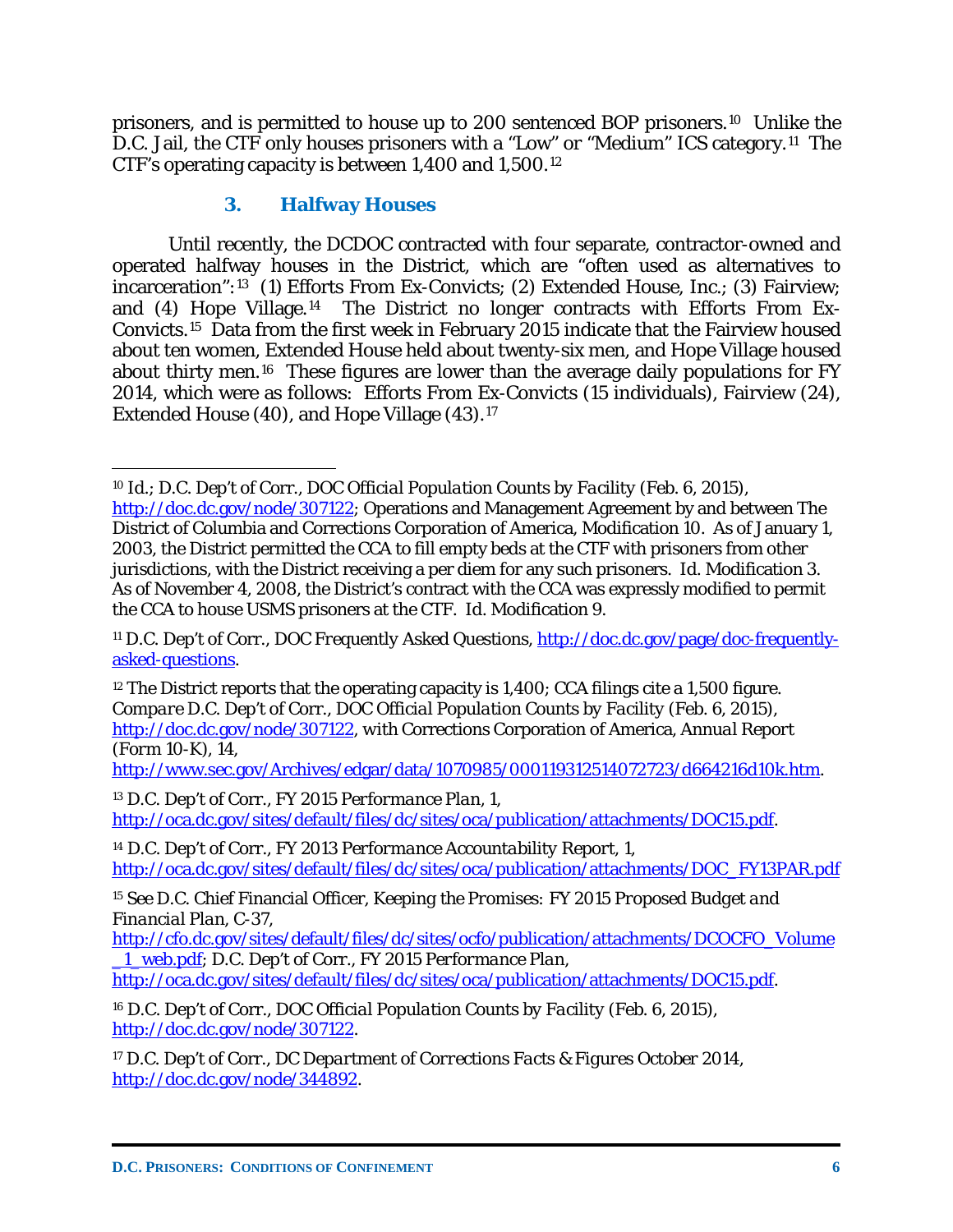### **B. Policies Affecting Prisoner Population**

### **1. U.S. Bureau of Prisons**

Unlike each of America's fifty states, management of the District of Columbia is vested in a Mayor and City Council, but subject to control and oversight by the United States Congress.<sup>[18](#page-8-0)</sup> One result of this control is that, pursuant to a federal law,<sup>[19](#page-8-1)</sup> sentenced felons in the District have been required to be transferred to the BOP.<sup>[20](#page-8-2)</sup> Before the enactment of the National Capital and Self-Government Act of 1997 (the "Revitalization Act"), many of those prisoners had been housed at the Lorton Correctional Complex[21](#page-8-3) in Virginia; by December 31, 2001, the District had ceased operations at Lorton.[22](#page-8-4)

Almost sixty percent of the District's prisoner population are accused or convicted of felonies: Within that population, nearly fifty percent of all District prisoners are standing trial on a felony charge and 10% have been convicted and are awaiting transfer to the BOP.<sup>[23](#page-8-5)</sup> As a result, the District's prisoner population is highly transitory: Those awaiting trial for felonies will generally be released after the trial if acquitted or sent to the BOP if convicted, and misdemeanants will not be confined for more than one year.

### **2. Reason for Incarceration**

The majority of individuals in DCDOC custody are either awaiting trial or awaiting transfer to a BOP facility. Forty-eight percent have a felony legal matter pending, and another 10% have been sentenced to felony time (presumably awaiting transfer to a BOP facility). Seven percent have a misdemeanor legal matter pending and are held pre-trial. Only 11% of DCDOC prisoners are sentenced misdemeanants individuals, not awaiting a transfer, who are serving imposed sentences in a DCDOC

<span id="page-8-0"></span><sup>&</sup>lt;sup>18</sup> The Constitution grants legislative authority over the District to Congress. U.S. Const. art. I, § 8, cl. 17.

<span id="page-8-1"></span><sup>19</sup> National Capital Revitalization and Self-Government Improvement Act of 1997, Pub. L. No. 105-33, 111 Stat. 712.

<span id="page-8-2"></span><sup>20</sup> D.C. Dep't of Corr., *Correctional Facilities*, [http://doc.dc.gov/page/correctional-facilities.](http://doc.dc.gov/page/correctional-facilities)

<span id="page-8-3"></span><sup>&</sup>lt;sup>21</sup> The conditions at Lorton were examined through a series of interviews with staff and prisoners in a 1990 article authored by Professor Robert Blecker of New York Law School. *See* Robert Blecker, *Haven or Hell? Inside Lorton Central Prison: Experiences of Punishment Justified*, 42 Stan. L. Rev. 1149 (1990).

<span id="page-8-4"></span><sup>22</sup> D.C. Dep't of Corr., *About DOC*, [http://doc.dc.gov/page/about-doc.](http://doc.dc.gov/page/about-doc)

<span id="page-8-5"></span><sup>23</sup> *See infra* D.C. Dep't of Corr., *D.C. Department of Corrections' PREA, Safety and Security Report 2014*,

[http://doc.dc.gov/sites/default/files/dc/sites/doc/publication/attachments/DOCPREASafetyan](http://doc.dc.gov/sites/default/files/dc/sites/doc/publication/attachments/DOCPREASafetyandSecurityReport2014.pdf) [dSecurityReport2014.pdf.](http://doc.dc.gov/sites/default/files/dc/sites/doc/publication/attachments/DOCPREASafetyandSecurityReport2014.pdf)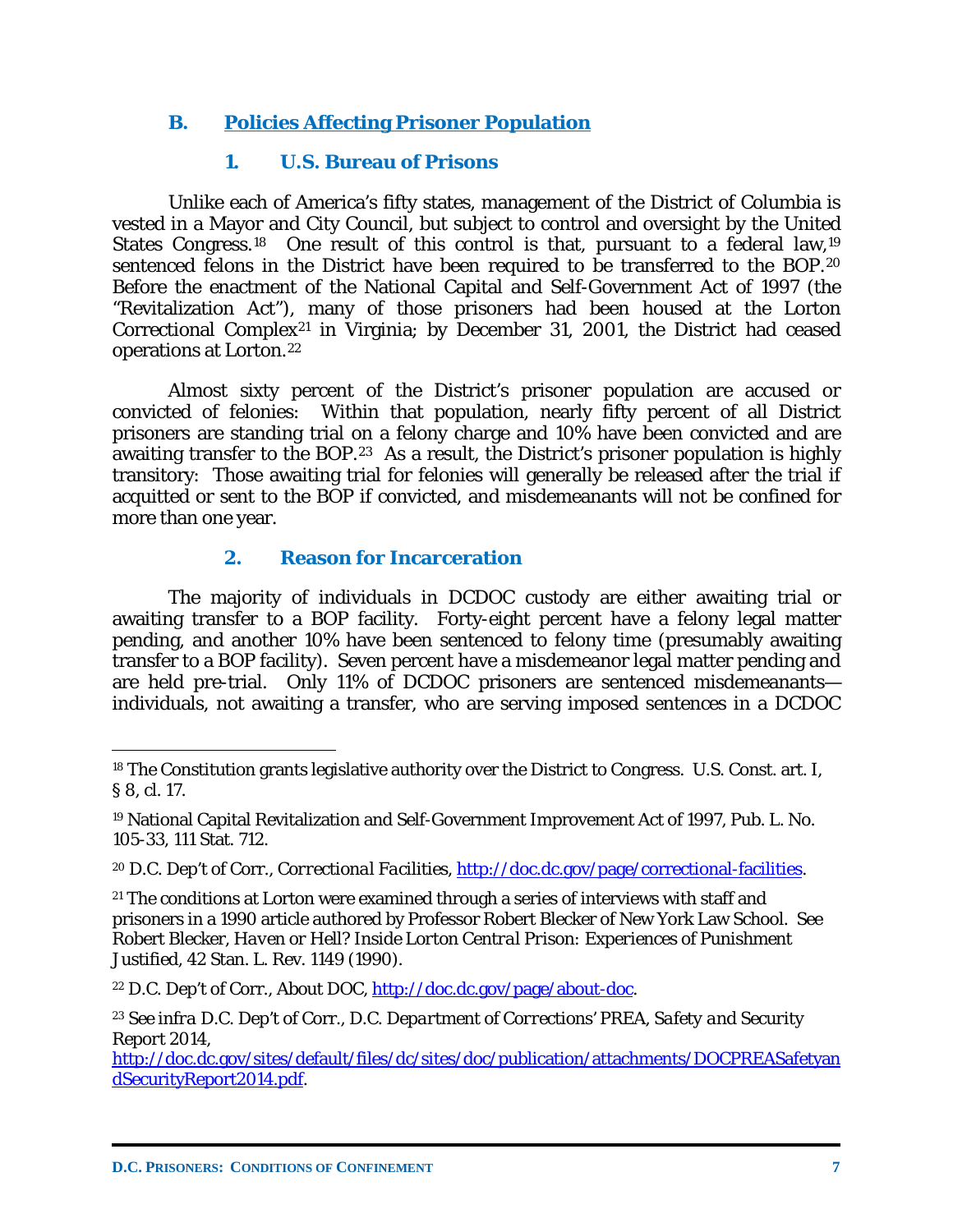facility.<sup>24</sup> The remaining 24% of the prisoners are incarcerated for violation of parole, being held pursuant to a writ or hold, or for "other" reasons.

Of the male DCDOC prisoners, about 19% are classified as "Federal Inmates," *i.e.*, prisoners accused of violating federal law who are temporarily held in a DCDOC facility. Sixteen percent of the men being held for a D.C. Code offense are incarcerated for assault or domestic violence, 13.6% are in for a parole violation, and 9.4% are incarcerated for a burglary/robbery/carjacking. The remaining prisoners are incarcerated for a burglary/robbery/carjacking. incarcerated for various offenses including property crimes (8.2%), drug offenses  $(6.6\%)$ , weapons possession  $(6.4\%)$ , and homicide  $(4\%)$ . Approximately 32% of male DCDOC prisoners are incarcerated for "violent" or "dangerous" crimes ("dangerous crimes" includes possession with intent to distribute a controlled substance).

The top two reasons for incarceration of female DCDOC prisoners are (1) assault/domestic violence and (2) parole violations, with each of the two categories accounting for 20% of the DCDOC female population. Of female DCDOC prisoners, 13.7% are federal inmates. Other reasons for incarceration include property crimes  $(7.9\%)$ , failure to appear in court<sup>[25](#page-9-1)</sup> (6.5%), and white collar crimes<sup>[26](#page-9-2)</sup> (5.8%). Twenty-six percent of female prisoners are incarcerated for violent or dangerous offenses.

### **3. Length of Stay and "Good Time" Credits**

The average length of stay in a DCDOC facility is 179 days for male prisoners, and 94 days for female prisoners. Under District law, prisoners<sup>[27](#page-9-3)</sup> may earn "Good Time Credits" for completion of academic and vocational programs or rehabilitation programs; for "exceptionally meritorious service"; or "performing duties of outstanding importance in connection with institutional operations"; and for "demonstrat[ing] successful participation in one or more rehabilitation programs, work details, or special projects.[28](#page-9-4)

One credit is equal to one full day of reduction in a sentence. Prisoners earn one credit for completing a "program, detail, or project" that lasts twenty days or less, two credits for completing a program that lasts between twenty and twenty-six days; and

<span id="page-9-1"></span><sup>25</sup> "Failure to appear" generally refers to an individual's failure to appear before any court or judicial officer when ordered to do so. *See, e.g.*, D.C. Code §23-1327.

<span id="page-9-2"></span><sup>26</sup> "White collar crime" generally refers to financially-motivated, nonviolent crime that is often committed by government and business professionals. *See, e.g.*, DC Code §22-3225.02 (Insurance fraud).

<span id="page-9-3"></span><sup>27</sup> The District's good time credit laws apply only to pretrial and subsequently sentenced misdemeanants. Inmates charged with felonies and sentenced to more than one year of incarceration will be transferred to BOP custody and can only earn good time credits in accordance with federal law and BOP policies.

<span id="page-9-4"></span><sup>28</sup> D.C. Code §§ 24-221.01 to 24-221.01c.

<span id="page-9-0"></span> $\overline{a}$ <sup>24</sup> *See id.*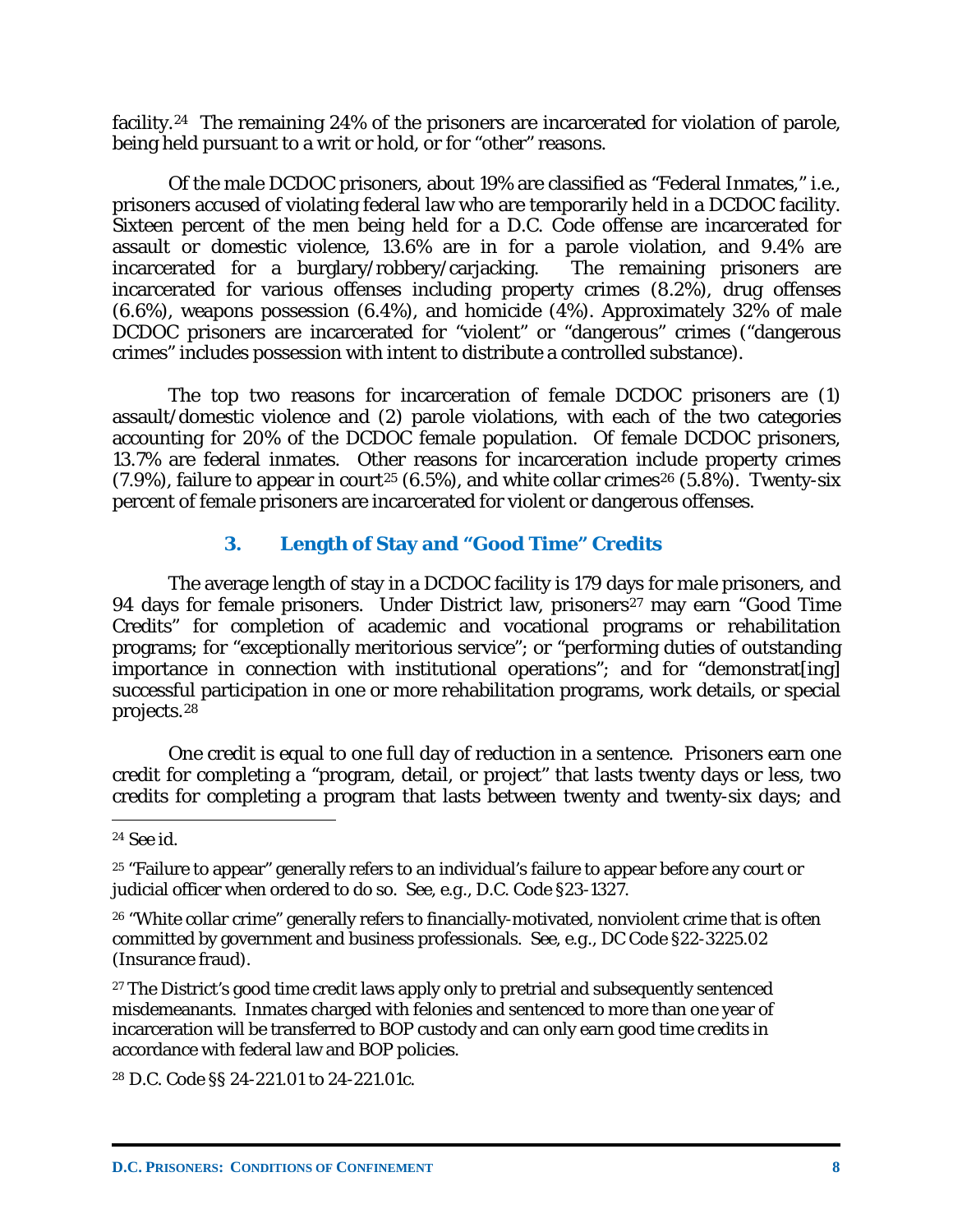three credits if a program lasts twenty-six days or more.<sup>[29](#page-10-0)</sup> There are a few limitations on the use of this policy. First, only prisoners serving sentences for misdemeanors are eligible (however, credits can begin to accrue pre-sentencing while the individual is incarcerated).[30](#page-10-1) Second, credits may not reduce a prisoner's sentence by more than 15% if the conviction was for a crime of violence, and credits may not reduce the minimum sentence at all for a specified list of crimes, including certain crimes under the Controlled Substances Act.[31](#page-10-2) There are limitations on how many credits a prisoner may earn per month.<sup>[32](#page-10-3)</sup>

#### 4. **Parole/Supervised Release**

When a D.C. Code offender<sup>[33](#page-10-4)</sup> has served his or her minimum felony sentence,  $s/h$ e may be eligible for parole.<sup>[34](#page-10-5)</sup> In addition to the standard parole system, the District also provides for medical parole for permanently incapacitated or terminally ill prisoners, and for geriatric release for prisoners at least sixty-five years old who have a chronic illness.[35](#page-10-6)

The U.S. Parole Commission is vested with the authority to grant or deny parole to D.C. Code felony offenders and to revoke parole and supervised release for those under its supervision.[36](#page-10-7) Before August 5, 1998, the D.C. Board of Parole was responsible for making parole decisions, but its authority was transferred by the Revitalization Act.<sup>37</sup>

Even though D.C. Code felony offenders are transferred into the federal BOP system, the Commission applies District (rather than federal) guidelines and procedures to all D.C. Code offenders.[38](#page-10-9) However, the Commission has the authority to amend the

<span id="page-10-3"></span><sup>32</sup> *Id.* § 13(d).

 $\overline{a}$ 

<span id="page-10-4"></span><sup>33</sup> By "D.C. Code offender," we refer to an individual who has violated a section of the D.C. criminal code, as opposed to a District resident who violated a federal law.

<span id="page-10-5"></span><sup>34</sup> D.C. Code § 24-404(a).

<span id="page-10-6"></span><sup>35</sup> *See id.* §§ 24-464, 24-465.

<span id="page-10-7"></span><sup>36</sup> *See* U.S. Dep't of Justice, *FAQs*, [http://www.justice.gov/uspc/frequently-asked](http://www.justice.gov/uspc/frequently-asked-questions%23q46)[questions#q46.](http://www.justice.gov/uspc/frequently-asked-questions%23q46)

<span id="page-10-8"></span><sup>37</sup> *See id.* The D.C. Board of Parole retained the authority to *revoke* parole until August 5, 2000, when that authority was also transferred to the Commission and the Board was abolished. *Id.*; D.C. Code § 24-131(a)(1).

<span id="page-10-9"></span><sup>38</sup> *See* Parole FAQs. Specifically, D.C. Code offenders are addressed in Subpart C of the Commission's manual, which is available at [http://www.justice.gov/uspc/documents/uspc](http://www.justice.gov/uspc/documents/uspc-manual111507.pdf)[manual111507.pdf.](http://www.justice.gov/uspc/documents/uspc-manual111507.pdf)

<span id="page-10-0"></span><sup>29</sup> D.C. Dep't of Corr., Program Statement 4341.1, § 10(b) (Aug. 17, 2012) (Good Time Credits).

<span id="page-10-1"></span><sup>30</sup> *See id.* § 10(a)-(b).

<span id="page-10-2"></span> $31$  *Id.* § 13(a)-(b).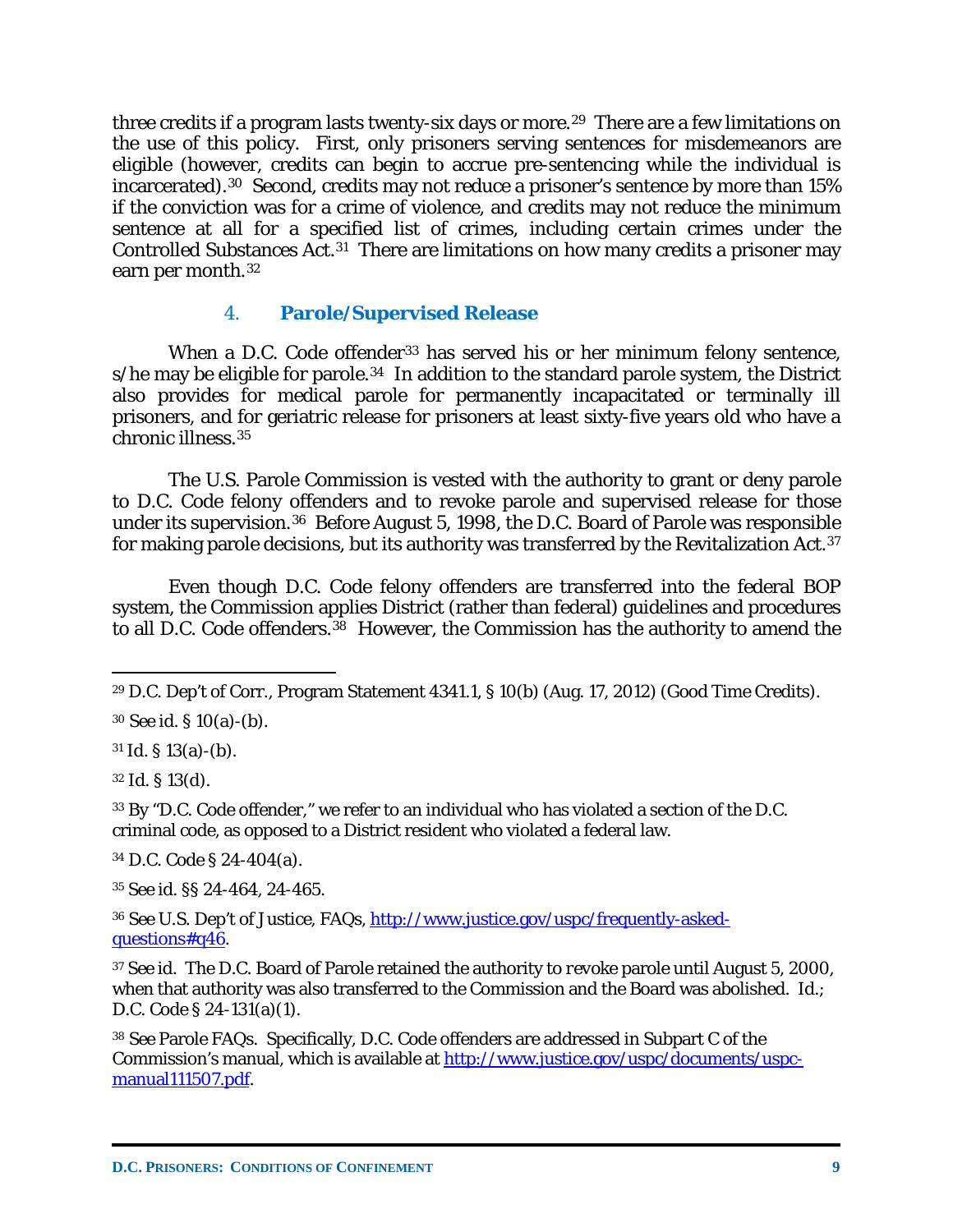rules, and it did so in 2000, potentially requiring prisoners to serve time beyond when they become eligible for parole until they are deemed "suitable" for parole.[39](#page-11-0) The Commission's guidelines have been subject to challenge. For example, a class action filed by D.C. Code offenders challenges the application of the Commission's rules, arguing that the Commission's rules unconstitutionally apply retroactively to extend the length of time before prisoners will receive parole.[40](#page-11-1)

While D.C. Code offenders are on parole, they are subject to supervision by an independent federal agency, the Court Services and Offender Supervision Agency (CSOSA).[41](#page-11-2) CSOSA also supervises pre-trial defendants who have been released to the community.

### **5. Secure Residential Treatment Program**

The Secure Residential Treatment Program (SRTP) is a residential substance abuse treatment program for individuals who have violated the terms of their parole or supervised release and who have addiction needs.[42](#page-11-3) The benefit of the SRTP is that the participants receive substance abuse counseling and earn street-time credit, meaning that they are still considered to be on supervised release for purposes of calculating the length of their supervised release. The SRTP started as "a joint collaboration of CSOSA, the DC Government, the United States Parole Commission, and the Bureau of Prisons (BOP)" to address the needs of "chronic substance abusing, and criminally-involved DC Code offenders" and "increase their chances of successful community reintegration."[43](#page-11-4) According to the DCDOC, the SRTP is currently operated by CSOSA and the U.S. Parole Commission, which control eligibility requirements and the content of the program.[44](#page-11-5)

<span id="page-11-4"></span><sup>43</sup> *Id.*

<span id="page-11-0"></span> $\overline{a}$ <sup>39</sup> *Id.*; *Daniel v. Fulwood*, 766 F.3d 57, 59 (D.C. Cir. Sept. 12, 2014).

<span id="page-11-1"></span><sup>40</sup> *See Daniel v. Fulwood*, 766 F.3d 57; *see also* Spencer Hsu, *U.S. appeals court revives parole challenge by D.C. inmates imprisoned since 1985*, The Washington Post, Sept. 12, 2014[,http://www.washingtonpost.com/local/crime/us-appeals-court-revives-parole-challenge](http://www.washingtonpost.com/local/crime/us-appeals-court-revives-parole-challenge-by-dc-inmates-imprisoned-since-1985/2014/09/12/5c4a78ce-3a97-11e4-bdfb-de4104544a37_story.html)[by-dc-inmates-imprisoned-since-1985/2014/09/12/5c4a78ce-3a97-11e4-bdfb](http://www.washingtonpost.com/local/crime/us-appeals-court-revives-parole-challenge-by-dc-inmates-imprisoned-since-1985/2014/09/12/5c4a78ce-3a97-11e4-bdfb-de4104544a37_story.html)[de4104544a37\\_story.html.](http://www.washingtonpost.com/local/crime/us-appeals-court-revives-parole-challenge-by-dc-inmates-imprisoned-since-1985/2014/09/12/5c4a78ce-3a97-11e4-bdfb-de4104544a37_story.html)

<span id="page-11-2"></span><sup>41</sup> Court Services and Offender Supervision Agency for the District of Columbia, *Mission and Goals*, [http://www.csosa.gov/about/mission.aspx.](http://www.csosa.gov/about/mission.aspx)

<span id="page-11-3"></span><sup>42</sup> *See* Court Services and Offender Supervision Agency for the District of Columbia, *FAQs: Supervision Programs and Initiatives* ("Describe CSOSA's planned participation in the [SRTP]"), [http://www.csosa.gov/about/faqs/programs.aspx#faq19.](http://www.csosa.gov/about/faqs/programs.aspx%23faq19)

<span id="page-11-5"></span><sup>44</sup> D.C. Department of Corrections Response to Washington Lawyers' Committee White Paper, May 5, 2015 (hereinafter "DCDOC Response"). A draft of this report was shared with the DCDOC and, on May 5, the DCDOC provided its comments. This draft incorporates DCDOC comments, along with analysis of those comments. The DCDOC Response is included as Appendix B to this report.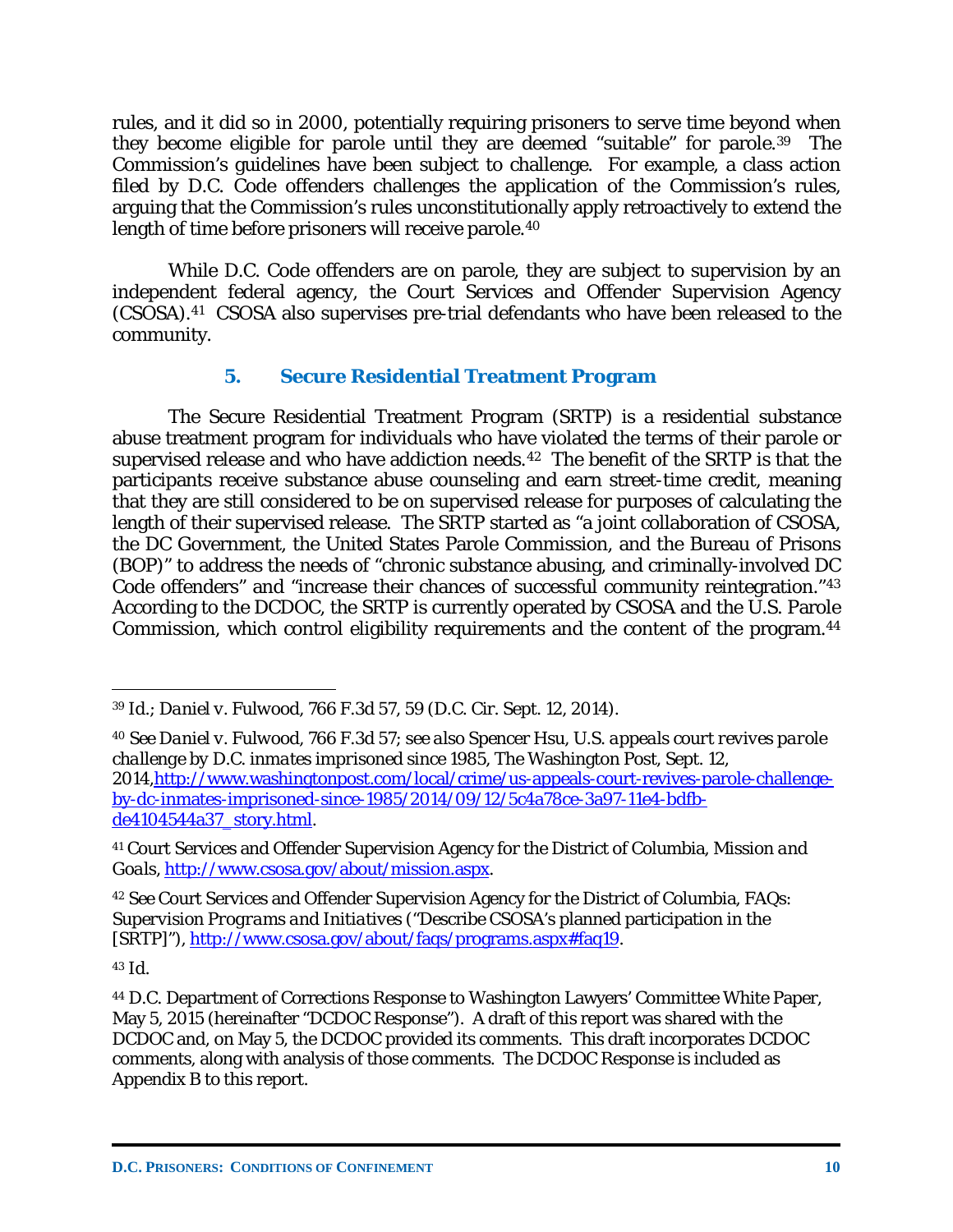Participants in the SRTP are housed for up to 180 days in a special thirty-two-bed unit at the CTF. The SRTP is administered by Phoenix House, a third-party contractor.[45](#page-12-0)

The SRTP makes a significant difference in the lives of many of its participants and can help reduce the rate of recidivism.<sup>[46](#page-12-1)</sup> But currently, the number of individuals who could benefit from the program far exceeds the SRTP's capacity. The SRTP is available only to men, and its limited capacity means that many individuals who might benefit from the program are unable to participate.

Those who are unable to participate in the program are held in custody and can wait months to begin participating in the program. During that time, the individuals who are held for a violation of their supervised release but who are unable to participate in the SRTP do not receive street time credit. Also, because the SRTP is operated out of the CTF, it is not available to individuals with a "High" ICS rating. As a result, individuals with a High ICS rating are put in custody at the D.C. Jail instead of being able to participate in the SRTP and will likely have their parole or supervised release revoked. They may apply for a waiver, but those waivers can take months, if they are ever granted at all.<sup>[47](#page-12-2)</sup>

### **C. Demographics and Budget**

 $\overline{a}$ 

As District leadership and community stakeholders confront the challenges presented by the conditions of confinement in the District, it is vital to consider two additional aspects of the correctional system: The system's disproportionate impact on certain populations, and its cost. In addition to the discussion in this section,

<span id="page-12-0"></span><sup>45</sup> *See* Phoenix House, *Secure Residential Treatment Program*,

[http://www.phoenixhouse.org/locations/metro-dc/secure-residential-treatment-program/.](http://www.phoenixhouse.org/locations/metro-dc/secure-residential-treatment-program/)

<span id="page-12-1"></span><sup>46</sup> *See generally* Press Release, *Norton Announces the Secure Residential Treatment Program for Non-Violent Offenders Will Continue*, Congresswoman Eleanor Holmes Norton, [http://norton.house.gov/media-center/press-releases/norton-announces-the-secure](http://norton.house.gov/media-center/press-releases/norton-announces-the-secure-residential-treatment-program-for-non)[residential-treatment-program-for-non.](http://norton.house.gov/media-center/press-releases/norton-announces-the-secure-residential-treatment-program-for-non)

<span id="page-12-2"></span><sup>&</sup>lt;sup>47</sup> The SRTP is distinct from the Residential Substance Abuse Treatment (RSAT) program, which is available to male and female inmates in DCDOC custody. *See* D.C. Department of Corrections, *Substance Abuse Treatment at DOC*, [http://doc.dc.gov/page/substance-abuse](http://doc.dc.gov/page/substance-abuse-treatment-doc)[treatment-doc.](http://doc.dc.gov/page/substance-abuse-treatment-doc) According to the DCDOC, inmates may volunteer to participate in the RSAT, join via referral or self-report, or enroll if they "have violated the terms of their probation and otherwise meet the requirements of the program." *See* DCDOC Response. The RSAT is generally a 30- to 120-day program that includes services on relapse prevention, as well as "workshops on domestic violence, parenting, fatherhood, life skills, arts, behavior modification, vocational education and health education." *Id.*; D.C. Department of Corrections, *Substance Abuse Treatment at DOC*, [http://doc.dc.gov/page/substance-abuse-treatment-doc.](http://doc.dc.gov/page/substance-abuse-treatment-doc) This curriculum has been "licensed by Addiction Prevention and Recovery Administration (APRA), the regulating body for policy for substance abuse, prevention, treatment, and recovery services." DCDOC Response. Individuals who successfully complete the RSAT program are reinstated to supervision and are generally placed in a 30- to 60-day aftercare program.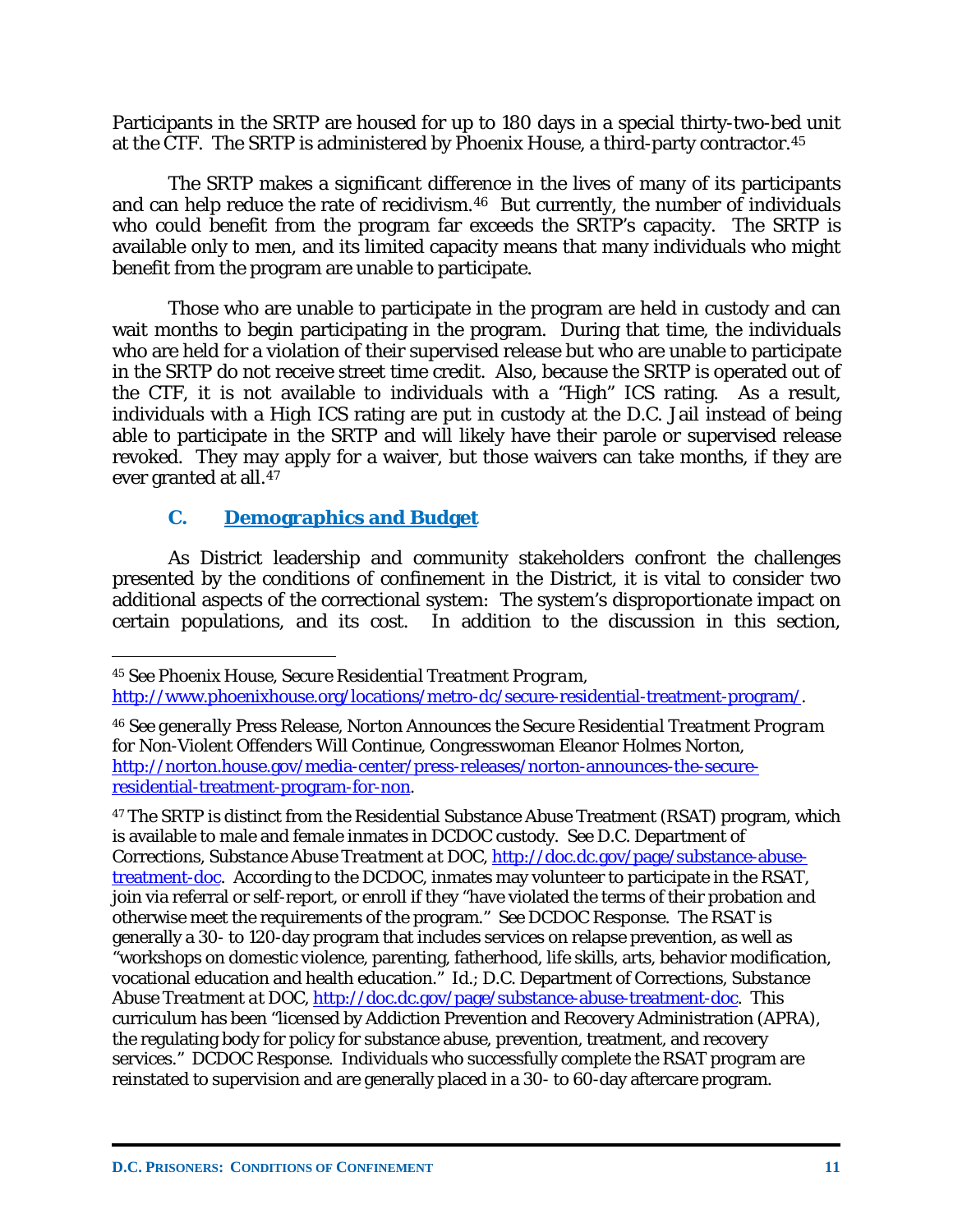demographics and cost issues are addressed in more detail in the appendix to this report.

**Slightly less than half (49.5%) of the District's total population, but 91% of the District's prisoner population, is Black.**

The District's prisoner population is disproportionately Black and male as compared to the District's total population. Slightly less than half (49.5%) of the District's total population, but 91% of the District's prisoner population, is Black. By contrast, 43.4% of the District's total population, but only a small fraction (3%) of the District's prisoner

population, is White.

And, while 92% of the DCDOC population is male, only 47% of the District's total population is male. [48](#page-13-0) When it comes to youth, the racial and gender disparities are even starker.

**And, while 92% of the DCDOC population is male, only 47% of the District's total population is male.**

Since 2007, the District's prisoner population has declined significantly, and may well decline further as a result of District policies relating to the decriminalization of marijuana. A report studying the District's high incarceration rate identified a lack of affordable housing, high rates of homelessness, education deficiencies, lack of access to mental health and substance abuse treatment, and high unemployment as relevant factors.[49](#page-13-1) 

### **II. RECURRING ISSUES AND PROBLEMS INVOLVING THE D.C. JAIL AND CTF**

Despite the tremendous investments that the D.C. government has made in its prison system, discussed in more detail in the Appendix, the D.C. Jail and CTF continue to face significant problems. As the following sections explain:

• The D.C. Jail's physical infrastructure appears to be crumbling and multiple inspections have revealed unsanitary conditions and non-compliance with basic standards established by national correctional authorities;

<span id="page-13-0"></span><sup>48</sup> United States Census Bureau, *State & County QuickFacts*, [http://quickfacts.census.gov/qfd/states/11000.html.](http://quickfacts.census.gov/qfd/states/11000.html)

<span id="page-13-1"></span><sup>49</sup> Justice Policy Institute, *A Capitol Concern: The Disproportionate Impact of the Justice System on Low-Income Communities in D.C.*, [http://www.justicepolicy.org/images/upload/10-07\\_EXS\\_CapitolConcern\\_AC-PS-RD-DC.pdf.](http://www.justicepolicy.org/images/upload/10-07_EXS_CapitolConcern_AC-PS-RD-DC.pdf)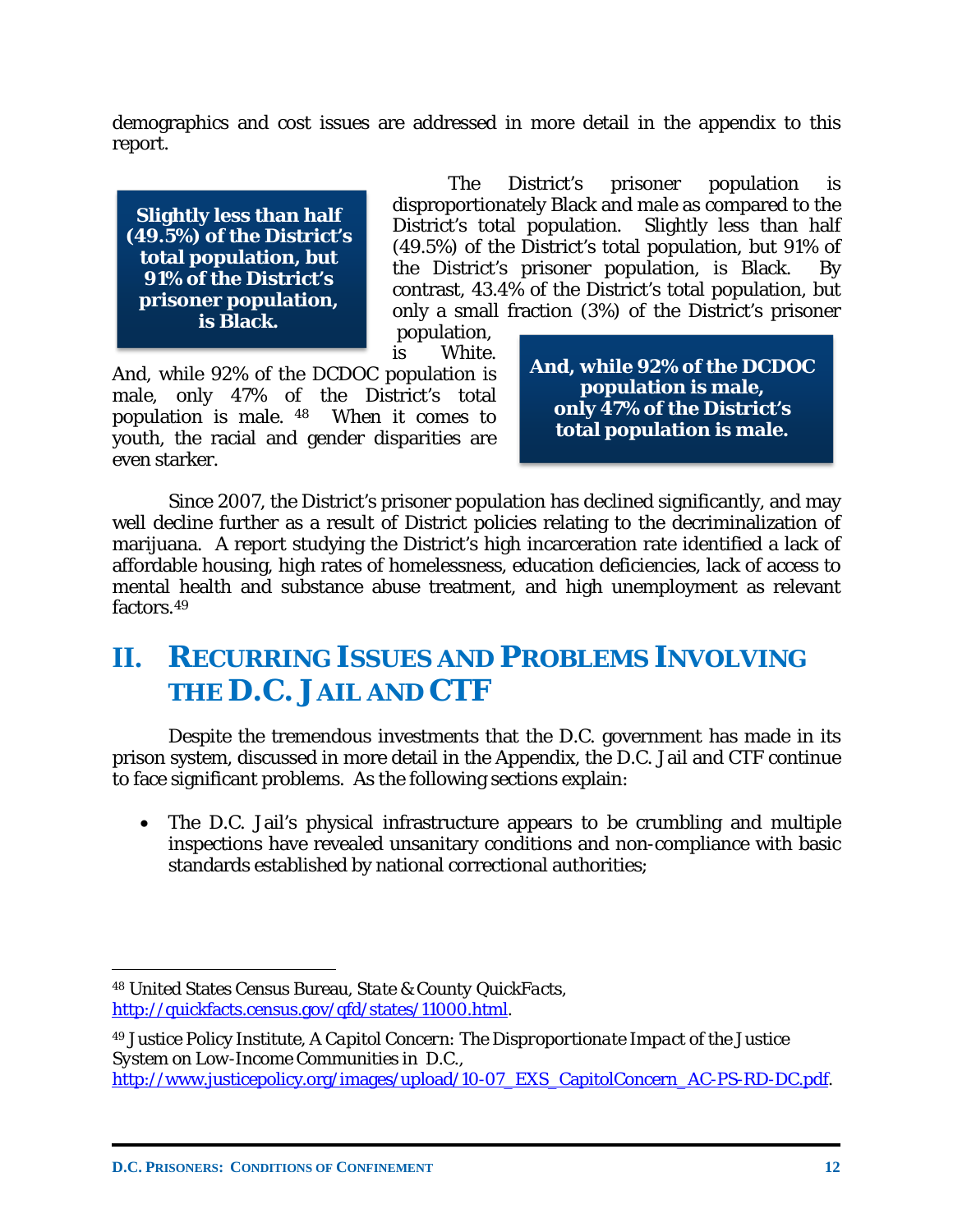- An independent expert found that the suicide prevention program employed at the D.C. Jail has significant shortcomings despite the fact that four prisoners recently committed suicide in the span of less than one year; and
- The CTF is not adequately providing for the needs of juveniles who are incarcerated there.
- For nearly twenty years, the CTF has been operated under contract by CCA. Continued problems at the CTF, the fact that the District's compensation to CCA appears to be 34% higher than CCA's reported average, at least as of 2013, and CCA's operational track record around the country since the beginning of the contract all strongly indicate that it would not be in the District's interests to continue to contract out CTF operations when the CCA contract expires in 2017.

### **A. Crumbling physical infrastructure**

### **1. Recent reports**

The District's jail facilities are not new. The CTF was opened in 1992 and has now been in operation for over twenty years.<sup>50</sup> The D.C. Jail was opened in 1976 and has been in operation for nearly forty years.<sup>[51](#page-14-1)</sup> Based on discussions with DCDOC staff, as well as testimony provided to the D.C. Council by DCDOC officials, maintenance and upkeep for the D.C. Jail will continue to consume resources and may require expensive upgrades.

Inspection reports prepared by the D.C. Department of Health (DOH) paint a troubling picture of the physical condition of the D.C. Jail. The two most recent inspection reports that are available account for a September 2013 to October 2013 inspection period (the "Fall 2013 Inspection") and a February 2014 to March 2014 inspection period (the "Spring 2014 Inspection").[52](#page-14-2) A cover letter from the DOH to the Director of the DCDOC accompanies each of the inspection reports and explains that:

> *This inspection identified areas of non-compliance with environmental requirements as defined by the American Correctional Association Standards for Adult Local Detention Facilities and the American Public Health Association Standards for Health Services Correctional Institutions*.[53](#page-14-3)

<span id="page-14-0"></span><sup>50</sup> D.C. Dep't of Corr., *Correctional Facilities*, [http://doc.dc.gov/page/correctional-facilities.](http://doc.dc.gov/page/correctional-facilities)

<span id="page-14-1"></span><sup>51</sup> D.C. Dep't of Corr., *Correctional Facilities*, [http://doc.dc.gov/page/correctional-facilities.](http://doc.dc.gov/page/correctional-facilities)

<span id="page-14-2"></span><sup>&</sup>lt;sup>52</sup> Although additional inspections likely occurred since March 2015, prior requests to obtain access to any associated reports through the FOIA process were unsuccessful.

<span id="page-14-3"></span><sup>53</sup> Letter from Joxel Garcia, Director, D.C. Department of Health, to Thomas Faust, Director, D.C. Department of Corrections (May 20, 2014); Letter from Joxel Garcia, Acting Director, D.C. (continued…)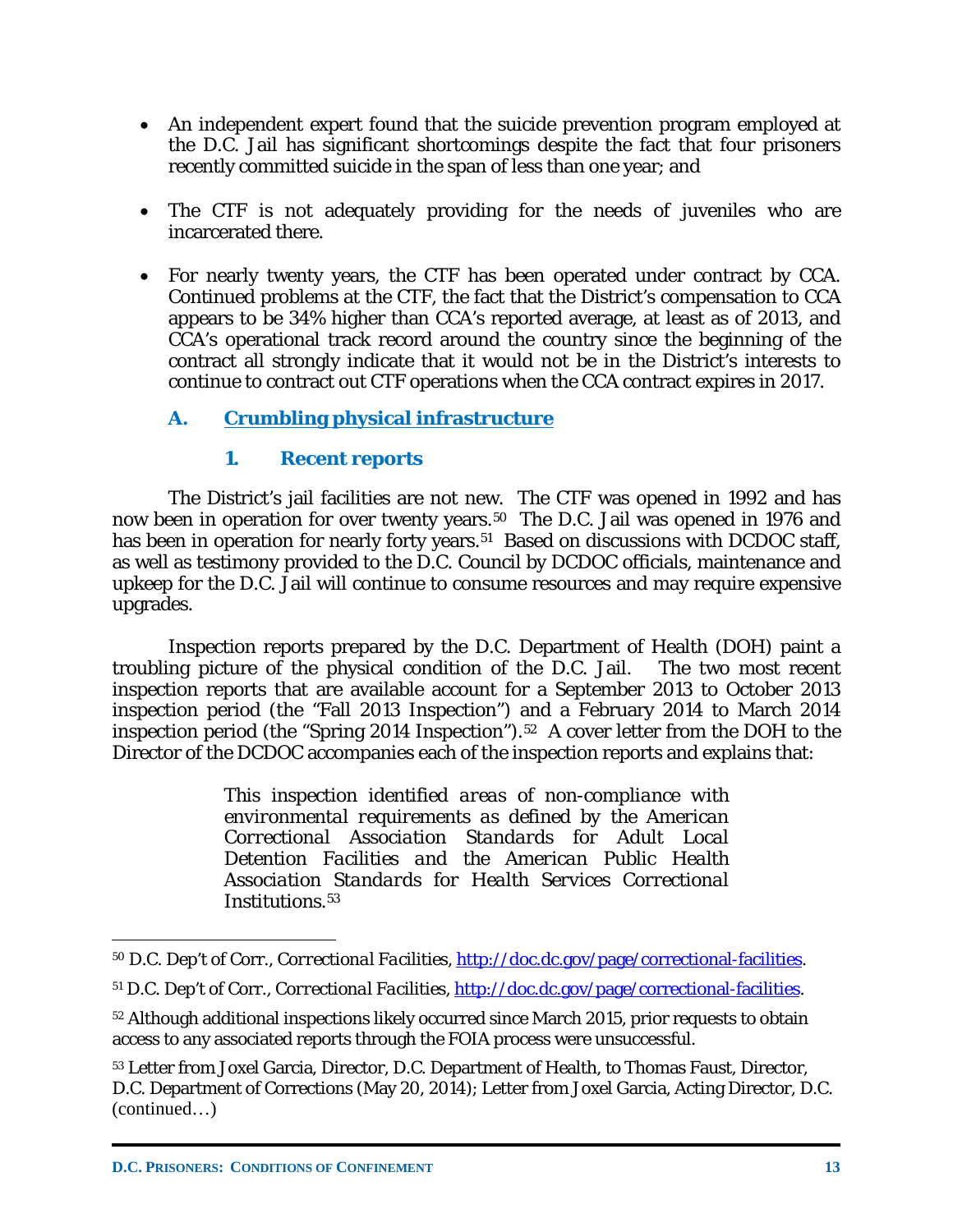The inspection reports themselves raise grave concerns. Although some of the problems could conceivably be addressed through improvements in housekeeping and sanitation or maintenance practices, others speak to larger problems with the physical infrastructure of the D.C. Jail and indicate that the facility itself—which opened nearly forty years ago—may require significant renovations or need to be replaced.

In both the Fall 2013 Inspection and the Spring 2014 Inspection, the inspector found that "the cell blocks and several common areas were not maintained in a clean and sanitary manner and in good repair."[54](#page-15-0) In the reports accompanying each inspection, the inspector provided a list of more than 100 problems to support this conclusion.<sup>55</sup> Problems that pertain to sanitation failures and a lack of routine maintenance and that could possibly be corrected through significant improvements in housekeeping practices include, for example:

**"There is an active infestation of vermin/pests throughout the facility"**

- "There is an active infestation of vermin/pests throughout the facility;" $56$
- There were numerous sanitation issues in the kitchen, such as unsanitary equipment and improper temperature control for refrigerated foods;<sup>[57](#page-15-3)</sup>
- "The showers throughout the housing units were not sanitarily maintained and in good working order;"[58](#page-15-4)

<span id="page-15-1"></span><sup>55</sup> *See* Spring 2014 Re-Inspection Report, 2 - 6; Spring 2014 Inspection Report, 2 - 6; Fall 2013 Inspection Report, 2 - 6; Fall 2013 Re-Inspection Report, 2 - 7.

<span id="page-15-2"></span><sup>56</sup> Memorandum from Ralph Spencer, Safety and Environmental Health Specialist, to Senior Deputy Director, Health Regulation and Licensing Administration, 6 (Feb. 18, 2014 to Mar. 21, 2014) (hereinafter "Spring 2014 Spencer Memorandum"); Memorandum from Ralph Spencer, Safety and Environmental Health Specialist, to Feseha Woldu, Senior Deputy Director, Health Regulation and Licensing Administration (Sept. 17, 2013 to Oct. 11, 2013) (hereinafter "Fall 2013 Spencer Memorandum")

<span id="page-15-4"></span>Department of Health, to Thomas Faust, Director, D.C. Department of Corrections (Dec. 4, 2013).

<span id="page-15-0"></span><sup>54</sup> *See generally* Ralph Spencer, *Central Detention Facility Inspection Report, February 18 to March 21, 2014* (Mar. 21, 2014) (hereinafter "Spring 2014 Inspection Report"); Ralph Spencer, *Central Detention Facility Re-Inspection Report, February 18 to March 21, 2014* (Mar. 21, 2014) (hereinafter "Spring 2014 Re-Inspection Report"); Ralph Spencer, *Central Detention Facility Inspection Report, September 17 to October 11, 2013* (Oct. 18, 2013) (hereinafter "Fall 2013 Inspection Report"); Ralph Spencer, *Central Detention Facility Re-Inspection Report, September 17 to October 11, 2013* (Oct. 18, 2013) (hereinafter "Fall 2013 Re-Inspection Report").

<span id="page-15-3"></span><sup>57</sup> Spring 2014 Spencer Memorandum, 6; Fall 2013 Spencer Memorandum, 4 - 5.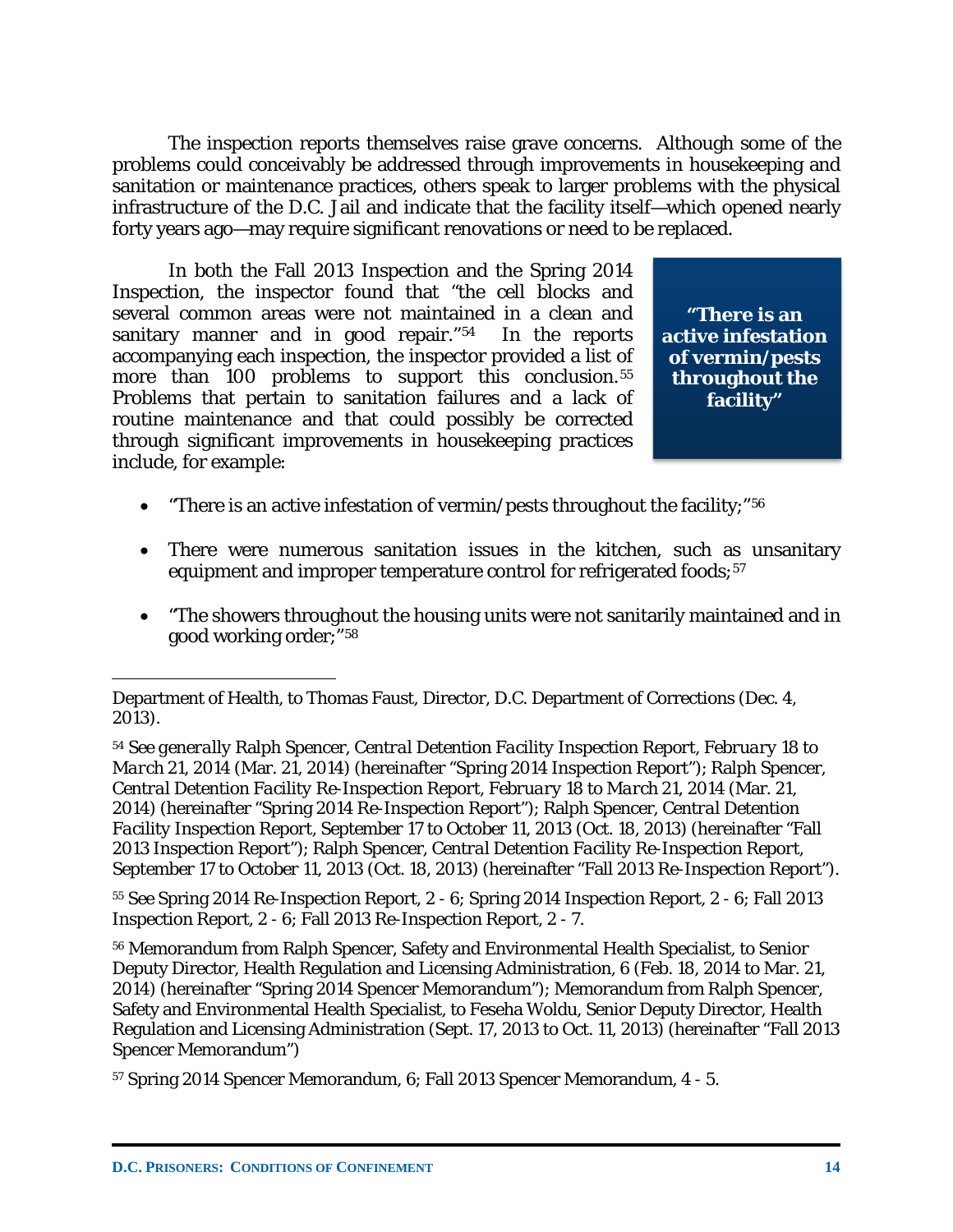- Numerous parts of the medical facility were deemed "dirty" or "damaged" and there was "a sewer odor" in some of the rooms;<sup>[59](#page-16-0)</sup> and
- "[T]he lighting was not functioning properly" in many of the cell blocks.  $60$



By contrast, other problems cited in the reports could be remedied only through significant renovations to the facility or by replacing the D.C. Jail entirely. Indeed, the Department of Health noted in its Fall 2013 Inspection that "structural and mechanical deficiencies were more prominent than environmental deficiencies,"[61](#page-16-2) and many of those issues remained uncorrected during the Spring

2014 Inspection.[62](#page-16-3) Structural or mechanical deficiencies observed during the inspections, included, for example:

- "There were openings in the wall" of several cells<sup>[63](#page-16-4)</sup> and "damaged concrete in several of the cell blocks:"<sup>[64](#page-16-5)</sup>
- "Most of the plumbing fixtures were in different stages of disrepair;<sup>[65](#page-16-6)</sup>
- The roof was leaking;  $66$
- There was "water penetration through the walls;"<sup>[67](#page-16-8)</sup>

<span id="page-16-0"></span><sup>59</sup> Fall 2013 Inspection Report, 4 - 5; Fall 2013 Re-Inspection Report, 4 - 5; *see also* Spring 2014 Inspection Report, 4 - 6; Spring 2014 Re-Inspection Report, 4 - 5.

<span id="page-16-1"></span><sup>60</sup> Fall 2013 Re-Inspection Report, 11; *see also* Spring 2014 Inspection Report, 11 ("There were several blown fluorescent tubes throughout the cell blocks and in the stairwells.").

<span id="page-16-2"></span><sup>61</sup> Fall 2013 Spencer Memorandum, 2.

<span id="page-16-3"></span><sup>62</sup> Spring 2014 Spencer Memorandum, 2.

<span id="page-16-4"></span><sup>63</sup> Fall 2013 Re-Inspection Report, 8; Fall 2013 Inspection Report, 2; *see also* Spring 2014 Spencer Memorandum, 9 (identifying "Openings in the wall" as a general maintenance concern).

<span id="page-16-5"></span><sup>64</sup> Spring 2014 Re-Inspection Report, 2; Spring 2014 Inspection Report, 2; Fall 2013 Re-Inspection Report, 8; Fall 2013 Inspection Report, 2.

<span id="page-16-6"></span><sup>65</sup> Fall 2013 Re-Inspection Report, 4, 12.

<span id="page-16-7"></span><sup>66</sup> Spring 2014 Spencer Memorandum, 2; Fall 2013 Spencer Memorandum, 2.

<span id="page-16-8"></span><sup>67</sup> Spring 2014 Spencer Memorandum, 2; Fall 2013 Spencer Memorandum, 2.

 $\overline{a}$ <sup>58</sup> Spring 2014 Spencer Memorandum, 7; Fall 2013 Spencer Memorandum, 6.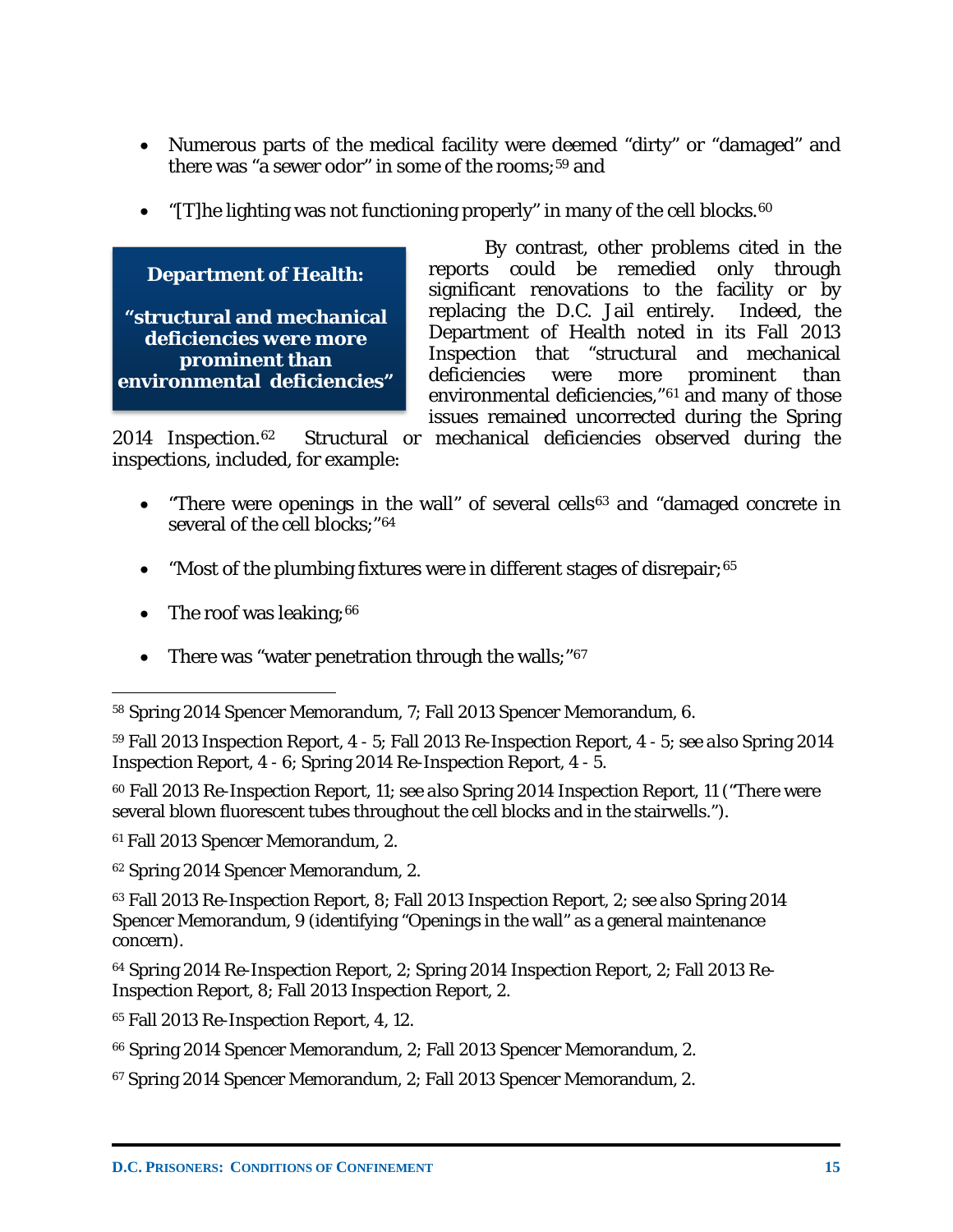- Mold was growing on many of the walls;  $68$
- There was "concrete separating at the corners in the gym;"<sup>[69](#page-17-1)</sup>
- The floors, walls, and ceilings in many rooms were "damaged;"[70](#page-17-2)
- Floor tiles in many of the rooms were missing or damaged;  $71$
- There were rusted areas in the ceiling and the wall;<sup>[72](#page-17-4)</sup>
- There were damaged and rusted windows and "damaged and missing caulk from around the window in several of the cell blocks;"[73](#page-17-5)
- There was "peeling paint on the walls throughout the facility;"<sup>[74](#page-17-6)</sup> and
- There was damage to the "concrete walkway around the exterior premises."[75](#page-17-7)

The DOH emphasized the seriousness of the water leakage in particular, which it blamed for mold growth and described as "a health and safety issue which can have serious effects."[76](#page-17-8)

<span id="page-17-0"></span><sup>68</sup> Spring 2014 Spencer Memorandum, 2; Fall 2013 Spencer Memorandum, 2.

<span id="page-17-1"></span><sup>69</sup> Spring 2014 Inspection Report, 2; Fall 2013 Re-Inspection Report, 2.

<span id="page-17-2"></span><sup>70</sup> *See generally* Spring 2014 Inspection Report; Spring 2014 Re-Inspection Report; Fall 2013 Inspection Report; Fall 2013 Re-Inspection Report.

<span id="page-17-3"></span><sup>71</sup> *See generally* Spring 2014 Inspection Report; Spring 2014 Re-Inspection Report; Fall 2013 Inspection Report; Fall 2013 Re-Inspection Report.

<span id="page-17-4"></span><sup>72</sup> Spring 2014 Inspection Report, 12; Spring 2014 Re-Inspection Report, 12; Fall 2013 Inspection Report, 12; Fall 2013 Re-Inspection Report, 12.

<span id="page-17-5"></span><sup>73</sup> Spring 2014 Inspection Report, 3; Fall 2013 Re-Inspection Report, 2.

<span id="page-17-6"></span><sup>74</sup> Spring 2014 Spencer Memorandum, 8; Fall 2013 Spencer Memorandum, 7.

<span id="page-17-7"></span><sup>75</sup> Spring 2014 Spencer Memorandum, 2; Fall 2013 Spencer Memorandum, 2.

<span id="page-17-8"></span><sup>76</sup> Fall 2013 Spencer Memorandum, 3; *see also* 2014 Spencer Memorandum, 10.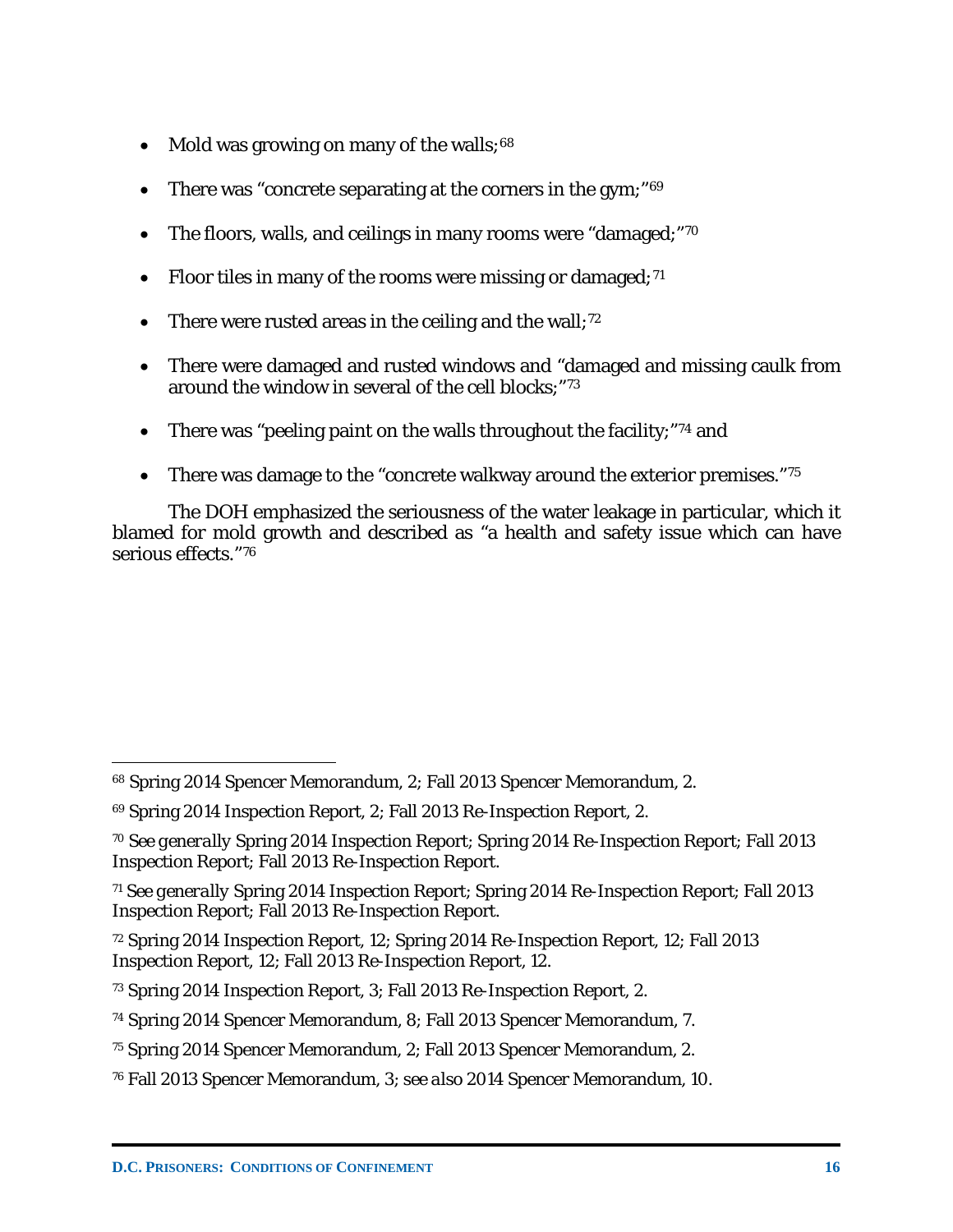### **2. Persistent problems**

A review of reports from ten recent inspections indicates that many issues have not been adequately addressed after being noted in prior reports.<sup>[77](#page-18-0)</sup> For example, in the

report accompanying the Spring 2014 Inspection, the inspector noted that "[s]everal of the structural and mechanical deficiencies observed in previous inspections . . . remained outstanding."[78](#page-18-1) These issues include: "leaking roof, water penetration through the walls, mold growth on the walls," and "leaking damaged and or inoperable plumbing fixtures."[79](#page-18-2) In past reports, the Department of Health described



these problems as "serious to extremely serious" and explained that some of these problems "can have a negative impact on the health and safety of the inmates and staff if they are not addressed in a timely manner."[80](#page-18-3)

However, despite the seriousness of these and other concerns, many of the same problems persisted—and in some cases deteriorated—between reports.[81](#page-18-4) Thus, while it is helpful that the DOH inspects the D.C. Jail on a regular basis, it is not clear that these reports are being translated into actions that significantly improve the condition of the facility.

It is standard for periodic inspections to consist of an initial inspection and a follow-up inspection to determine compliance with corrective action plans submitted by

<span id="page-18-1"></span><sup>78</sup> Spring 2014 Spencer Memorandum, p. 2.

<span id="page-18-2"></span><sup>79</sup> *Id.*

 $\overline{a}$ 

<span id="page-18-3"></span><sup>80</sup> *See, e.g.*, Memorandum from Milton Anderson and Ralph Spencer to Feseha Woldu, Senior Deputy Director, Health Regulation and Licensing Administration, 6 (May 18, 2010 to June 2, 2010); Memorandum from Milton Anderson and Ralph Spencer to Feseha Woldu, Senior Deputy Director, Health Regulation and Licensing Administration, 18 (June 8, 2009 to June 19, 2009); Memorandum from Milton Anderson and Ralph Spencer to Feseha Woldu, Senior Deputy Director, Health Regulation and Licensing Administration, 17 (Jan. 12, 2009 to Jan. 30, 2009).

<span id="page-18-4"></span><sup>81</sup> *See, e.g.*, Memorandum from Milton Anderson and Ralph Spencer to Feseha Woldu, Senior Deputy Director, Health Regulation and Licensing Administration, 6 (May 18, 2010 to June 2, 2010); Memorandum from Milton Anderson and Ralph Spencer to Feseha Woldu, Senior Deputy Director, Health Regulation and Licensing Administration, 18 (June 8, 2009 to June 19, 2009); Memorandum from Milton Anderson and Ralph Spencer to Feseha Woldu, Senior Deputy Director, Health Regulation and Licensing Administration, 17 (Jan. 12, 2009 to Jan. 30, 2009).

<span id="page-18-0"></span><sup>77</sup> The ten inspections were conducted in February 2014 - March 2014; September 2013 - October 2013; April 2013 - May 2013; November 2012; May 2012 - June 2012; January 2012 - February 2012; May 2011; May 2010 - June 2010; June 2009; January 2009.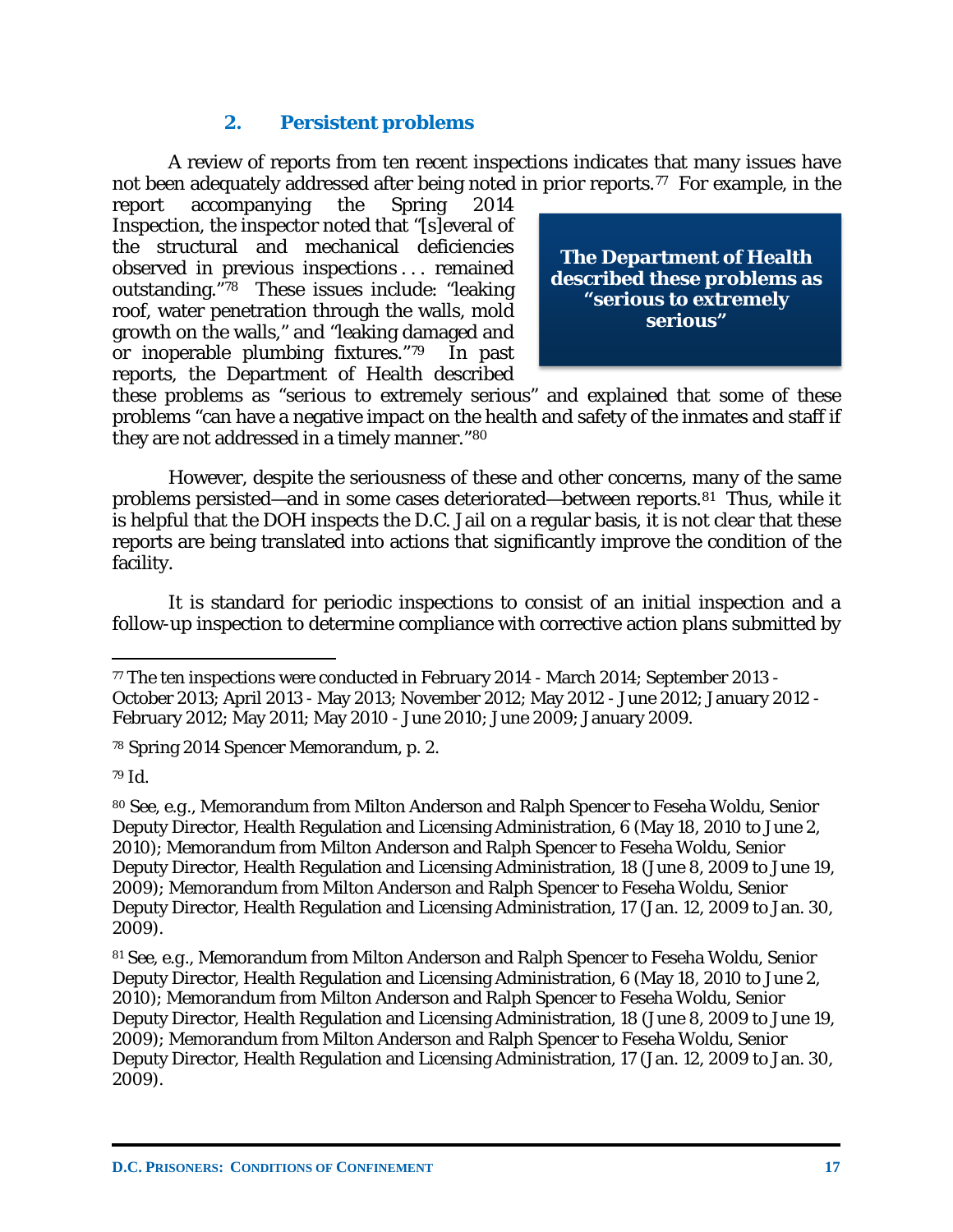the facility based on the initial inspection. The DCDOC states that it is "committed to performing preventative and day to day maintenance of the CDF and CTF facilities in order to provide a clean and safe environment," and, typically, the DCDOC will have addressed or fixed at least some of the problems identified in the initial inspection by the time the follow-up inspection occurs. The DCDOC did not dispute the findings from these past reports, but noted that DOH had recently cited "noticeable improvements in the facility," and observed that "areas that were in need of repair and in poor condition during the initial inspection have improved significantly."<sup>82</sup> Further, the DCDOC maintained that 87% of the items identified in a March 2015 inspection have already been "abated."[83](#page-19-1) Nonetheless, as DCDOC acknowledged, some of the issues noted in DOH inspection reports are, "due to the age and deterioration of the physical structure," "outside of DOC's control."[84](#page-19-2)

During our tour of the D.C. Jail, we did not attempt to re-evaluate the facility or verify the findings of the environmental inspection reports. Nonetheless, we did observe that, although many parts of the facility were painted and appeared to be maintained, in other areas of the facility, paint was peeling or scratched, metal frames and hinges were rusted, the ceiling was stained and missing ceiling tiles, and piping insulation was frayed or damaged. We observed flies in the culinary area, though not to such an extent that we would term it an "infestation." We also learned that mice posed an occasional problem in dry storage. We did not observe any mice during the tour.

> **The DCDOC acknowledged that it has not been able to fix certain shortcomings "due to the age and deterioration of the physical structure."**

#### **3. Addressing these structural deficiencies**

These DOH reports underscore the urgent need for improvements to the D.C. Jail. Many of these issues may not be easily remedied. Indeed, the DCDOC acknowledged that it has not been able to fix certain shortcomings "due to the age and deterioration of the physical structure."[85](#page-19-3) But if District prisoners are to be housed in a facility that is clean, sanitary, and up to the minimum standards that have been established by national correctional authorities, then they must be addressed. A full examination of the potential remedies—including physical plant issues such as the replacement of aging facilities with one or more new, modern facilities—is necessary. The status quo is unacceptable.

<span id="page-19-0"></span><sup>82</sup> DCDOC Response.

<span id="page-19-1"></span><sup>83</sup> *Id.*

<span id="page-19-2"></span><sup>84</sup> *Id.*

<span id="page-19-3"></span><sup>85</sup> DCDOC Response.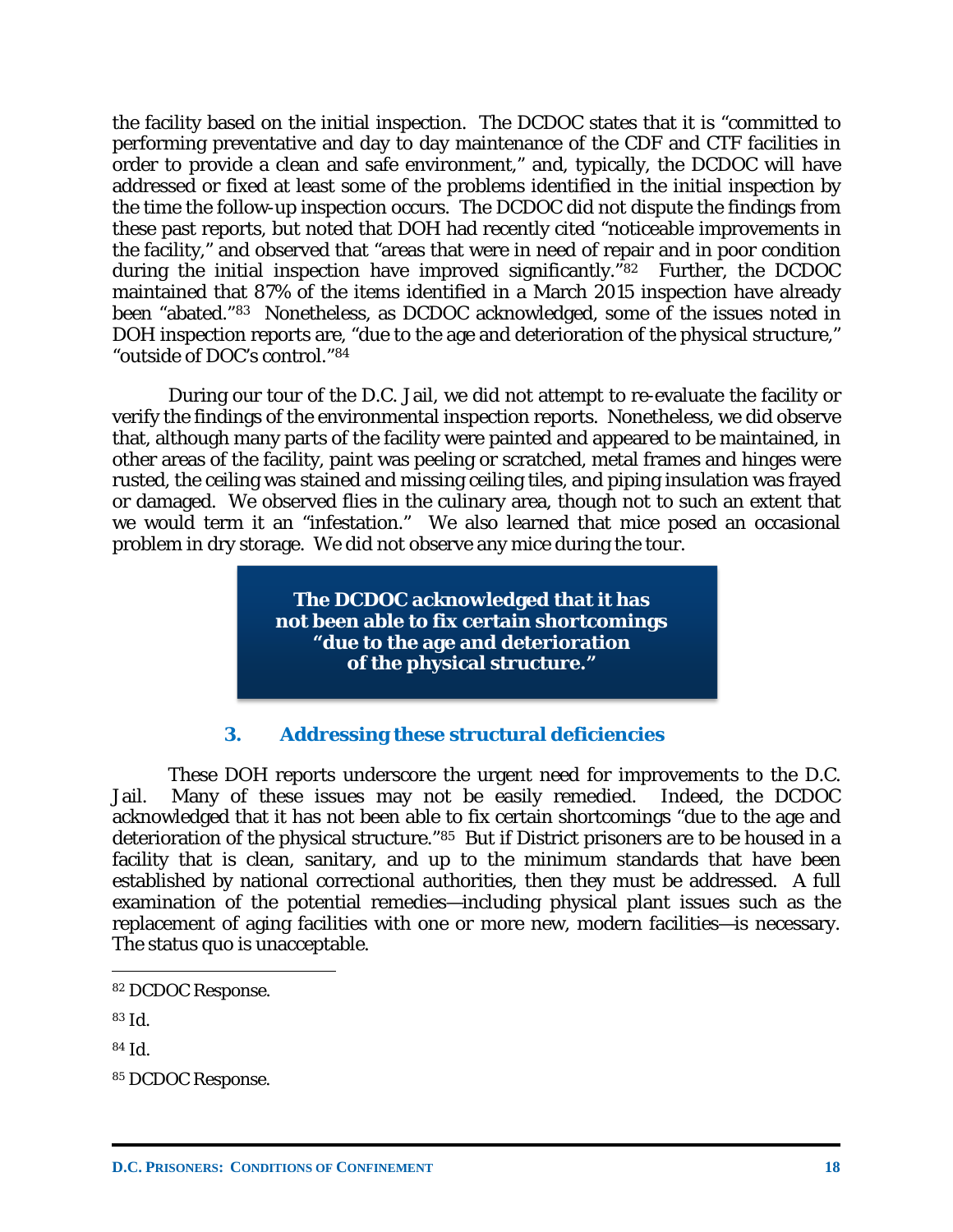#### **4. Additional Concerns**

In a recent hearing before the Committee on the Judiciary and Public Safety, Director Thomas Faust suggested that the D.C. Jail's lack of program space makes it difficult to provide significant programming.<sup>[86](#page-20-0)</sup> Director Faust also stated that the facility is well-worn and that it will continue to need significant repairs.

During our tour, we discussed a number of structural issues at the facility that appear to pose current risks and may require costly improvements.

First, the D.C. Jail has four electrical generators, three of which are as old as the D.C. Jail itself, and a fourth that was transferred from the Lorton facility and was likely not new when that facility closed in 2001. Although the generators are reportedly all functioning and able to provide emergency back-up power, the current generator system is unable to provide enough power to meet all of the facility's electricity needs. In particular, the system would not be able to support full operation of the air chillers on a hot day. There is no indication of a security risk, but the result could be an inability to maintain reasonable temperatures in the facility. Additionally, due to the age of the generators, parts are increasingly unavailable on the market, driving up the cost of maintenance and repair.

Second, the air handlers that control air flow and help balance temperatures in the cells were moved nearly two decades ago in an effort to increase efficiency. Unfortunately, it appears that there were fairly severe problems in the implementation of the system redesign and the current system has not been able to maintain consistent temperatures in the cellblocks. Moreover, the air handlers are reportedly nearing the end of their useful life and replacement and attendant redesign of the structure may cost millions.

Third, the D.C. Jail relies on the D.C. General steam plant for steam, which is used for heating. When the steam plant goes offline, as it has in the past, the D.C. Jail does not have an alternate source of steam for heat and has no control over the repair of that facility. This lack of a contingency is concerning, particularly if a failure results in an inability to adequately heat the facility in winter.

Fourth, the D.C. Jail contains a number of structural flaws that limit its utility and cost-effectiveness. For example, during the tour, DCDOC staff noted that one of the elevators was designed to skip a floor in the facility. Staff were uncertain as to the original intent behind the design, but the feature is apparently no longer necessary. Nevertheless, staff must contend with an elevator that does not stop at all floors. Additionally, the 1970s facility was not designed with energy efficiency in mind, a concept that would be expected to save costs in a modern facility.

<span id="page-20-0"></span><sup>86</sup> D.C. City Council, *Public Hearing, Committee on the Judiciary* (Feb. 19, 2015), [http://208.58.1.36:8080/DCC/February2015/02\\_19\\_15\\_Judici.mp4](http://208.58.1.36:8080/DCC/February2015/02_19_15_Judici.mp4) (video) (testimony of Director Faust).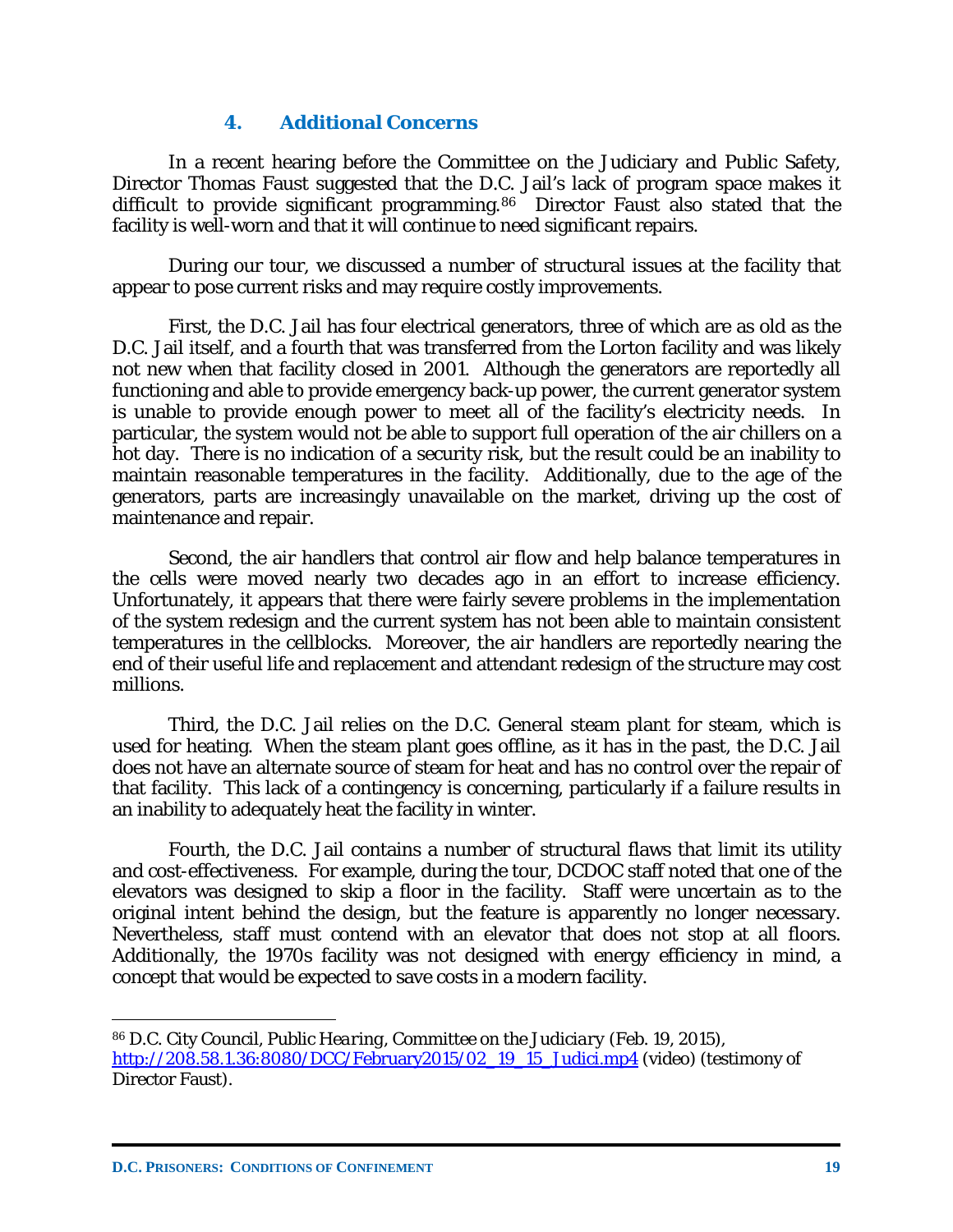Fifth, although the cell blocks we toured contained common areas, the D.C. Jail appeared to have limited space available for programming.

### **B. Mental Health and Suicide Prevention Practices at the D.C. Jail**

**Between November 2012 and August 2013, four prisoners at the D.C. Jail committed suicide, bringing the suicide rate to three times the national average.**

Prisoners at the D.C. Jail receive on-site mental health services from the D.C. Department of Mental Health, [87](#page-21-0) and clinicians from Unity Health Care, an outside vendor that provides a range of health care services to prisoners in DCDOC facilities.<sup>88</sup> In recent years, prisoner suicides at the D.C. Jail have highlighted potential shortcomings in this mental health system.[89](#page-21-2) Between November 2012 and August 2013, four

prisoners at the D.C. Jail committed suicide, bringing the suicide rate to three times the national average.[90](#page-21-3) At the time, the DCDOC's contract with Unity Health Care provided for certain suicide-prevention measures, including safe cells, a suicide intake protocol, and periodic suicide screening. [91](#page-21-4)

In the midst of the dramatic increase in suicides at the D.C. Jail, the DCDOC engaged an outside consultant in mid-2013 to draft a report on suicide prevention practices within the D.C. Jail.[92](#page-21-5) The DCDOC also formed a Suicide Prevention Task Force (the "Task Force"), whose membership includes representatives of the Department of Corrections, Unity Health Care, the Department of Mental Health, and the Corrections Corporation of America.[93](#page-21-6) The Task Force took steps to correct some of

[http://www.washingtonpost.com/local/dc-politics/report-rash-of-suicides-at-dc-jail-points-to](http://www.washingtonpost.com/local/dc-politics/report-rash-of-suicides-at-dc-jail-points-to-deep-problem-with-inmates-mental-health-care/2013/11/07/caecf39c-47e5-11e3-b6f8-3782ff6cb769_story.html)[deep-problem-with-inmates-mental-health-care/2013/11/07/caecf39c-47e5-11e3-b6f8-](http://www.washingtonpost.com/local/dc-politics/report-rash-of-suicides-at-dc-jail-points-to-deep-problem-with-inmates-mental-health-care/2013/11/07/caecf39c-47e5-11e3-b6f8-3782ff6cb769_story.html) [3782ff6cb769\\_story.html.](http://www.washingtonpost.com/local/dc-politics/report-rash-of-suicides-at-dc-jail-points-to-deep-problem-with-inmates-mental-health-care/2013/11/07/caecf39c-47e5-11e3-b6f8-3782ff6cb769_story.html)

 $\overline{a}$ 

<span id="page-21-5"></span><sup>92</sup> *See generally* Hayes Report.

<span id="page-21-0"></span><sup>87</sup> D.C. Dep't of Corr., *Mental Health Services at DOC*[, http://doc.dc.gov/page/mental-health](http://doc.dc.gov/page/mental-health-services-doc)[services-doc.](http://doc.dc.gov/page/mental-health-services-doc) Mental health services may also be provided by "community service agencies." *See id.*

<span id="page-21-1"></span><sup>88</sup> *See* Lindsay M. Hayes, *Report on Suicide Prevention Practices within the District of Columbia, Department of Corrections' Central Detention Facility* (Sept. 13, 2013) (hereinafter "Hayes Report").

<span id="page-21-2"></span><sup>89</sup> Aaron C. Davis, *Report: Rash of suicides at D.C. Jail points to deep problem with inmates' mental health care*, The Washington Post, Nov. 7, 2013,

<span id="page-21-3"></span><sup>90</sup> *Id.*

<span id="page-21-4"></span><sup>91</sup> D.C. Contract, DCFL-2006-D-6001 & Modifications (Unity Health Care, Inc.), Contract §§ C.3.2.3, C.3.12; *id.* at Modification 8, §§ C.3.2.4, C.3.12.7.

<span id="page-21-6"></span><sup>93</sup> D.C. Dep't of Corr., Office of Health Administrations, *Suicide Prevention Task Force Report* (Oct. 14, 2013) (hereinafter "Task Force Report").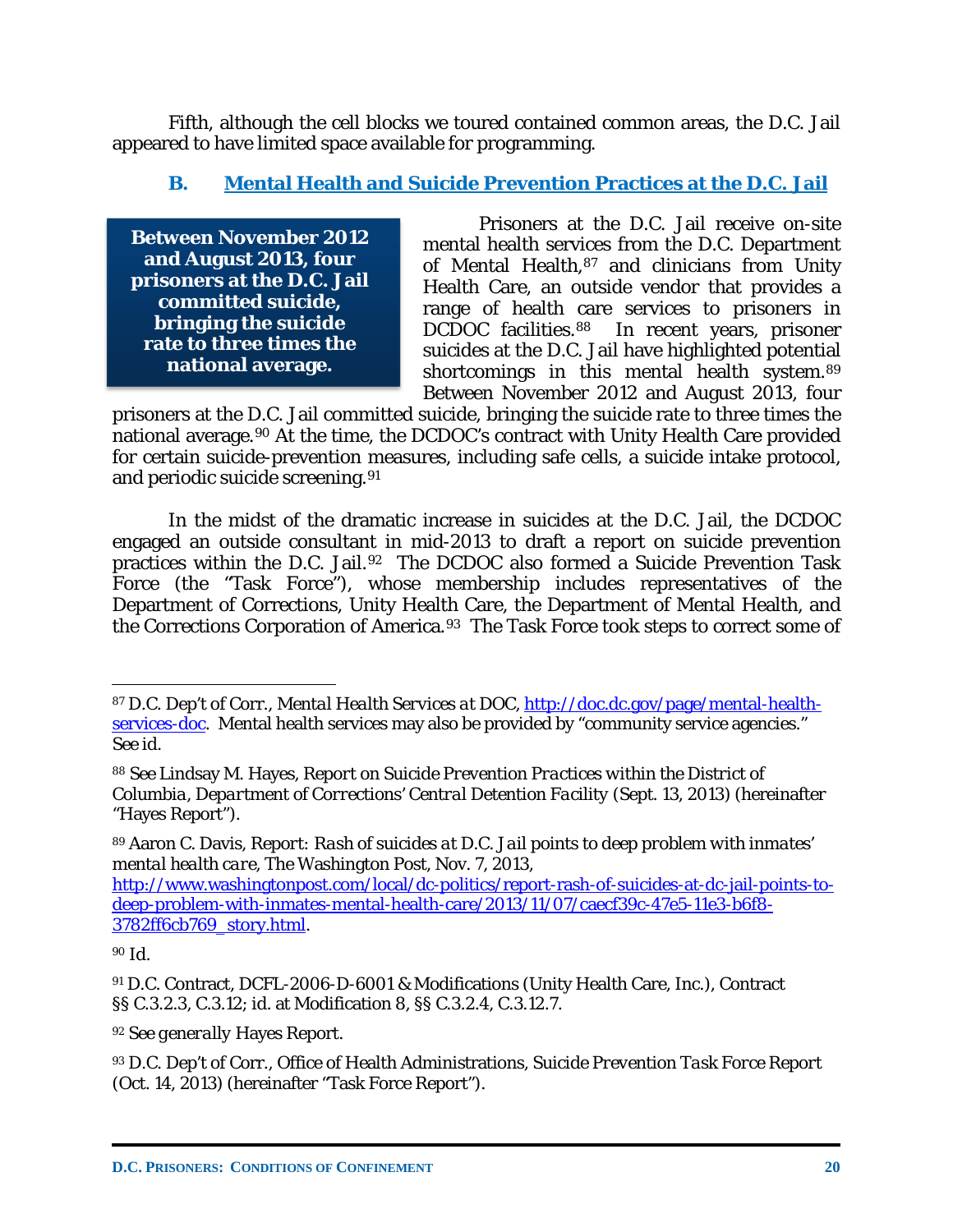the issues noted in the Hayes Report, but, <sup>[94](#page-22-0)</sup> after an initial report in October 2013, the Task Force has not published anything further in more than a year. Nevertheless, Director Faust characterized the Task Force as "very active" in a recent hearing before the Committee on the Judiciary and Public Safety.[95](#page-22-1)

### **1. Hayes Report**

The DCDOC engaged Lindsey Hayes, an expert in the area of suicide prevention in correctional facilities, to assess the policies and practices at the D.C. Jail and to issue a report summarizing his findings (the "Hayes Report").[96](#page-22-2) The Hayes Report found that, while the DCDOC and Unity Health Care had policies that "more than adequately cover the required components of a suicide prevention program... the suicide prevention *practices* for many of these required components [were] lacking in varying degrees and in need of immediate corrective action."[97](#page-22-3) The D.C. Jail was particularly lacking in the following areas:

- *Lack of Suicide-Resistant Cells*. Hayes found that the D.C. Jail included an inadequate number of suicide-resistant cells.[98](#page-22-4) Such cells do not include protrusions that could serve as an anchoring device for a prisoner trying to commit suicide by hanging. At the time of the assessment, the D.C. Jail included only nine suicide-resistant cells, but "there were more than nine (9) inmates on observation status each day."[99](#page-22-5) As a result, several prisoners who were under observation for potentially suicidal behavior were housed in non-suicide resistant cells that contained "dangerous anchoring devices."[100](#page-22-6) In response, the Hayes Report "strongly recommended that DOC officials embark upon an inspection program to ensure that prisoners on suicide precautions are housed in 'suicideresistant' cells."[101](#page-22-7)
- *Punitive Conditions*. Hayes found that the "precautions" taken with respect to prisoners who were possibly suicidal were "overly restrictive and seemingly punitive."[102](#page-22-8) When prisoners were designated for "behavioral observation," they

<span id="page-22-0"></span><sup>94</sup> *See id.*

<span id="page-22-1"></span><sup>95</sup> D.C. City Council, *Public Hearing, Committee on the Judiciary* (Feb. 19, 2015), [http://208.58.1.36:8080/DCC/February2015/02\\_19\\_15\\_Judici.mp4](http://208.58.1.36:8080/DCC/February2015/02_19_15_Judici.mp4) (video) (testimony of Director Faust).

<span id="page-22-2"></span><sup>96</sup> *See generally* Hayes Report.

<span id="page-22-3"></span><sup>97</sup> *Id.* at 6.

<span id="page-22-4"></span><sup>98</sup> *See id.* at 23.

<span id="page-22-5"></span><sup>99</sup> *Id.*

<span id="page-22-6"></span><sup>100</sup> *Id.*

<span id="page-22-7"></span><sup>101</sup> *Id.* at 26.

<span id="page-22-8"></span><sup>102</sup> *Id.* at 24.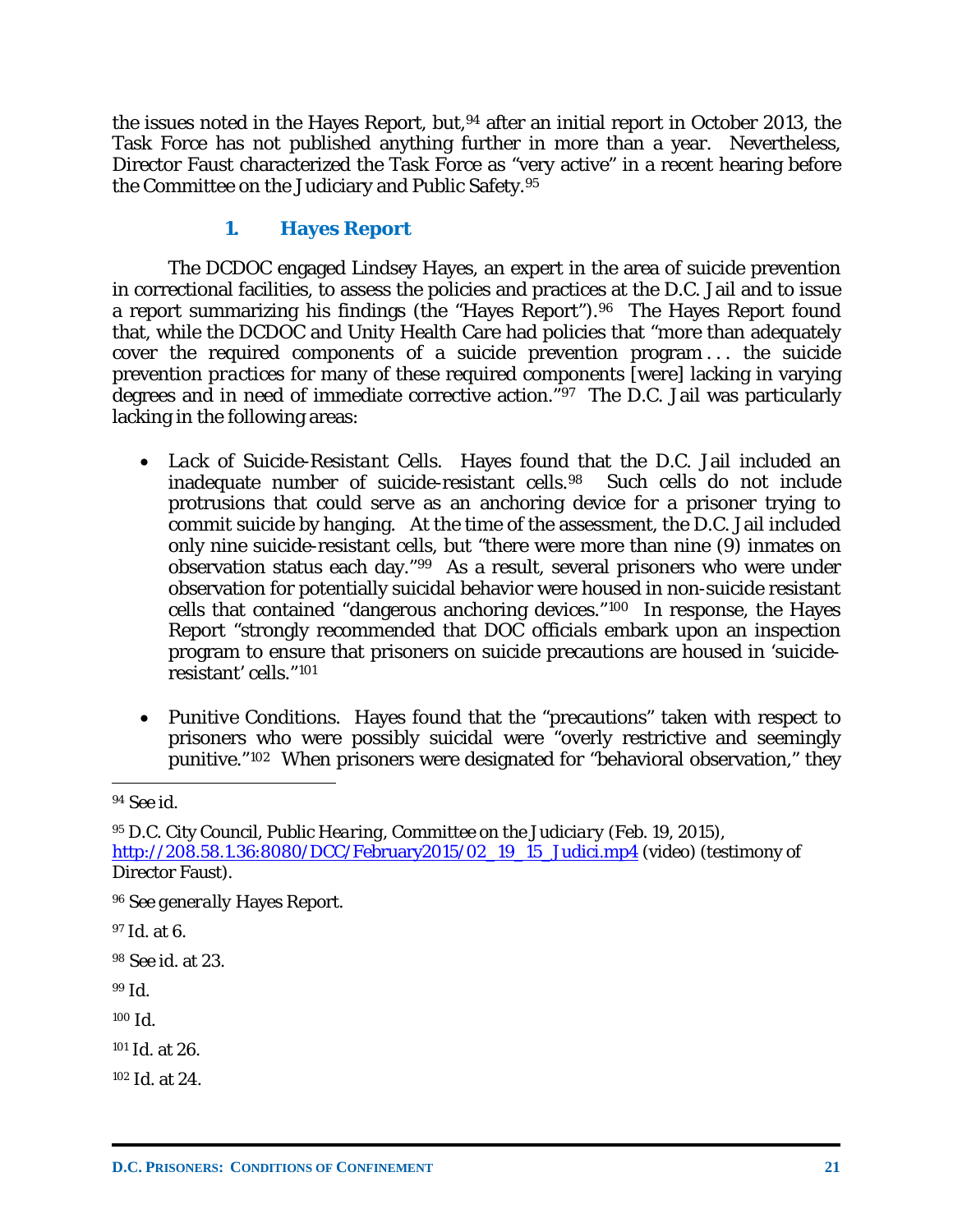were isolated and "stripped of all clothing and possessions, and given only a paper gown without undergarments."[103](#page-23-0) While under behavioral observation, prisoners were permitted to leave their cells only for showers and legal visits, and were prohibited from using the telephone or having family visits.<sup>[104](#page-23-1)</sup> Hayes noted that many of these measures were counterproductive: "Confining a suicidal inmate to their cell for 24 hours a day only enhances isolation and is antitherapeutic."[105](#page-23-2) The "seemingly punitive" conditions also decreased the chances that prisoners would honestly report suicidal ideations.[106](#page-23-3) According to Hayes, it was "obvious" that the punitive measures were premised on "a misguided belief that most inmates who threaten suicide and/or engage in self-injurious behavior are simply manipulative" and that the overly "restrictive and punitive aspects of Behavioral Observation [are meant] to deter such behavior."[107](#page-23-4)

- *Insufficient Supervision of Potentially Suicidal Prisoners*. Hayes was most critical of the DCDOC's use of a monitoring protocol called "behavioral observation" for suicidal prisoners instead of "Suicide Watch" or "Suicide Prevention." Hayes found it "incredibl[e]" that, "*there were not any inmates on either Suicide Watch or Suicide Prevention status" during the three-day on-site assessment*.[108](#page-23-5) This is significant because while prisoners who are on Suicide Watch or Suicide Prevention would be monitored continuously or once every fifteen minutes, respectively, prisoners placed on "behavioral observation" were monitored only once every *30 to 60 minutes*.[109](#page-23-6) Hayes even suggested that this irregular monitoring of suicidal prisoners showed "complete unconcern for inmate safety,"[110](#page-23-7) and that it was "obvious" that behavioral observation was being used to by-pass more regular monitoring. [111](#page-23-8) The Hayes Report cites one case of a prisoner who had attempted suicide on several occasions in the previous two months but was nevertheless placed on behavioral observation where he might be monitored only once every sixty minutes.<sup>[112](#page-23-9)</sup>
- *Inadequate Training*. Hayes found that "correctional officers that are assigned to the mental health unit do *not* receive any specialized mental health and/or
- <span id="page-23-9"></span><span id="page-23-8"></span><span id="page-23-7"></span><span id="page-23-6"></span><span id="page-23-5"></span><span id="page-23-4"></span><span id="page-23-3"></span><span id="page-23-2"></span><span id="page-23-1"></span><span id="page-23-0"></span><sup>103</sup> *Id.* at 23. <sup>104</sup> *Id.* at 24. <sup>105</sup> *Id.* <sup>106</sup> *Id.* <sup>107</sup> *Id.* at 33. <sup>108</sup> *Id.* at 31. <sup>109</sup> *Id.* at 30, 32. <sup>110</sup> *Id.* at 33.  $111$  *Id.* <sup>112</sup> *Id.* at 34 - 35.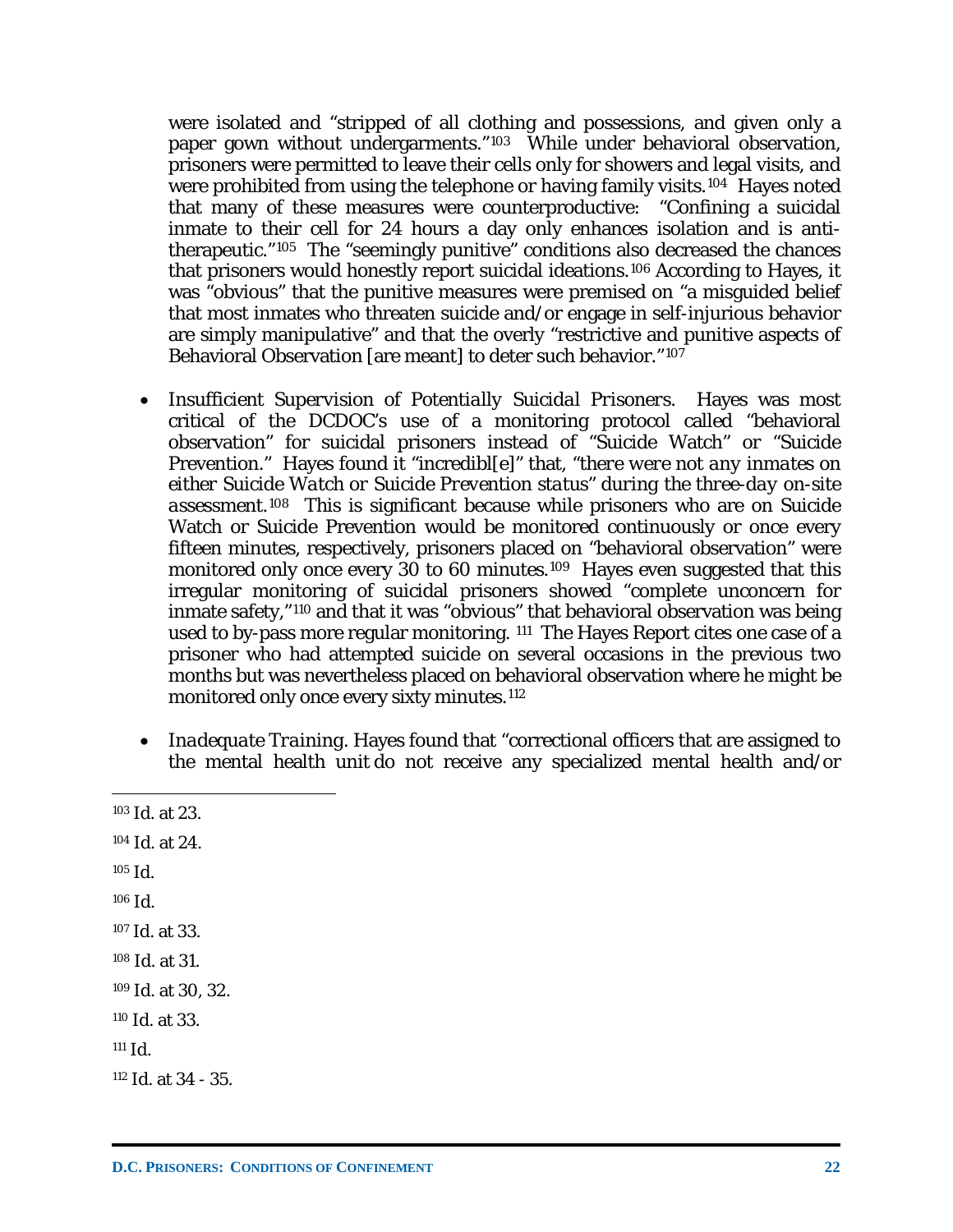suicide prevention training."<sup>[113](#page-24-0)</sup> The suicide prevention training program for all employees was "a 39-slide PowerPoint presentation . . . encompassing only one hour of instruction."<sup>114</sup> Overall, the report concluded that "the number of hours devoted to both pre-service and annual suicide prevention training for correctional, medical, and mental health staff is inadequate, and the content of the training curricula is in need of improvement."[115](#page-24-2)

### **2. Suicide Prevention Task Force**

In response to the increase in prisoner suicides, the DCDOC formed the Suicide Prevention Task Force to review "custodial practices related to medical and mental health issues in DOC facilities."<sup>116</sup> On October 14, 2013, the Task Force published a report summarizing a recent meeting and other steps taken by the Task Force to date.<sup>[117](#page-24-4)</sup> In the report, the Task Force noted that, as of the date of the report, the suicide rate for the DCDOC as a whole, when accounting for the average daily population of its facilities, was "more than 3 times the average" of local jails nationwide.<sup>[118](#page-24-5)</sup>

The report also described positive steps that the Task Force had taken to address some of the concerns outlined in the Hayes Report. For example, the following Task Force recommendations were implemented:

- Increase the frequency of "Segregation and Intake unit checks" to at least once every fifteen minutes.<sup>[119](#page-24-6)</sup>
- Ensure that "NO ONE is placed in a single cell unless there's an overwhelmingly compelling reason to do so."[120](#page-24-7)
- Include a dedicated booking supervisor at intake to "monitor all high-risk inmates . . . to determine if an expedited referral to a mental health clinician is warranted."[121](#page-24-8)
- Implement a new "Razor plan" that prohibits prisoners from accessing razors.<sup>[122](#page-24-9)</sup>

 $\overline{a}$ 

<span id="page-24-2"></span><sup>115</sup> *Id.* at 10.

- <span id="page-24-5"></span><sup>118</sup> *Id.* at 4.
- <span id="page-24-6"></span><sup>119</sup> *Id.* at 6.
- <span id="page-24-7"></span><sup>120</sup> *Id.*
- <span id="page-24-8"></span><sup>121</sup> *Id.* at 5.
- <span id="page-24-9"></span><sup>122</sup> *Id.* at 6.

<span id="page-24-0"></span><sup>113</sup> *Id.* at 9.

<span id="page-24-1"></span> $114$  *Id.* 

<span id="page-24-3"></span><sup>116</sup> *See* Task Force Report, 2.

<span id="page-24-4"></span><sup>117</sup> *See generally id.*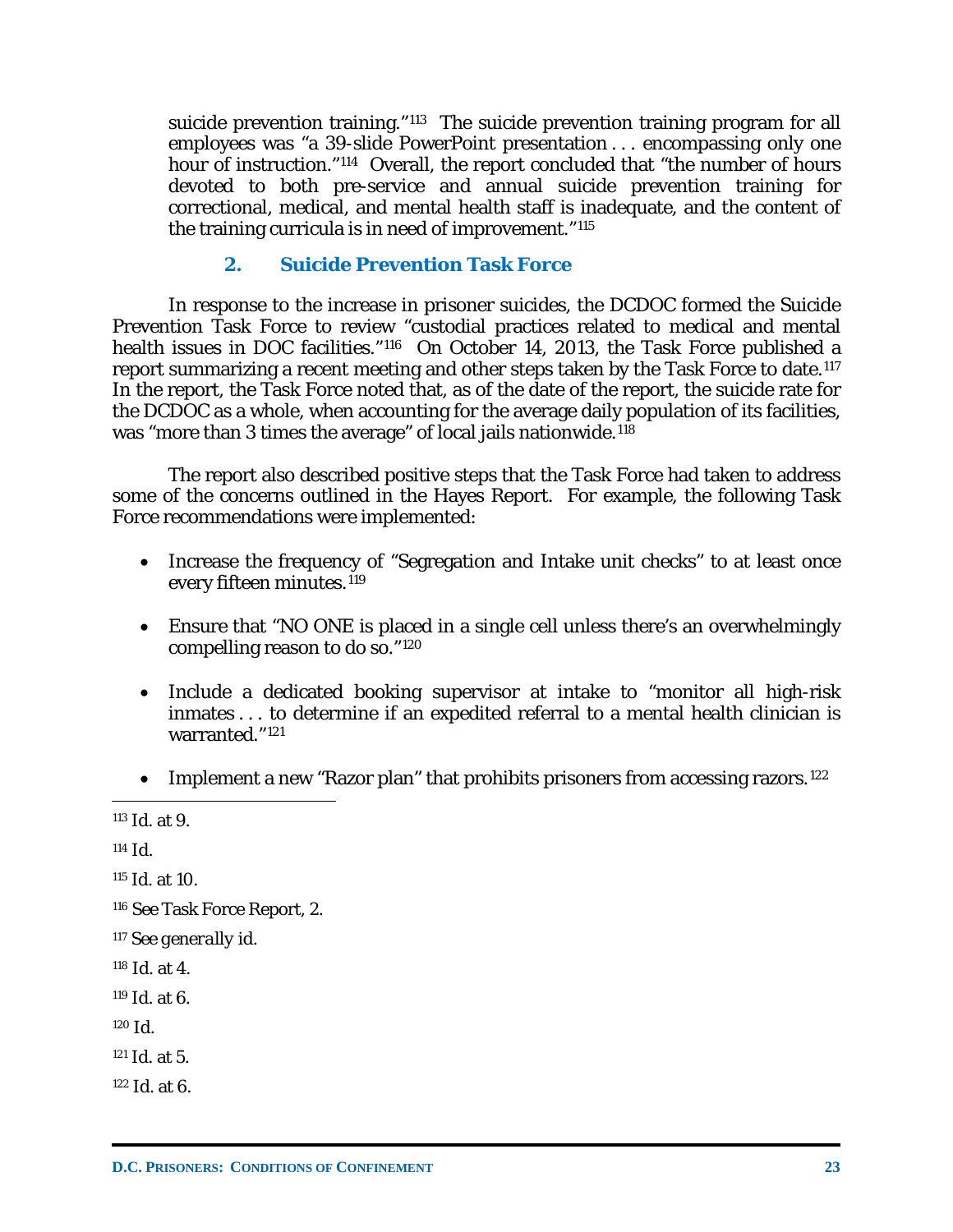• Institute a more robust four-hour suicide prevention training curriculum.<sup>[123](#page-25-0)</sup>

In its report, the Task Force also described a set of "long-term suicide prevention strategies undergoing consideration."[124](#page-25-1) For example, in order to improve suicideresistance in prisoner cells, the "DOC's Facilities team" worked on and had "nearly completed a 'suicide-resistant' cell prototype."[125](#page-25-2) 

Although the Task Force report signaled some improvements in the DCDOC's suicide prevention program, more work needed to be done beyond what was described in the October 2013 report. The DCDOC has reported that, as of May 2015, it has taken the following additional steps to improve its suicide prevention practices.

- The DCDOC reports that, as of October 2014, "all 40 designated cells have been completed and retrofitted as follows: to decrease ligature points, handles have been removed from toilets and desks, vents are covered with anti-ligature grade mesh, pick-proof, penal-grade caulking has been used in the cells, and doors have been replaced to allow for 2 clear panels that provide enhanced vision into and out of the cells."[126](#page-25-3)
- As of May 2015, the DCDOC "provides suicide-resistant smocks and blankets."<sup>[127](#page-25-4)</sup> In addition, "more time out of cells and the provision of more family visits and telephone access is under review."[128](#page-25-5)
- The DCDOC reports that it "immediately discontinued "Behavior Management" status…upon receipt of the Hayes Report." As of May 2015, the DCDOC reports that there are "two categories of observation: Suicide Watch for inmates thought to be actively suicidal and Suicide Precaution for inmates who are at risk of suicide, but less acutely compared to inmates on Suicide Watch."[129](#page-25-6) The DCDOC states that "Inmates on Suicide Watch are placed in a safe cell on 3rd floor medical and are provided one-to-one constant monitoring by a healthcare professional," whereas "Inmates on Suicide Precaution are monitored by officers every fifteen (15) minutes in staggered intervals."[130](#page-25-7)

 $\overline{a}$ 

<span id="page-25-6"></span><sup>129</sup> *Id.*

<span id="page-25-0"></span><sup>123</sup> *Id.*

<span id="page-25-1"></span><sup>124</sup> *Id.* at 7.

<span id="page-25-2"></span><sup>125</sup> *Id.* at 8.

<span id="page-25-3"></span><sup>126</sup> DCDOC Response.

<span id="page-25-4"></span><sup>127</sup> *Id.*

<span id="page-25-5"></span><sup>128</sup> *Id.*

<span id="page-25-7"></span><sup>130</sup> *Id.*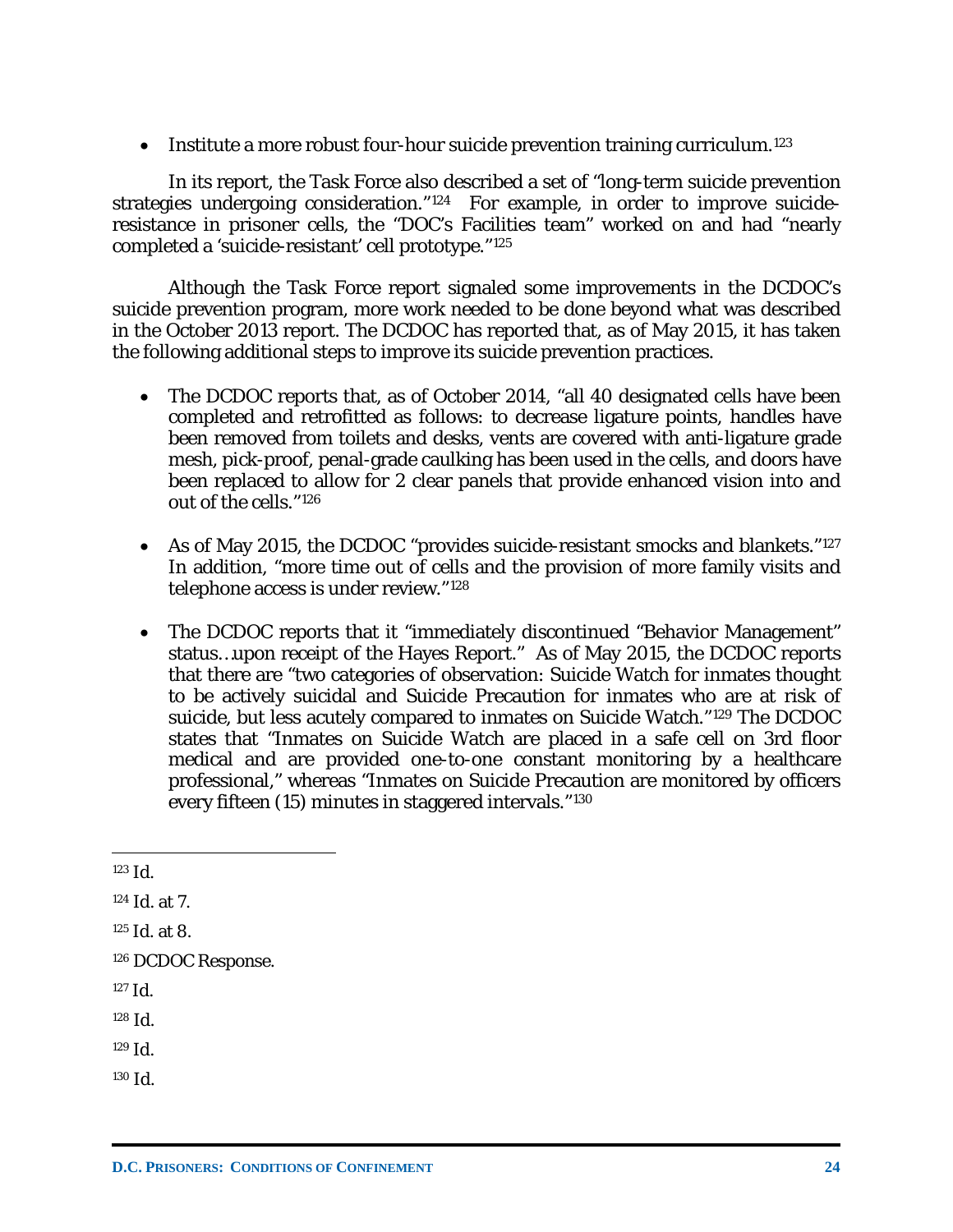• The DCDOC also reports that "Suicide Prevention training has been significantly enhanced."[131](#page-26-0) As of May 2015, "[a[ll correctional officers, other DOC staff and healthcare vendor staff must undergo four (4) hours annually of Suicide Prevention training."[132](#page-26-1) The DCDOC also stated that it "brought in national expert Dr. Dean Aufderheide to conduct a full day of training on self-injurious behavior issues which involved inmates with mental health issues as well as those exhibiting 'bad behavior.'"[133](#page-26-2) That training was attended by "[c]orrectional officers on the mental health and segregation units, as well as mental health staff."[134](#page-26-3)

The DCDOC reports that the recommendations of the Hayes Report "have been implemented." However, the WLC was unable to verify that this is the case. Based on the information provided, none of these improvements make clear how prisoners who were isolated for exhibiting suicidal behavior would be treated in a manner that is less restrictive or punitive than before. Hayes had noted that these seemingly punitive conditions were based on false assumptions and that they were actually counterproductive. Moreover, it is not clear that the 40 designated safe cells are being made available to inmates in all cases where there may be a need. For example, although a new inmate processing center currently under construction at the D.C. Jail contains a suicide-resistant cell, or safe cell, the existing inmate processing center (a converted housing unit) does not. It also is not clear whether a best-practices standard has been applied to confirm that safe cells are in fact adequately suicide-resistant. On our tour, a cell at the D.C. Jail deemed to be a safe cell appeared to be little different from a regular cell and included potentially dangerous fixtures, such as bunk beds.

Even though the D.C. Jail's recent District inmate population is well below operating capacity, the DCDOC has a practice of double-celling, or holding two people in a single cell, for the general population. This practice was described as a suicide prevention measure. Individuals in the mental health unit, however, are generally housed one to a cell.

### **C. Issues Confronting Youth**

Significant problems with the conditions of confinement for youth who are housed at the CTF were identified in a 2013 report prepared by a criminal justice consulting firm (the "Ridley

**"Juveniles at CTF have needs far greater than the services currently provided."**

- <span id="page-26-2"></span><sup>133</sup> *Id.*
- <span id="page-26-3"></span><sup>134</sup> *Id.*

<span id="page-26-0"></span> $\overline{a}$ <sup>131</sup> *Id.*

<span id="page-26-1"></span><sup>132</sup> *Id.*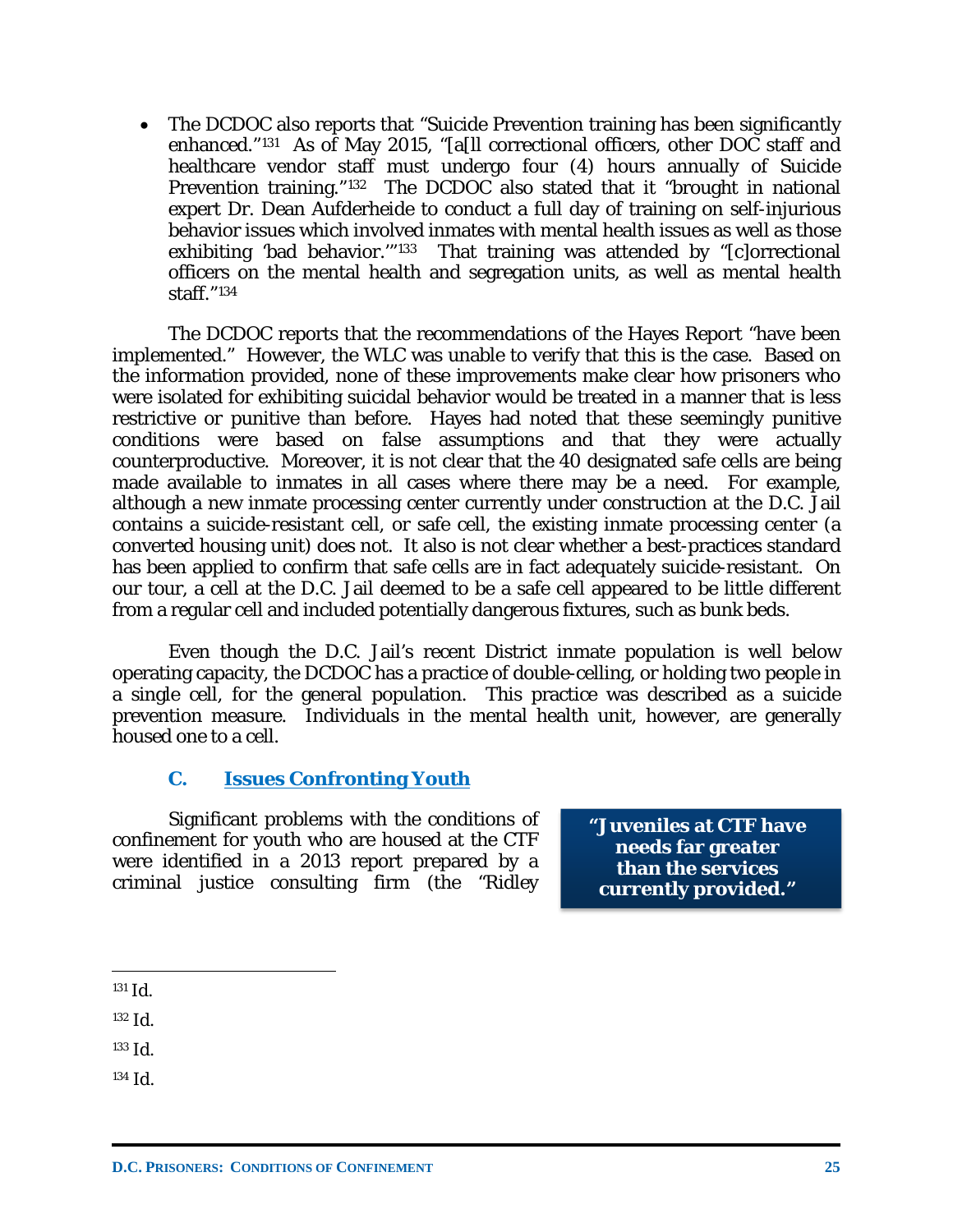Report").[135](#page-27-0) The DCDOC operates the Incarcerated Juvenile Program at CTF, which includes youth who "have been charged in the court system as adults and are awaiting trial or currently serving their sentence."[136](#page-27-1) According to the Ridley Report, approximately one girl and seventy boys are processed through CTF each year, and approximately 26% of these youth have mental health issues.[137](#page-27-2) At the time of the onsite assessments by the Ridley Group, the CTF was housing twenty-five youth, all but one of whom were boys.

The Ridley Report found that "juveniles at CTF have needs far greater than the services currently provided."[138](#page-27-3) The report highlights the inadequacies of the facilities at the CTF, the excessive imposition of segregation and isolation, and the insufficient programming for juveniles. The report also notes that boys may only visit with family members through video visitation, which can interfere with maintaining critical family bonds. As the following analysis suggests, many of these problems are exacerbated by the fact that the DCDOC is housing an average of twenty-five youth at a facility that also houses hundreds of adults.<sup>[139](#page-27-4)</sup>

### **1. Inadequate Facility**

The Ridley Report concluded that the youth's "Unit Space is inadequate for the population served."[140](#page-27-5) Units for youth should include "sufficient space for adequate physical exercise; provision of regular, special, and vocational education; and therapeutic programming."[141](#page-27-6) However, the Ridley Report found that at the CTF, the on-site "school is cramped and the unit does not have dedicated programming or

**The on-site "school is cramped and the unit does not have dedicated programming or recreation space."**

recreation space."[142](#page-27-7) Some of the issues appear to arise from the fact that the small number of youth must be separated<br>from the adult prisoner the adult prisoner

<span id="page-27-1"></span><sup>136</sup> *Id.* at 6.

<span id="page-27-2"></span><sup>137</sup> *Id.*

 $\overline{a}$ 

<span id="page-27-3"></span><sup>138</sup> *Id.* at 47.

<span id="page-27-4"></span><sup>139</sup> D.C. Dep't of Corr., *DOC Official Population Counts by Facility*, http://doc.dc.gov/node/307122; D.C. Dep't of Corr., *Quarterly Population Statistics October 2014*, [http://doc.dc.gov/node/344902.](http://doc.dc.gov/node/344902)

<span id="page-27-5"></span><sup>140</sup> Walter B. Ridley, Francis Mendez, and Ghia Ridley Pearson, *The District of Columbia Department of Corrections Correctional Treatment Facility Juvenile Unit Assessment* (2013), 9.

<span id="page-27-6"></span><sup>141</sup> *Id.* at 13.

<span id="page-27-7"></span><sup>142</sup> *Id.* at 9.

<span id="page-27-0"></span><sup>135</sup> Walter B. Ridley, Francis Mendez, and Ghia Ridley Pearson, *The District of Columbia Department of Corrections Correctional Treatment Facility Juvenile Unit Assessment* (2013). Mr. Ridley is a former Director of the DCDOC.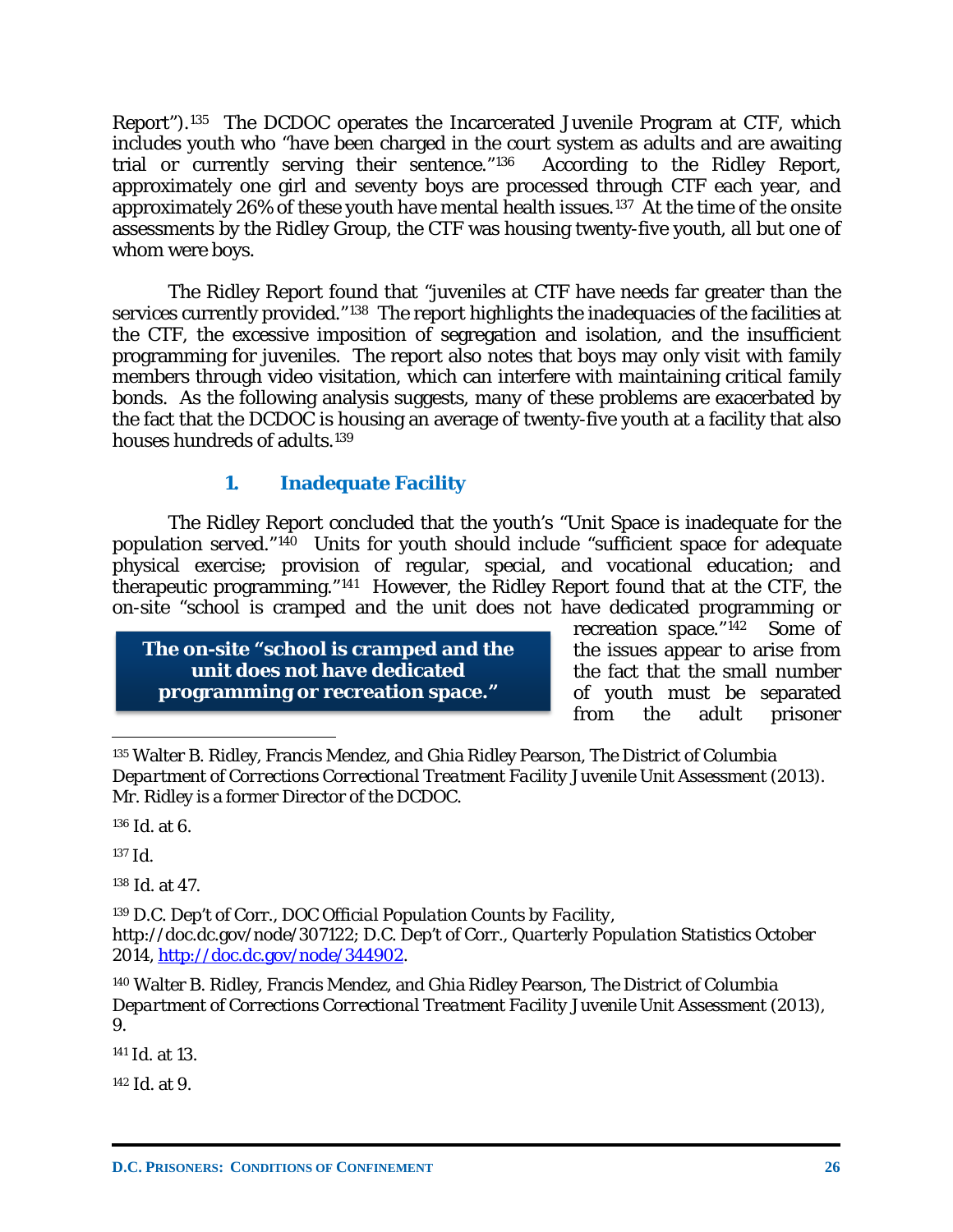population by both sight and sound. For example, the juveniles are permitted to use the gym and outdoor recreation facilities only when the adults are not using those facilities. The Ridley Report recommended that the DCDOC "explore whether there are unused spaces in the complex that can be used for recreation activities and or to move the unit to a larger space."[143](#page-28-0)

### **2. Use of Segregation**

The Ridley Report, which was released in 2013, suggests that the use of isolation and segregation for youth at CTF is excessive. Generally, youth in D.C. are not supposed to be subject to isolation for more than five days, and a hearing of the housing board is required to extend the isolation of a juvenile beyond five days.<sup>144</sup> However, the Ridley Group found that in some cases "segregation had been extended multiple times," causing the "juveniles to remain in segregation for longer periods of time."[145](#page-28-2) Indeed, "a few juveniles reported being placed in segregation for 2 months with 1 hour of recreation daily."[146](#page-28-3) In response, the Ridley Report recommended that DOC adopt a

> [W]ritten policy which reflects clearly the process and procedure which ensures (a) juveniles are returned to the general population within the mandated five days of segregation/the duration of the segregation is as short as possible to address the risk to the other juveniles or (b) clear guidelines are defined and followed for segregation extensions.[147](#page-28-4)

In addition, the report recommended that "segregation should be revoked as soon as it is considered no longer reasonable and necessary for the purpose for which it was implemented."[148](#page-28-5) In March 2014, Daniel Okonkwo, the Executive Director of D.C. Lawyers for Youth testified before the D.C. City Council Committee on Public Safety and the Judiciary, asserting that, as of that time, the DCDOC had "still not established and published" a written policy "that defines the procedure and requirements for imposing solitary confinement."<sup>149</sup> As a result, it appeared "that there [still] is no upper limit to how long a youth can be held in solitary."[150](#page-28-7)

<span id="page-28-2"></span>145 *Id.* at 37.

- <span id="page-28-3"></span><sup>146</sup> *Id.* at 15
- <span id="page-28-4"></span><sup>147</sup> *Id.* at 37.

<span id="page-28-5"></span>148 *Id.*

<span id="page-28-7"></span><sup>150</sup> *Id.*

<span id="page-28-0"></span> $\overline{a}$ <sup>143</sup> *Id.* at 13.

<span id="page-28-1"></span><sup>144</sup> *Id.* at 36.

<span id="page-28-6"></span><sup>149</sup> Testimony of R. Daniel Okonkwo, Executive Director, Committee on Public Safety & the Judiciary, Performance Oversight Hearing on the Department of Corrections (Mar. 19, 2014), http://www.dcly.org/cpsj\_doc\_2014#\_ftn2.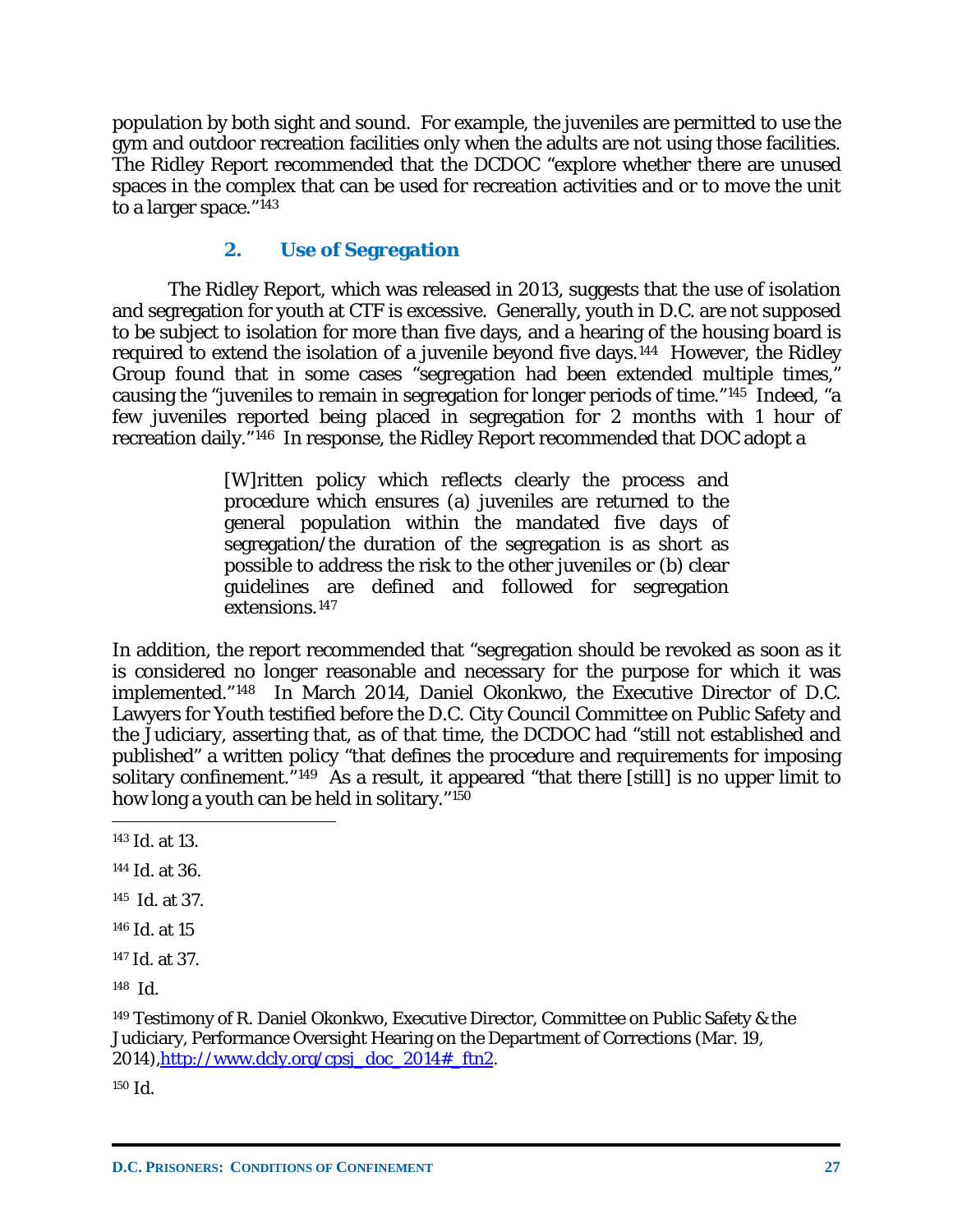Excessive use of solitary confinement is troubling because of the effect that it can have on juveniles' development. A joint report by the American Civil Liberties Union and Human Rights Watch found that "solitary confinement of young people often

seriously harms their mental and physical health, as well as their development," and called for the practice to be abolished.[151](#page-29-0) Clinical studies of the use of solitary confinement have "shown that adult prisoners generally exhibit a variety of negative physiological and psychological reactions to conditions of

**"Solitary confinement of young people often seriously harms their mental and physical health, as well as their development"**

solitary confinement,"[152](#page-29-1) and the "American Academy of Child and Adolescent Psychiatry has concluded that, due to their 'developmental vulnerability,' adolescents are in particular danger of adverse reactions to prolonged isolation and solitary confinement."[153](#page-29-2)

While the inadequate facilities and excessive use of isolation are significant problems in their own right, the Ridley Report suggested that they may be linked. Inadequate space might require corrections staff to use isolation and segregation on youth more frequently than they would if they were housed in a more appropriate facility: "Based on the fact that all juveniles are housed on one unit, at CTF, it is difficult to separate them without the use of segregation."[154](#page-29-3)

The DCDOC has provided information on the use of administrative segregation subsequent to the release of the Ridley Report. The following chart provided by DCDOC shows the number of juveniles who were segregated over the past year (either because they were "awaiting a disciplinary hearing or placed in administrative segregation"):

<span id="page-29-0"></span><sup>151</sup> Human Rights Watch and American Civil Liberties Union, *Growing Up Locked Down: Youth in Solitary Confinement in Jails and Prisons Across the United States*, [https://www.aclu.org/files/assets/us1012webwcover.pdf.](https://www.aclu.org/files/assets/us1012webwcover.pdf)

<span id="page-29-1"></span><sup>152</sup> American Civil Liberties Union, *Alone and Afraid*, [https://www.aclu.org/files/assets/Alone%20and%20Afraid%20COMPLETE%20FINAL.pdf.](https://www.aclu.org/files/assets/Alone%20and%20Afraid%20COMPLETE%20FINAL.pdf)

<span id="page-29-2"></span><sup>153</sup> *Id.* (internal citations omitted).

<span id="page-29-3"></span><sup>154</sup> Ridley Report, 37.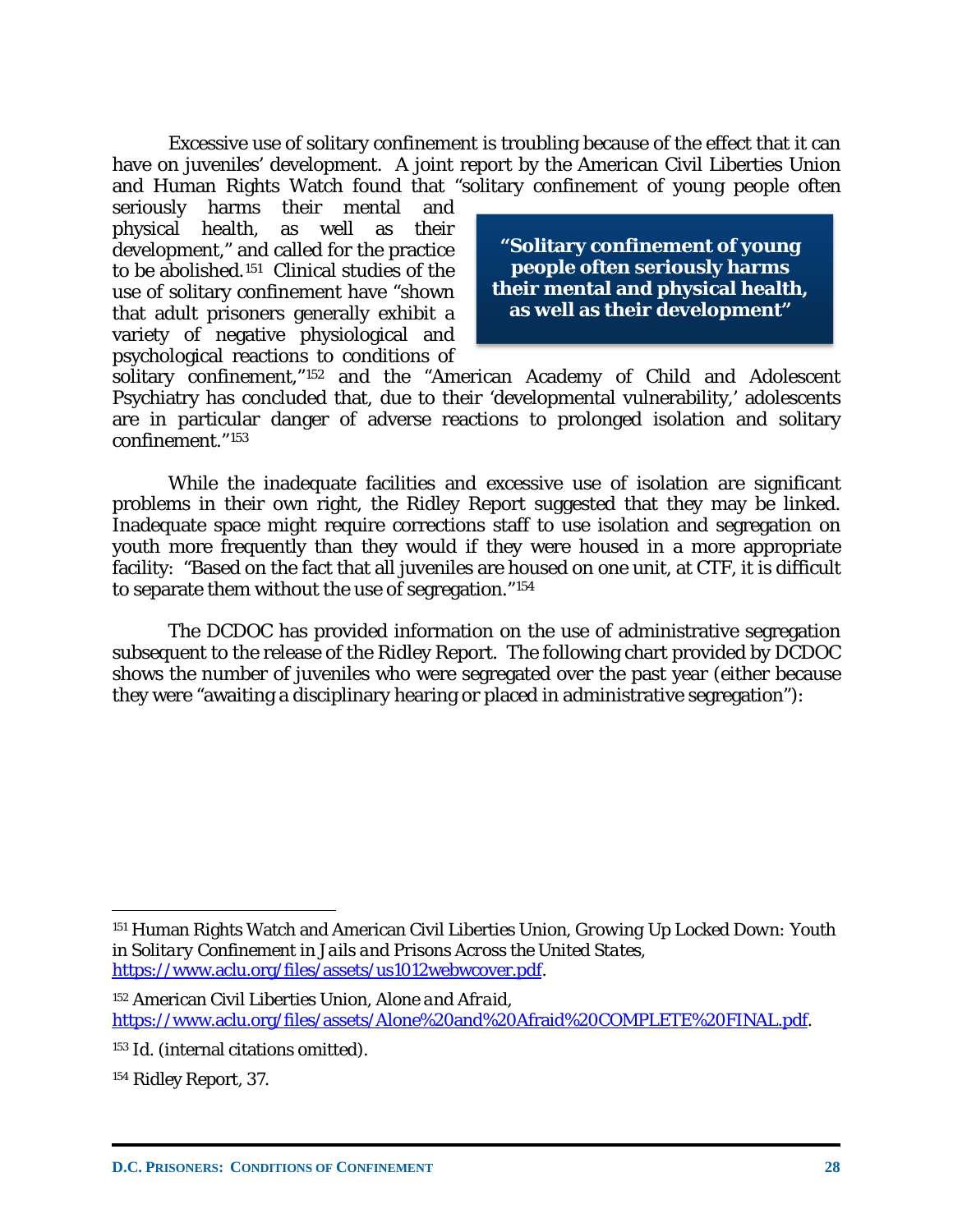| Month            | Number of juveniles |
|------------------|---------------------|
| May 2014         | Six(6)              |
| June 2014        | Zero(0)             |
| <b>July 2014</b> | Three $(3)$         |
| August 2014      | Three $(3)$         |
| September 2014   | Two $(2)$           |
| October 2014     | Six(6)              |
| November 2014    | Two $(2)$           |
| December 2014    | Zero(0)             |
| January 2015     | Zero(0)             |
| February 2015    | Zero(0)             |
| March 2015       | Five $(5)$          |
| April 2015       | Two $(2)$           |
| May 2015         | Zero(0)             |

Further, the DCDOC provided the following information about how, as of May 2015, it uses isolation and segregation with juveniles.

- Juveniles in administrative segregation are "housed in a separate cell on the lower tier within the juvenile unit."<sup>[155](#page-30-0)</sup>
- According to the DCDOC, those juveniles are able to "attend school through DCPS and have access to legal services, programming, counseling services, and meaningful contact with the other juvenile inmates."[156](#page-30-1)
- In addition, "[i]f a juvenile is placed in administrative segregation . . . officers are required to do a visual security check of the juvenile every fifteen (15) minutes," and the "juvenile receives individual recreation for two (2) hours per day."[157](#page-30-2)

As of May 2015, the DCDOC reports that, over the past year, "the average stay in segregation" is "approximately two  $(2)$  days."<sup>[158](#page-30-3)</sup> The DCDOC states that "[j]uveniles will not be placed in segregation for longer than five (5) days unless extenuating circumstances exist."[159](#page-30-4) It is unclear what these extenuating circumstances are or how frequently they are deemed to exist.

### **3. Insufficient Programming and Staffing**

Insufficient programming for youth is a significant problem. According to the Ridley Report, "programming at the Juvenile Unit is insufficient and needs to be

- <span id="page-30-0"></span> $\overline{a}$ <sup>155</sup> *Id.*
- <span id="page-30-1"></span><sup>156</sup> *Id.*
- <span id="page-30-2"></span><sup>157</sup> *Id.*
- <span id="page-30-3"></span><sup>158</sup> *Id.*
- <span id="page-30-4"></span><sup>159</sup> *Id.*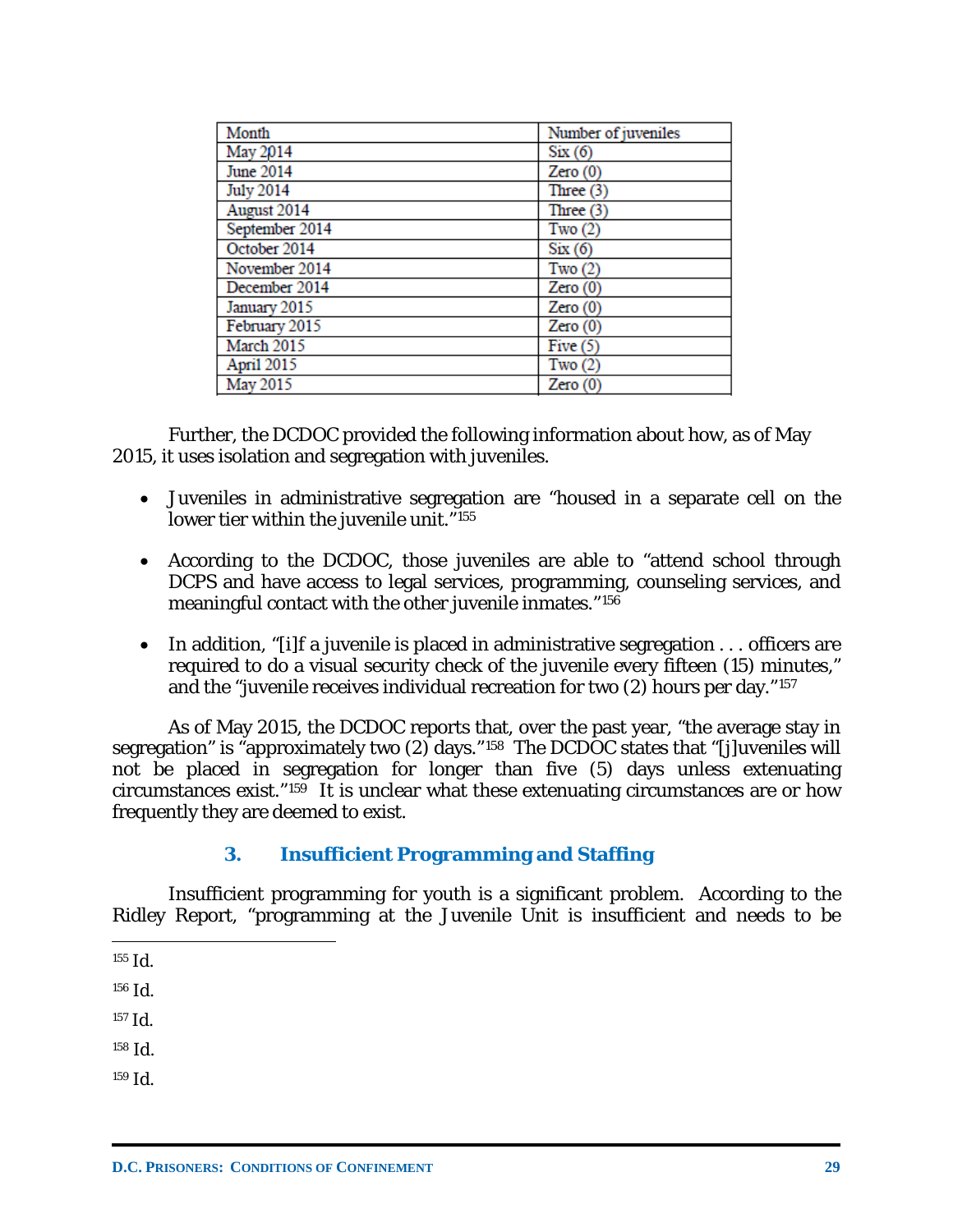expanded."[160](#page-31-0) The lack of programming left youth "without structured activity for the majority of the weekend." Feedback from youth cited in the Ridley Report indicated that there "is too much down time with nothing structured to do."<sup>161</sup> In addition, youth who completed their GED or high school diploma did not have any academic programming provided and were instead "assigned to detail duty for extended periods of time."[162](#page-31-2) With regard to re-entry programming, the Ridley Report recommended that CTF "incorporate evidence-based reentry planning as early as possibly for all juveniles from the moment they are admitted." $163$  Such programming can be critical for helping to ensure that problems do not carry over into adulthood and that the youth are best equipped to succeed when they re-enter their communities. While the Ridley Group acknowledged that the DCDOC had "significantly expanded programming" in recent months, it stated that "there is still an opportunity to increase programming even further."[164](#page-31-4) According to the DCDOC, it has further expanded the juvenile program since the Ridley Report.[165](#page-31-5) For example, the DCDOC expanded an after-school program so that it now operates Monday through Friday.[166](#page-31-6)

The Ridley Report also raised concerns with the staffing of the juvenile unit for youth prisoners, finding that many of the corrections officers lacked proper training. In response, the Ridley Group recommended that "Personnel on all shifts should be trained to work with juveniles."[167](#page-31-7) As a recent report by D.C. Lawyers for Youth and Youth Justice acknowledged, staffing issues were at least partially attributable to the fact that a small number of boys and girls are housed at an otherwise adult facility: "Given that youth are such a small fraction of CTF's population, it is perhaps unsurprising that CTF does not have a separate position description for hiring corrections officers to the Juvenile Unit and that the Unit sometimes utilizes relief staff who normally work with adults."[168](#page-31-8) The DCDOC reports that, "[a]s of September 2014, all correctional officer recruits are trained in Positive Youth Development (PYD), as well as the operational and disciplinary procedures of the Juvenile Unit."[169](#page-31-9) The DCDOC states that its PYD training "emphasizes building skills and assets in youth in addition to preventing

 $\overline{a}$ 

- <span id="page-31-4"></span><sup>164</sup> *Id.* at 11.
- <span id="page-31-5"></span><sup>165</sup> DCDOC Response.

<span id="page-31-6"></span><sup>166</sup> *Id.*

<span id="page-31-8"></span><sup>168</sup> Campaign for Youth Justice and D.C. Lawyers for Youth, *Capital City Correction: Reforming D.C.'s Use of Adult Incarceration Against Youth*, 18,

[http://www.campaignforyouthjustice.org/images/pdf/Capital\\_City\\_Correction.pdf.](http://www.campaignforyouthjustice.org/images/pdf/Capital_City_Correction.pdf)

<span id="page-31-9"></span><sup>169</sup> DCDOC Response.

<span id="page-31-0"></span><sup>160</sup> Ridley Report, 11.

<span id="page-31-1"></span><sup>161</sup> *Id.*

<span id="page-31-2"></span><sup>162</sup> *Id.* at 12.

<span id="page-31-3"></span><sup>163</sup> *Id.* at 21.

<span id="page-31-7"></span><sup>167</sup> Ridley Report, 14.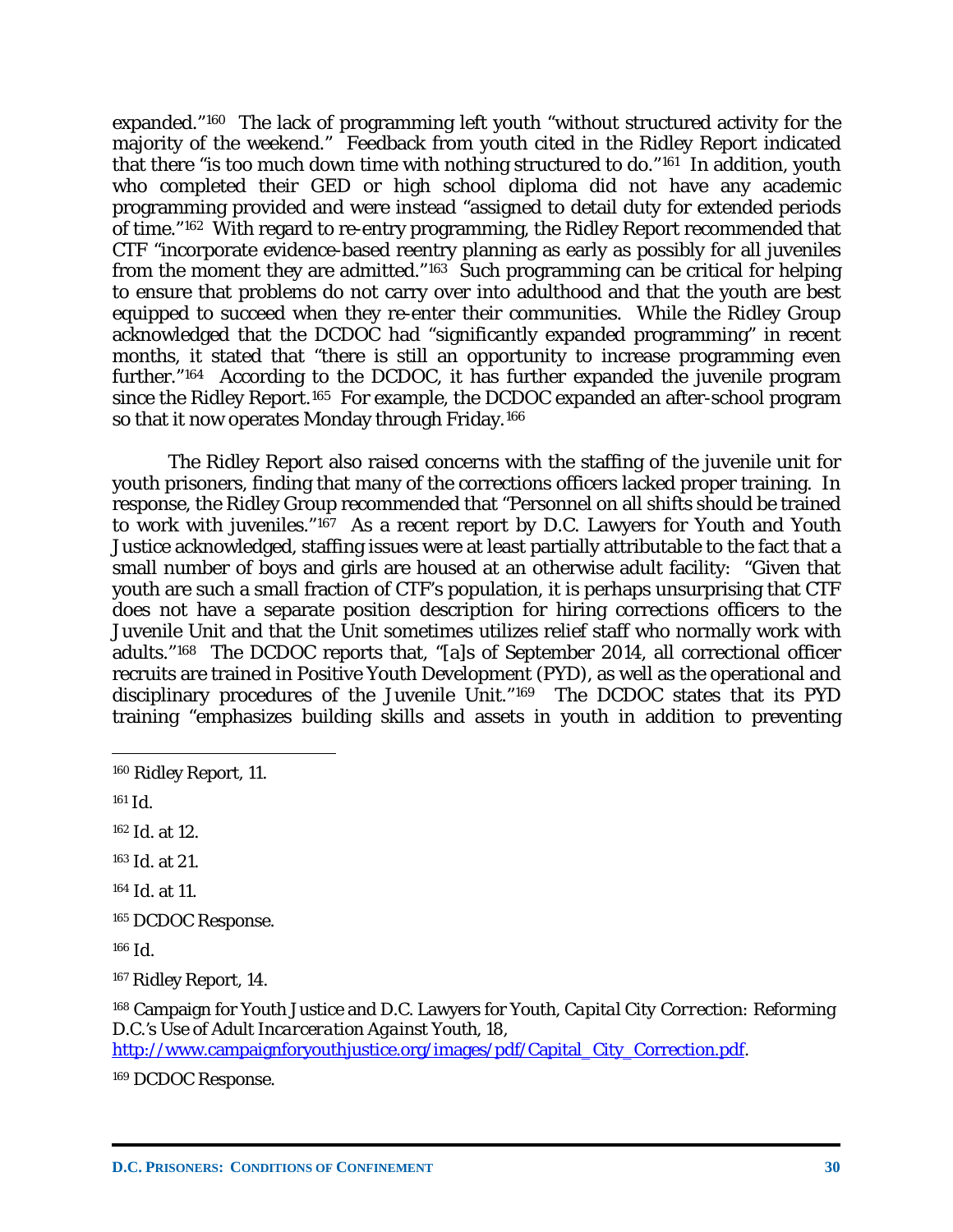negative outcomes."[170](#page-32-0) For existing correctional staff, this PYD training will be "phased into" annual training.[171](#page-32-1)

### **4. Shortcomings of Video Visitation**

**Not surprisingly, boys said that the video visitations "make it hard for [them] to communicate with their family members."**

Contrary to the American Bar Association's Standards for Treatment of Prisoners, youth housed at the CTF are generally restricted to video visitation in lieu of in-person visitation. Although there may be benefits to the selective implementation of video visitation, the ABA has taken the position that video

visitation should not be used as a replacement for in-person visitation.[172](#page-32-2) However, it appears that, for youth at the CTF, video visitation *has* replaced in-person visitation, even though CTF offers in-person visits to *adults*. The use of video visitation is particularly problematic for youth because "[a] key part of working with juveniles is being able to engage the families and help to strengthen the relationship between the juveniles and their parent/guardian."[173](#page-32-3) Moreover, according to a report by the Campaign for Youth Justice and D.C. Lawyers for Youth, the "visitation monitors are located in a common space, so youth have no privacy while speaking with their family members."<sup>[174](#page-32-4)</sup> Not surprisingly, boys said that the video visitations "make it hard for [them] to communicate with their family members."<sup>175</sup>

In its Standards for Treatment of Prisoners, the American Bar Association states that video visitation should not be used as a replacement for in-person visitation.[176](#page-32-6) And while video visitation is sometimes cited as a means to reduce the introduction of contraband into a prison, a recent study in Texas found that, after a county replaced in-

<span id="page-32-2"></span><sup>172</sup> *ABA Standards for Criminal Justice, Treatment of Prisoners*, [http://www.americanbar.org/content/dam/aba/publications/criminal\\_justice\\_standards/Trea](http://www.americanbar.org/content/dam/aba/publications/criminal_justice_standards/Treatment_of_Prisoners.authcheckdam.pdf) tment of Prisoners.authcheckdam.pdf.

<span id="page-32-3"></span><sup>173</sup> Ridley Report, 45.

<span id="page-32-4"></span><sup>174</sup> Campaign for Youth Justice and D.C. Lawyers for Youth, *Capital City Correction: Reforming D.C.'s Use of Adult Incarceration Against Youth*, 18,

[http://www.campaignforyouthjustice.org/images/pdf/Capital\\_City\\_Correction.pdf.](http://www.campaignforyouthjustice.org/images/pdf/Capital_City_Correction.pdf)

<span id="page-32-5"></span><sup>175</sup> Ridley Report, 15.

<span id="page-32-6"></span><sup>176</sup> *ABA Standards for Criminal Justice, Treatment of Prisoners*, [http://www.americanbar.org/content/dam/aba/publications/criminal\\_justice\\_standards/Trea](http://www.americanbar.org/content/dam/aba/publications/criminal_justice_standards/Treatment_of_Prisoners.authcheckdam.pdf) tment of Prisoners.authcheckdam.pdf.

<span id="page-32-0"></span> $\overline{a}$ <sup>170</sup> *Id.*

<span id="page-32-1"></span><sup>171</sup> *Id.*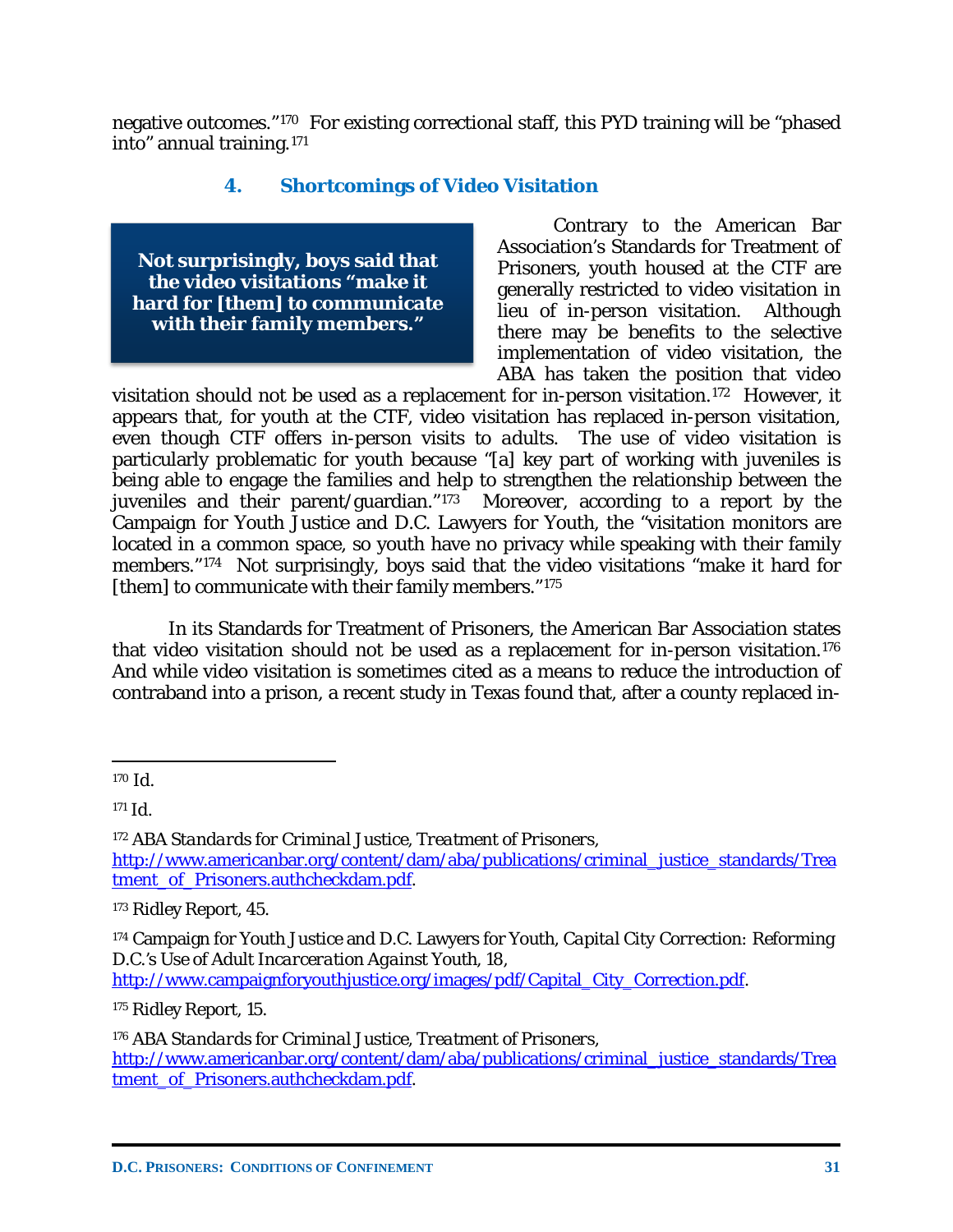person visitation with video visitation, there was an increase in contraband and disciplinary infractions.[177](#page-33-0)

The DCDOC began providing some limited in-person visitation for minors in March 2014, but it appears that this has been made available to fewer than 50% of youths.[178](#page-33-1) While applauding this development, the Committee on the Judiciary and Public Safety has requested "that the Department consider providing in-person visits to all juveniles, given the unique nature of their confinement."<sup>179</sup> The DCDOC reports that, as of May 2015, "juveniles who have reached the Gold Tier in the Juvenile Unit are given contact visitation with their parent or guardian once per month."[180](#page-33-3) Whether a youth is eligible for Gold Tier is "based on several factors such as behavior, program

> **The DCDOC reports that, as of May 2015, "juveniles who have reached the Gold Tier in the Juvenile Unit are given contact visitation with their parent or guardian once per month."**

participation, and educational factors."[181](#page-33-4) As of May 5, 2015, the DCDOC reported that eight juveniles had attained "Gold Tier" status, and that two more were expected by May 7, 2015.[182](#page-33-5) In addition, youth inmates "are given contact visits during the holiday season in December."[183](#page-33-6)

The use of video visitation is not confined to youth at the CTF. Since 2012, inperson visitation for prisoners at the D.C. jail has been limited to visits with lawyers or with clergy, or with others in exceptional circumstances. By all indications, the availability of video visitation is not, in itself, a concern. Indeed, it appears to provide additional opportunities for adult prisoners at the D.C. Jail to communicate with family and friends. However, video visitation should not come at the cost of heavy restrictions on in-person visitation.

 $\overline{a}$ 

<span id="page-33-3"></span><sup>180</sup> DCDOC Response.

<span id="page-33-6"></span><sup>183</sup> *Id.*

<span id="page-33-0"></span><sup>177</sup> Texas Criminal Justice Coalition & Grassroots Leadership, *Video Visitation: How Private Companies Push for Visits by Video and Families Pay the Price*, [http://grassrootsleadership.org/sites/default/files/uploads/Video%20Visitation%20%28web%](http://grassrootsleadership.org/sites/default/files/uploads/Video%20Visitation%20%28web%29.pdf) [29.pdf.](http://grassrootsleadership.org/sites/default/files/uploads/Video%20Visitation%20%28web%29.pdf)

<span id="page-33-1"></span><sup>&</sup>lt;sup>178</sup> Report and Recommendations of the Committee on the Judiciary and Public Safety on the Fiscal Year 2015 Budget for Agencies Under Its Purview, May 14, 2014, [http://dccouncil.us/files/performance\\_oversight/Committee\\_on\\_the\\_Judiciary\\_and\\_Public\\_](http://dccouncil.us/files/performance_oversight/Committee_on_the_Judiciary_and_Public_Safety.pdf) [Safety.pdf.](http://dccouncil.us/files/performance_oversight/Committee_on_the_Judiciary_and_Public_Safety.pdf)

<span id="page-33-2"></span><sup>179</sup> *Id.*

<span id="page-33-4"></span><sup>181</sup> *Id.*

<span id="page-33-5"></span><sup>182</sup> *Id.*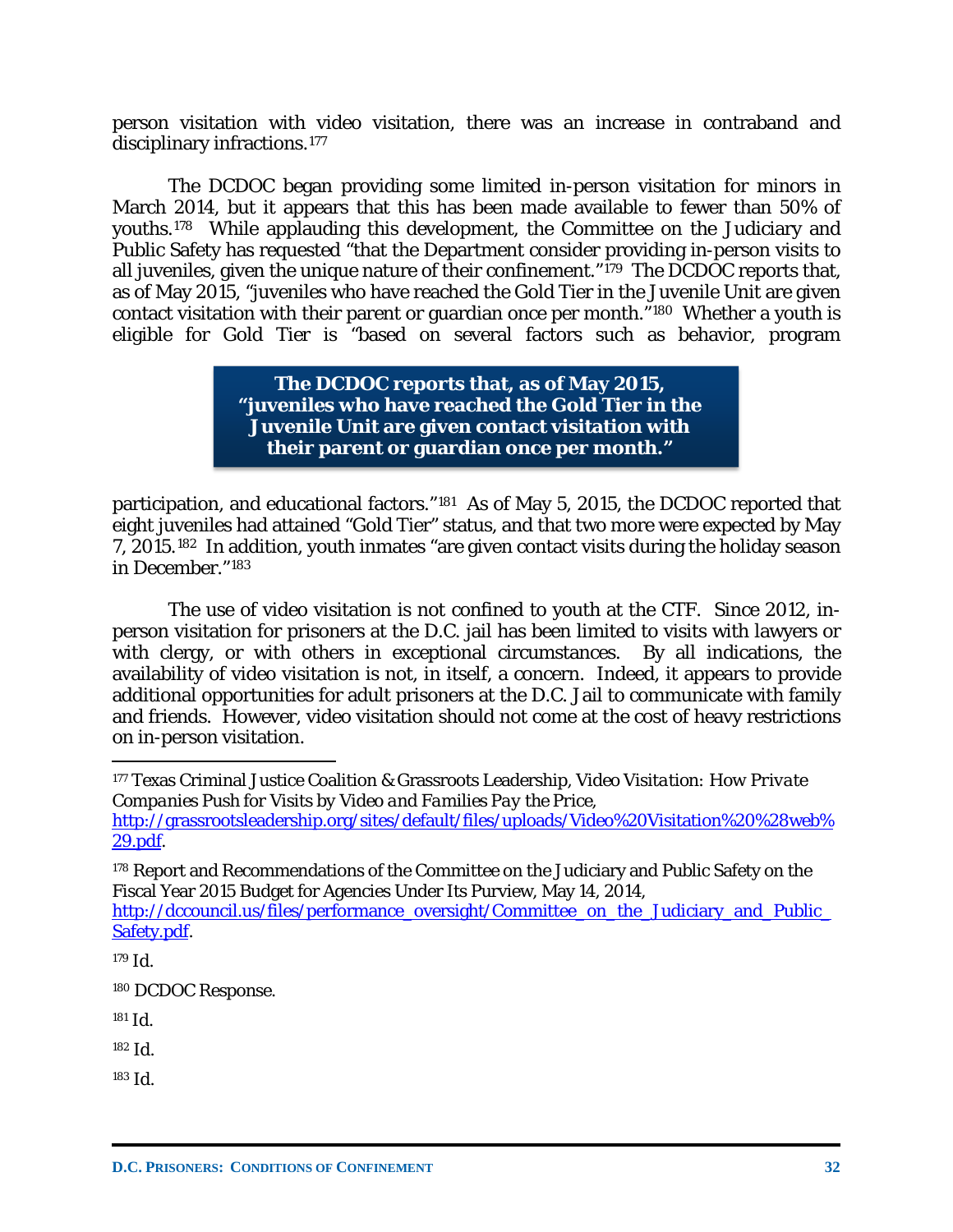### **III. COSTS OF CONFINEMENT & CONTRACTED SERVICES**

Over the past decade, the DCDOC's budget has averaged \$141.7 million. As discussed in more detail in the Appendix, a significant percentage of the Department of Corrections budget is devoted to payment for contractual services, including the DCDOC's contracts with CCA, with the private halfway houses, and for prisoner health care.

### **A. The CTF & Corrections Corporation of America**

Since January 30, 1997, the District has been paying CCA both a management fee to operate the CTF and a lease payment for the CTF facility. The management fee has varied over time pursuant to a twenty-year contract, which is set to expire in 2017, but appears to have been \$14.4 million for 2014.[184](#page-34-0) When the District entered into the operations contract with CCA, the District and CCA also entered into an agreement to sell the CTF facility to CCA for \$52 million.<sup>185</sup> The CCA was required to make initial improvements to the facility and, over the duration of the operations contract, the District agreed to pay \$2.8 million each year (and a lesser amount in the final year of the contract, 2017) in lease payments in addition to paying any real estate taxes imposed on CCA as a result of ownership of the CTF.[186](#page-34-2) At the end of the operations contract, ownership of the CTF will revert to the District.[187](#page-34-3) 

<span id="page-34-2"></span><sup>186</sup> *See id.*

<span id="page-34-0"></span><sup>184</sup> Operations and Management Agreement by and between The District of Columbia and Corrections Corporation of America (effective Jan. 30, 1997, as modified). We were able to review a copy of the operations contract and fourteen modifications, as well as the lease agreement. We were initially unable to obtain other contract documents such as the lease agreement or any modifications after modification number nine. The DCDOC referred our request for contract documents to the Office of Contracting and Procurement (OCP), which initially failed to provide any documents. Under the District's freedom of information law, we appealed that non-response to the Mayor's office. After over nine weeks and a series of followup communications with the Mayor's General Counsel Office, and the Mayor's Office of Legal Counsel, OCP ultimately provided documents. It should not be so difficult to obtain public documents.

<span id="page-34-1"></span><sup>185</sup> Lease Agreement by and between Corrections Corporation of America as Lessor and The District of Columbia as Lessee; Stephanie Mencimer, *Let's Make a Deal*, Wash. City Paper (May 9, 1997), [http://www.washingtoncitypaper.com/articles/12631/lets-make-a-deal.](http://www.washingtoncitypaper.com/articles/12631/lets-make-a-deal)

<span id="page-34-3"></span><sup>187</sup> *See id.*; Corrections Corporation of America, *2009 Letter to Shareholders*.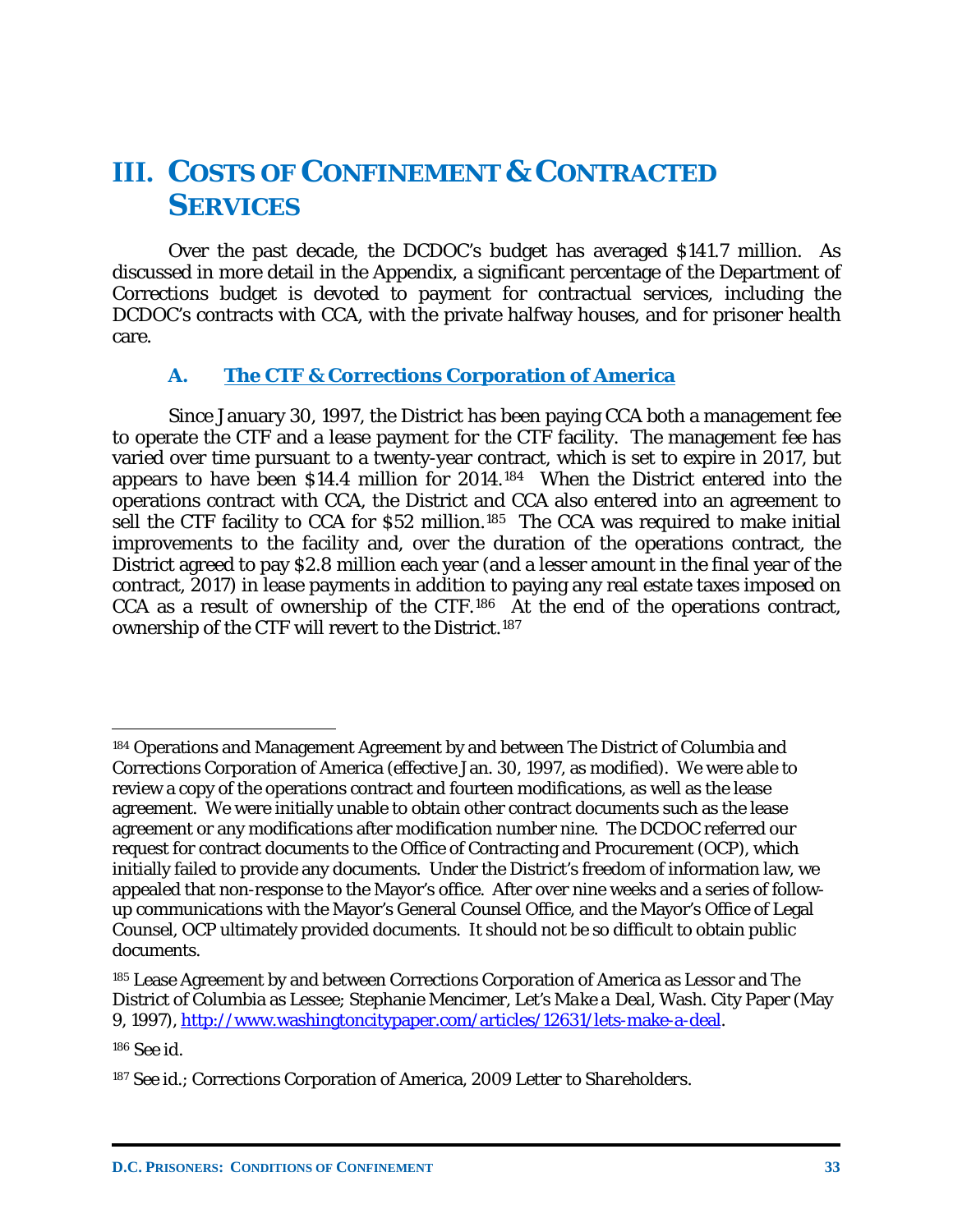#### **1. The Contract**

The term of CCA's contract with the District is significantly longer than what CCA describes as its typical contract duration, which is typically for a term of "up to five years," with additional renewals at the option of the government.<sup>[188](#page-35-0)</sup>

The District pays CCA in a number of ways. As drafted, CCA's contract provided that the District's primary expense associated with CCA operation of the CTF is based on a per-prisoner daily rate that is increased by 3% annually. In 1997, the first year of the contract, the District was required to pay CCA \$70.40 per prisoner per day.[189](#page-35-1) Due to contract modifications, the base rate (before annual increases are figured in) has been adjusted several times. For example, during a period in 2003, the per diem rate was dropped as low as \$51.40 as part of a settlement of claims the District "may have had against [CCA] related to the Management Contract and [CCA's] alleged non-compliance, known and documented by the Department of Corrections (DOC) as of January 1, 2003."[190](#page-35-2) Assuming standard annual increases since the last contractual modification of the per diem, the per diem rate the District is obligated to pay in 2015 is \$85.95 per prisoner per day.[191](#page-35-3) Based on a calculated 2014 per diem rate of \$83.45, and an average adult prisoner population at the CTF during 2014 of 473, the 2014 management fee would have been roughly \$14.4 million.

By way of comparison, CCA reported that, nationally, its revenue per "compensated man-day" in calendar year 2014 was \$63.54, an increase over the 2013 figure of \$60.57.[192](#page-35-4) Assuming that CCA's SEC filings reported an average rate, a degree of variation between the per diem rates of various jurisdictions due to different economic conditions and different regulatory regimes is to be expected.

Whether such variation fully explains the rates in the District's contract, which were approximately 31% higher in 2014 than the average, is unclear.<sup>[193](#page-35-5)</sup> However, labor costs may play a role in explaining the variation. CCA often markets its services as

<span id="page-35-0"></span><sup>188</sup> Corrections Corporation of America, *Annual Report (Form 10-K)*, 28, [http://www.sec.gov/Archives/edgar/data/1070985/000119312514072723/d664216d10k.htm.](http://www.sec.gov/Archives/edgar/data/1070985/000119312514072723/d664216d10k.htm)

<span id="page-35-1"></span><sup>189</sup> Operations and Management Agreement by and between The District of Columbia and Corrections Corporation of America, ¶ 7.1.

<span id="page-35-2"></span><sup>190</sup> Operations and Management Agreement by and between The District of Columbia and Corrections Corporation of America, Modification 4.

<span id="page-35-3"></span><sup>191</sup> Operations and Management Agreement by and between The District of Columbia and Corrections Corporation of America, ¶ 7.1.2; Modification 6 (setting a per diem rate of \$62.09 as of February 1, 2004, to be adjusted annually thereafter).

<span id="page-35-4"></span><sup>192</sup> Corrections Corporation of America, *Annual Report (Form 10-K)*, 56 (Feb. 25, 2015) [http://www.sec.gov/Archives/edgar/data/1070985/000119312515061839/d853180d10k.htm.](http://www.sec.gov/Archives/edgar/data/1070985/000119312515061839/d853180d10k.htm)

<span id="page-35-5"></span><sup>193</sup> This assumes a 2014 per diem rate of \$83.45, which was calculated based on annual increases since Modification 6 in 2004.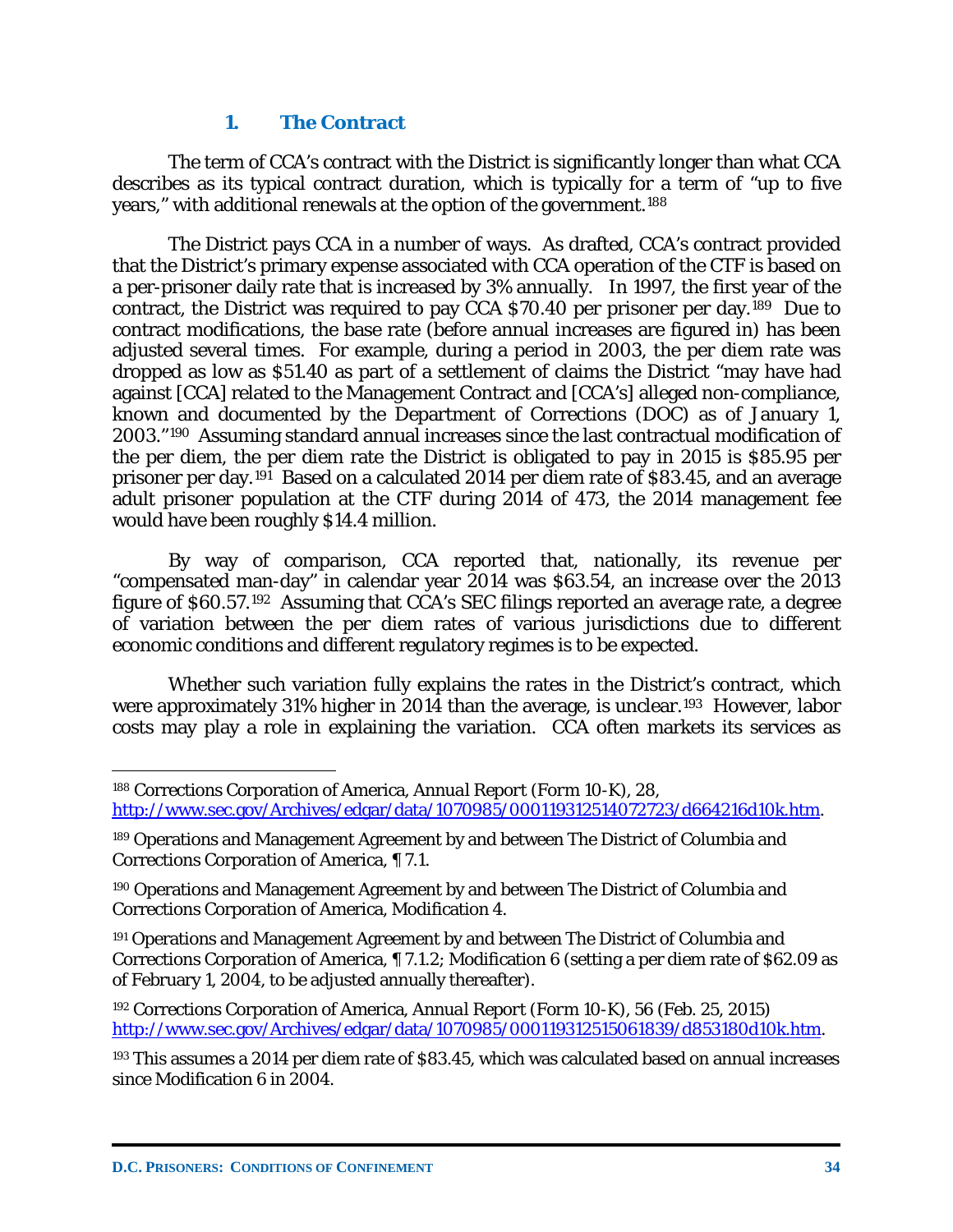leading to cost-savings, in part based on savings in expenses for labor. In states where it can operate without unions, its employee pay floor may be set by the minimum wage. By contrast, the District's contract with CCA provides that CCA must recognize the right of employees to unionize[194](#page-36-0) and District contracts are subject to the federal Service Contract Act, which sets wage floors for various occupation codes (e.g., "Accounting Clerk II," "Pharmacy Technician," etc.) that, depending on the type of service, may be significantly higher than the federal minimum wage.<sup>195</sup> According to the most recent U.S. Department of Labor wage determination, the hourly wage for the occupation of "Corrections Officer" is \$22.80, not including fringe benefits.[196](#page-36-2) By way of comparison, the District's minimum wage as of the date of this report was \$9.50 per hour, and the "Living Wage" for 2015 that the District requires its major contractors to pay is \$13.80 per hour.[197](#page-36-3)

Nonetheless, one of the DCDOC's plans for FY13 was to seek to re-negotiate the CTF per-diem rates, though this initiative was "discontinued due to a change in priorities" and has not been proposed in the department's FY14 or FY15 plans.[198](#page-36-4)

In addition to regular payments based on the per diem rate, the District has paid CCA lump sum amounts on multiple occasions over the years. For example, a September 2005 contract modification included an additional payment of \$960,000 in connection with a dispute between the District and CCA over a Department of Labor wage determination applicable to correctional officers, and \$26 million in FY06 for prisoner bed space and a lease payment.[199](#page-36-5)

 $\overline{a}$ 

<span id="page-36-3"></span><sup>197</sup> *See* D.C. Dep't of Employment Servs., *Wage and Hour Compliance*, [http://does.dc.gov/service/wage-and-hour-compliance;](http://does.dc.gov/service/wage-and-hour-compliance) D.C. Dep't of Employment Servs., *Living Wage Act of 2006 Fact Sheet*,

[http://does.dc.gov/sites/default/files/dc/sites/does/page\\_content/attachments/Living%20Wa](http://does.dc.gov/sites/default/files/dc/sites/does/page_content/attachments/Living%20Wage%20Act%20Fact%20Sheet%202015.pdf) [ge%20Act%20Fact%20Sheet%202015.pdf.](http://does.dc.gov/sites/default/files/dc/sites/does/page_content/attachments/Living%20Wage%20Act%20Fact%20Sheet%202015.pdf)

[http://oca.dc.gov/sites/default/files/dc/sites/oca/publication/attachments/DOC15.pdf.](http://oca.dc.gov/sites/default/files/dc/sites/oca/publication/attachments/DOC15.pdf)

<span id="page-36-0"></span><sup>194</sup> Operations and Management Agreement by and between The District of Columbia and Corrections Corporation of America, ¶5.2.4

<span id="page-36-1"></span><sup>195</sup> *See* 41 U.S.C. §§ 6702-6703.

<span id="page-36-2"></span><sup>196</sup> U.S. Dep't of Labor, *WD 05-2103 (Rev. -14)*, [http://www.wdol.gov/wdol/scafiles/std/05-](http://www.wdol.gov/wdol/scafiles/std/05-2103.txt) [2103.txt.](http://www.wdol.gov/wdol/scafiles/std/05-2103.txt)

<span id="page-36-4"></span><sup>198</sup> *See* D.C. Dep't of Corr.*, FY 2013 Performance Accountability Report*,

[http://oca.dc.gov/sites/default/files/dc/sites/oca/publication/attachments/DOC\\_FY13PAR.pdf](http://oca.dc.gov/sites/default/files/dc/sites/oca/publication/attachments/DOC_FY13PAR.pdf) ; D.C. Dep't of Corr., *FY 2014 Performance Plan*,

[http://oca.dc.gov/sites/default/files/dc/sites/oca/publication/attachments/DOC14.pdf;](http://oca.dc.gov/sites/default/files/dc/sites/oca/publication/attachments/DOC14.pdf) D.C. Dep't of Corr., *FY 2015 Performance Plan*,

<span id="page-36-5"></span><sup>199</sup> Operations and Management Agreement by and between The District of Columbia and Corrections Corporation of America, Modifications 7-8.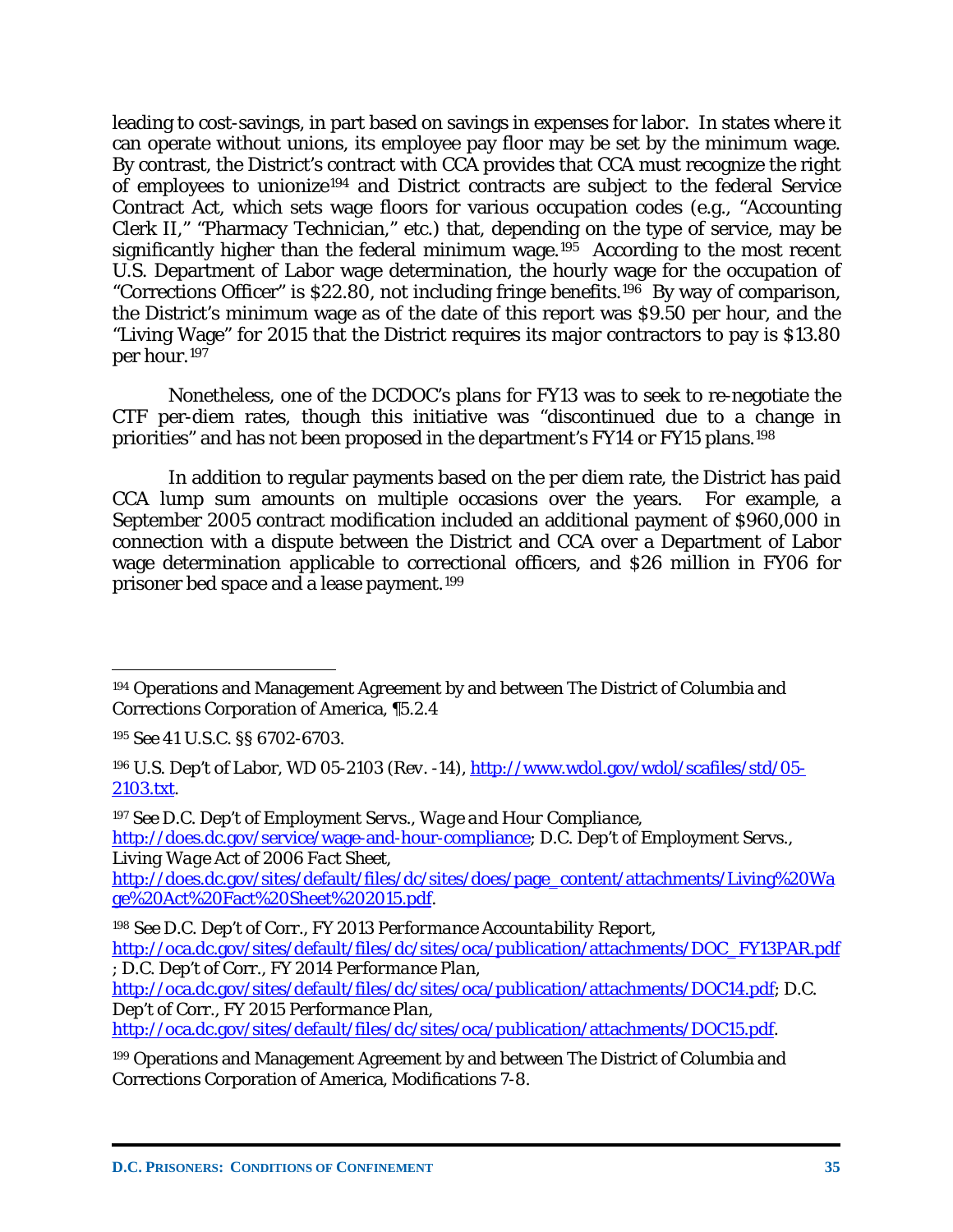For calendar year 2014, CCA reported that its operating margin was 29.7%, slightly up from the 29.4% margin it achieved in 2013.[200](#page-37-0)

One cost to the District is for a building and equipment lease between the District and CCA for the CTF. CCA reports that it expects to receive a minimum of \$2.8 million each year in rental income for 2014-2016 and an additional \$694,000 in 2017, the last year of its current contract.[201](#page-37-1)

CCA has been involved in lawsuits and investigations over the years, including an agreement to pay the State of Idaho \$1 million as a result of "contractual disputes related to staffing at the Idaho Correction Center."[202](#page-37-2) CCA is also being investigated by the Federal Bureau of Investigation (FBI) in connection with its actions at the Idaho facility, which has reportedly been referred to by prisoners as "Gladiator School."[203](#page-37-3) The FBI is investigating whether CCA violated federal law prohibiting fraud following CCA's apparent acknowledgment that it violated its contract with the state by understaffing the facility "by thousands of hours" and that CCA's employees "falsified reports to cover up the vacancies."[204](#page-37-4)

CCA has acknowledged that, "[t]he operation of correctional and detention facilities by private entities has not achieved complete acceptance by either governments or the public," that "[t]he movement toward privatization of correctional and detention facilities has also encountered resistance from certain groups," and that "negative publicity about an escape, riot or other disturbance or perceived poor operational performance, contract compliance, or other conditions at a privately managed facility may result in adverse publicity to [CCA] and the private corrections industry in general," any of which may "make it more difficult for [CCA] to renew or maintain existing contracts or to obtain new contracts."[205](#page-37-5)

<span id="page-37-0"></span><sup>200</sup> Corrections Corporation of America, *Annual Report (Form 10-K)*, 56, [http://www.sec.gov/Archives/edgar/data/1070985/000119312515061839/d853180d10k.htm.](http://www.sec.gov/Archives/edgar/data/1070985/000119312515061839/d853180d10k.htm)

<span id="page-37-1"></span><sup>201</sup> Corrections Corporation of America, *Annual Report (Form 10-K)*, F-20, <http://www.sec.gov/Archives/edgar/data/1070985/000119312514072723/d664216d10k.htm>

<span id="page-37-2"></span><sup>202</sup> Corrections Corporation of America, *Annual Report (Form 10-Q)*, 18, [http://www.sec.gov/Archives/edgar/data/1070985/000119312514300102/d755063d10q.htm,](http://www.sec.gov/Archives/edgar/data/1070985/000119312514300102/d755063d10q.htm)

<span id="page-37-3"></span><sup>203</sup> *See id.*; Rebecca Boone, *APNewsBreak: FBI investigates prison company*, Associated Press, March 7, 2014, [http://bigstory.ap.org/article/apnewsbreak-fbi-investigates-prison-company](http://bigstory.ap.org/article/apnewsbreak-fbi-investigates-prison-company-cca)[cca.](http://bigstory.ap.org/article/apnewsbreak-fbi-investigates-prison-company-cca)

<span id="page-37-4"></span><sup>204</sup> Rebecca Boone, *APNewsBreak: FBI investigates prison company*, Associated Press, March 7, 2014[, http://bigstory.ap.org/article/apnewsbreak-fbi-investigates-prison-company-cca.](http://bigstory.ap.org/article/apnewsbreak-fbi-investigates-prison-company-cca)

<span id="page-37-5"></span><sup>205</sup> Corrections Corporation of America, *Annual Report (Form 10-K)*, 27-28, [http://www.sec.gov/Archives/edgar/data/1070985/000119312514072723/d664216d10k.htm.](http://www.sec.gov/Archives/edgar/data/1070985/000119312514072723/d664216d10k.htm)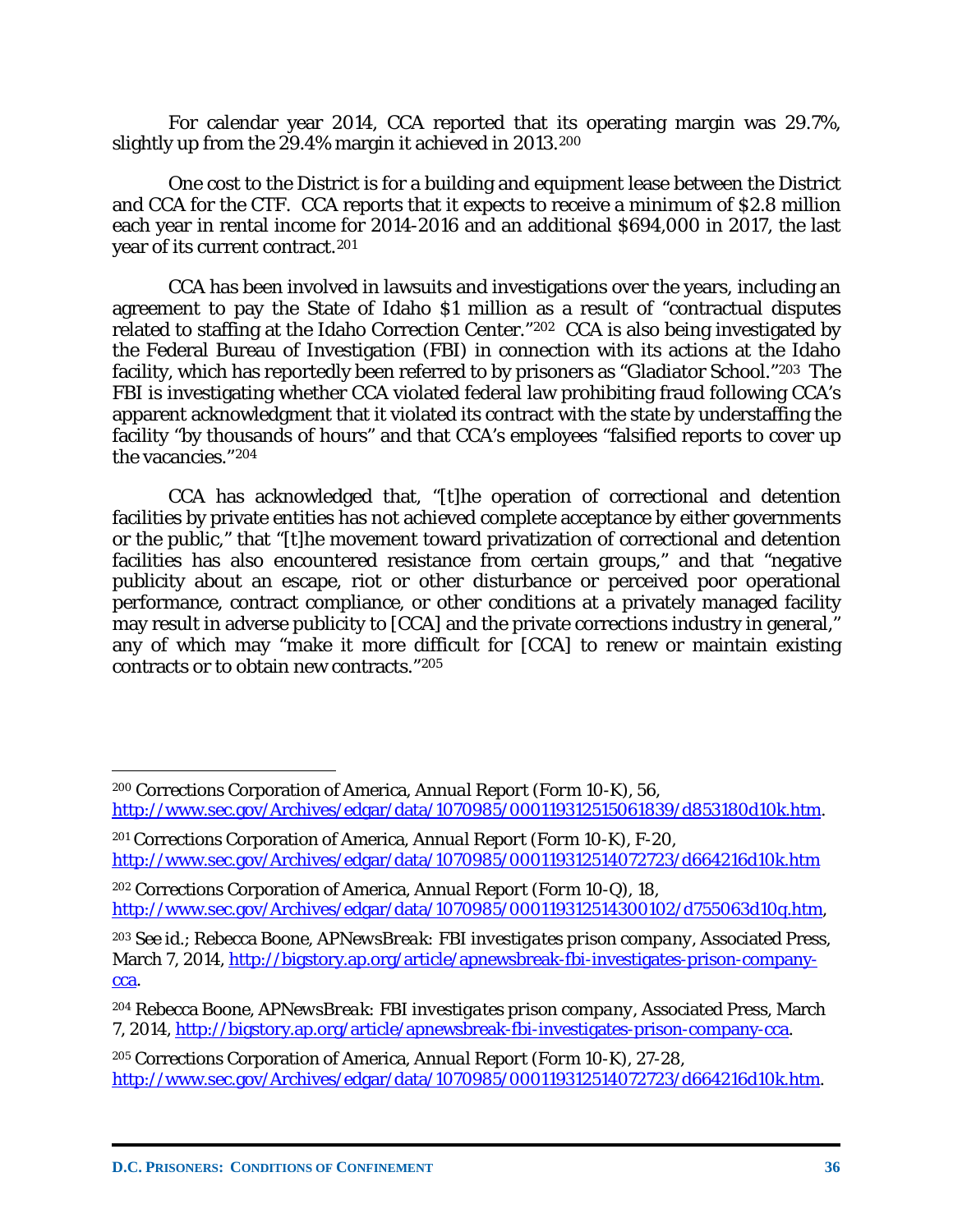## **2. Profile of CCA and its relationship with the District**

CCA, founded in 1983, is a publicly traded real estate investment trust, and is the oldest and largest private prison company in America.[206](#page-38-0) Because CCA's contract is set to expire in 2017, it is appropriate to consider events involving CCA that have occurred since 1997, when the contract was signed. The DCDOC itself apparently planned to conduct a cost/benefit analysis of continuing a privatized model for the CTF or returning management to the District in FY12 and FY13, but this initiative was at first delayed due to "an incredible backlog of critical DOC procurements at [the Office of Contracting and Procurement]," and ultimately "discontinued due to a change in priorities."[207](#page-38-1) 

CCA "owns or controls 52 correctional and detention facilities and manages 13 additional facilities owned by [its] government partners, with a total design capacity of approximately 86,500 beds in 20 states and the District of Columbia."[208](#page-38-2) In 2013, CCA reported revenue of approximately \$1.69 billion.[209](#page-38-3) 



Source: "See CCA's Nationwide System of Correctional Centers," CCA.com, http://www.cca.com/locations.

[http://oca.dc.gov/sites/default/files/dc/sites/oca/publication/attachments/DOC12.pdf.](http://oca.dc.gov/sites/default/files/dc/sites/oca/publication/attachments/DOC12.pdf)

<span id="page-38-2"></span><sup>208</sup> Corrections Corporation of America, *CCA Announces 2014 First Quarter Financial Results,* News Release, May 7, 2014, [http://ir.correctionscorp.com/phoenix.zhtml?c=117983&p=irol](http://ir.correctionscorp.com/phoenix.zhtml?c=117983&p=irol-newsArticle&ID=1928425&highlight=)[newsArticle&ID=1928425&highlight=.](http://ir.correctionscorp.com/phoenix.zhtml?c=117983&p=irol-newsArticle&ID=1928425&highlight=)

<span id="page-38-0"></span><sup>206</sup> *See* Matt Stroud, *The Private Prison Racket*, POLITICO Magazine, Feb. 24, 2014, [http://www.politico.com/magazine/story/2014/02/private-prison-racket-](http://www.politico.com/magazine/story/2014/02/private-prison-racket-103893.html%23.VCXP12ddV8E)[103893.html#.VCXP12ddV8E.](http://www.politico.com/magazine/story/2014/02/private-prison-racket-103893.html%23.VCXP12ddV8E)

<span id="page-38-1"></span><sup>207</sup> *See* D.C. Dep't of Corr.*, FY 2013 Performance Accountability Report*, [http://oca.dc.gov/sites/default/files/dc/sites/oca/publication/attachments/DOC\\_FY13PAR.pdf](http://oca.dc.gov/sites/default/files/dc/sites/oca/publication/attachments/DOC_FY13PAR.pdf) ; D.C. Dep't of Corr., *FY 2012 Performance Accountability Report*,

[http://oca.dc.gov/sites/default/files/dc/sites/oca/publication/attachments/DOC\\_FY12PAR.pdf](http://oca.dc.gov/sites/default/files/dc/sites/oca/publication/attachments/DOC_FY12PAR.pdf) ; D.C. Dep't of Corr. *FY 2012 Performance Plan*,

<span id="page-38-3"></span><sup>209</sup> Corrections Corporation of America Revenue & Earnings Per Share (EPS), NASDAQ, [http://www.nasdaq.com/symbol/cxw/revenue-eps.](http://www.nasdaq.com/symbol/cxw/revenue-eps)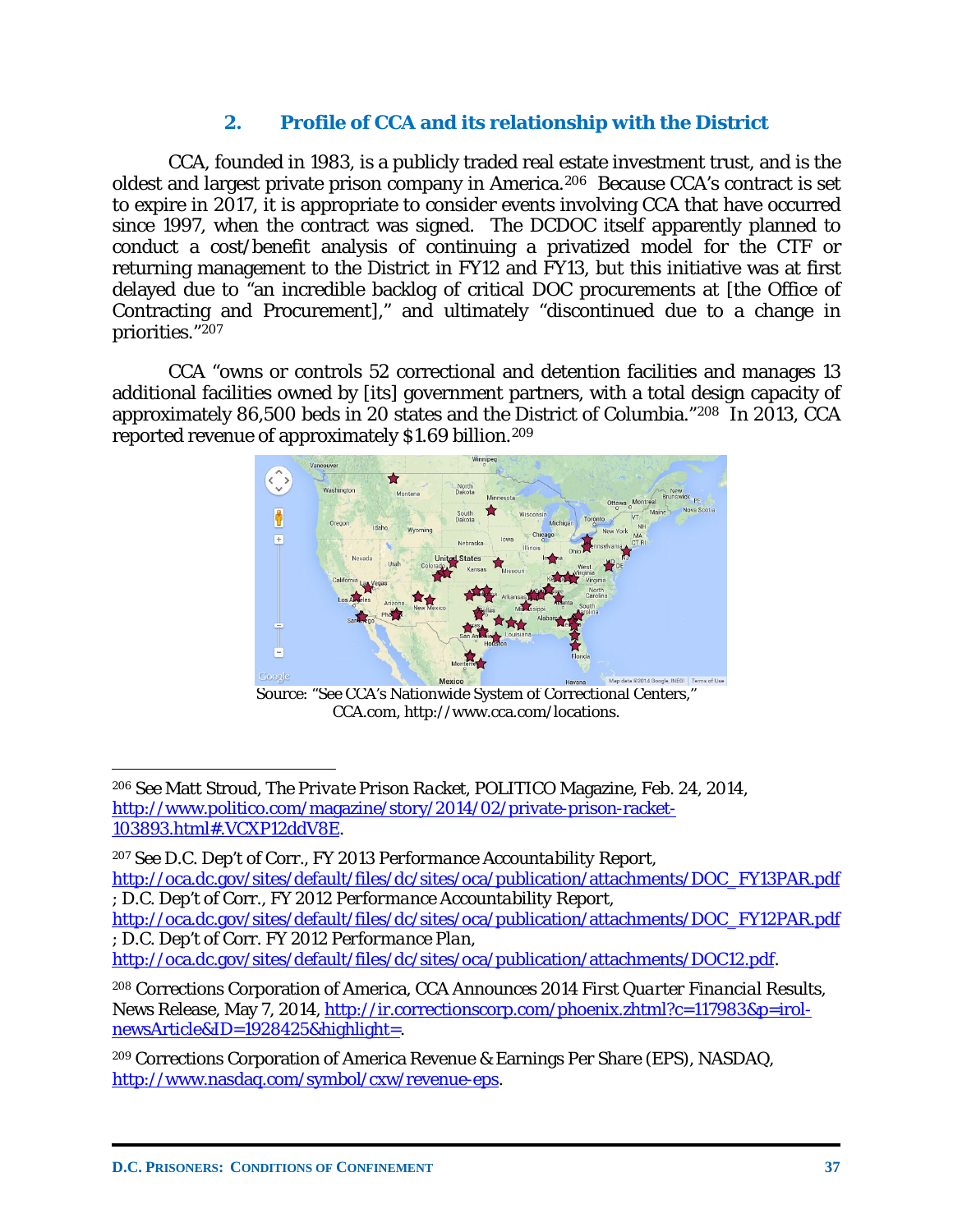In 1997, CCA contracted with the District to "operate, maintain and manage the CTF" for a term of 20 years.[210](#page-39-0) In the event that CCA fails to comply with the provisions in its contract, federal or state and local requirements and laws, the District may terminate its contract with CCA after allowing a 30 day cure period.<sup>211</sup> However, "if any

action, or failure to act, by [CCA] results in any risk to the safety or welfare of the prisoners assigned to the CTF, the staff of the CTF or the general public, the District may immediately initiate the action it deems appropriate to eliminate or reduce such risk, including assumption of the operation of the CTF."[212](#page-39-2)

**In 1997, CCA contracted with the District to "operate, maintain and manage the CTF" for a term of 20 years.**

CCA, along with other private prison companies, has been the subject of much criticism. Joshua Miller, a labor economist with the American Federation of State, County and Municipal Employees, asserted that the private corrections model was "structurally flawed" because "[t]he profit motive drastically changes the mission of corrections from public safety and rehabilitation to making a quick buck."[213](#page-39-3) Public criticisms of CCA generally fall into two categories: (1) Allegations that CCA provides substandard services resulting in harm to both prisoners and prisoners, and (2) Allegations that CCA supports policy measures that have the effect of keeping more people in prison and for longer periods of time.

#### **a) Allegations of substandard services**

The first criticism stems, in part, from a number of instances where CCA employees reportedly exhibited misconduct. For example, in 2006, a former CCA corrections officer admitted to "putting human waste in an inmate's drinking jug" after the company was sued by four prisoners alleging that they were forced to eat food contaminated with urine and feces.[214](#page-39-4) Reportedly, "[o]ne of many instances of prisoner

**In Idaho, the state's largest prison was given the nickname "Gladiator School" because of its violent reputation.**

sexual abuse" occurred in a Texas CCA facility where a CCA employee "was found guilty of sexually abusing at least eight female immigrant detainees while

<span id="page-39-0"></span><sup>210</sup> Operations and Management Agreement by and between The District of Columbia and Corrections Corporation of America (1997).

<span id="page-39-1"></span><sup>211</sup> *Id.* at 9.1-9.3.

<span id="page-39-2"></span><sup>212</sup> *Id.* at 9.3

j

<span id="page-39-3"></span><sup>213</sup> Grassroots Leadership, *The Dirty Thirty: Nothing to Celebrate About 30 Years of Corrections Corporation of America*, 4,

[http://grassrootsleadership.org/sites/default/files/uploads/GRL\\_Dirty\\_Thirty\\_formatted\\_for](http://grassrootsleadership.org/sites/default/files/uploads/GRL_Dirty_Thirty_formatted_for_web.pdf) [\\_web.pdf.](http://grassrootsleadership.org/sites/default/files/uploads/GRL_Dirty_Thirty_formatted_for_web.pdf)

<span id="page-39-4"></span><sup>214</sup> Kelli Kennedy, *Human Waste Put in Food, Ex-inmates Claim*, Associated Press, Mar. 12, 2006, [http://www.highbeam.com/doc/1P1-119683145.html/.](http://www.highbeam.com/doc/1P1-119683145.html/)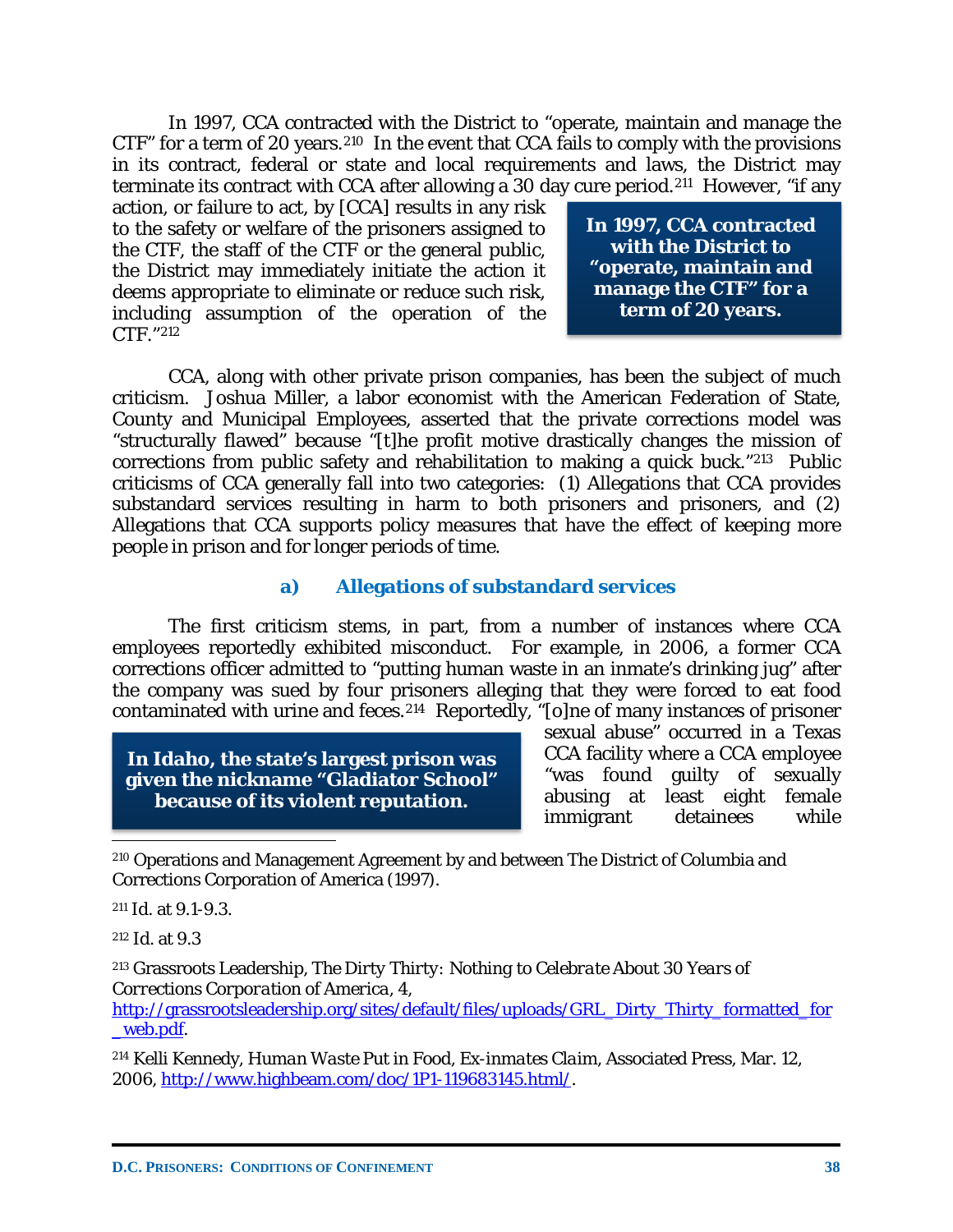transporting them in a van alone."[215](#page-40-0) In 2007, a Justice Department survey of local jails showed that a CCA facility in New Mexico had "the highest rate of sexual victimization (13.4 percent), more than four times the national average," and "the highest rate of staffon-inmate sexual victimization  $-7$  percent, as compared with a national average of around 2 percent."[216](#page-40-1) Additionally, CCA facilities have seen numerous escapes, mistaken releases, and riots.[217](#page-40-2) In Idaho, the state's largest prison was given the nickname "Gladiator School" because of its violent reputation, allegedly caused by understaffing.<sup>218</sup> After multiple lawsuits and an Associated Press investigation revealing that records had been falsified in order to meet minimum staffing requirements, the Federal Bureau of Investigation announced that it was investigating CCA "and looking at whether various federal fraud statutes were violated and possibly other federal statutes connected with the fraud."[219](#page-40-4)

At the District's CTF, there have been a series of instances where CCA corrections officers and guards allegedly accepted bribes to smuggle contraband (including cash, electronic items, cigarettes, and drugs) to prisoners. In 2002, four guards were indicted on charges that they smuggled drugs, pagers and cash to prisoners in exchange for bribes.<sup>[220](#page-40-5)</sup> In 2010, another CCA correctional officer pled guilty to bribery for accepting

<span id="page-40-0"></span> $\overline{a}$ <sup>215</sup> Grassroots Leadership, *The Dirty Thirty: Nothing to Celebrate About 30 Years of Corrections Corporation of America*, 5,

[http://grassrootsleadership.org/sites/default/files/uploads/GRL\\_Dirty\\_Thirty\\_formatted\\_for](http://grassrootsleadership.org/sites/default/files/uploads/GRL_Dirty_Thirty_formatted_for_web.pdf) [\\_web.pdf.](http://grassrootsleadership.org/sites/default/files/uploads/GRL_Dirty_Thirty_formatted_for_web.pdf)

<span id="page-40-1"></span><sup>216</sup> James Ridgeway, *Ex-Con Shareholder Goes After World's Biggest Prison Corporation*, Mother Jones, May 10, 2012, [http://www.motherjones.com/politics/2012/05/ex-con-alex](http://www.motherjones.com/politics/2012/05/ex-con-alex-friedmann-cca-private-prison-rape)[friedmann-cca-private-prison-rape.](http://www.motherjones.com/politics/2012/05/ex-con-alex-friedmann-cca-private-prison-rape)

<span id="page-40-2"></span><sup>217</sup> Grassroots Leadership, *The Dirty Thirty: Nothing to Celebrate About 30 Years of Corrections Corporation of America*, 5-9,

[http://grassrootsleadership.org/sites/default/files/uploads/GRL\\_Dirty\\_Thirty\\_formatted\\_for](http://grassrootsleadership.org/sites/default/files/uploads/GRL_Dirty_Thirty_formatted_for_web.pdf) [\\_web.pdf.](http://grassrootsleadership.org/sites/default/files/uploads/GRL_Dirty_Thirty_formatted_for_web.pdf)

<span id="page-40-3"></span><sup>218</sup> Rebecca Boone, *FBI investigates prison company*, Associated Press, Mar. 7, 2014, [http://www.nydailynews.com/news/national/fbi-takes-investigation-idaho-gladiator-school](http://www.nydailynews.com/news/national/fbi-takes-investigation-idaho-gladiator-school-article-1.1714357)[article-1.1714357.](http://www.nydailynews.com/news/national/fbi-takes-investigation-idaho-gladiator-school-article-1.1714357)

<span id="page-40-4"></span><sup>219</sup> *Id.* 

<span id="page-40-5"></span><sup>220</sup> Grassroots Leadership, *The Dirty Thirty: Nothing to Celebrate About 30 Years of Corrections Corporation of America*, 5,

[http://grassrootsleadership.org/sites/default/files/uploads/GRL\\_Dirty\\_Thirty\\_formatted\\_for](http://grassrootsleadership.org/sites/default/files/uploads/GRL_Dirty_Thirty_formatted_for_web.pdf) [\\_web.pdf.](http://grassrootsleadership.org/sites/default/files/uploads/GRL_Dirty_Thirty_formatted_for_web.pdf)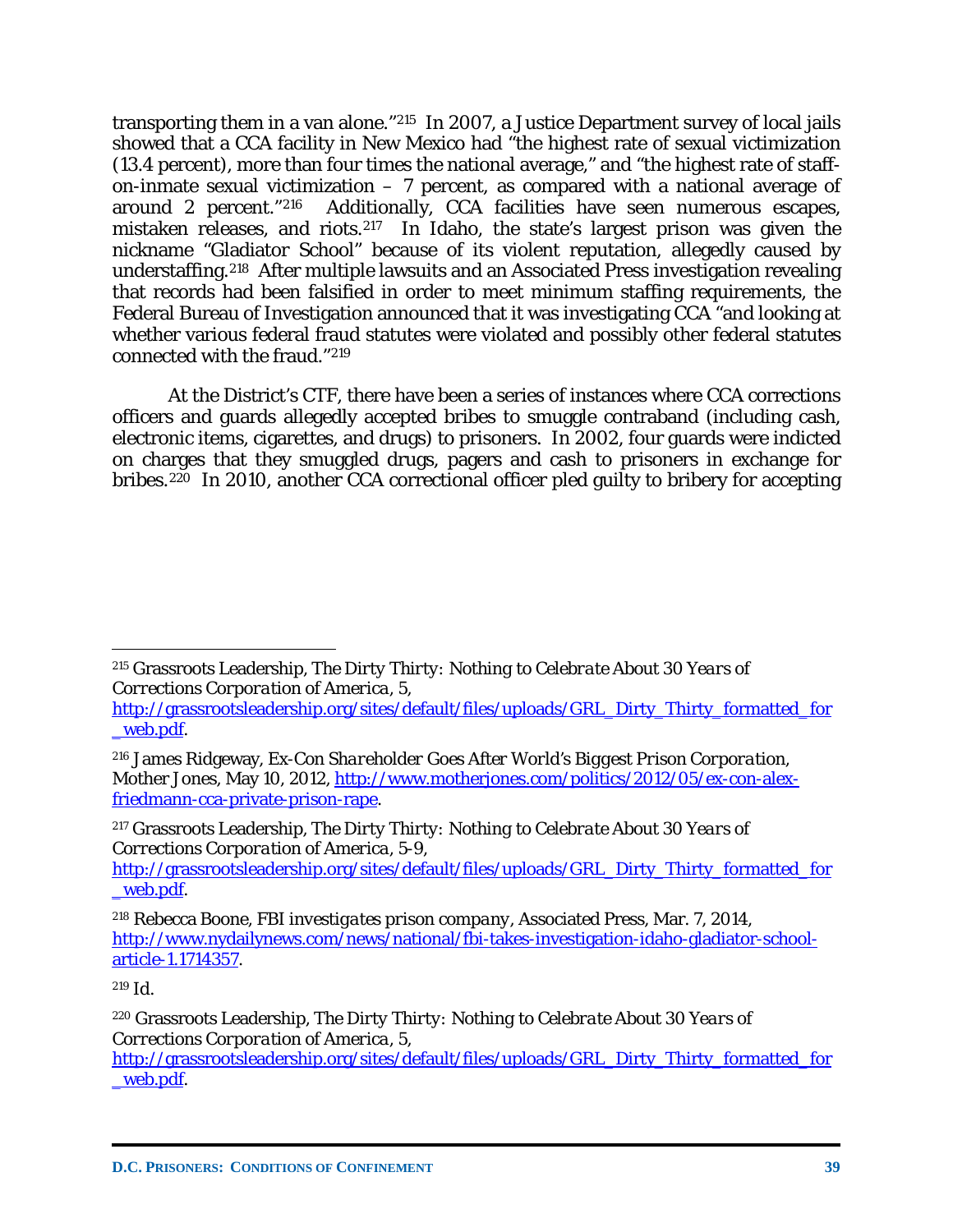money to smuggle an iPod and cigarettes to prisoners.<sup>[221](#page-41-0)</sup> More recently, in April 2014, two CCA corrections officers were arrested and charged on similar bribery charges.<sup>222</sup>

Also, in 2010, two former CTF prisoners sued the District of Columbia and CCA for civil rights violations alleging that CCA employees "preyed on them sexually and banished them to solitary lockdown when they complained."[223](#page-41-2) One of the female prisoners alleged that a CCA officer paid her "sugar daddy," who was on the outside, and then demanded sex from the prisoner.

# **b) CCA lobbying efforts and political contributions**

In its Annual Report filed with the Securities and Exchange Commission, CCA includes the following which it classifies as a "forward-looking statement":

*Our ability to secure new contracts to develop and manage correctional and detention facilities depends on many factors outside our control.* Our growth is generally dependent upon our ability to obtain new contracts to develop and manage new correctional and detention facilities. This possible growth depends on a number of factors we cannot control, including crime rates and sentencing patterns in various jurisdictions, governmental budgetary constraints, and governmental and public acceptance of privatization. The demand for our facilities and services could be adversely affected by the relaxation of enforcement efforts, leniency in conviction or parole standards and sentencing practices or through the decriminalization of certain activities that are currently proscribed by criminal laws. For instance, any changes with respect to drugs and controlled substances or illegal immigration could affect the number of persons arrested, convicted, and sentenced, thereby potentially reducing demand for correctional facilities to house them. Immigration reform laws are currently a focus for legislators and politicians at the federal, state, and local level. Legislation has also been proposed in numerous jurisdictions that could lower minimum sentences for some non-violent crimes and make more inmates eligible for early release based on good behavior. Also, sentencing alternatives under consideration could

<span id="page-41-2"></span><sup>223</sup> Tim Hull, *Women Call Private Prison Guards Predators*, Courthouse News Service, Feb. 23, 2010, [http://www.courthousenews.com/2010/02/23/24939.htm.](http://www.courthousenews.com/2010/02/23/24939.htm)

<span id="page-41-0"></span><sup>221</sup> Dep't of Justice, U.S. Attorney's Office District of Columbia, *Former Correctional Officer Sentenced in Bribery Case*, News Release, [http://www.justice.gov/usao/dc/news/2010/jul/10-](http://www.justice.gov/usao/dc/news/2010/jul/10-171.pdf) [171.pdf.](http://www.justice.gov/usao/dc/news/2010/jul/10-171.pdf)

<span id="page-41-1"></span><sup>222</sup> Federal Bureau of Investigation, *Corrections Officer Arrested on Federal Bribery Charge*, Press Release, [http://www.fbi.gov/washingtondc/press-releases/2014/corrections-officer](http://www.fbi.gov/washingtondc/press-releases/2014/corrections-officer-arrested-on-federal-bribery-charge)[arrested-on-federal-bribery-charge;](http://www.fbi.gov/washingtondc/press-releases/2014/corrections-officer-arrested-on-federal-bribery-charge) Keith L. Alexander, *Second guard at D.C. jail charged with bribery in smuggling contraband*, The Washington Post, Apr. 30, 2014, [http://www.washingtonpost.com/local/crime/second-guard-at-dc-jail-charged-with-bribery](http://www.washingtonpost.com/local/crime/second-guard-at-dc-jail-charged-with-bribery-in-smuggling-contraband/2014/04/30/260e88e4-d0ad-11e3-9e25-188ebe1fa93b_story.html)[in-smuggling-contraband/2014/04/30/260e88e4-d0ad-11e3-9e25-188ebe1fa93b\\_story.html.](http://www.washingtonpost.com/local/crime/second-guard-at-dc-jail-charged-with-bribery-in-smuggling-contraband/2014/04/30/260e88e4-d0ad-11e3-9e25-188ebe1fa93b_story.html)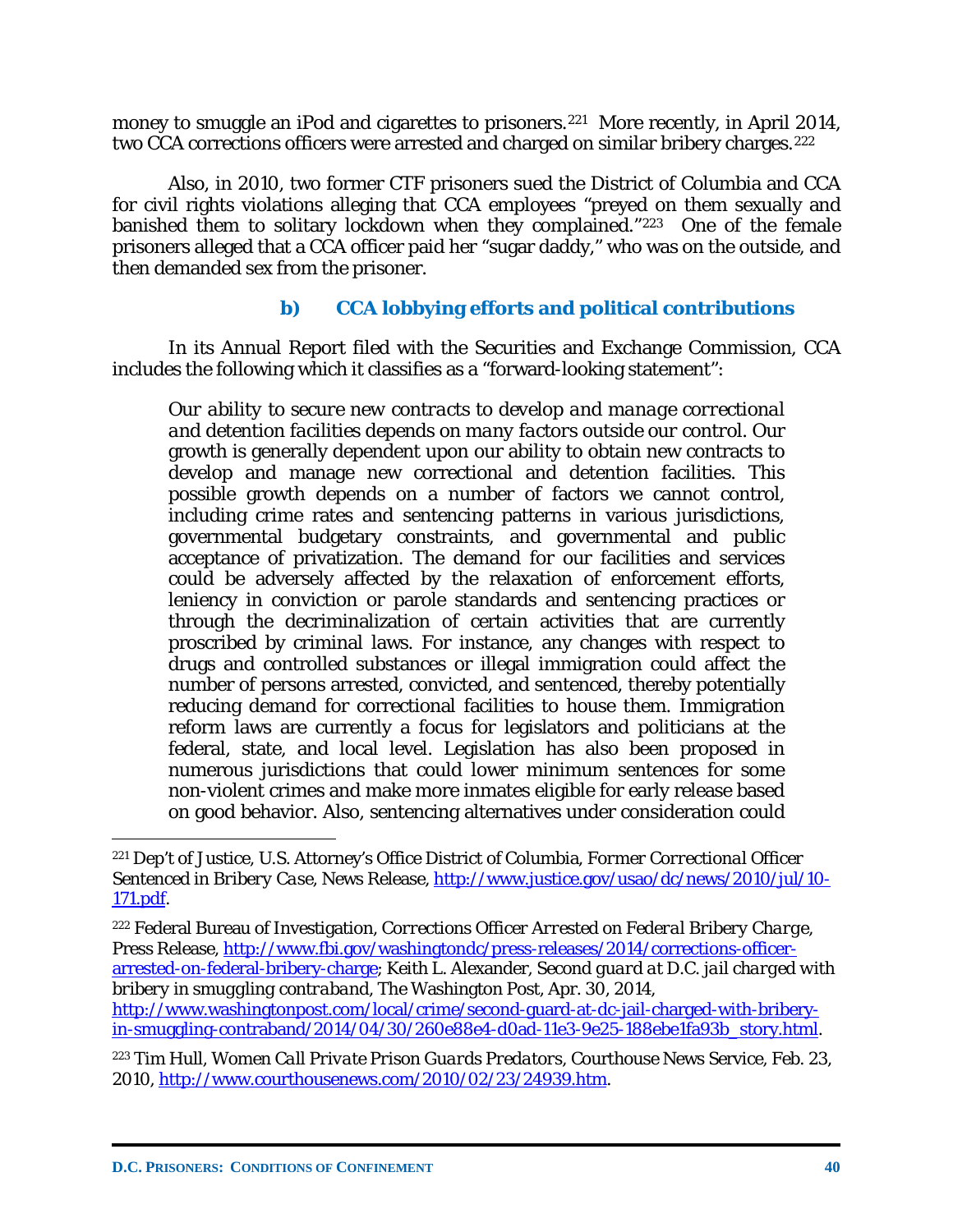put some offenders on probation with electronic monitoring who would otherwise be incarcerated. Similarly, reductions in crime rates or resources dedicated to prevent and enforce crime could lead to reductions in arrests, convictions and sentences requiring incarceration at correctional facilities. Our policy prohibits us from engaging in lobbying or advocacy efforts that would influence enforcement efforts, parole standards, criminal laws, and sentencing policies.<sup>[224](#page-42-0)</sup>

Except for the last sentence, the above statement, or one substantially similar to it, appears on every CCA annual SEC filing for the last ten years. However, not until FY11 does the final sentence, setting forth CCA's position as to lobbying with regard to criminal justice policy, appear.

Consistent with this timing (perhaps coincidentally), in 2011 CCA ended its membership with the American Legislative Exchange Council (ALEC), of which CCA had been a corporate member for over twenty years.<sup>[225](#page-42-1)</sup> ALEC, by its own description, is a nonprofit organization that "works to advance limited government, free markets and federalism at the state level" through the partnership of private entities, the general public, and state legislators.[226](#page-42-2) While CCA was a member of ALEC, it served on ALEC's Criminal Justice task force (later called the Public Safety & Elections task force) that developed model legislation<sup>[227](#page-42-3)</sup> for what has been called "some of the toughest sentencing laws on the books today[:] . . . mandatory minimums for non-violent drug offenders, 'three strikes' laws, and 'truth in sentencing' laws."[228](#page-42-4) 

The so-called "truth in sentencing" (TIS) laws refer to practices "designed to reduce the apparent disparity between court-imposed sentences and the time offenders actually serve in prison."[229](#page-42-5) Such policies are particularly relevant to D.C., where  $\overline{a}$ 

<span id="page-42-2"></span><sup>226</sup> American Legislative Exchange Council, "About ALEC," [http://www.alec.org/about-alec/.](http://www.alec.org/about-alec/)

<span id="page-42-3"></span><sup>227</sup> Additionally, through ALEC, the CCA was reportedly able to review and give its approval for draft legislation that would later become Arizona's controversial SB 1070. The CCA's interest in such legislation would likely be heightened given that CCA "is the nation's largest detainer of immigrants." *See* Harvey Silverglate and Kyle Smeallie, *Freedom watch: Jailhouse bloc*, The Phoenix, Dec. 9, 2008, [http://thephoenix.com/Boston/News/73092-Freedom-watch-Jailhouse](http://thephoenix.com/Boston/News/73092-Freedom-watch-Jailhouse-bloc/?page=3)[bloc/?page=3.](http://thephoenix.com/Boston/News/73092-Freedom-watch-Jailhouse-bloc/?page=3)

<span id="page-42-4"></span><sup>228</sup> Mike Elk and Bob Sloan, *The Hidden History of ALEC and Prison Labor*, The Nation, Aug. 1, 2011, [http://www.thenation.com/article/162478/hidden-history-alec-and-prison-labor#.](http://www.thenation.com/article/162478/hidden-history-alec-and-prison-labor%23)

<span id="page-42-5"></span><sup>229</sup> Katherine J. Rosich and Kamala Mallik Kane, *Truth in Sentencing and State Sentencing Practices,* NIJ Journal No. 252, [http://nij.gov/journals/252/Pages/sentencing.aspx.](http://nij.gov/journals/252/Pages/sentencing.aspx)

<span id="page-42-0"></span><sup>224</sup> Corrections Corporation of America, *Annual Report (Form 10-K)*, 29, [http://www.sec.gov/Archives/edgar/data/1070985/000119312514072723/d664216d10k.htm#t](http://www.sec.gov/Archives/edgar/data/1070985/000119312514072723/d664216d10k.htm%23tx664216_1a) [x664216\\_1a.](http://www.sec.gov/Archives/edgar/data/1070985/000119312514072723/d664216d10k.htm%23tx664216_1a)

<span id="page-42-1"></span><sup>225</sup> Bog Ortega, *Arizona prison businesses are big political contributors*, Sept. 4, 2011, [http://www.azcentral.com/news/articles/2011/09/04/20110904arizona-prison-business](http://www.azcentral.com/news/articles/2011/09/04/20110904arizona-prison-business-politics.html)[politics.html.](http://www.azcentral.com/news/articles/2011/09/04/20110904arizona-prison-business-politics.html)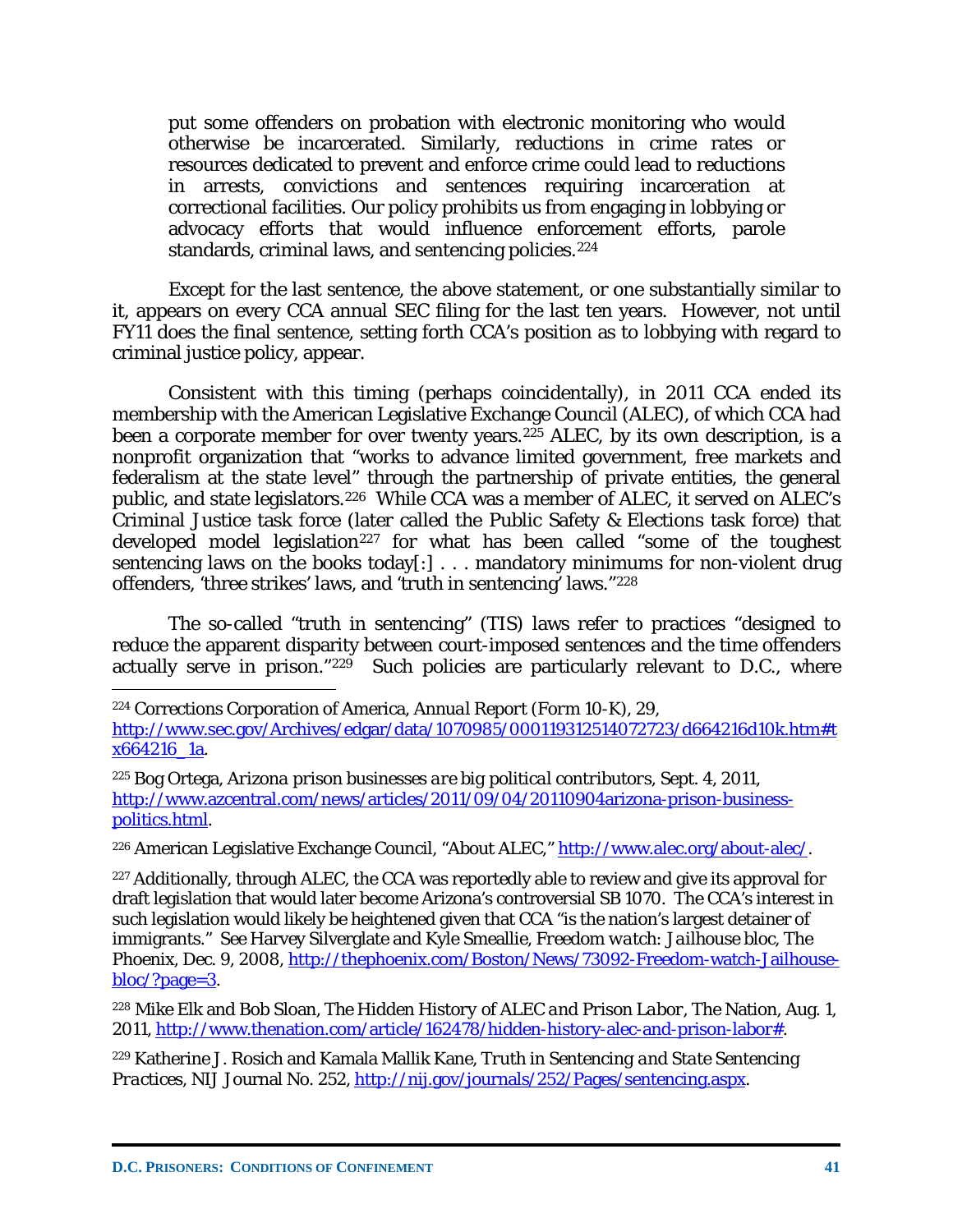statutes limit prisoners' use of good time credits and eligibility for parole. ALEC's Criminal Justice Task Force reportedly drafted a model TIS bill—CCA was a member of the task force at the time.[230](#page-43-0) In 1994, Congress passed the Violent Crime Control and Law Enforcement Act which, among other things, offered federal grant money for states and the District of Columbia to "expand their prison capacity if they imposed TIS requirements on violent offenders." In order to qualify for this grant funding, states and the District of Columbia were required to "have or pass laws requiring serious violent offenders to serve at least 85 percent of their imposed sentences in prison."[231](#page-43-1) That same year, the District of Columbia enacted the Omnibus Criminal Justice Reform Amendment Act of 1994, D.C. Law 10-151 which, among other things, prevented good time credits from reducing the minimum sentence of someone convicted of a crime of violence by more than 15%, and prevented persons convicted of violent offenses from being paroled prior to serving 85% of the minimum sentence imposed.[232](#page-43-2) 

Additionally, numerous reports have indicated that CCA has lobbied for policies affecting criminal statutes and sentencing. In 2008, The Phoenix reported that CCA "spent more than \$2.7 million from 2006 through September 2008 on lobbying for stricter laws."[233](#page-43-3) The Associated Press reported that in CCA spent about half a million

dollars in the first half of 2010 "lobbying federal officials." Targets of CCA's lobbying efforts included Congress, the Department of Homeland Security, the U.S. Marshals Service and U.S. Immigration & Customs

 $\overline{a}$ 

**In its self-published Political Activity Report, CCA reported that it and its consultant lobbyists spent approximately \$2.7 million "in fees and other expenditures related to lobbying on behalf of CCA at the Federal, state and local levels."**

Enforcement.[234](#page-43-4) The chart below details the amount of money CCA has spent on federal lobbying efforts each year from 1998 until 2014.

<span id="page-43-0"></span><sup>230</sup> Karen Olsson, *Ghostwriting the Law,* Mother Jones, September/October 2002 Issue, [http://www.motherjones.com/politics/2002/09/ghostwriting-law.](http://www.motherjones.com/politics/2002/09/ghostwriting-law)

<span id="page-43-1"></span><sup>231</sup> Katherine J. Rosich and Kamala Mallik Kane, *Truth in Sentencing and State Sentencing Practices, NIJ Journal No. 252, [http://nij.gov/journals/252/Pages/sentencing.aspx.](http://nij.gov/journals/252/Pages/sentencing.aspx)* 

<span id="page-43-2"></span><sup>232</sup> U.S. Dep't of Justice, National Institute of Corrections Information Center, *State Legislative Actions on Truth in Sentencing: A Review of Law and Legislation in the Context of the Violent Crime Control and Law Enforcement Act of 1994*, 34, [http://static.nicic.gov/Library/012259.pdf.](http://static.nicic.gov/Library/012259.pdf)

<span id="page-43-3"></span><sup>233</sup> Harvey Silverglate and Kyle Smeallie, *Freedom watch: Jailhouse bloc*, The Phoenix, Dec. 9, 2008, [http://thephoenix.com/Boston/News/73092-Freedom-watch-Jailhouse-bloc/?page=3.](http://thephoenix.com/Boston/News/73092-Freedom-watch-Jailhouse-bloc/?page=3)

<span id="page-43-4"></span><sup>234</sup> *Corrections Corp. spent \$240,000 on 2Q lobbying*, Associated Press, Sept. 1, 2010, [http://www.businessweek.com/ap/financialnews/D9HVBLM80.htm.](http://www.businessweek.com/ap/financialnews/D9HVBLM80.htm)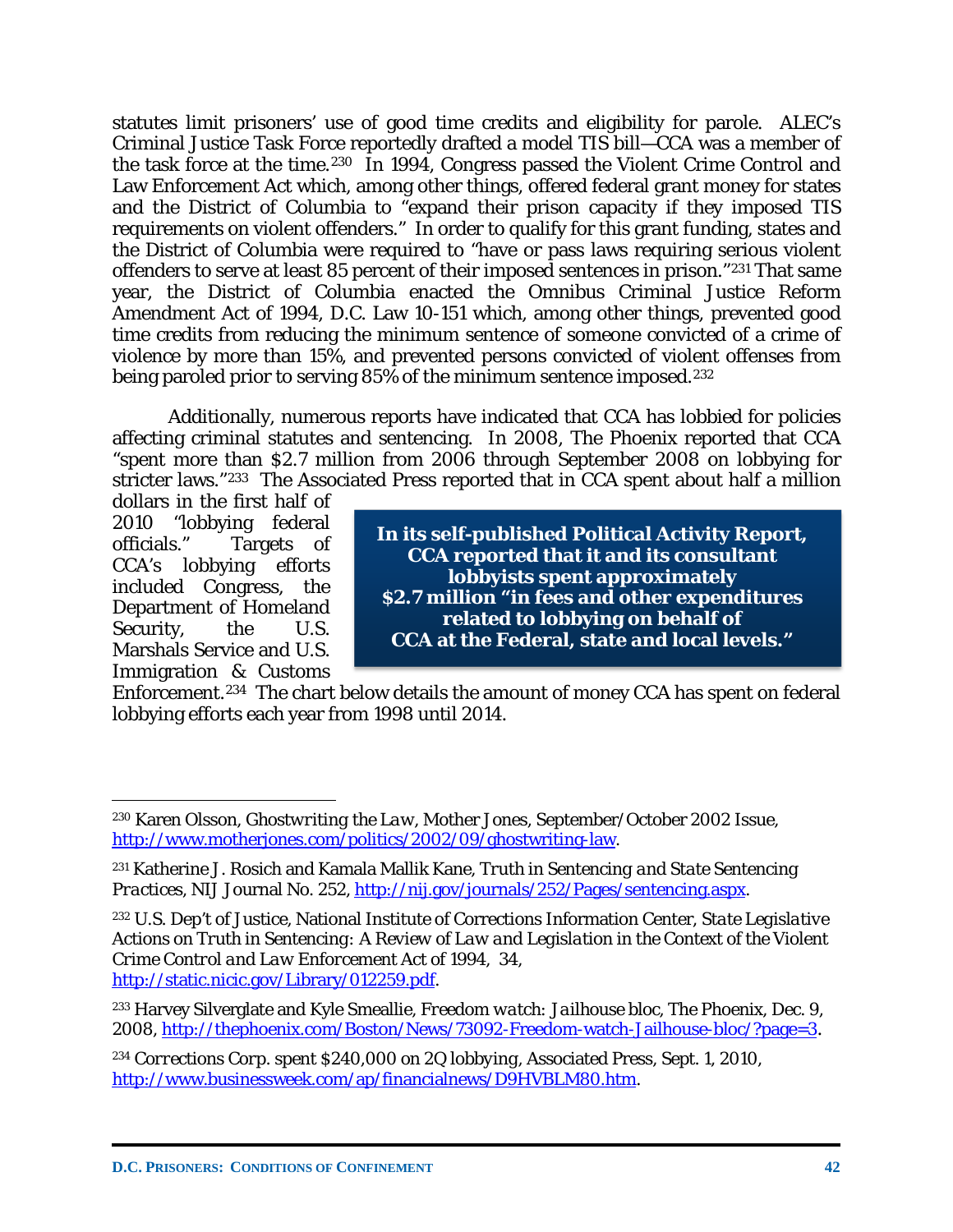Annual Lobbying by Corrections Corp of America



However, as the above chart only involves expenditures on the federal level, it does not tell the whole story. Most of CCA's lobbying expenditures occur on the state and local level. In its self-published Political Activity Report, CCA reported that it and its consultant lobbyists spent approximately \$2.7 million "in fees and other expenditures related to lobbying on behalf of CCA at the Federal, state and local levels." Of that sum, \$1.1 million was attributable to lobbying on the federal level, and \$1.6 million was attributable to state and local activities.<sup>[235](#page-44-0)</sup>

**CCA has spent over \$7 million in its lobbying efforts to prevent private prisons from being subjected to the same public disclosure requirements as public prisons.**

CCA has invested significant resources in lobbying against several incarnations of the Private Prison Information Act (PPIA)—an act that has been introduced in Congress multiple times over the course of several years and which would essentially subject private prisons to the requirements of the Freedom of

Information Act. CCA spent \$1.84 million lobbying against the PPIA of 2007, \$1.48 million lobbying against the PPIA of 2009, and \$3.85 million lobbying against the PPIA of 2011.[236](#page-44-1) Thus, since 2007, CCA has spent over \$7 million in its lobbying efforts to prevent private prisons from being subjected to the same public disclosure requirements

<span id="page-44-0"></span><sup>235</sup> *See* Corrections Corporation of America, *CCA Political Activity and Lobbying Report 2013*, 6, [http://ir.correctionscorp.com/phoenix.zhtml?c=117983&p=irol-politicalcontributions\\_pf.](http://ir.correctionscorp.com/phoenix.zhtml?c=117983&p=irol-politicalcontributions_pf)

<span id="page-44-1"></span><sup>236</sup> OpenSecrets, *Corrections Corporation of America, Bills Lobbied, 2007*, [https://www.opensecrets.org/lobby/clientbills.php?id=D000021940&year=2007.](https://www.opensecrets.org/lobby/clientbills.php?id=D000021940&year=2007)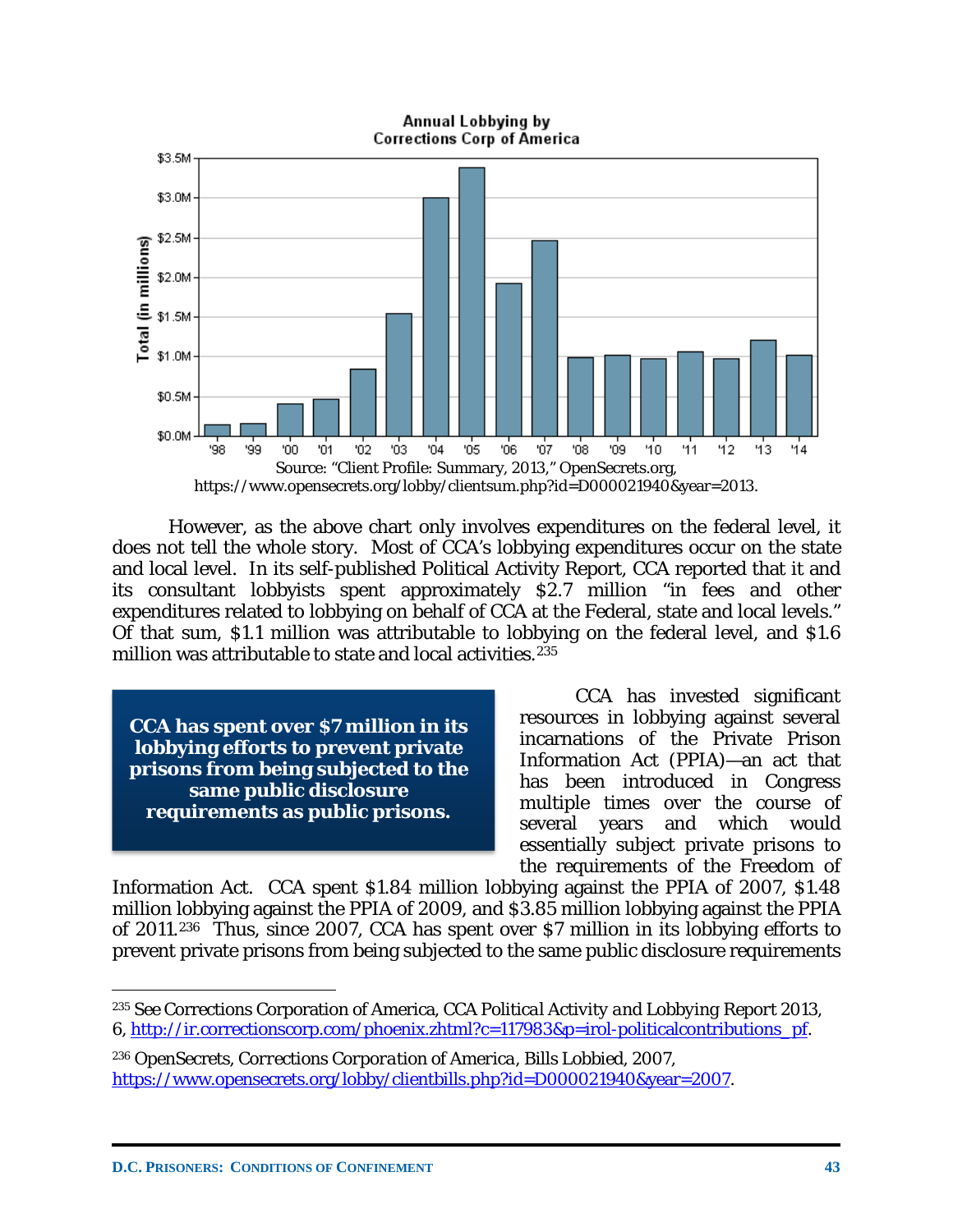as public prisons. We note, however, that in recent years, CCA's lobbying disclosures have consistently included the following disclaimer:

#### CCA DOES NOT LOBBY FOR OR AGAINST ANY POLICIES OR LEGISLATION THAT WOULD DETERMINE THE BASIS FOR AN INDIVIDUAL'S INCARCERATION OR DETENTION.[237](#page-45-0)

It is not clear whether this statement is intended to cover lobbying efforts by any other organization to which CCA may provide financial support. For example, due to disclosure rules for certain entities, such as  $501(c)(4)$  social welfare organizations, whether CCA supports other organizations that in turn have expressed views regarding legislation may not be publicly available information.

Over the years, CCA has also made substantial political contributions on both the federal and state levels. In 2013, CCA and its political action committee CCA PAC, contributed a total of \$875,350—including contributions to (i) federal candidates, parties and committees; (ii) state/local candidates, parties, and committees; and (iii) 527 organizations ("political organizations" under 26 U.S.C. § 527).[238](#page-45-1) With regard to District political elections, CCA has made contributions to the campaigns of several candidates running for City Council and Mayor, with such contributions occurring in 2002, 2006, 2008, and 2009, and totaling \$4,500.[239](#page-45-2) A CCA subsidiary, CCA of Tennessee, LLC, actually exceeded the CCA's contribution rate by contributing over \$7,000 in District races in the last five years, [240](#page-45-3) and another \$5,000 to a mayoral inaugural committee.[241](#page-45-4) None of these figures include direct contributions to candidates by the officers or employees of the CCA or a CCA subsidiary.

<span id="page-45-0"></span><sup>237</sup> *See, e.g.*, Corrections Corporation of America Lobbying Report 2013, Q2 (4/1-6/30), [http://soprweb.senate.gov/index.cfm?event=getFilingDetails&filingID=1699C3FE-3358-4854-](http://soprweb.senate.gov/index.cfm?event=getFilingDetails&filingID=1699C3FE-3358-4854-A8D5-BAE4143E294A&filingTypeID=60) [A8D5-BAE4143E294A&filingTypeID=60.](http://soprweb.senate.gov/index.cfm?event=getFilingDetails&filingID=1699C3FE-3358-4854-A8D5-BAE4143E294A&filingTypeID=60)

<span id="page-45-1"></span><sup>238</sup> *See* Corrections Corporation of America*, CCA Political Activity and Lobbying Report 2013*.

<span id="page-45-2"></span><sup>239</sup> District of Columbia Office of Campaign Finance, *Contribution & Expenditure Search*, [http://www.ocf.dc.gov/dsearch/searchresultcon.asp?mf1=&ml1=&ms1=&mc1=corrections%20c](http://www.ocf.dc.gov/dsearch/searchresultcon.asp?mf1=&ml1=&ms1=&mc1=corrections%20corp&mo1=N&xa=&sa=&ea=&ca=N&sc=&mf3=&ml3=&ms3=&mc3=&mf4=&ml4=&ms4=&mo4=N&d1=0&m1=0&y1=0&d2=0&m2=0&y2=0&d3=0&m3=0&y3=0&mo5=N&sc5=&sr=6&ob1=agyname&ob2=&ob3=&type=pcc&searchtype=org) [orp&mo1=N&xa=&sa=&ea=&ca=N&sc=&mf3=&ml3=&ms3=&mc3=&mf4=&ml4=&ms4=&mo](http://www.ocf.dc.gov/dsearch/searchresultcon.asp?mf1=&ml1=&ms1=&mc1=corrections%20corp&mo1=N&xa=&sa=&ea=&ca=N&sc=&mf3=&ml3=&ms3=&mc3=&mf4=&ml4=&ms4=&mo4=N&d1=0&m1=0&y1=0&d2=0&m2=0&y2=0&d3=0&m3=0&y3=0&mo5=N&sc5=&sr=6&ob1=agyname&ob2=&ob3=&type=pcc&searchtype=org) [4=N&d1=0&m1=0&y1=0&d2=0&m2=0&y2=0&d3=0&m3=0&y3=0&mo5=N&sc5=&sr=6&ob1](http://www.ocf.dc.gov/dsearch/searchresultcon.asp?mf1=&ml1=&ms1=&mc1=corrections%20corp&mo1=N&xa=&sa=&ea=&ca=N&sc=&mf3=&ml3=&ms3=&mc3=&mf4=&ml4=&ms4=&mo4=N&d1=0&m1=0&y1=0&d2=0&m2=0&y2=0&d3=0&m3=0&y3=0&mo5=N&sc5=&sr=6&ob1=agyname&ob2=&ob3=&type=pcc&searchtype=org) [=agyname&ob2=&ob3=&type=pcc&searchtype=org.](http://www.ocf.dc.gov/dsearch/searchresultcon.asp?mf1=&ml1=&ms1=&mc1=corrections%20corp&mo1=N&xa=&sa=&ea=&ca=N&sc=&mf3=&ml3=&ms3=&mc3=&mf4=&ml4=&ms4=&mo4=N&d1=0&m1=0&y1=0&d2=0&m2=0&y2=0&d3=0&m3=0&y3=0&mo5=N&sc5=&sr=6&ob1=agyname&ob2=&ob3=&type=pcc&searchtype=org)

<span id="page-45-3"></span><sup>240</sup> District of Columbia Office of Campaign Finance, *Contribution & Expenditure Search*, [http://www.ocf.dc.gov/dsearch/searchresultcon.asp?mf1=&ml1=&ms1=&mc1=cca%20of%20te](http://www.ocf.dc.gov/dsearch/searchresultcon.asp?mf1=&ml1=&ms1=&mc1=cca%20of%20tennessee&mo1=N&xa=&sa=&ea=&ca=N&sc=&mf3=&ml3=&ms3=&mc3=&mf4=&ml4=&ms4=&mo4=N&d1=0&m1=0&y1=0&d2=0&m2=0&y2=0&d3=0&m3=0&y3=0&mo5=N&sc5=&sr=6&ob1=agyname&ob2=&ob3=&type=pcc&searchtype=org) [nnessee&mo1=N&xa=&sa=&ea=&ca=N&sc=&mf3=&ml3=&ms3=&mc3=&mf4=&ml4=&ms4=](http://www.ocf.dc.gov/dsearch/searchresultcon.asp?mf1=&ml1=&ms1=&mc1=cca%20of%20tennessee&mo1=N&xa=&sa=&ea=&ca=N&sc=&mf3=&ml3=&ms3=&mc3=&mf4=&ml4=&ms4=&mo4=N&d1=0&m1=0&y1=0&d2=0&m2=0&y2=0&d3=0&m3=0&y3=0&mo5=N&sc5=&sr=6&ob1=agyname&ob2=&ob3=&type=pcc&searchtype=org) [&mo4=N&d1=0&m1=0&y1=0&d2=0&m2=0&y2=0&d3=0&m3=0&y3=0&mo5=N&sc5=&sr=6](http://www.ocf.dc.gov/dsearch/searchresultcon.asp?mf1=&ml1=&ms1=&mc1=cca%20of%20tennessee&mo1=N&xa=&sa=&ea=&ca=N&sc=&mf3=&ml3=&ms3=&mc3=&mf4=&ml4=&ms4=&mo4=N&d1=0&m1=0&y1=0&d2=0&m2=0&y2=0&d3=0&m3=0&y3=0&mo5=N&sc5=&sr=6&ob1=agyname&ob2=&ob3=&type=pcc&searchtype=org) [&ob1=agyname&ob2=&ob3=&type=pcc&searchtype=org.](http://www.ocf.dc.gov/dsearch/searchresultcon.asp?mf1=&ml1=&ms1=&mc1=cca%20of%20tennessee&mo1=N&xa=&sa=&ea=&ca=N&sc=&mf3=&ml3=&ms3=&mc3=&mf4=&ml4=&ms4=&mo4=N&d1=0&m1=0&y1=0&d2=0&m2=0&y2=0&d3=0&m3=0&y3=0&mo5=N&sc5=&sr=6&ob1=agyname&ob2=&ob3=&type=pcc&searchtype=org)

<span id="page-45-4"></span><sup>241</sup> District of Columbia Office of Campaign Finance, *Contribution & Expenditure Search*, [http://www.ocf.dc.gov/dsearch/searchresultcon.asp?mf1=&ml1=&ms1=&mc1=cca%20of%20te](http://www.ocf.dc.gov/dsearch/searchresultcon.asp?mf1=&ml1=&ms1=&mc1=cca%20of%20tennessee&mo1=N&xa=&sa=&ea=&ca=N&sc=&mf3=&ml3=&ms3=&mc3=&mf4=&ml4=&ms4=&mo4=N&d1=0&m1=0&y1=0&d2=0&m2=0&y2=0&d3=0&m3=0&y3=0&mo5=N&sc5=&sr=6&ob1=agyname&ob2=&ob3=&type=pcc&searchtype=org) [nnessee&mo1=N&xa=&sa=&ea=&ca=N&sc=&mf3=&ml3=&ms3=&mc3=&mf4=&ml4=&ms4=](http://www.ocf.dc.gov/dsearch/searchresultcon.asp?mf1=&ml1=&ms1=&mc1=cca%20of%20tennessee&mo1=N&xa=&sa=&ea=&ca=N&sc=&mf3=&ml3=&ms3=&mc3=&mf4=&ml4=&ms4=&mo4=N&d1=0&m1=0&y1=0&d2=0&m2=0&y2=0&d3=0&m3=0&y3=0&mo5=N&sc5=&sr=6&ob1=agyname&ob2=&ob3=&type=pcc&searchtype=org) [&mo4=N&d1=0&m1=0&y1=0&d2=0&m2=0&y2=0&d3=0&m3=0&y3=0&mo5=N&sc5=&sr=6](http://www.ocf.dc.gov/dsearch/searchresultcon.asp?mf1=&ml1=&ms1=&mc1=cca%20of%20tennessee&mo1=N&xa=&sa=&ea=&ca=N&sc=&mf3=&ml3=&ms3=&mc3=&mf4=&ml4=&ms4=&mo4=N&d1=0&m1=0&y1=0&d2=0&m2=0&y2=0&d3=0&m3=0&y3=0&mo5=N&sc5=&sr=6&ob1=agyname&ob2=&ob3=&type=pcc&searchtype=org) [&ob1=agyname&ob2=&ob3=&type=pcc&searchtype=org.](http://www.ocf.dc.gov/dsearch/searchresultcon.asp?mf1=&ml1=&ms1=&mc1=cca%20of%20tennessee&mo1=N&xa=&sa=&ea=&ca=N&sc=&mf3=&ml3=&ms3=&mc3=&mf4=&ml4=&ms4=&mo4=N&d1=0&m1=0&y1=0&d2=0&m2=0&y2=0&d3=0&m3=0&y3=0&mo5=N&sc5=&sr=6&ob1=agyname&ob2=&ob3=&type=pcc&searchtype=org)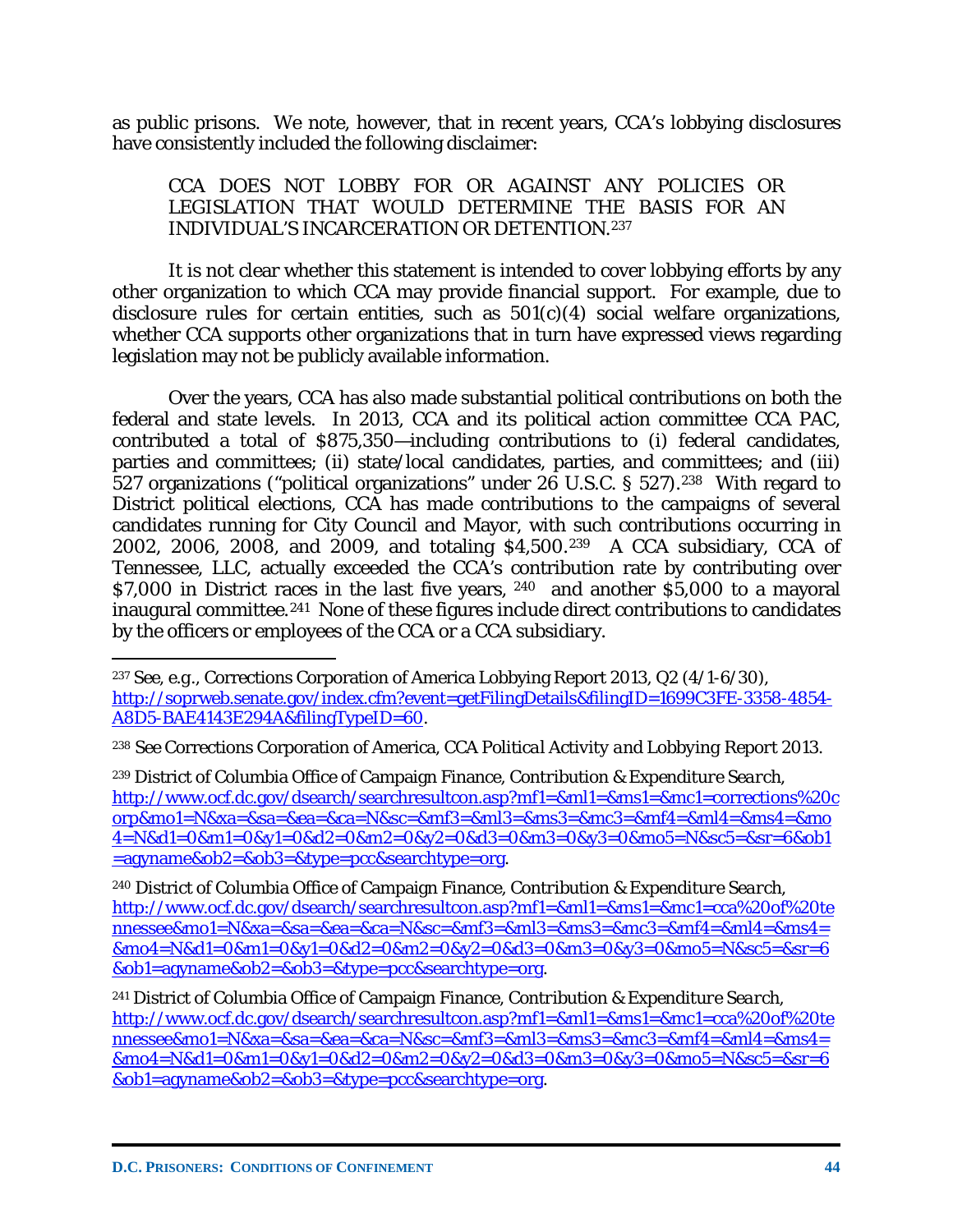# **B. Unity Health Care**

Between July 19, 2006, and September 30, 2013, the District paid approximately \$185 million for health care services for District prisoners, or about \$26 million per year.[242](#page-46-0) The contract with Unity is based on a fixed-price model, in which the cost is not dependent upon the prisoner population or number of individuals treated.<sup>243</sup>

The prisoner population at the D.C. Jail and the CTF "is highly transient and exhibits a wide array of serious health problems, including tuberculosis, HIV/AIDS, sexually transmitted diseases, and mental illness."[244](#page-46-2) Prisoners are provided with medical care through a contract with Unity Health Care, Inc. (Unity).[245](#page-46-3)

Unity has been providing medical care services to District prisoners since 2006.[246](#page-46-4) This arrangement represented a change for CTF prisoners. Originally, the contract between the District and CCA contemplated that CCA would provide medical services to prisoners, and that CCA would be responsible for a range of both outpatient and inpatient costs. [247](#page-46-5) Six years into the contractual arrangement, in January 2003, the District and CCA modified their contract to begin transferring responsibility for the provision of medical care back to the District. During the transition, the District initially agreed to pay CCA for the subcontracted services of the Center for Correctional Health and Policy Studies, Inc. while it negotiated its own contract with a medical provider without CCA as an intermediary.<sup>[248](#page-46-6)</sup> That same contract modification included a reduction in CCA's compensation "as full and final settlement of any and all claims the District may have against the Operator related to the Management Contract and Operator's alleged non-compliance."[249](#page-46-7) In April 2003, the District took over

 $\overline{a}$ 

<span id="page-46-4"></span><sup>246</sup> Unity Health Care, Inc., *About Unity Health Care / Our History*, [http://www.unityhealthcare.org/AboutHistory.html.](http://www.unityhealthcare.org/AboutHistory.html)

<span id="page-46-0"></span><sup>242</sup> D.C. Contract, DCFL-2006-D-6001 & Modifications (Unity Health Care, Inc.). Based on the contract documents, the annual cost did not consistently increase each year over the life of the contract; the contract cost for FY13 (Oct. 1, 2012, through Sept. 30, 2013) was \$23.6 million.

<span id="page-46-1"></span><sup>243</sup> *See* D.C.-Unity Health Care, Inc. Contract, ¶ B.2 (2006); Letter from Mayor Vincent Gray to The Honorable Phil Mendelson, Chairman, Council of the District of Columbia (Sept. 24, 2013), [http://dcclims1.dccouncil.us/images/00001/20130925162240.pdf.](http://dcclims1.dccouncil.us/images/00001/20130925162240.pdf)

<span id="page-46-2"></span><sup>244</sup> D.C.-Unity Health Care, Inc. Contract, ¶ C.2 (2006).

<span id="page-46-3"></span><sup>&</sup>lt;sup>245</sup> DOC, FAQs,<http://doc.dc.gov/page/doc-frequently-asked-questions>

<span id="page-46-5"></span><sup>&</sup>lt;sup>247</sup> Operations and Management Agreement by and between The District of Columbia and Corrections Corporation of America, ¶ 5.4.5.

<span id="page-46-6"></span><sup>248</sup> Operations and Management Agreement by and between The District of Columbia and Corrections Corporation of America, Modification 3, at 3.

<span id="page-46-7"></span><sup>249</sup> Operations and Management Agreement by and between The District of Columbia and Corrections Corporation of America, Modification 3, at 4.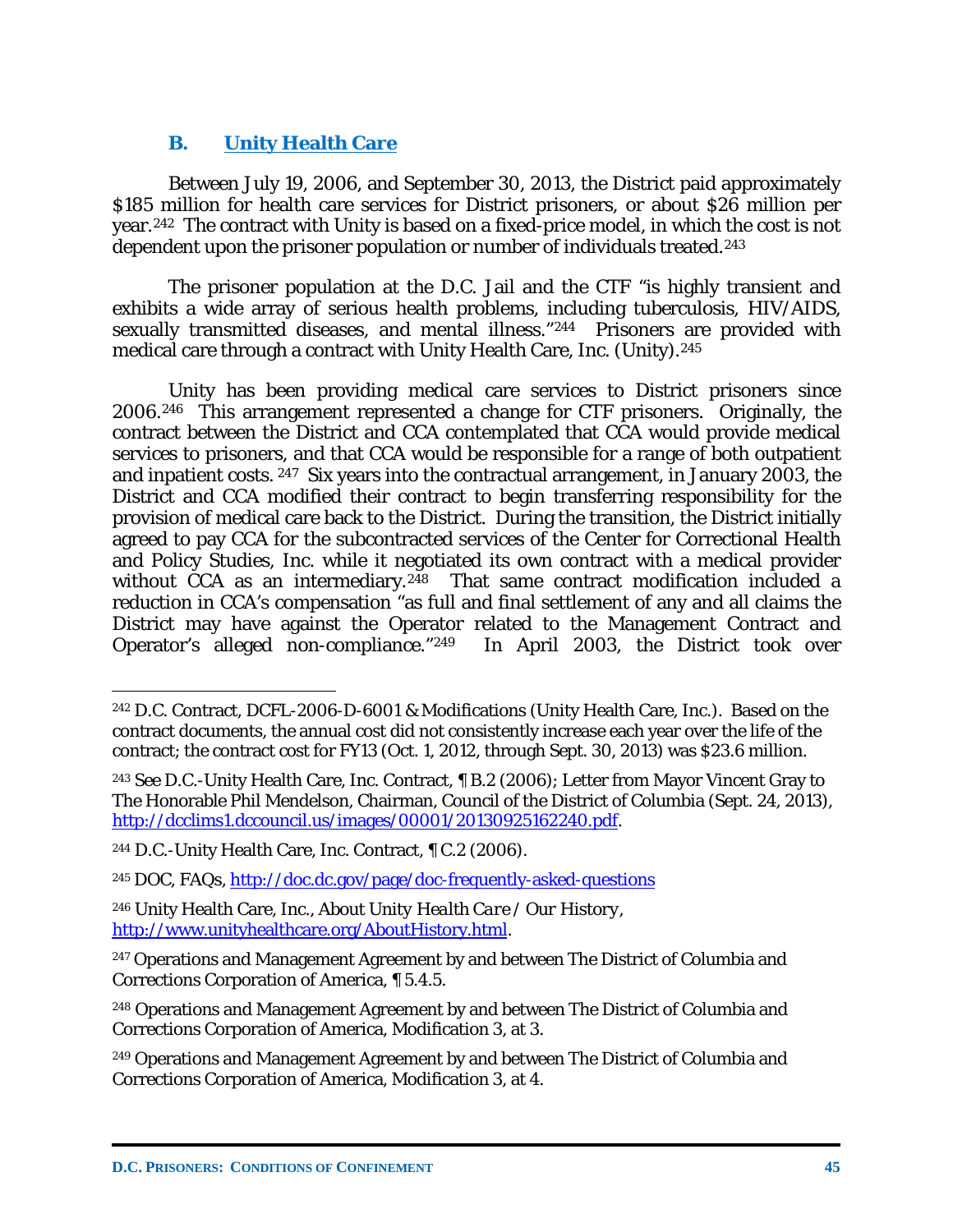responsibility for providing both medical services and all food services to CTF prisoners.<sup>[250](#page-47-0)</sup>

The District has been developing a new contract model for health care services that moves away from a fixed price model to a mixed compensation model that would account for volume of services rendered.[251](#page-47-1) Initially, then Mayor Gray transmitted a proposed contract for services with Corizon Health, Inc.[252](#page-47-2) However, concerns were raised about the firm,[253](#page-47-3) and Mayor Gray withdrew the contract from consideration by the Council.[254](#page-47-4) Mayor Bowser asked the Council to revisit the proposal and, on April 14, 2015, the D.C. Council voted against awarding the contract to Corizon.[255](#page-47-5) While the District continues procurement of a new long-term contract, it appears that Unity continues to provide health care pursuant to short-term extensions of its contract.

# **C. Halfway Houses**

As noted, until recently, the DCDOC contracted with four separate, privatelyowned and operated halfway houses in the District: Efforts From Ex-Convicts; Extended House, Inc.; Fairview; and Hope Village.<sup>256</sup> The District no longer contracts

<span id="page-47-3"></span><sup>253</sup> *See, e.g.*, Human Rights Defense Center, Letter, *Contract with Corizon for Medical Care at D.C. Jail* (Dec. 13, 2014),

[https://www.prisonlegalnews.org/media/publications/Letter%20to%20DC%20councilmember](https://www.prisonlegalnews.org/media/publications/Letter%20to%20DC%20councilmembers%202014%20Chairman.pdf) [s%202014%20Chairman.pdf.](https://www.prisonlegalnews.org/media/publications/Letter%20to%20DC%20councilmembers%202014%20Chairman.pdf)

<span id="page-47-0"></span> $\overline{a}$ <sup>250</sup> Operations and Management Agreement by and between The District of Columbia and Corrections Corporation of America, Modification 4.

<span id="page-47-1"></span><sup>251</sup> *See* Letter of Mayor Vincent Gray to The Honorable Phil Mendelson, Chairman, Council of the District of Columbia (Dec. 8, 2014), [http://lims.dccouncil.us/Download/33020/CA20-](http://lims.dccouncil.us/Download/33020/CA20-0548-Introduction.pdf) [0548-Introduction.pdf.](http://lims.dccouncil.us/Download/33020/CA20-0548-Introduction.pdf)

<span id="page-47-2"></span><sup>252</sup> *See id.* D.C. Office of Contracting and Procurement, *Determination and Findings for a Sole Source Extension of Contract* (Contract CW2669, Unity Health Care, Inc.) (unsigned), [http://app.ocp.dc.gov/intent\\_award/D\\_F/DF\\_SS\\_UnityHealth\\_DOC\\_022515.pdf](http://app.ocp.dc.gov/intent_award/D_F/DF_SS_UnityHealth_DOC_022515.pdf) (proposing a payment of \$5.9 million for services rendered during a three-month period between April 1, 2015, and June 30, 2015).

<span id="page-47-4"></span><sup>254</sup> *See* Mike DeBonis, *Gray halts D.C. Council vote on controversial pick for jail contract*, Wash. Post (Dec. 16, 2014), [http://www.washingtonpost.com/local/dc-politics/gray-halts-dc](http://www.washingtonpost.com/local/dc-politics/gray-halts-dc-council-vote-on-controversial-pick-for-jail-contract/2014/12/16/93e9057e-855c-11e4-9534-f79a23c40e6c_story.html)[council-vote-on-controversial-pick-for-jail-contract/2014/12/16/93e9057e-855c-11e4-9534](http://www.washingtonpost.com/local/dc-politics/gray-halts-dc-council-vote-on-controversial-pick-for-jail-contract/2014/12/16/93e9057e-855c-11e4-9534-f79a23c40e6c_story.html) [f79a23c40e6c\\_story.html.](http://www.washingtonpost.com/local/dc-politics/gray-halts-dc-council-vote-on-controversial-pick-for-jail-contract/2014/12/16/93e9057e-855c-11e4-9534-f79a23c40e6c_story.html)

<span id="page-47-5"></span><sup>255</sup> Abigail Hauslohner, *D.C. Council rejects Corizon Health contract after lobbying battle*, Wash. Post (Apr. 14, 2015)[, http://www.washingtonpost.com/local/dc-politics/dc-council](http://www.washingtonpost.com/local/dc-politics/dc-council-rejects-corizon-health-contract-after-lobbying-battle/2015/04/14/b784c8e2-e222-11e4-81ea-0649268f729e_story.html)[rejects-corizon-health-contract-after-lobbying-battle/2015/04/14/b784c8e2-e222-11e4-81ea-](http://www.washingtonpost.com/local/dc-politics/dc-council-rejects-corizon-health-contract-after-lobbying-battle/2015/04/14/b784c8e2-e222-11e4-81ea-0649268f729e_story.html)[0649268f729e\\_story.html.](http://www.washingtonpost.com/local/dc-politics/dc-council-rejects-corizon-health-contract-after-lobbying-battle/2015/04/14/b784c8e2-e222-11e4-81ea-0649268f729e_story.html)

<span id="page-47-6"></span><sup>256</sup> D.C. Dep't of Corr., *FY 2013 Performance Accountability Report*, at 1 (Jan. 2014).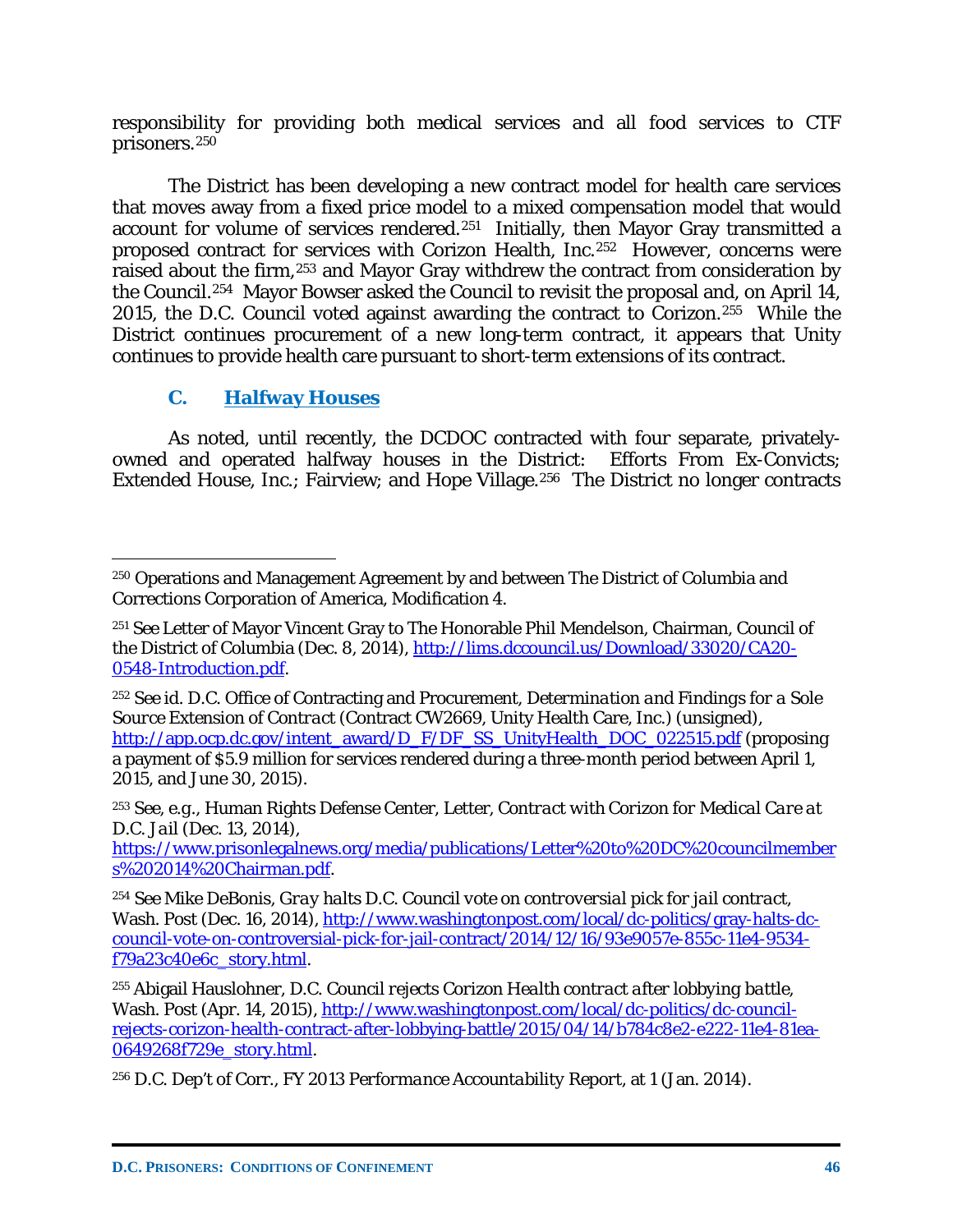with Efforts From Ex-Convicts.<sup>257</sup> Each of the other three halfway houses received a contract with a maximum value of \$990,000 for a one-year period ending on August 13, 2015.[258](#page-48-1) The halfway houses serve as an alternative to incarceration for individuals awaiting trial and for sentenced misdemeanants. The goal of halfway houses is to provide a number of important services designed to help residents with educational, professional, and interpersonal skills, as well as providing support for residents' mental and physical health and wellbeing.[259](#page-48-2)

Unfortunately, reports of inadequate services and safety concerns point to a need for a review of the capabilities and performance of the District's contract facilities. For example, an op ed by a Washington Post editor reported in 2013 that, of the approximately 2,000 offenders "return[ed] to the District each year after their release from incarceration, . . . half are re-arrested within three years," a statistic that casts doubt on whether the halfway houses are indeed "helping ex-offenders adjust" to life outside.[260](#page-48-3)

# **IV. LOOKING FORWARD**

Based on our review of the conditions of confinement for District prisoners, we believe a number of steps are urgently needed to address deficiencies ranging from physical infrastructure to training, availability of programming, and oversight. Due to the nature of the problems and the measures needed to resolve them, it is apparent that efforts to move forward should be carried forward by the Mayor and City Council. We believe these proposed steps are consistent with the DCDOC's expressed "commit[ment] to improving operations and achieving the status of a benchmark correctional agency."[261](#page-48-4) For each of these following recommendations, we strongly encourage active, good-faith collaboration by all stakeholders. Effective solutions will require input from advocates, lawyers, corrections and law enforcement personnel, and politicians. The goal of this report is not to dictate specific solutions, but to continue the Washington Lawyers' Committee's efforts to address criminal justice issues writ large, and to begin a series of much needed conversations about the District's approaches to confinement.

<span id="page-48-0"></span><sup>257</sup> *See* D.C. Chief Financial Officer, *Keeping the Promises: FY 2015 Proposed Budget and Financial Plan*, C-37,

[http://cfo.dc.gov/sites/default/files/dc/sites/ocfo/publication/attachments/DCOCFO\\_Volume](http://cfo.dc.gov/sites/default/files/dc/sites/ocfo/publication/attachments/DCOCFO_Volume_1_web.pdf) 1 web.pdf.

<span id="page-48-1"></span><sup>258</sup> *See* D.C. Contracts CW 30866 (Extended House), CW 30868 (Hope Village), and CW30870 (Fairview - Reynolds & Associates); *see also* D.C. Office of Contracting & Procurement, *Contract Awards Notification Report*, [http://app.ocp.dc.gov/RUI/information/award/search.asp.](http://app.ocp.dc.gov/RUI/information/award/search.asp)

<span id="page-48-2"></span><sup>259</sup> D.C. Dep't of Corr., *Correctional Facilities*[, http://doc.dc.gov/page/correctional-facilities.](http://doc.dc.gov/page/correctional-facilities)

<span id="page-48-3"></span><sup>260</sup> Justin Moyer, *To some, D.C. halfway house is more like 'Hopeless Village'*, The Washington Post, Aug. 29, 2013, [http://www.washingtonpost.com/opinions/2013/08/29/cd282a86-f4c1-](http://www.washingtonpost.com/opinions/2013/08/29/cd282a86-f4c1-11e2-9434-60440856fadf_story.html) [11e2-9434-60440856fadf\\_story.html.](http://www.washingtonpost.com/opinions/2013/08/29/cd282a86-f4c1-11e2-9434-60440856fadf_story.html)

<span id="page-48-4"></span><sup>261</sup> DCDOC Response.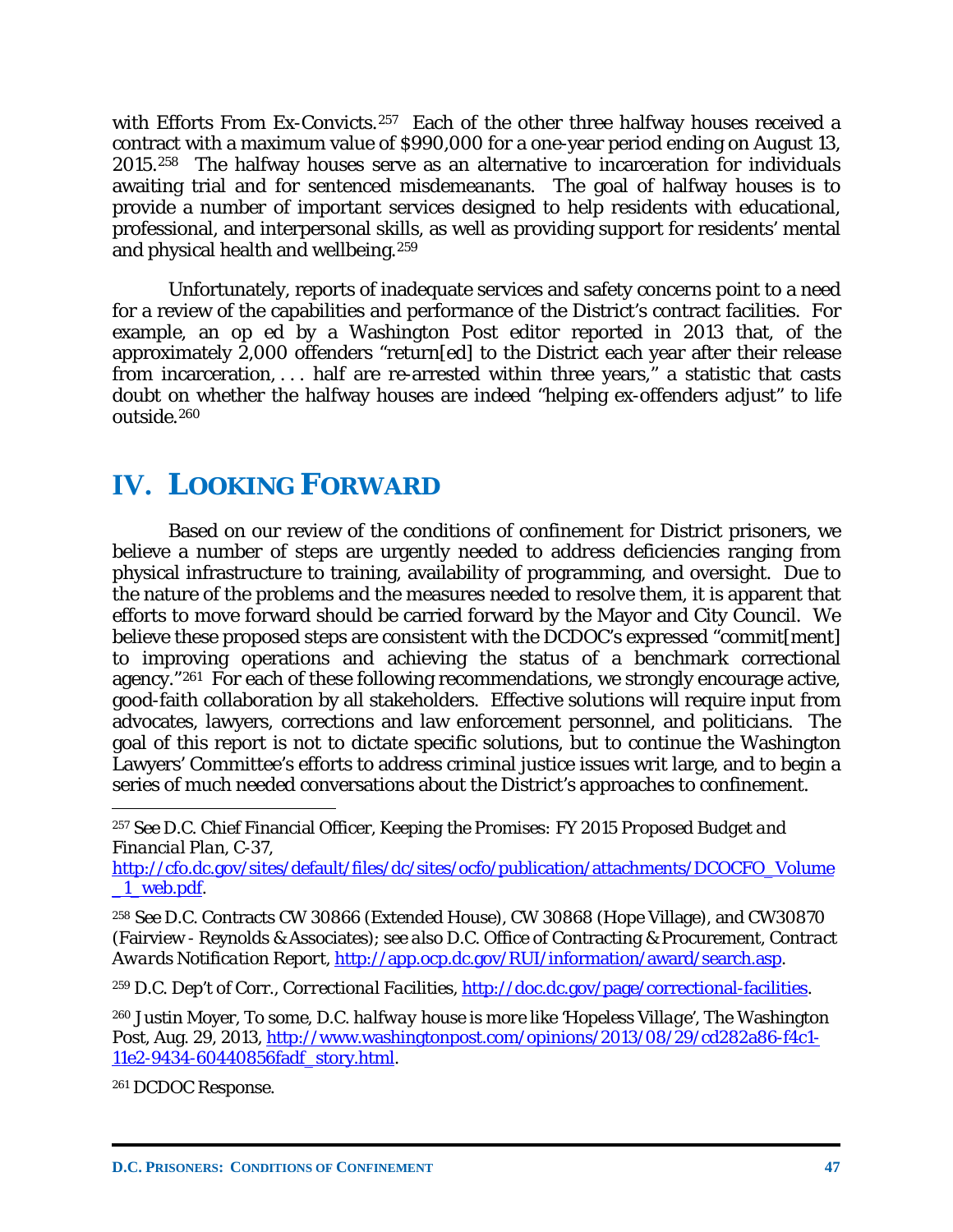## **A. Recommendation 1: Close the D.C. Jail and the CTF and construct a new, safer, more effective facility**

This report identifies serious recurring and structural problems at the D.C. Jail and the CTF. The D.C. Jail is suffering from degraded infrastructure, as evidenced by recurring plumbing problems and holes in the walls, and insufficient protections for those under observation due to suicide risk. Although we have less information about the condition of the CTF's physical infrastructure, problems associated with the juvenile unit, including space and difficulty providing in-person visitation, and with the Secure Residential Treatment Program, indicate that the CTF is not well-designed for the specialized populations it contains.

Rather than invest considerable resources in a significant overhaul of both the D.C. Jail and the CTF, the District should be proactive and design a new facility or facilities designed to meet modern correctional facility standards, with the flexibility to handle the District's prisoner populations, and which will be easier to maintain.

Additionally, the trends in the District's prisoner population, as well as changes to the District's drug policy, necessitate a reevaluation of the District's true correctional needs. A new facility could be designed to address the prisoner population the District expects to have, and provide for the different prisoner populations, including men and women, those awaiting trial, those post-conviction awaiting transfer to the BOP, parole violators, juveniles of both sexes, individuals within each population who have special physical or mental health needs (including suicide monitoring), and individuals of all ages and gender who could benefit from substance abuse programming such as the SRTP.

## **B. Recommendation 2: Expand the Secure Residential Treatment Program**

The SRTP should be expanded. First, women should be able to participate. In addition, CSOSA and the U.S. Parole Commission should ensure that more than thirtytwo beds are dedicated to the SRTP and make the program available for individuals with a "high" ICS rating.

### **C. Recommendation 3: Correct deficiencies in suicide prevention and youth confinement**

Significant work has already been undertaken by the DCDOC to assess the conditions of, and identify problems in the DCDOC's juvenile unit and mental health and suicide programs through the Hayes Report and Ridley Report. Although the DCDOC takes the position that it has addressed the issues outlined in the Hayes Report, more work should still be done. The DCDOC should invite independent third party assessment, such as a review by Hayes, as to whether the issues identified in the Hayes Report have been fully addressed, culminating in a published report. The DCDOC also notes that it has "worked diligently to implement the Ridley recommendations,"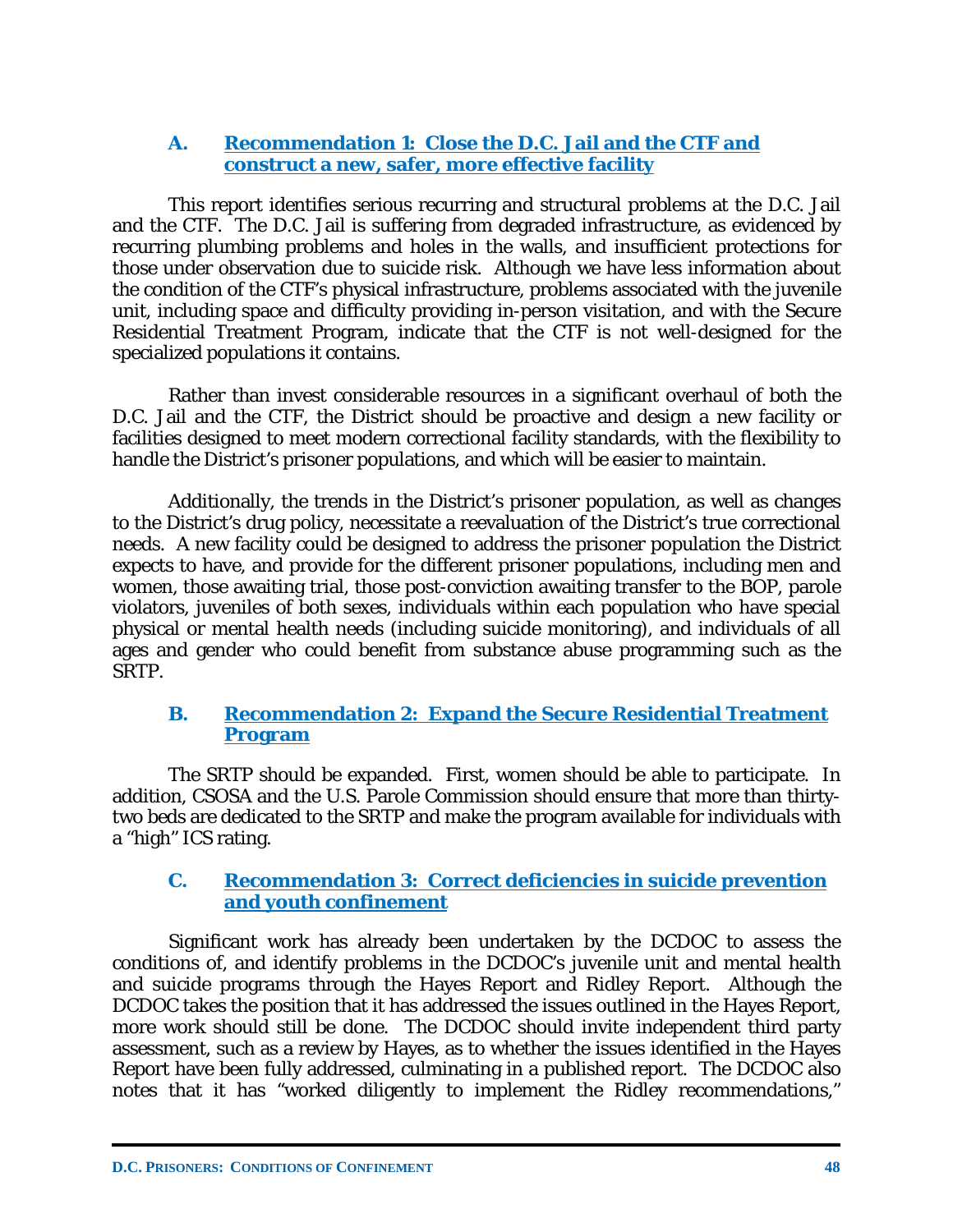including by creating a "Juvenile Administrative Housing and Hearing policy," that has been in place since June 2013.<sup>262</sup> In order to address issues raised by the Ridley Report, the DCDOC should consider, among other things, reducing the use of isolation and segregation among youth prisoners, further increasing and improving youth programing, and expanding access to in-person visitation for all youths.

# **D. Recommendation 4: Conduct a review of training**

In both the Hayes Report and the Ridley Report, one of the common themes was inadequacy of training of correctional officers tasked with specialized functions related to mental health or the juvenile unit. The DCDOC maintains that the "review of training for correctional officers tasked with specialized functions such as juvenile custody and suicide prevention . . . has been addressed . . . and is ongoing."[263](#page-50-1)

We recommend continuing to ensure that adequate training is provided, as described in both reports, but we also believe it would be useful to take a step back and evaluate training across the correctional system in a comprehensive fashion. We propose that the District retain an independent consultant with extensive experience in the corrections field to conduct a review of all training programs needed for correctional officers (and any others, including contract staff) who work at the D.C. Jail, the CTF, and the halfway houses, to ensure that the right people are receiving the right training, and that the training they receive is sufficiently thorough and reflects modern correctional practices.

## **E. Recommendation 5: Revise current policies restricting "Good Time Credits"**

As discussed above, DCDOC prisoners are eligible to earn "good time credits" and reduce their sentences for successfully completing academic, vocational, and rehabilitation programs and for performing duties of "outstanding importance" or reflecting "exceptionally meritorious service." Other DCDOC policies, however, arbitrarily restrict the earning of such credits with respect to drug or violent offenses. These restrictive policies should be carefully reviewed and revised so that the important penological tool of good time credits is available for the benefit of prisoners and the system alike to the maximum extent possible.

## **F. Recommendation 6: Return management of the CTF to District control**

When the District's contract with CCA expires, the District should return management of the CTF to District control. The benefits of continuing to contract with a private corrections corporation are doubtful, and there are a number of disadvantages.

<span id="page-50-1"></span><sup>263</sup> *Id.*

<span id="page-50-0"></span> $\overline{a}$ <sup>262</sup> DCDOC Response.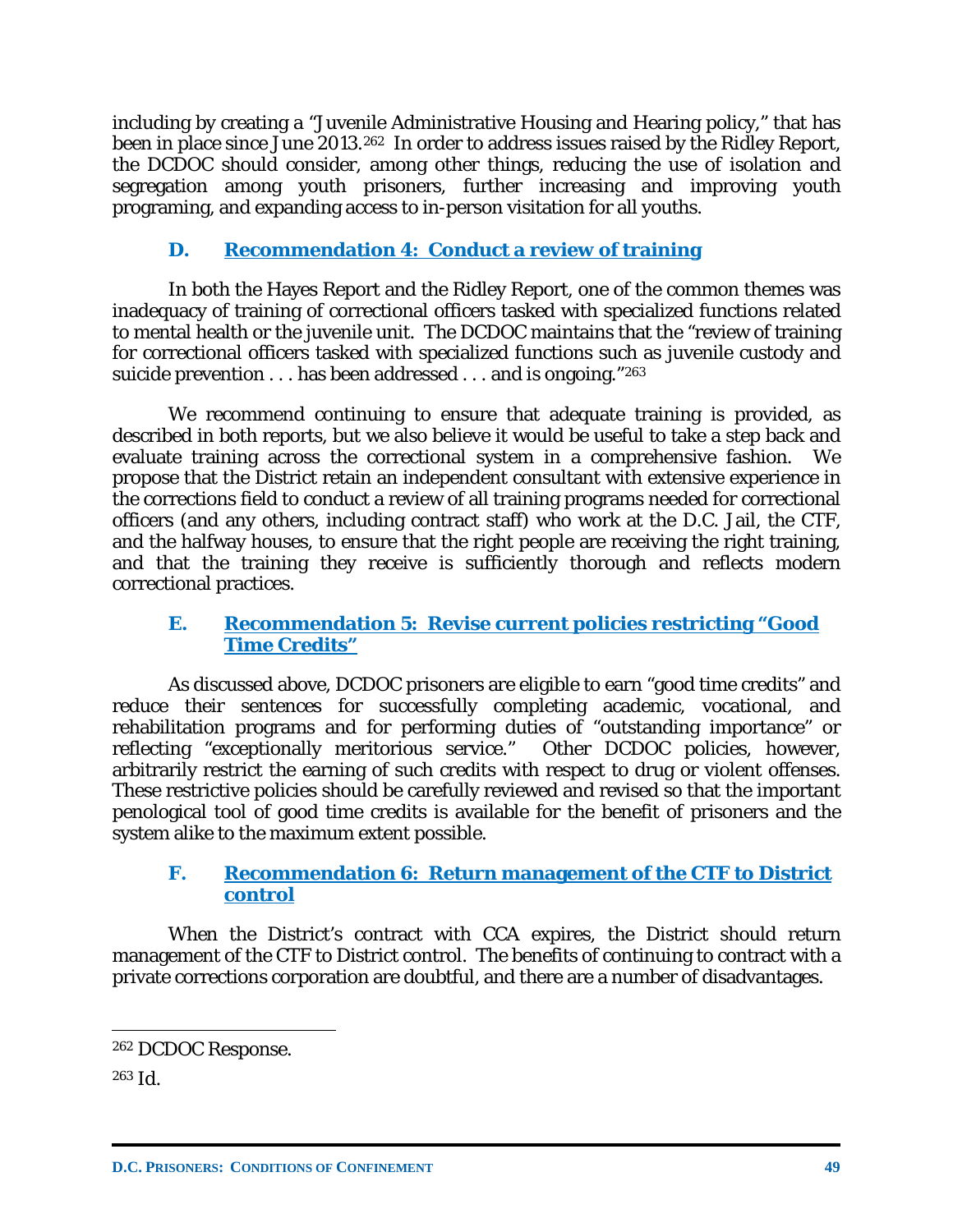Private corrections companies such as CCA tout a number of purported benefits as rationales for contracting out correctional services, including taxpayer savings, rehabilitation and reentry services, quality of operations, flexibility, security, and economic benefits to the local community.[264](#page-51-0) 

However, prisoners' rights advocates have argued that these benefits are questionable and that the companies themselves have had numerous safety and quality issues. For example, a paper issued by The Sentencing Project pointed out the "promise of meaningful savings is . . . specious at best," citing reviews by the then General Accounting Office (GAO) and the Bureau of Justice Assistance.[265](#page-51-1) Others have argued that the CCA has used cost-cutting measures such as "operating on routinely low and dangerous staff-to-prisoner ratios."[266](#page-51-2) This concern was also raised by a ten-year veteran CCA employee who provided testimony at a City Council oversight hearing that "corners are being cut," and "the facility is being operated understaffed to avoid paying overtime to ... employees."<sup>267</sup> The witness also testified that "the company has been grossly negligent in their management of time."[268](#page-51-4) The witness recalled that, on Mother's Day (May 13, 2012), ten units were being manned by five officers, there was no emergency response team on site, the radios and telephones were faulty, and, as a result, they were "in a death trap."<sup>269</sup> The witness also listed various examples of The witness also listed various examples of understaffing.[270](#page-51-6) Additionally, the witness noted that the prisoners had been notified by memo of a facility-wide shakedown, potentially allowing prisoners to dispose of

<span id="page-51-1"></span><sup>265</sup> The Sentencing Project, *Prison Privatization and the Use of Incarceration*, [http://www.sentencingproject.org/doc/publications/inc\\_prisonprivatization.pdf.](http://www.sentencingproject.org/doc/publications/inc_prisonprivatization.pdf)

<span id="page-51-2"></span><sup>266</sup> Grassroots Leadership, *The Dirty Thirty: Nothing to Celebrate About 30 Years of Corrections Corporation of America*, 3,

 $\overline{a}$ 

<span id="page-51-5"></span><sup>269</sup> *Id.*

<span id="page-51-6"></span><sup>270</sup> *Id.*

<span id="page-51-0"></span><sup>264</sup> Corrections Corporation of America, *Value and Benefits of Partnership Corrections*, [http://www.cca.com/partner-with-cca/value-benefits;](http://www.cca.com/partner-with-cca/value-benefits) Corrections Corporation of America, *Value of Partnering with CCA*, [http://www.cca.com/partner-with-cca/value](http://www.cca.com/partner-with-cca/value-benefits/partnership-value)[benefits/partnership-value;](http://www.cca.com/partner-with-cca/value-benefits/partnership-value) Corrections Corporation of America, *Answers for Our Communities*, [http://www.cca.com/partner-with-cca/value-benefits/community-benefits.](http://www.cca.com/partner-with-cca/value-benefits/community-benefits)

[http://grassrootsleadership.org/sites/default/files/uploads/GRL\\_Dirty\\_Thirty\\_formatted\\_for](http://grassrootsleadership.org/sites/default/files/uploads/GRL_Dirty_Thirty_formatted_for_web.pdf) [\\_web.pdf.](http://grassrootsleadership.org/sites/default/files/uploads/GRL_Dirty_Thirty_formatted_for_web.pdf)

<span id="page-51-3"></span><sup>267</sup> D.C. City Council, *Public Hearing, Committee on the Judiciary* (Sept. 20, 2012),

http://dccarchive.oct.dc.gov/services/on\_demand\_video/on\_demand\_September\_2012\_week \_3.shtm (video) (testimony of Ms. Dana Bushrod); *see also* D.C. City Council, Cmte. on the

Judiciary, *Public Oversight Hearing on Corrections Corporation of America's Management of the District's Correctional Treatment Facility: Witness List*,

[http://dccouncil.us/files/user\\_uploads/event\\_testimony/sept20\\_judiciary\\_corrections\\_witnes](http://dccouncil.us/files/user_uploads/event_testimony/sept20_judiciary_corrections_witnesslist.pdf) [slist.pdf.](http://dccouncil.us/files/user_uploads/event_testimony/sept20_judiciary_corrections_witnesslist.pdf)

<span id="page-51-4"></span><sup>268</sup> *Id.*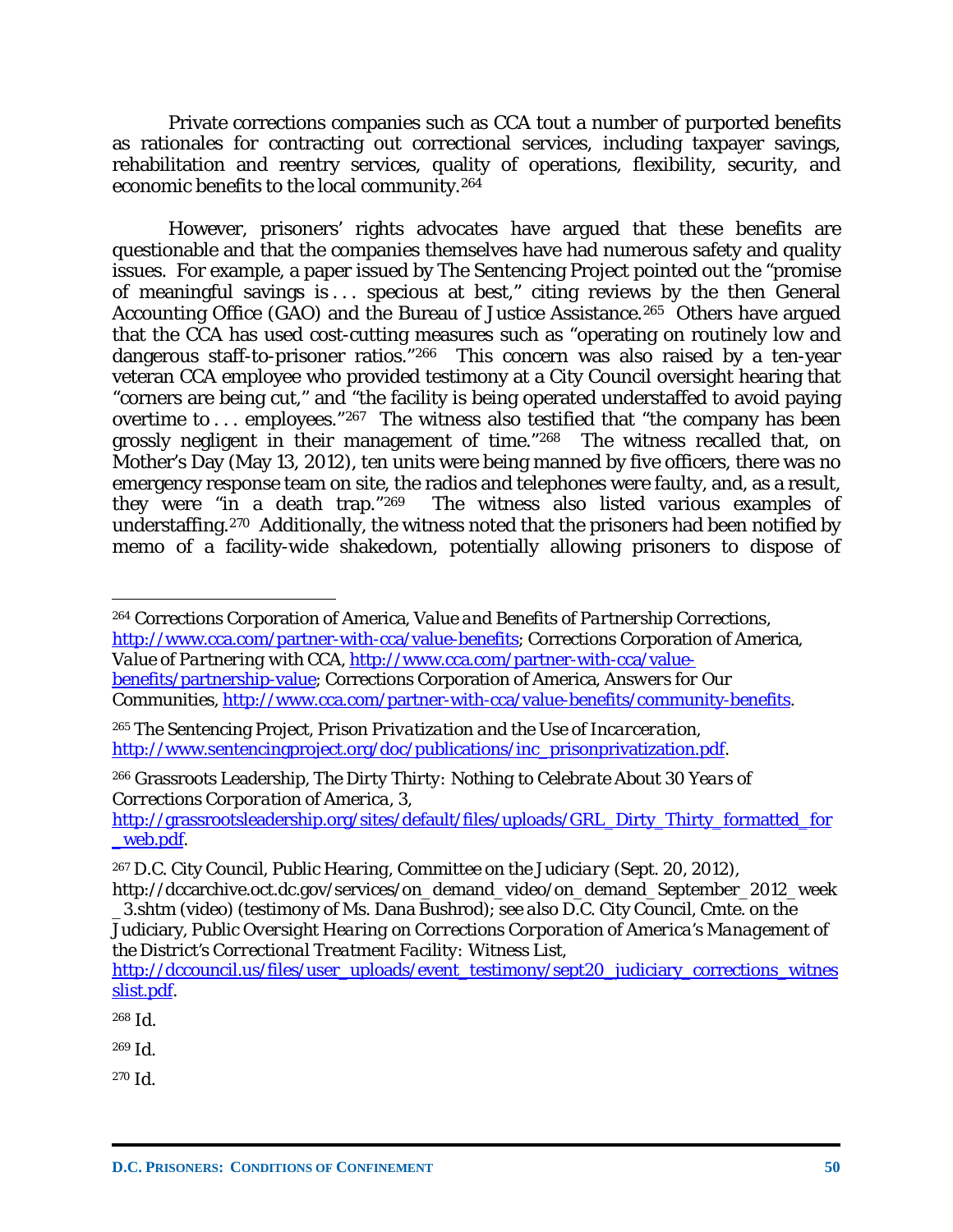contraband and, according to the witness, potentially avoiding reporting of negative incidents.[271](#page-52-0)

Additionally, in a recent hearing, witness testimony indicated that CCA may not be adequately informing prisoners at the CTF of the availability of good time credits.<sup>[272](#page-52-1)</sup> If this is accurate, it is concerning in part because CCA would be paid more if an prisoner resided in the facility for a longer period of time.

There are also downsides to utilizing a private contractor, especially with respect to accountability. Unlike government agencies (including the D.C. Department of Corrections), private corporations are generally not subject to Freedom of Information Act (FOIA) laws. Consequently, it is difficult to obtain internal documentation that would allow for effective oversight of the District's corrections system without engaging in expensive civil litigation. The District-CCA contract provides that a limited set of reports and audits of CCA's operations ought to be in the possession of at least one of the District's departments and therefore subject to FOIA. But these documents can be difficult to obtain, particularly when department FOIA officials fail to comprehensively respond to requests and point the finger at other agencies, as the authors of this report experienced. Anecdotally, and notwithstanding difficulties in obtaining certain information from the Department of Corrections, the authors of this report found it easier to identify facts and data regarding the D.C. Jail than the CTF.

# **G. Recommendation 7: Increase public access to records**

One of the most challenging aspects of public oversight is unearthing the facts. Former Supreme Court Justice William O. Douglas once said, "sunlight is the best disinfectant," meaning that government and freedom of information laws service the public good because more information available to more people will lead to less waste, more justice, and better government. To that aim, under the District of Columbia Freedom of Information Act, public bodies of the D.C. government must disclose public records to any person upon request (unless the record is covered by a statutory exemption).<sup>[273](#page-52-2)</sup> The "basic purpose" of this Act was "to open agency action to the light of public scrutiny."[274](#page-52-3)

Unfortunately, in our efforts to gather information for this report, we encountered barriers that impede public access to corrections information. First, although the District has in place the Freedom of Information Act, its implementation is far from perfect. We submitted FOIA requests to four District agencies. All but one

<span id="page-52-0"></span><sup>271</sup> *Id.*

<span id="page-52-1"></span><sup>272</sup> *See* D.C. City Council, Cmte. on the Judiciary, *Agency Performance Oversight Hearings on Fiscal Year 2014-2015* (Feb. 19, 2015), [http://dccouncil.us/events/committee-on-the-judiciary](http://dccouncil.us/events/committee-on-the-judiciary-poh1)[poh1.](http://dccouncil.us/events/committee-on-the-judiciary-poh1)

<span id="page-52-2"></span><sup>273</sup> See D.C. Code § 2-534.

<span id="page-52-3"></span><sup>274</sup> *District of Columbia v. Fraternal Order of Police*, 75 A.3d 259, 265 (D.C. 2013).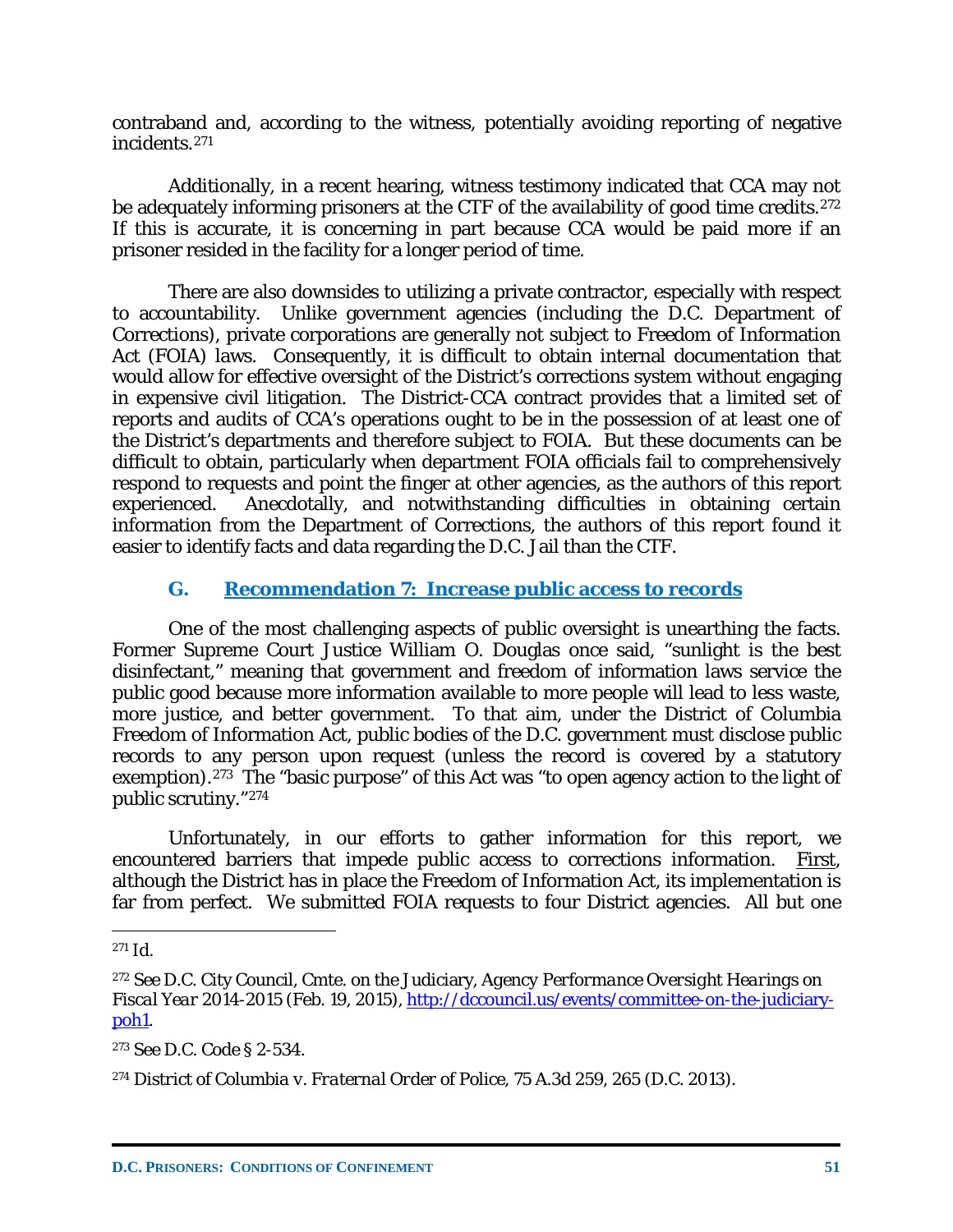exceeded the fifteen-day statutorily mandated time limit on responding to requests. On one occasion, an agency seemed to wholly ignore our request, prompting us to appeal the request to the Mayor's Office. As a result of the appeal, and following further dialogue, the requested documents were released—more than four months after the statutory deadline. On another occasion, a public information officer asserted that we had contacted the wrong agency in our effort to obtain a report, despite the fact that D.C. law required that agency to conduct such reports. Many other requests did not result in any substantive response at all.

Although some of the individuals we spoke with during this process tried to be helpful, it is our impression that all public information officers could benefit from significant improvements in their ability to identify records within their agencies. Specifically, (i) public information officers should be made aware of the scope of work the agency performs as well as documents created by other agencies or persons that the agency is likely to possess; (ii) standard operating procedures for agencies responding to a FOIA request should require the agency to make reasonable efforts to identify records responsive to requests *before* asserting they do not exist (on more than one occasion, public information officers responding to our request denied possession or knowledge of reports we requested, even though a cursory internet search could have revealed that such reports were produced by the agency in the past); (iii) if an agency makes documents available on its website, it should identify where those documents are located with specificity; (iv) agencies should implement measures to increase agency accountability in their responses to FOIA requests and to ensure that public information officers have an accurate understanding of the scope of disclosure requirements and of the limitations on FOIA exemptions,  $275$  and (v) agency FOIA performance should be assessed for the purpose of determining whether individual agency FOIA units require additional staffing, training, or oversight. Public information officers should not be permitted to ignore requests, flout deadlines without explanation.

Second, notwithstanding our difficulties obtaining certain information from District agencies, it was even harder to identify anyone who would admit to possessing information regarding CCA's operation of the CTF. All of our efforts to obtain the reports and audits authorized by the DC-CCA Contract were unsuccessful. And, while the D.C. Department of Health provided us with its inspection reports of the D.C. Jail

visited Feb. 10, 2015).

<span id="page-53-0"></span><sup>&</sup>lt;sup>275</sup> Agencies currently submit annual reports providing basic information regarding the number of requests received, the amount of time spent processing FOIA requests, and similar information. *See, e.g.*, D.C. Office of the Sec'y, *Annual Reports*, [http://os.dc.gov/page/annual](http://os.dc.gov/page/annual-reports)[reports.](http://os.dc.gov/page/annual-reports) In general, it appears that FOIA oversight currently focuses on quantification of FOIA data; it is less clear that oversight adequately assesses whether FOIA requests are accurately processed. For example, an analysis of the 2012 FOIA reports found that one-third of FOIA requests were subject to delays and, when requesters chose to appeal agency determinations, agency actions were found incorrect "nearly half the time." *See* D.C. Open Government Coalition, *DC FOIA delays, denials, attorney fee awards jump in 2012*, <http://www.dcogc.org/content/dc-foia-delays-denials-attorney-fee-awards-jump-2012> (last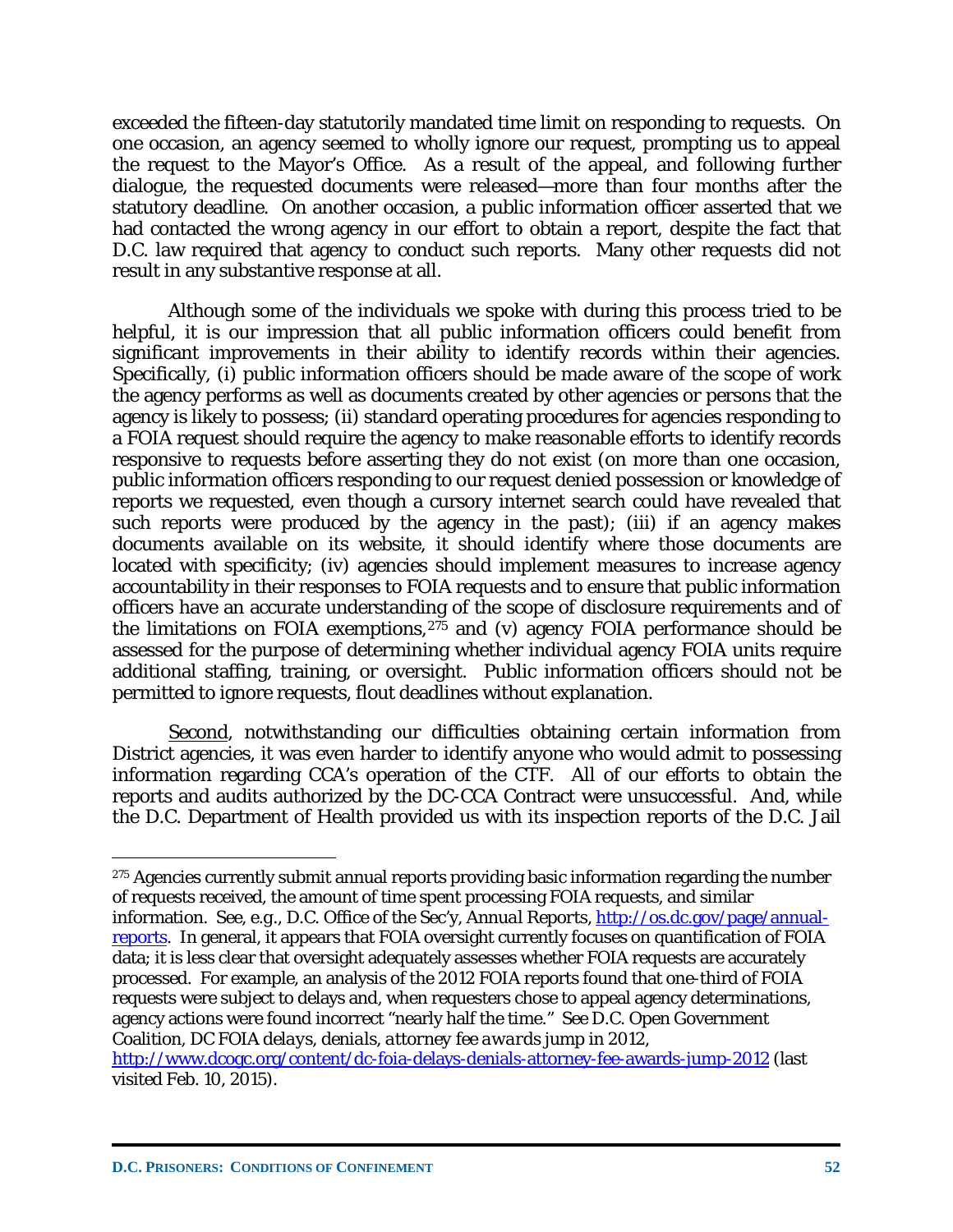upon request, the agency specifically indicated that it was not authorized to inspect the CTF.[276](#page-54-0) This points to a larger issue associated with private operation of a large prison facility. CCA itself has resisted efforts to be subjected to sunshine laws, spending millions of dollars over several years to opposed federal legislation alone.

In light of the problems facing those who seek public access to corrections information, we recommend a review of the District's freedom of information laws and practices, to ensure that the laws are functioning as they should, and that staff have the information and resources to respond accurately, helpfully, and promptly to all requests. The need for improvement is especially compelling where it involves the District's oversight of a private prison.

<span id="page-54-0"></span><sup>&</sup>lt;sup>276</sup> We remain uncertain about the accuracy of this assertion. A 2004 Report by the Government Accountability Office mentions "health and safety inspection reports for the Jail *and the CTF* that were prepared from January 2002 through April 2004 by the District's Department of Health." *See* District of Columbia Jail: Management Challenges Exist in Improving Facility Conditions." GAO-04-742, [http://www.gao.gov/assets/250/243835.html.](http://www.gao.gov/assets/250/243835.html)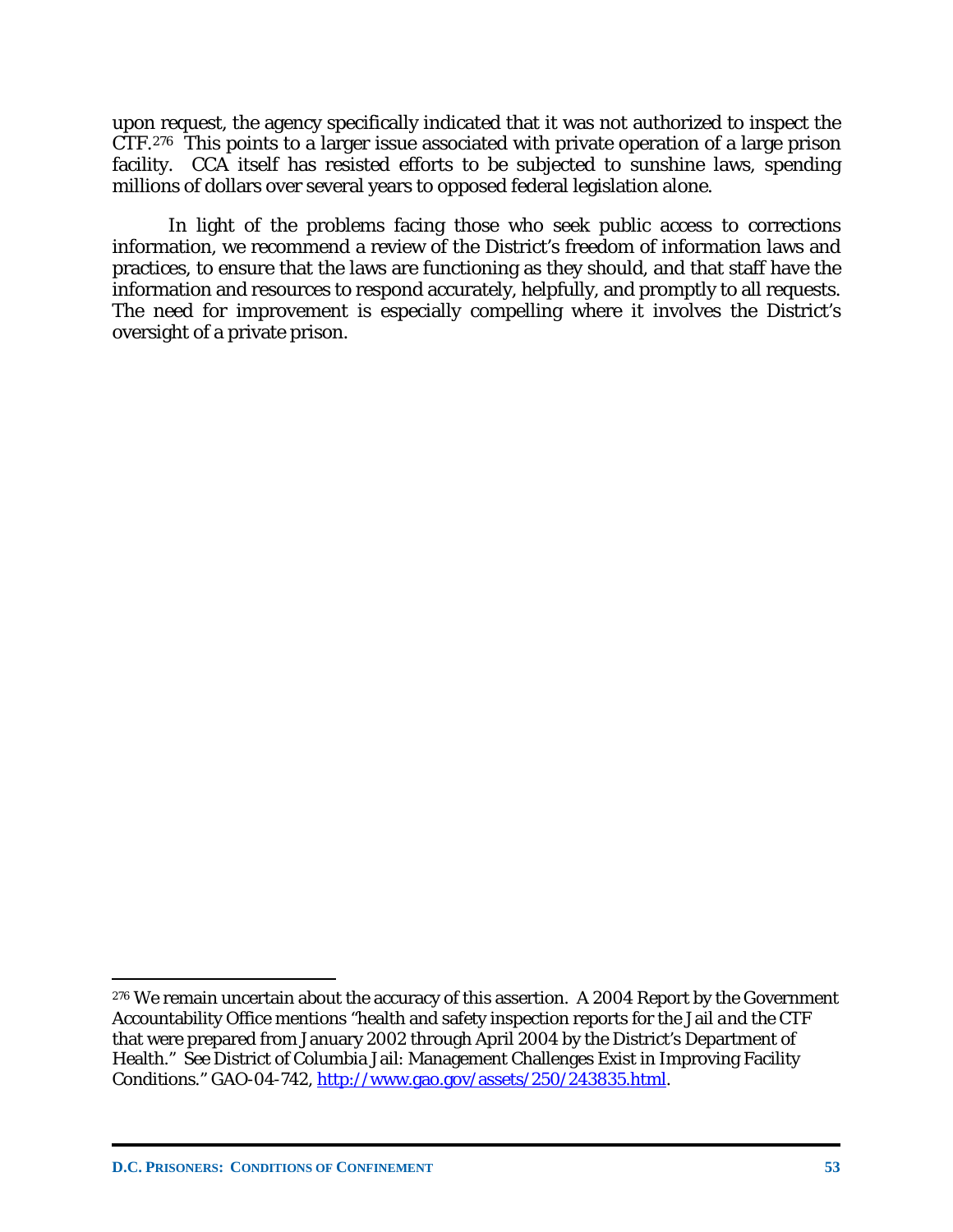# **Appendix A**

# **Demographics & Budget**

Deficiencies in the conditions of confinement in the District disproportionately impact the District's Black men. We cannot fully understand and correct deficiencies in the correctional system without understanding these realities. Likewise, an understanding of the District's budget for corrections is important, because the high cost[1](#page-55-0) of confinement should be a call to action for those unhappy with the status quo.

# **I. DEMOGRAPHICS**

 $\overline{a}$ 

# **A. Racial Disparities**

The District's prisoner population is disproportionately Black and male as compared to the District's total population. Slightly less than half (49.5%) of the District's total population, but 91% of the District's prisoner population, is Black. By contrast, 43.4% of the District's total population, but only a small fraction (3%) of the District's prisoner population, is White. And, while 92% of DCDOC prisoners are male, only 47% of District residents are male.[2](#page-55-1)



<span id="page-55-0"></span><sup>&</sup>lt;sup>1</sup> Although this Appendix primarily focuses on the monetary costs to the District (and taxpayers) of confining and providing health care to District prisoners, there are numerous other costs associated with confinement, such as the economic cost to individuals and to society of lost productivity both due to confinement and due to difficulty obtaining employment following release, and the economic and non-economic costs to the families of prisoners, to name a few.

<span id="page-55-1"></span><sup>2</sup> United States Census Bureau, *State & County QuickFacts*, [http://quickfacts.census.gov/qfd/states/11000.html.](http://quickfacts.census.gov/qfd/states/11000.html)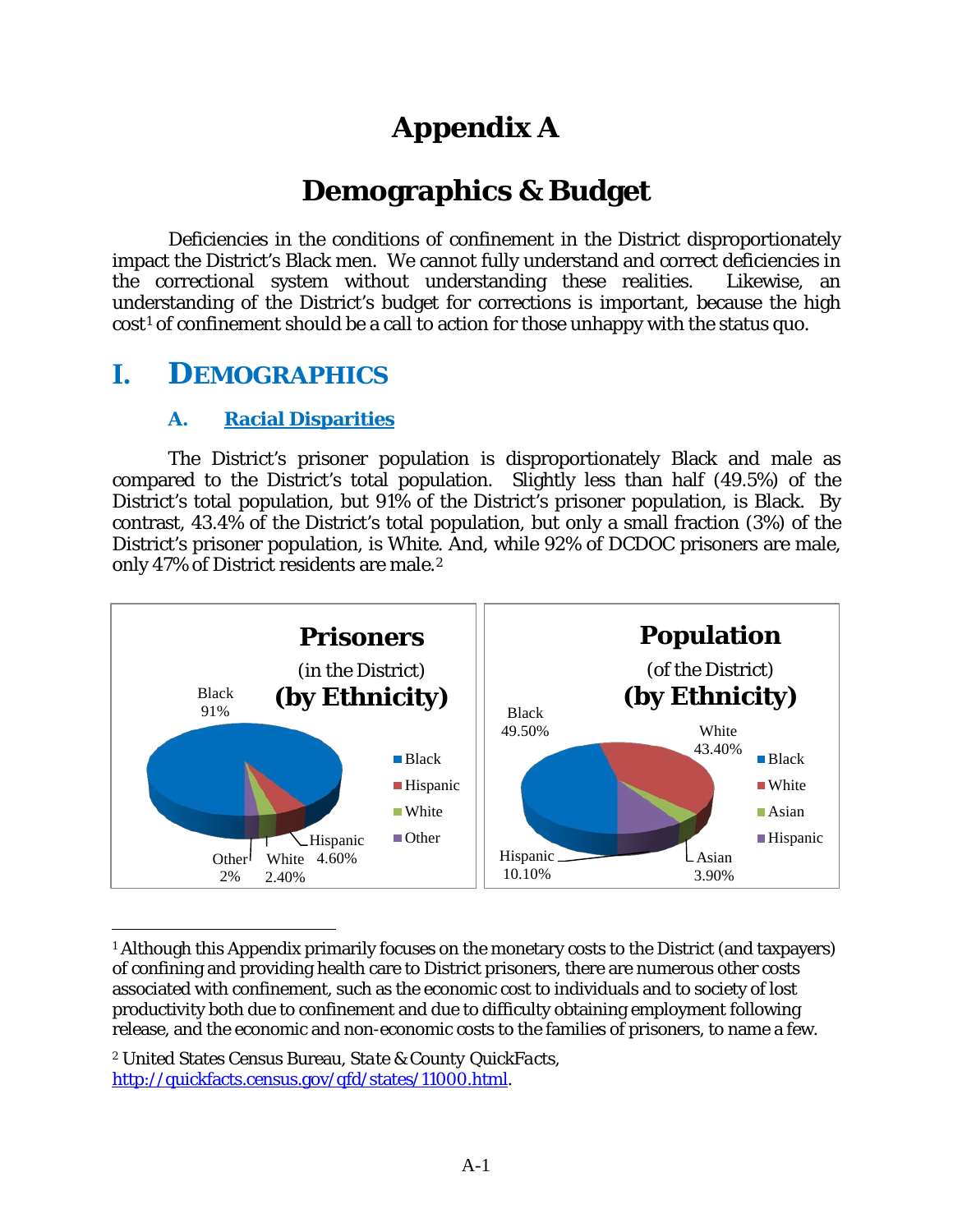The significance of this disparity is highlighted when considering the history of vast racial disparities in arrest rates for marijuana possession in D.C. In 2010, the District had the highest overall marijuana possession arrest rate in the nation with 846 marijuana possession arrests per 100,000 residents.[3](#page-56-0) Ninety-one percent of individuals arrested were Black, causing D.C. to also have one of the largest racial disparities in its arrest rates for marijuana possession.[4](#page-56-1) Thus, District law enforcement officers arrested one White person for marijuana possession for every eight Black people they arrested for marijuana possession.<sup>5</sup> Between 2009 and 2011, more than eight out of ten adult residents arrested for marijuana possession were Black.[6](#page-56-3) Marijuana use, however, is roughly equal among Blacks and Whites.[7](#page-56-4) Although the District's legalization of possession of small amounts of marijuana for at-home use (discussed elsewhere in this Report) is sure to affect the arrest rates, racial disparities in arrest and conviction rates are certainly not unique to marijuana-related offenses.[8](#page-56-5) We remain concerned that the existence of such a marked disparity in marijuana arrest rates, like the overrepresentation of Blacks in DCDOC custody, is a symptom of a larger problem with regard to the impact of the criminal justice system on minorities, and particularly Black men.

# **B. Gender Disparities**

DCDOC's prisoner population is also predominantly male; in FY14, men represented approximately 92% of those in DCDOC custody. All of the prisoners in the D.C. Jail are male (it only houses male prisoners), and 70% of CTF prisoners are male, as are 80% of those in halfway houses in the District.[9](#page-56-6) This percentage is somewhat

 $\overline{a}$ 

<span id="page-56-2"></span><sup>5</sup> *See id.* at 18–19.

<span id="page-56-3"></span><sup>6</sup> *See* Washington Lawyers' Committee For Civil Rights and Urban Affairs, *Racial Disparities in Arrests in the District of Columbia*, *2009-2011,* [http://www.washlaw.org/pdf/wlc\\_report\\_racial\\_disparities.pdf.](http://www.washlaw.org/pdf/wlc_report_racial_disparities.pdf)

<span id="page-56-4"></span><sup>7</sup> *See id*. at 21.

<span id="page-56-0"></span><sup>3</sup> *See* American Civil Liberties Union, *The War on Marijuana in Black and White: Billions of Dollars Wasted on Racially Biased Arrests*, 18, [https://www.aclu.org/files/assets/1114413-mj](https://www.aclu.org/files/assets/1114413-mj-report-rfs-rel1.pdf)[report-rfs-rel1.pdf.](https://www.aclu.org/files/assets/1114413-mj-report-rfs-rel1.pdf)

<span id="page-56-1"></span><sup>4</sup> *See id.* at 18.

<span id="page-56-5"></span><sup>8</sup> *See* Washington Lawyers' Committee For Civil Rights and Urban Affairs, *Racial Disparities in Arrests in the District of Columbia*, *2009-2011,* at 8, 20, 23,

[http://www.washlaw.org/pdf/wlc\\_report\\_racial\\_disparities.pdf](http://www.washlaw.org/pdf/wlc_report_racial_disparities.pdf) (reporting that in 2011, black arrestees in D.C. accounted for nearly 70 percent of the Metropolitan Police Department's traffic arrests, 76 percent of the disorderly conduct arrests, and 87.5 percent of the simple assault arrests).

<span id="page-56-6"></span><sup>9</sup> *See* D.C. Dep't of Corr., "DC Department of Corrections Facts and Figures," [http://doc.dc.gov/sites/default/files/dc/sites/doc/publication/attachments/DC%20Departmen](http://doc.dc.gov/sites/default/files/dc/sites/doc/publication/attachments/DC%20Department%20of%20Corrections%20Facts%20and%20Figures%20October%202014.pdf) [t%20of%20Corrections%20Facts%20and%20Figures%20October%202014.pdf.](http://doc.dc.gov/sites/default/files/dc/sites/doc/publication/attachments/DC%20Department%20of%20Corrections%20Facts%20and%20Figures%20October%202014.pdf)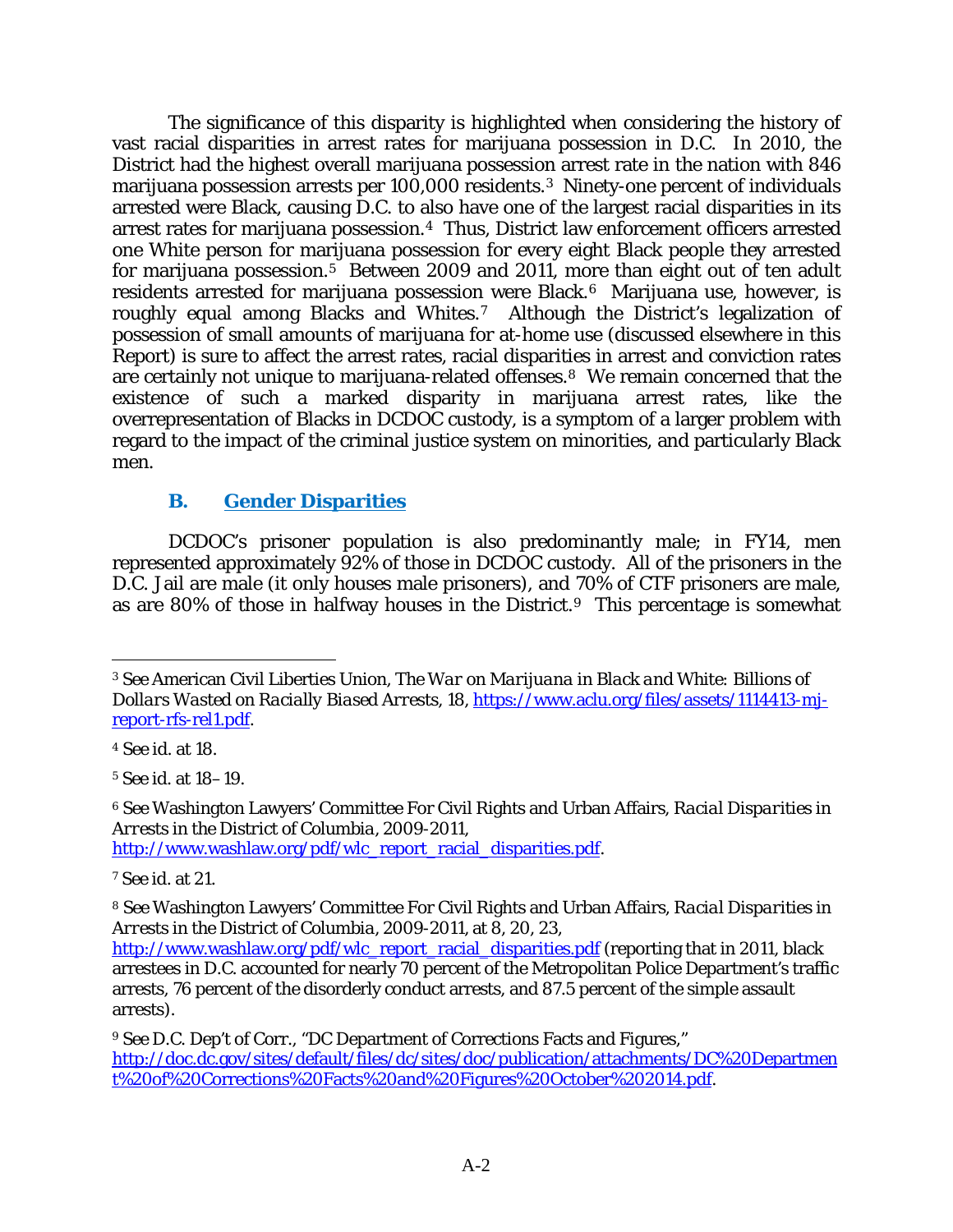higher than the percentage of the national average daily prison population that is male  $(86\%)$ .<sup>10</sup>

This gender disparity is even more drastic when it comes to youth. While youth incarcerated in the juvenile system are generally held in a DYRS or contract facility, youth tried as adults may be placed at the CTF. An assessment from 2013 reports that only one girl per year is processed through CTF, compared to seventy boys per year.[11](#page-57-1) The prosecution of girls as adults is not only infrequent, but it also appears to be a fairly recent phenomenon.[12](#page-57-2) When in 2006, a sixteen-year-old girl was accused of stabbing a man to death, the Washington Post reported that this was "the first time in recent memory in the District that a girl was charged as an adult with murder."<sup>13</sup> In contrast, in FY12, girls represented 12% of youth committed to DYRS.[14](#page-57-4) 

# **C. Trends**

# **1. History of Disputes Regarding D.C. Jail Population Size.**

Over the course of multiple decades, the District had been the subject of lawsuits alleging that the number of prisoners in the D.C. Jail was unsafe and that overcrowding

<span id="page-57-0"></span> $\overline{a}$ <sup>10</sup> U.S. Dep't of Justice, Bureau of Justice Statistics, *Jail Inmates at Midyear 2013 - Statistical Tables*, [http://www.bjs.gov/content/pub/pdf/jim13st.pdf.](http://www.bjs.gov/content/pub/pdf/jim13st.pdf)

<span id="page-57-1"></span><sup>11</sup> The Ridley Group & Associates, LLC, *The District of Columbia Department of Corrections Correctional Treatment Facility Juvenile Unit Assessment*,

[http://doc.dc.gov/sites/default/files/dc/sites/doc/release\\_content/attachments/DOC%20CTF](http://doc.dc.gov/sites/default/files/dc/sites/doc/release_content/attachments/DOC%20CTF%20JUV%20ASSESSMENT%20REPORT.pdf) [%20JUV%20ASSESSMENT%20REPORT.pdf.](http://doc.dc.gov/sites/default/files/dc/sites/doc/release_content/attachments/DOC%20CTF%20JUV%20ASSESSMENT%20REPORT.pdf) The Campaign for Youth Justice (CFYJ) cited different, but similarly dramatic figures: CFYJ reported that, between 2007 and 2012, 528 boys and 13 girls were processed through the CTF. Campaign for Youth Justice, *Capital City Correction: Reforming DC's Use of Adult Incarceration Against Youth*, 12 (May 2014), [http://www.campaignforyouthjustice.org/images/pdf/Capital\\_City\\_Correction.pdf.](http://www.campaignforyouthjustice.org/images/pdf/Capital_City_Correction.pdf)

<span id="page-57-2"></span><sup>&</sup>lt;sup>12</sup> It is unclear how much of this disparity is due to prosecutorial discretion as opposed to fewer female juveniles being arrested for higher level violent crimes. A juvenile who is charged with certain D.C. Code violations, like murder or burglary, will be eligible for "direct filing," meaning the prosecutor may try the juvenile as an adult from the start without having to seek permission from a court. *See* D.C. Code § 16-203(3). Nevertheless, prosecutors retain sole discretion in deciding whether to direct file an eligible juvenile. Prosecutors may also petition the court to "transfer" a juvenile's case from the D.C. Superior Court Family Division (i.e. juvenile court) to the criminal division (to be tried as an adult).

<span id="page-57-3"></span><sup>13</sup> Henri E. Cauvin, *Jail Options Few for Young Female Suspects*, The Washington Post, Sept. 14, 2006, [http://www.washingtonpost.com/wp](http://www.washingtonpost.com/wp-dyn/content/article/2006/09/13/AR2006091301937.html)[dyn/content/article/2006/09/13/AR2006091301937.html.](http://www.washingtonpost.com/wp-dyn/content/article/2006/09/13/AR2006091301937.html)

<span id="page-57-4"></span><sup>&</sup>lt;sup>14</sup> Dep't of Youth Rehab. Servs., "Youth Population Snapshot," [http://dyrs.dc.gov/page/youth](http://dyrs.dc.gov/page/youth-snapshot)[snapshot.](http://dyrs.dc.gov/page/youth-snapshot)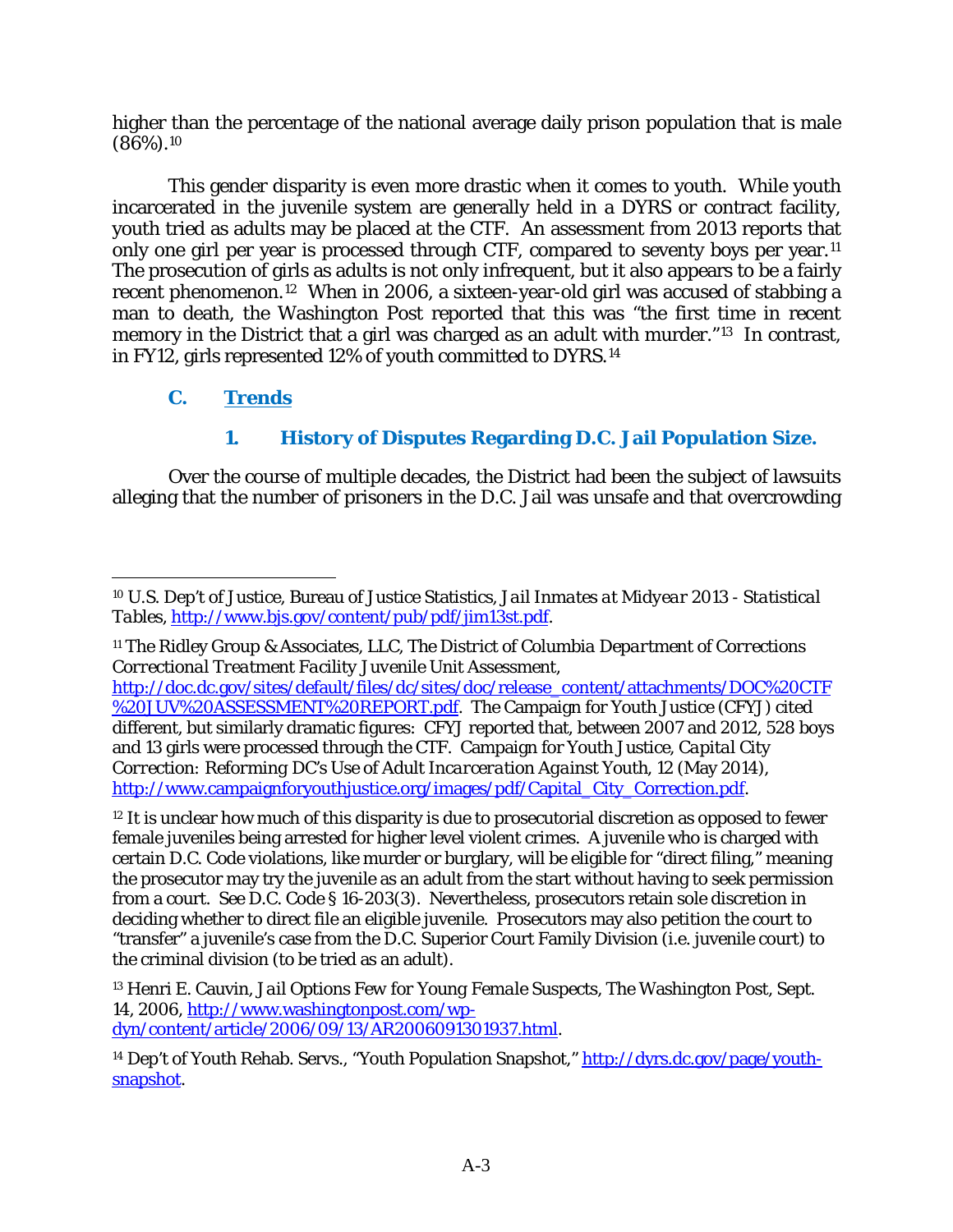and other conditions there amounted to cruel and unusual punishment.[15](#page-58-0) In 1985, the United States District Court for the District of Columbia capped the population at 1,674. The District never fully complied with this order, nor with a consent decree issued after another prisoner suit, and the District successfully moved to lift this cap in March of 2002 after the enactment of the Prison Litigation Reform Act. Soon thereafter, the D.C. Jail population reportedly skyrocketed and two prisoners were stabbed to death, while another prisoner was stabbed but survived, in unrelated incidents within the facility.[16](#page-58-1) City Council member Kathy Patterson said she believed these incidents were related to jail overcrowding—at the time, the D.C. Jail population exceeded 2,400.[17](#page-58-2)

The Jail Improvement Act of 2003 required the Mayor to establish a maximum number of prisoners at the D.C. Jail based on recommendations from an independent consultant. A study commissioned by the Mayor determined that the D.C. Jail population should remain between 1,958 and 2,164 at any given time. Nevertheless, the D.C. Jail's population often exceeded 2,164[18](#page-58-3) and the District was sued again in June 2005. In response, the District initially asserted that it should not be bound by these recommendations. In 2007, D.C. Superior Court Judge Melvin Wright, who presided over the suit, disagreed, stating that the District "does not have the right to choose which laws it will obey" and considered a contempt finding against the Mayor. <sup>[19](#page-58-4)</sup> A week later, the District agreed to cap the number of D.C. Jail prisoners at 2,164 except in "exigent circumstances."[20](#page-58-5)

 $\overline{a}$ 

<span id="page-58-3"></span><sup>18</sup> Serge F. Kovaleski, *D.C. Jail Conditions Unchanged Despite Law*, The Washington Post, Apr. 24, 2005, [http://www.washingtonpost.com/wp-dyn/articles/A12259-](http://www.washingtonpost.com/wp-dyn/articles/A12259-2005Apr23.html?nav=rss_topnews) [2005Apr23.html?nav=rss\\_topnews.](http://www.washingtonpost.com/wp-dyn/articles/A12259-2005Apr23.html?nav=rss_topnews)

<span id="page-58-0"></span><sup>15</sup> *See, e.g.*, *Beale v. District of Columbia*, No. 1:04-CV-0959 (D.D.C.); *Anderson v. Fenty*, No. 2005 CA 005030 B (D.C. Super. Ct.); *Morgan v. District of Columbia*, 824 F.2d 1049 (D.C. Cir. 1987).

<span id="page-58-1"></span><sup>16</sup> Michael Rigby, *Officials Agree To Cap Population at D.C. Jail*, Prison Legal News, Feb. 15, 2009, [https://www.prisonlegalnews.org/news/2009/feb/15/officials-agree-to-cap-population](https://www.prisonlegalnews.org/news/2009/feb/15/officials-agree-to-cap-population-at-dc-jail/)[at-dc-jail/.](https://www.prisonlegalnews.org/news/2009/feb/15/officials-agree-to-cap-population-at-dc-jail/)

<span id="page-58-2"></span><sup>17</sup> *See Second D.C. inmate stabbed to death in jail*, The Washington Times, Dec. 17, 2002, [http://www.washingtontimes.com/news/2002/dec/17/20021217-110323-2832r/.](http://www.washingtontimes.com/news/2002/dec/17/20021217-110323-2832r/)

<span id="page-58-4"></span><sup>19</sup> Robert E. Pierre, *D.C. Judge Pressures City on Jail Population*, The Washington Post, Oct. 6, 2007, [http://www.washingtonpost.com/wp](http://www.washingtonpost.com/wp-dyn/content/article/2007/10/05/AR2007100502268.html)[dyn/content/article/2007/10/05/AR2007100502268.html.](http://www.washingtonpost.com/wp-dyn/content/article/2007/10/05/AR2007100502268.html)

<span id="page-58-5"></span><sup>20</sup> David Nakamura, *D.C. Agrees to Abide by 2004 Limit On Inmates*, The Washington Post, Oct. 11, 2007, [http://www.washingtonpost.com/wp-](http://www.washingtonpost.com/wp-dyn/content/article/2007/10/10/AR2007101001743.html)

[dyn/content/article/2007/10/10/AR2007101001743.html;](http://www.washingtonpost.com/wp-dyn/content/article/2007/10/10/AR2007101001743.html) D.C. Dep't of Corr., *Correctional Facilities*, [http://doc.dc.gov/page/correctional-facilities.](http://doc.dc.gov/page/correctional-facilities)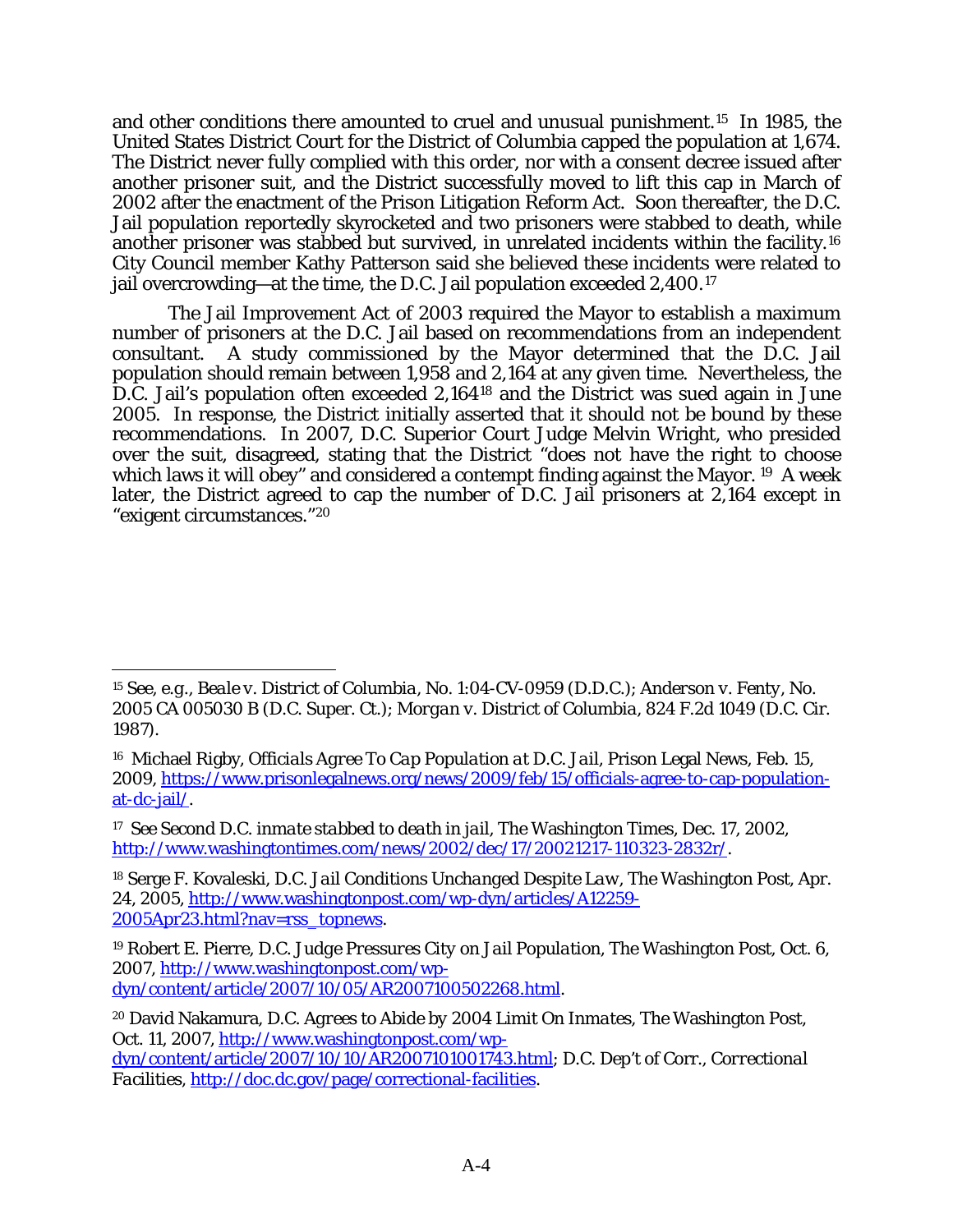#### **2. From Highest in the Nation to Downward Trend**

The District had a higher incarceration rate in 2007 than any state in the country.[21](#page-59-0) The District saw a 48% growth of its prisoner population from 1982 to 2007.<sup>[22](#page-59-1)</sup> In 2007, across the nation as a whole about 1 in every 100 adults was confined behind bars; in the District, the figure was 1 in 50.<sup>[23](#page-59-2)</sup> The Justice Policy Institute asserted that these high numbers were largely due to problems particularly affecting low income communities in the District: A report studying the District's high incarceration rate identified a lack of affordable housing, high rates of homelessness, education deficiencies, lack of access to mental health and substance abuse treatment, and high unemployment as relevant factors.[24](#page-59-3) 

Whether or not these factors *cause* higher incarceration rates in the District,<sup>[25](#page-59-4)</sup> there is no doubt that one or more of these factors impact many District prisoners. Only about 30% of male DCDOC prisoners reported having a high school diploma, and 3.5% report having a college degree. Additionally, census data show a disproportionate number of prisoners reside in the Southeast quadrant of the city. As the Justice Policy Institute reports, the Southeast quadrant of the city primarily consists of Black residents who also "have the lowest median income of the city as well as the highest unemployment rates." Meanwhile, as shown below, very few members of DCDOC's prisoner population come from the Northwest quadrant of the city. By contrast, the Northwest quadrant is home to the two wards with "the highest median household income and lowest percentage of people of color in the entire District."[26](#page-59-5)

 $\overline{a}$ 

<span id="page-59-5"></span>26 *Id.*

<span id="page-59-0"></span><sup>21</sup> The PEW Center On the States, *One In 31: The Long Reach of American Corrections*, at 43, [http://www.pewtrusts.org/~/media/Assets/2009/03/02/PSPP\\_1in31\\_report\\_FINAL\\_WEB\\_3](http://www.pewtrusts.org/~/media/Assets/2009/03/02/PSPP_1in31_report_FINAL_WEB_32609.pdf) [2609.pdf.](http://www.pewtrusts.org/~/media/Assets/2009/03/02/PSPP_1in31_report_FINAL_WEB_32609.pdf)

<span id="page-59-1"></span><sup>22</sup> *Id.*

<span id="page-59-2"></span><sup>23</sup> *Id.*

<span id="page-59-3"></span><sup>24</sup> Justice Policy Institute, *A Capitol Concern: The Disproportionate Impact of the Justice System on Low-Income Communities in D.C.*, [http://www.justicepolicy.org/images/upload/10-07\\_EXS\\_CapitolConcern\\_AC-PS-RD-DC.pdf.](http://www.justicepolicy.org/images/upload/10-07_EXS_CapitolConcern_AC-PS-RD-DC.pdf)

<span id="page-59-4"></span><sup>25</sup> This question is beyond the scope of this report.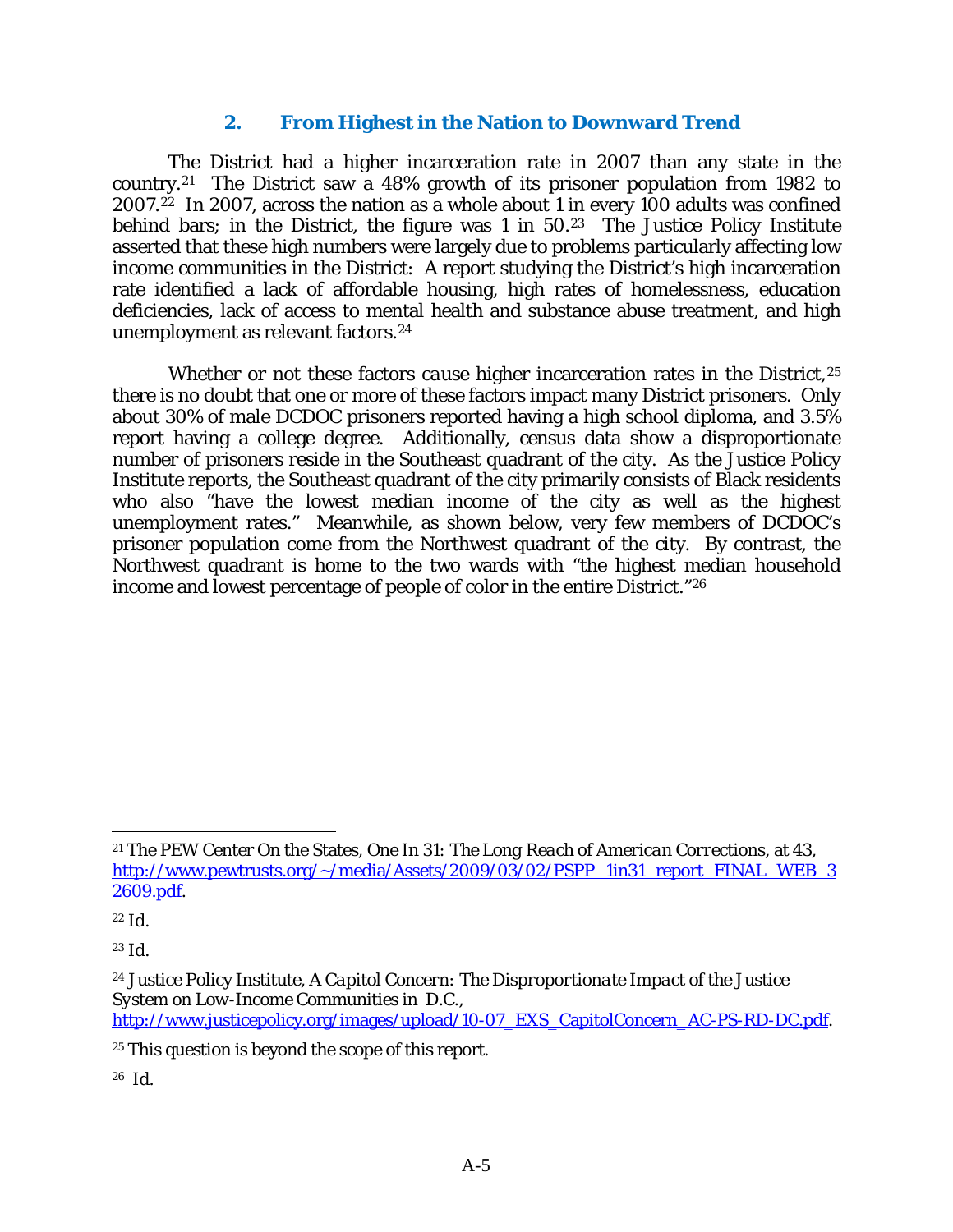

Source: D.C. Dep't of Corrs., "DC Department of Corrections Facts and Figures" (Oct. 8, 2014), http://doc.dc.gov/sites/default/files/dc/sites/doc/publication/attachments/DC%20Department%20of% 20Corrections%20Facts%20and%20Figures%20October%202014.pdf.

There has recently been a downward trend in the District's overall prisoner population—the average daily population for DCDOC facilities in 2009 was 3,089; in 2013, it was 2,289; it was 2,041 in 2014; and there has been a drop of over 700 prisoners from January 2011 through June 2014.[27](#page-60-0) This trend is also reflected in decreasing intake numbers over the last five years: Intake was 17,903 in 2009, 17,047 in 2011, and 12,334 in 2013. And, whereas the number of intakes exceeded number of releases by seventy-six in 2009, releases exceeded intakes by 642 in 2013.[28](#page-60-1) In contrast, however, the overall population of D.C. residents has increased from 572,059 residents in 2000 to

<span id="page-60-0"></span><sup>27</sup> *See* D.C. Dep't of Corr., *Demographics and Statistics*,

[http://doc.dc.gov/sites/default/files/dc/sites/doc/publication/attachments/Demographics%20](http://doc.dc.gov/sites/default/files/dc/sites/doc/publication/attachments/Demographics%20and%20Statistics%20June%202014.pdf) [and%20Statistics%20June%202014.pdf.](http://doc.dc.gov/sites/default/files/dc/sites/doc/publication/attachments/Demographics%20and%20Statistics%20June%202014.pdf)

<span id="page-60-1"></span><sup>28</sup> *See* D.C. Dep't of Corr., *DC Department of Corrections Facts and Figures*, [http://doc.dc.gov/sites/default/files/dc/sites/doc/publication/attachments/DC%20Departmen](http://doc.dc.gov/sites/default/files/dc/sites/doc/publication/attachments/DC%20Department%20of%20Corrections%20Facts%20and%20Figures%20October%202014.pdf) [t%20of%20Corrections%20Facts%20and%20Figures%20October%202014.pdf.](http://doc.dc.gov/sites/default/files/dc/sites/doc/publication/attachments/DC%20Department%20of%20Corrections%20Facts%20and%20Figures%20October%202014.pdf)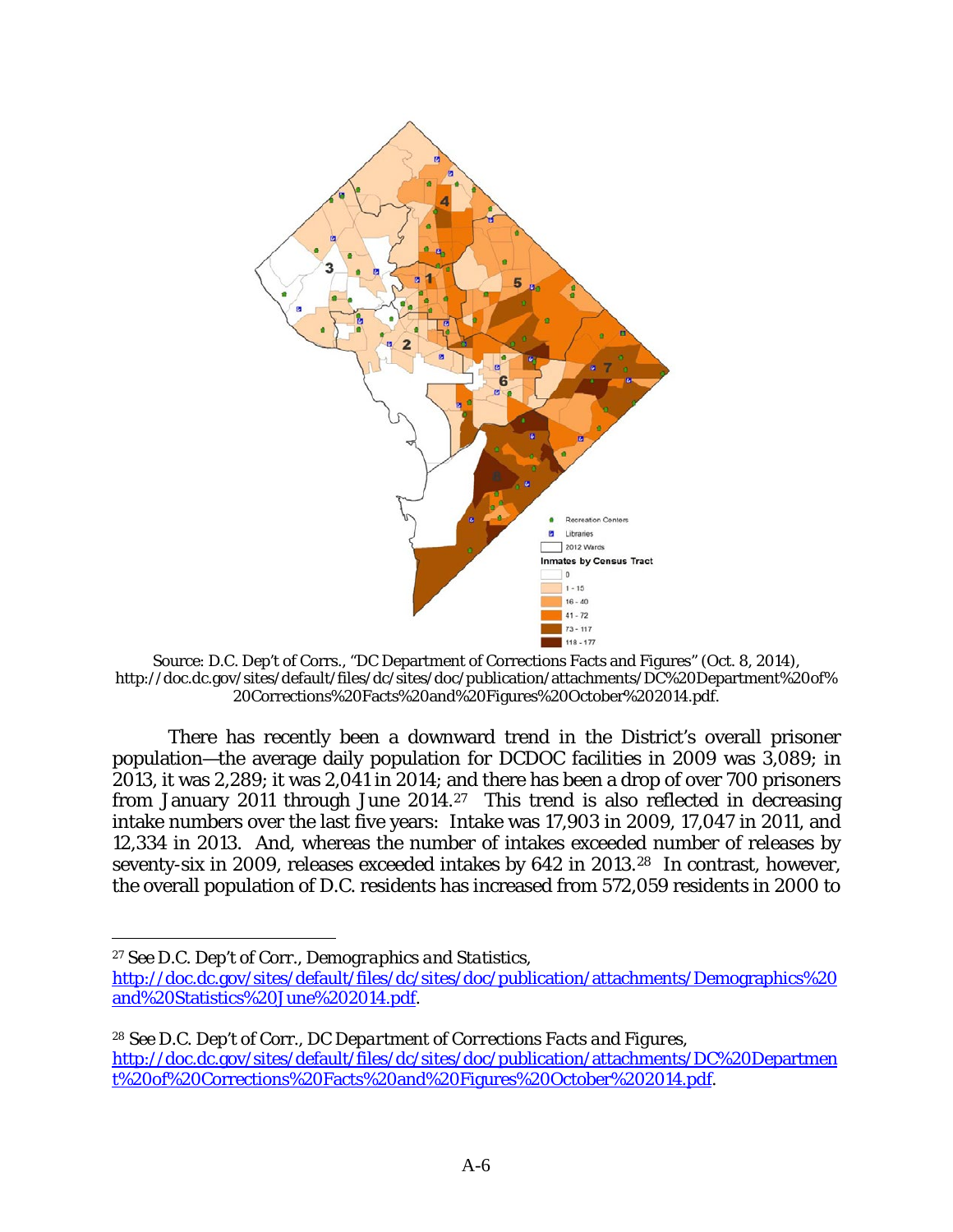601,723 residents in 2010 to 646,449 residents in 2013 to an estimated 658,893 residents in 2014.[29](#page-61-0) 

Drug policy, such as the recent legislation legalization of use and possession of small amounts of marijuana, is also likely to impact prisoner population size. Legislation related to this initiative began in July 2014, when the District enacted the Marijuana Possession Decriminalization Amendment Act which decriminalized the possession of up to one ounce of marijuana. Thus, under D.C. law, possession or transfer without exchange of money of a small amount of marijuana became a civil violation (with a \$25 fine) instead of an arrestable offense[30](#page-61-1) and violators were not subject to jail time.<sup>[31](#page-61-2)</sup> The effects of this change may already be apparent: The percent of men being held in the DCDOC system for drug offenses dropped from 2013, 8.4% in FY13 to 6.6% in FY14.

On February 26, the District passed a ballot initiative legalizing the possession of up to two ounces of marijuana, and permitting individuals to grow up to three marijuana plants in the home.<sup>32</sup> The ballot initiative garnered 70% of the vote.<sup>33</sup>

Efforts toward marijuana legalization in the District have not gone unchallenged. As noted, the District is subject to congressional control and, in late 2014, the U.S. Congress passed an omnibus spending bill that included a provision prohibiting the use of federal or local funds in the Act to "enact any law, rule, or regulation to legalize or otherwise reduce penalties associated with the possession, use, or distribution" of

<span id="page-61-0"></span><sup>29</sup> *See* United States Census Bureau, "State & County QuickFacts, District of Columbia," [http://quickfacts.census.gov/qfd/states/11000.html.](http://quickfacts.census.gov/qfd/states/11000.html)

<span id="page-61-1"></span><sup>30</sup> *See* D.C. Metropolitan Police, *Marijuana Possession Decriminalization Amendment Act of 2014*, Special Order Number SO-14-04, July 17, 2014,

[https://www.documentcloud.org/documents/1219510-metropolitan-police-department-special](https://www.documentcloud.org/documents/1219510-metropolitan-police-department-special-order-on.html)[order-on.html.](https://www.documentcloud.org/documents/1219510-metropolitan-police-department-special-order-on.html)

<span id="page-61-2"></span><sup>31</sup> *See* Mike DeBonis and Peter Hermann, *Decriminalization arrives, and D.C. police prepare for sea change in marijuana laws*, The Washington Post, July 17,

<sup>2014</sup>[,http://www.washingtonpost.com/local/dc-politics/decriminalization-arrives-and-dc](http://www.washingtonpost.com/local/dc-politics/decriminalization-arrives-and-dc-police-prepare-for-sea-change-in-marijuana-laws/2014/07/16/0f21a2b8-0c82-11e4-b8e5-d0de80767fc2_story.html)[police-prepare-for-sea-change-in-marijuana-laws/2014/07/16/0f21a2b8-0c82-11e4-b8e5](http://www.washingtonpost.com/local/dc-politics/decriminalization-arrives-and-dc-police-prepare-for-sea-change-in-marijuana-laws/2014/07/16/0f21a2b8-0c82-11e4-b8e5-d0de80767fc2_story.html) [d0de80767fc2\\_story.html.](http://www.washingtonpost.com/local/dc-politics/decriminalization-arrives-and-dc-police-prepare-for-sea-change-in-marijuana-laws/2014/07/16/0f21a2b8-0c82-11e4-b8e5-d0de80767fc2_story.html)

<span id="page-61-3"></span><sup>32</sup> Mike Coneen, *Recreational marijuana use, possession now legal in D.C.*, WJLA, Feb. 26, 2015, [http://www.wjla.com/articles/2015/02/recreational-marijuana-now-legal-in-d-c--](http://www.wjla.com/articles/2015/02/recreational-marijuana-now-legal-in-d-c--111817.html) [111817.html.](http://www.wjla.com/articles/2015/02/recreational-marijuana-now-legal-in-d-c--111817.html)

<span id="page-61-4"></span><sup>33</sup> Aaron Davis, *D.C. voters overwhelmingly support legalizing marijuana, joining Colo., Wash.*, Washington Post, Nov. 4, 2014[, http://www.washingtonpost.com/local/dc-politics/dc](http://www.washingtonpost.com/local/dc-politics/dc-voters-titling-heavily-toward-legalizing-marijuana-likely-joining-colo-wash/2014/11/04/116e83f8-60fe-11e4-9f3a-7e28799e0549_story.html)[voters-titling-heavily-toward-legalizing-marijuana-likely-joining-colo](http://www.washingtonpost.com/local/dc-politics/dc-voters-titling-heavily-toward-legalizing-marijuana-likely-joining-colo-wash/2014/11/04/116e83f8-60fe-11e4-9f3a-7e28799e0549_story.html)[wash/2014/11/04/116e83f8-60fe-11e4-9f3a-7e28799e0549\\_story.html.](http://www.washingtonpost.com/local/dc-politics/dc-voters-titling-heavily-toward-legalizing-marijuana-likely-joining-colo-wash/2014/11/04/116e83f8-60fe-11e4-9f3a-7e28799e0549_story.html)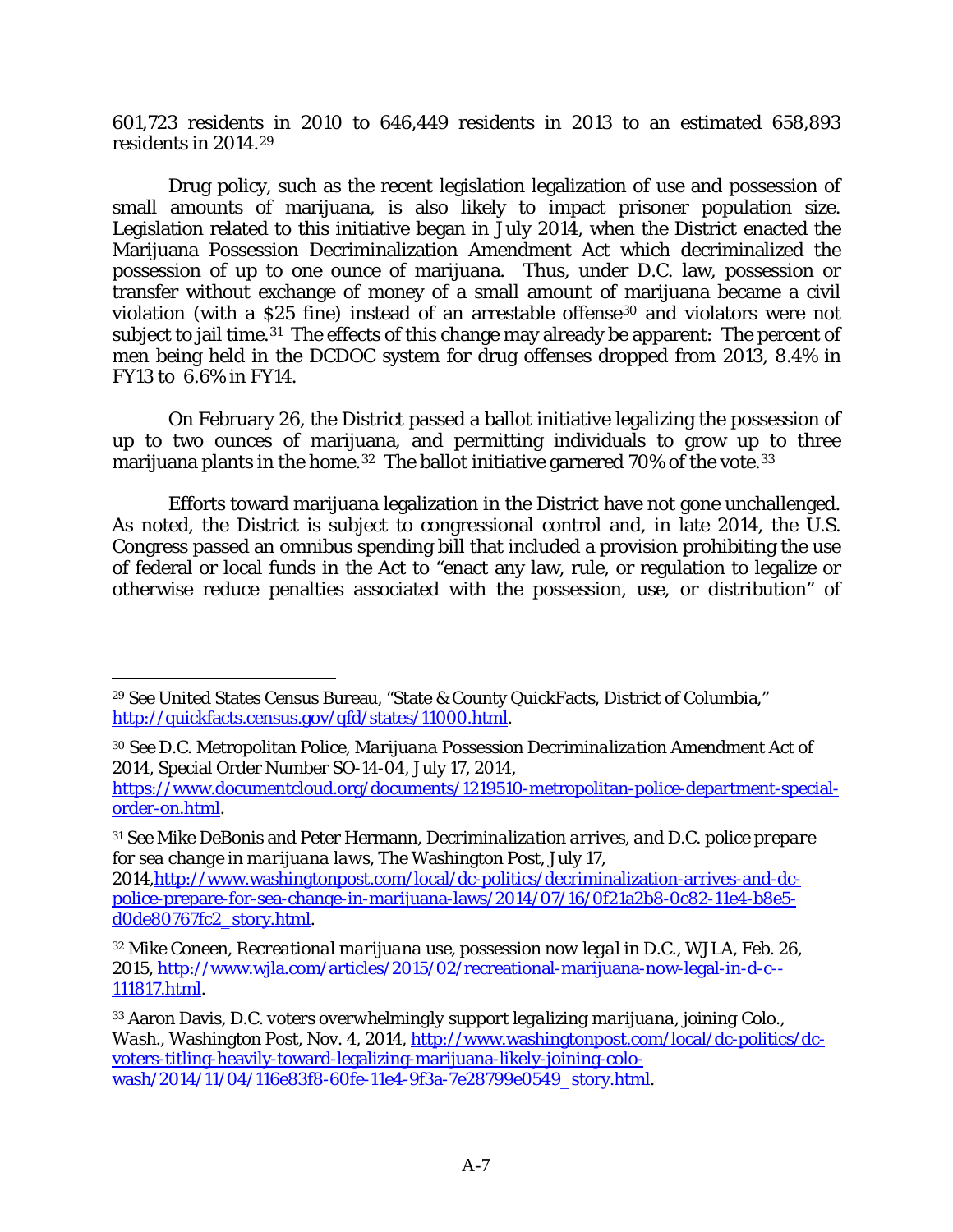certain substances, including marijuana.[34](#page-62-0) Additionally, the day before the initiative went into effect, two Members of Congress wrote a letter to the Mayor of the District stating, in relevant part, that if the Mayor were to "decide to move forward . . . with the legalization of marijuana . . . [the Mayor would] be doing so in knowing and willful violation of the law."[35](#page-62-1) In an interview, one Congressman suggested that officials who continued with the legalization efforts would face prison time.[36](#page-62-2) Although District officials were not deterred from moving forward with legalization, it appears that they have (at least for the time being) refrained from pressing forward with efforts to legalize the sale of marijuana, notwithstanding prior discussions of passing legislation to create a "legitimate cannabis industry" in the District.<sup>[37](#page-62-3)</sup> However, the City Council has advanced a bill that, if enacted, would limit employers' ability to require job applicants to undergo drug testing as part of the hiring process.[38](#page-62-4)

<span id="page-62-3"></span><sup>37</sup> *See* Aaron Davis, *D.C. Council backs down on marijuana hearing after attorney general warning*, Washington Post, [http://www.washingtonpost.com/local/dc-politics/dc-council](http://www.washingtonpost.com/local/dc-politics/dc-council-warned-not-to-move-forward-on-marijuana-legalization/2015/02/09/2c1593aa-b067-11e4-827f-93f454140e2b_story.html)[warned-not-to-move-forward-on-marijuana-legalization/2015/02/09/2c1593aa-b067-11e4-](http://www.washingtonpost.com/local/dc-politics/dc-council-warned-not-to-move-forward-on-marijuana-legalization/2015/02/09/2c1593aa-b067-11e4-827f-93f454140e2b_story.html) [827f-93f454140e2b\\_story.html;](http://www.washingtonpost.com/local/dc-politics/dc-council-warned-not-to-move-forward-on-marijuana-legalization/2015/02/09/2c1593aa-b067-11e4-827f-93f454140e2b_story.html) Mike DeBonis, *Legal marijuana could be \$130 million a year business in D.C., study finds*, The Washington Post, Oct. 30, 2014,

<span id="page-62-0"></span> $\overline{a}$ <sup>34</sup> Alex Rogers, *Congress Approves Trillion-Dollar Spending Bill,* Time, Dec. 14, 2014, [http://time.com/3632125/congress-spending-bill/;](http://time.com/3632125/congress-spending-bill/) Consolidated and Further Continuing Appropriations Act of 2015, Pub. L. No. 113-235, 113th Cong. § 809 (2014).

<span id="page-62-1"></span><sup>35</sup> Jonathan Topaz, *Muriel Bowser: D.C. won't back down in Chaffetz pot showdown*, POLITICO, [http://www.politico.com/story/2015/02/jason-chaffetz-and-dc-in-pot-showdown-](http://www.politico.com/story/2015/02/jason-chaffetz-and-dc-in-pot-showdown-115495.html)[115495.html;](http://www.politico.com/story/2015/02/jason-chaffetz-and-dc-in-pot-showdown-115495.html) [http://www.scribd.com/doc/256910143/Letter-to-d-c-Mayor-Muriel-Bowser-](http://www.scribd.com/doc/256910143/Letter-to-d-c-Mayor-Muriel-Bowser-Regarding)[Regarding.](http://www.scribd.com/doc/256910143/Letter-to-d-c-Mayor-Muriel-Bowser-Regarding)

<span id="page-62-2"></span><sup>36</sup> Mike DeBonis, *Bowser: Legal pot possession to take effect at midnight in the District*, Washington Post, [http://www.washingtonpost.com/local/dc-politics/house-republicans-warn](http://www.washingtonpost.com/local/dc-politics/house-republicans-warn-dc-mayor-not-to-legalize-pot/2015/02/25/2f784a10-bcb0-11e4-bdfa-b8e8f594e6ee_story.html)[dc-mayor-not-to-legalize-pot/2015/02/25/2f784a10-bcb0-11e4-bdfa-b8e8f594e6ee\\_story.html.](http://www.washingtonpost.com/local/dc-politics/house-republicans-warn-dc-mayor-not-to-legalize-pot/2015/02/25/2f784a10-bcb0-11e4-bdfa-b8e8f594e6ee_story.html)

[http://www.washingtonpost.com/local/dc-politics/legal-marijuana-could-be-a-130-million-a](http://www.washingtonpost.com/local/dc-politics/legal-marijuana-could-be-a-130-million-a-year-business-in-dc-officials-find/2014/10/30/d6f80a52-603d-11e4-9f3a-7e28799e0549_story.html?wprss=rss_local)[year-business-in-dc-officials-find/2014/10/30/d6f80a52-603d-11e4-9f3a-](http://www.washingtonpost.com/local/dc-politics/legal-marijuana-could-be-a-130-million-a-year-business-in-dc-officials-find/2014/10/30/d6f80a52-603d-11e4-9f3a-7e28799e0549_story.html?wprss=rss_local)[7e28799e0549\\_story.html?wprss=rss\\_local.](http://www.washingtonpost.com/local/dc-politics/legal-marijuana-could-be-a-130-million-a-year-business-in-dc-officials-find/2014/10/30/d6f80a52-603d-11e4-9f3a-7e28799e0549_story.html?wprss=rss_local)

<span id="page-62-4"></span><sup>38</sup> Aaron Davis, *Bill to limit marijuana screening by D.C. employers advances in council*, The Washington Post, Mar. 4, 2015, [http://www.washingtonpost.com/local/dc-politics/bill-to-limit](http://www.washingtonpost.com/local/dc-politics/bill-to-limit-marijuana-screening-by-dc-employers-advancing-in-council/2015/03/04/72569e0c-c28e-11e4-9ec2-b418f57a4a99_story.html)[marijuana-screening-by-dc-employers-advancing-in-council/2015/03/04/72569e0c-c28e-11e4-](http://www.washingtonpost.com/local/dc-politics/bill-to-limit-marijuana-screening-by-dc-employers-advancing-in-council/2015/03/04/72569e0c-c28e-11e4-9ec2-b418f57a4a99_story.html) [9ec2-b418f57a4a99\\_story.html.](http://www.washingtonpost.com/local/dc-politics/bill-to-limit-marijuana-screening-by-dc-employers-advancing-in-council/2015/03/04/72569e0c-c28e-11e4-9ec2-b418f57a4a99_story.html)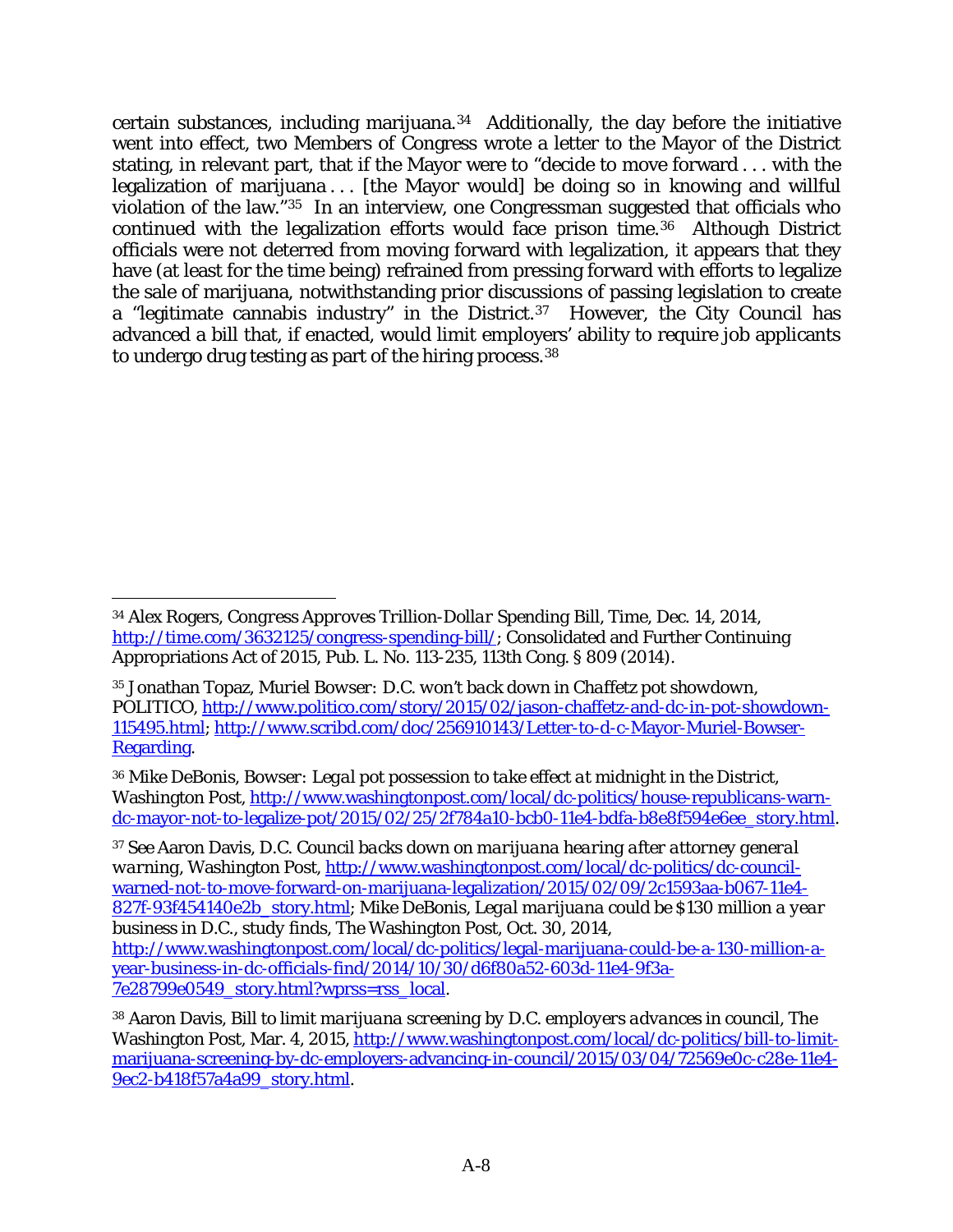# **II. THE DISTRICT'S BUDGET: COSTS OF CONFINEMENT**

## **A. D.C. Department of Corrections Budget**

Over the past decade, the DCDOC's budget has averaged \$141.7 million, with peak funding[39](#page-63-0) in FY08. The Department's FY15 request for \$151.6 million would bring the Department's budget within \$2 million of the FY08 level.

When considering the District's budgeting and priorities, one should note that the District has less control over its budget than do states over their budgets. The District of Columbia Self-Government and Governmental Reorganization Act of 1973 (also known as the "Home Rule" Act) is a federal law that devolves certain decision making responsibilities to the District, including a degree of authority to help determine the District's budget.[40](#page-63-1) To simplify, once the City Council adopts the Mayor's budget, which is effectively a request to Congress for approval of local budget priorities as well as any federal funding, the Mayor sends the budget to the President, who transmits it to the House and the Senate for review.[41](#page-63-2) Congress is not required to follow the District's budget when it approves the District's use of its own revenue or when it appropriates funding in the bill it sends to the President for signature. As a consequence, District funding remains subject to the oversight of a political body that is not accountable to residents of the District, an arrangement that can and has led to disputes over funding and puts the District at risk when Congress cannot pass legislation, such as those discussed previously relating to legislation regarding possession of marijuana.[42](#page-63-3) 

The District's annual budget figures are divided into "actual," "approved," and "requested" figures. Actual figures are dollars actually spent, as determined by an audit; "approved" figures are amounts approved to be spent; and requested amounts denote spending that the District has proposed, but which has not yet been approved.<sup>43</sup>

<span id="page-63-0"></span><sup>39</sup> This report considers budgets for FY05 through the FY15 request.

<span id="page-63-1"></span><sup>40</sup> *See* District of Columbia Self-Government and Governmental Reorganization Act of 1973, Pub. L. 93-198, 87 Stat. 777 (Dec. 24, 1973); *see also* D.C. Code §§ 1-201.1, *et seq.*

<span id="page-63-2"></span><sup>41</sup> *See* D.C. Chief Financial Officer, *Keeping the Promises: FY 2015 Proposed Budget and Financial Plan*, 1-16 - 1-17,

[http://cfo.dc.gov/sites/default/files/dc/sites/ocfo/publication/attachments/DCOCFO\\_Volume](http://cfo.dc.gov/sites/default/files/dc/sites/ocfo/publication/attachments/DCOCFO_Volume_1_web.pdf) [\\_1\\_web.pdf.](http://cfo.dc.gov/sites/default/files/dc/sites/ocfo/publication/attachments/DCOCFO_Volume_1_web.pdf)

<span id="page-63-3"></span><sup>42</sup> *See, e.g.*, Erik Wasson, *DC cannot declare budget freedom from Congress, GAO says*, The Hill, Jan. 30, 2014, [http://thehill.com/policy/finance/197019-dc-cannot-declare-budget](http://thehill.com/policy/finance/197019-dc-cannot-declare-budget-freedom-from-congress-gao-says)[freedom-from-congress-gao-says.](http://thehill.com/policy/finance/197019-dc-cannot-declare-budget-freedom-from-congress-gao-says)

<span id="page-63-4"></span><sup>43</sup> *See* DC Fiscal Policy Institute, *A Citizen's Guide to the DC Budget*, 8-9, [http://www.dcfpi.org/wp-content/uploads/2013/03/3-26-13-Citizens-Budget-Guide.pdf.](http://www.dcfpi.org/wp-content/uploads/2013/03/3-26-13-Citizens-Budget-Guide.pdf)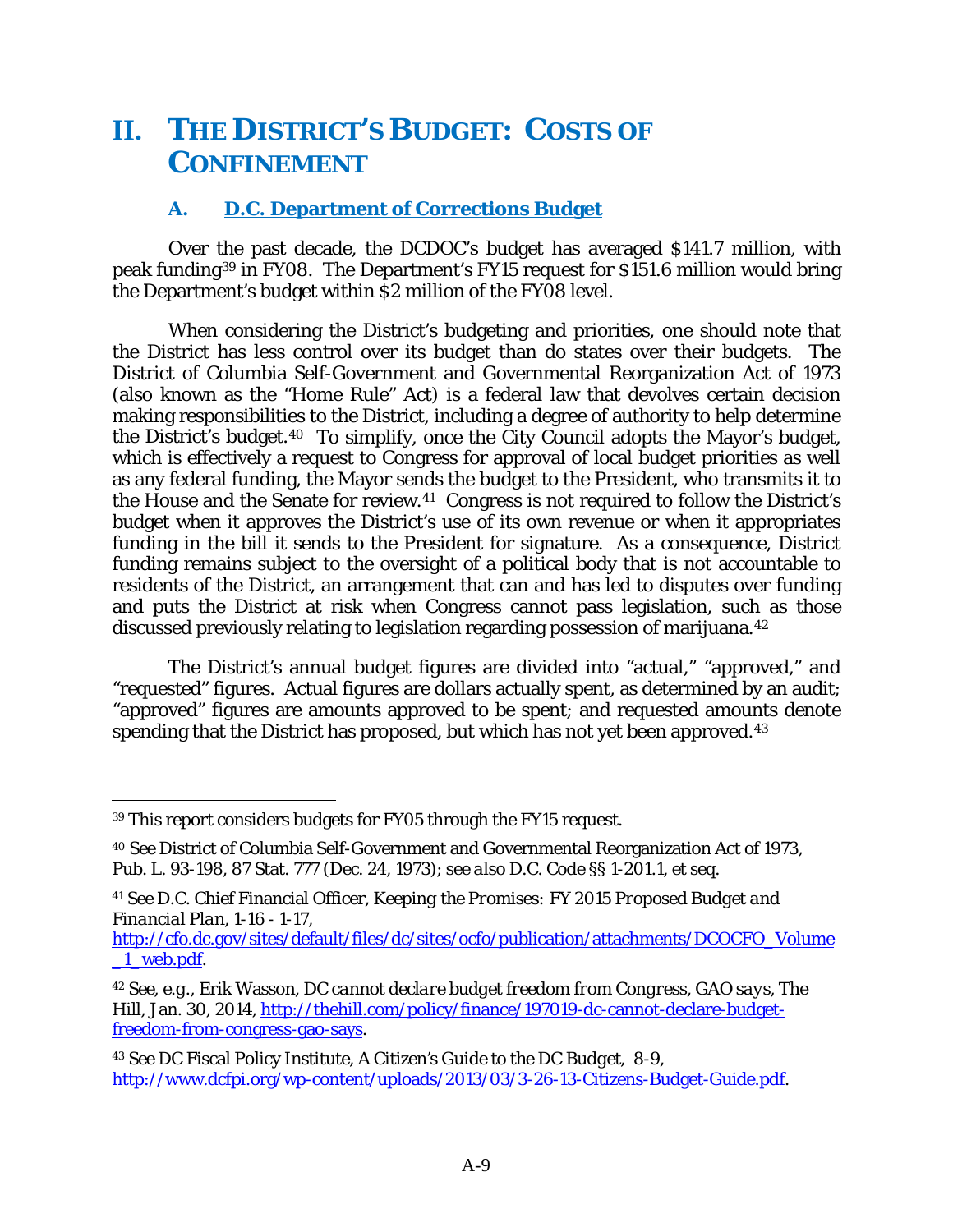The DCDOC's approved budget for FY14 was \$140.3 million.<sup>44</sup> The FY14 approved budget represented an increase of 7% over the FY13 actual budget (\$131.1 million).[45](#page-64-1) For FY15, the Department has proposed a budget of \$151.6 million, which represents an increase of approximately 8% over FY14 approved levels.[46](#page-64-2) 

Figure 1[47](#page-64-3) indicates the Department's budget for fiscal years 2005 through 2015.[48](#page-64-4) As the data indicate, during the covered period (FY05-FY15), the Department

<span id="page-64-0"></span> $\overline{a}$ <sup>44</sup> D.C. Chief Financial Officer, *Keeping the Promises: FY 2015 Proposed Budget and Financial Plan*, C-37,

[http://cfo.dc.gov/sites/default/files/dc/sites/ocfo/publication/attachments/DCOCFO\\_Volume](http://cfo.dc.gov/sites/default/files/dc/sites/ocfo/publication/attachments/DCOCFO_Volume_2_web.pdf) 2 web.pdf.

<span id="page-64-1"></span><sup>45</sup> D.C. Chief Financial Officer, *Keeping the Promises: FY 2015 Proposed Budget and Financial Plan*, C-37,

[http://cfo.dc.gov/sites/default/files/dc/sites/ocfo/publication/attachments/DCOCFO\\_Volume](http://cfo.dc.gov/sites/default/files/dc/sites/ocfo/publication/attachments/DCOCFO_Volume_2_web.pdf) [\\_2\\_web.pdf.](http://cfo.dc.gov/sites/default/files/dc/sites/ocfo/publication/attachments/DCOCFO_Volume_2_web.pdf)

<span id="page-64-2"></span><sup>46</sup> D.C. Chief Financial Officer, *Keeping the Promises: FY 2015 Proposed Budget and Financial Plan*, C-37,

[http://cfo.dc.gov/sites/default/files/dc/sites/ocfo/publication/attachments/DCOCFO\\_Volume](http://cfo.dc.gov/sites/default/files/dc/sites/ocfo/publication/attachments/DCOCFO_Volume_2_web.pdf) 2<sup>web.pdf.</sup>

<span id="page-64-3"></span><sup>47</sup> Figure 1 was calculated using information made available by the Office of the Chief Financial Officer. *See* D.C. Chief Financial Officer, *Keeping the Promises: FY 2015 Proposed Budget and Financial Plan,* 

[http://cfo.dc.gov/sites/default/files/dc/sites/ocfo/publication/attachments/DCOCFO\\_Volume](http://cfo.dc.gov/sites/default/files/dc/sites/ocfo/publication/attachments/DCOCFO_Volume_2_web.pdf) [\\_2\\_web.pdf;](http://cfo.dc.gov/sites/default/files/dc/sites/ocfo/publication/attachments/DCOCFO_Volume_2_web.pdf) D.C. Chief Financial Officer, *FY 2014 Proposed Budget and Financial Plan,*

[http://cfo.dc.gov/sites/default/files/dc/sites/ocfo/publication/attachments/DCOCFO\\_Volume](http://cfo.dc.gov/sites/default/files/dc/sites/ocfo/publication/attachments/DCOCFO_Volume_2_Final.pdf) [\\_2\\_Final.pdf;](http://cfo.dc.gov/sites/default/files/dc/sites/ocfo/publication/attachments/DCOCFO_Volume_2_Final.pdf) D.C. Chief Financial Officer, Seizing Our Future: *FY 2013 Proposed Budget and* 

*Financial Plan,* 

[http://cfo.dc.gov/sites/default/files/dc/sites/ocfo/publication/attachments/ocfo\\_fy2013\\_volu](http://cfo.dc.gov/sites/default/files/dc/sites/ocfo/publication/attachments/ocfo_fy2013_volume_2_chapters_part_1.pdf) [me\\_2\\_chapters\\_part\\_1.pdf;](http://cfo.dc.gov/sites/default/files/dc/sites/ocfo/publication/attachments/ocfo_fy2013_volume_2_chapters_part_1.pdf) D.C. Chief Financial Officer, *One City Rising to the Challenge: FY 2012 Proposed Budget and Financial Plan*,

[http://cfo.dc.gov/sites/default/files/dc/sites/ocfo/publication/attachments/ocfo\\_volume\\_2\\_a](http://cfo.dc.gov/sites/default/files/dc/sites/ocfo/publication/attachments/ocfo_volume_2_agency_chapters_part_i_web.pdf) [gency\\_chapters\\_part\\_i\\_web.pdf](http://cfo.dc.gov/sites/default/files/dc/sites/ocfo/publication/attachments/ocfo_volume_2_agency_chapters_part_i_web.pdf); D.C. Chief Financial Officer, *Maximizing Efficiency: FY 2011 Proposed Budget and Financial Plan*,

[http://cfo.dc.gov/sites/default/files/dc/sites/ocfo/publication/attachments/2011\\_Volume\\_1-](http://cfo.dc.gov/sites/default/files/dc/sites/ocfo/publication/attachments/2011_Volume_1-Executive_Summary_Web.pdf) [Executive\\_Summary\\_Web.pdf;](http://cfo.dc.gov/sites/default/files/dc/sites/ocfo/publication/attachments/2011_Volume_1-Executive_Summary_Web.pdf) D.C. Chief Financial Officer, *Meeting the Challenge: FY 2010 Proposed Budget and Financial Plan,* 

[http://cfo.dc.gov/sites/default/files/dc/sites/ocfo/publication/attachments/ocfo\\_volume\\_2\\_a](http://cfo.dc.gov/sites/default/files/dc/sites/ocfo/publication/attachments/ocfo_volume_2_agency_chapters_part_i_web_1.pdf) [gency\\_chapters\\_part\\_i\\_web\\_1.pdf;](http://cfo.dc.gov/sites/default/files/dc/sites/ocfo/publication/attachments/ocfo_volume_2_agency_chapters_part_i_web_1.pdf) D.C. Chief Financial Officer, *FY 2009 Proposed Budget and Financial Plan,* 

[http://cfo.dc.gov/sites/default/files/dc/sites/ocfo/publication/attachments/ocfo\\_agency\\_budg](http://cfo.dc.gov/sites/default/files/dc/sites/ocfo/publication/attachments/ocfo_agency_budget_chapters_part_1_of_2.pdf) [et\\_chapters\\_part\\_1\\_of\\_2.pdf;](http://cfo.dc.gov/sites/default/files/dc/sites/ocfo/publication/attachments/ocfo_agency_budget_chapters_part_1_of_2.pdf) D.C. Chief Financial Officer, *Moving Forward: FY 2008 Proposed Budget and Financial Plan*,

[http://cfo.dc.gov/sites/default/files/dc/sites/ocfo/publication/attachments/ocfo\\_volume\\_2a\\_](http://cfo.dc.gov/sites/default/files/dc/sites/ocfo/publication/attachments/ocfo_volume_2a_web2.pdf) [web2.pdf;](http://cfo.dc.gov/sites/default/files/dc/sites/ocfo/publication/attachments/ocfo_volume_2a_web2.pdf) D.C. Chief Financial Officer, *FY 2007 Proposed Budget and Financial Plan: Public Safety and Justice 2007 Operational Appendices,* 

<span id="page-64-4"></span>[http://cfo.dc.gov/sites/default/files/dc/sites/ocfo/publication/attachments/ocfo\\_dc\\_budget\\_v](http://cfo.dc.gov/sites/default/files/dc/sites/ocfo/publication/attachments/ocfo_dc_budget_volume_3d.pdf) (continued…)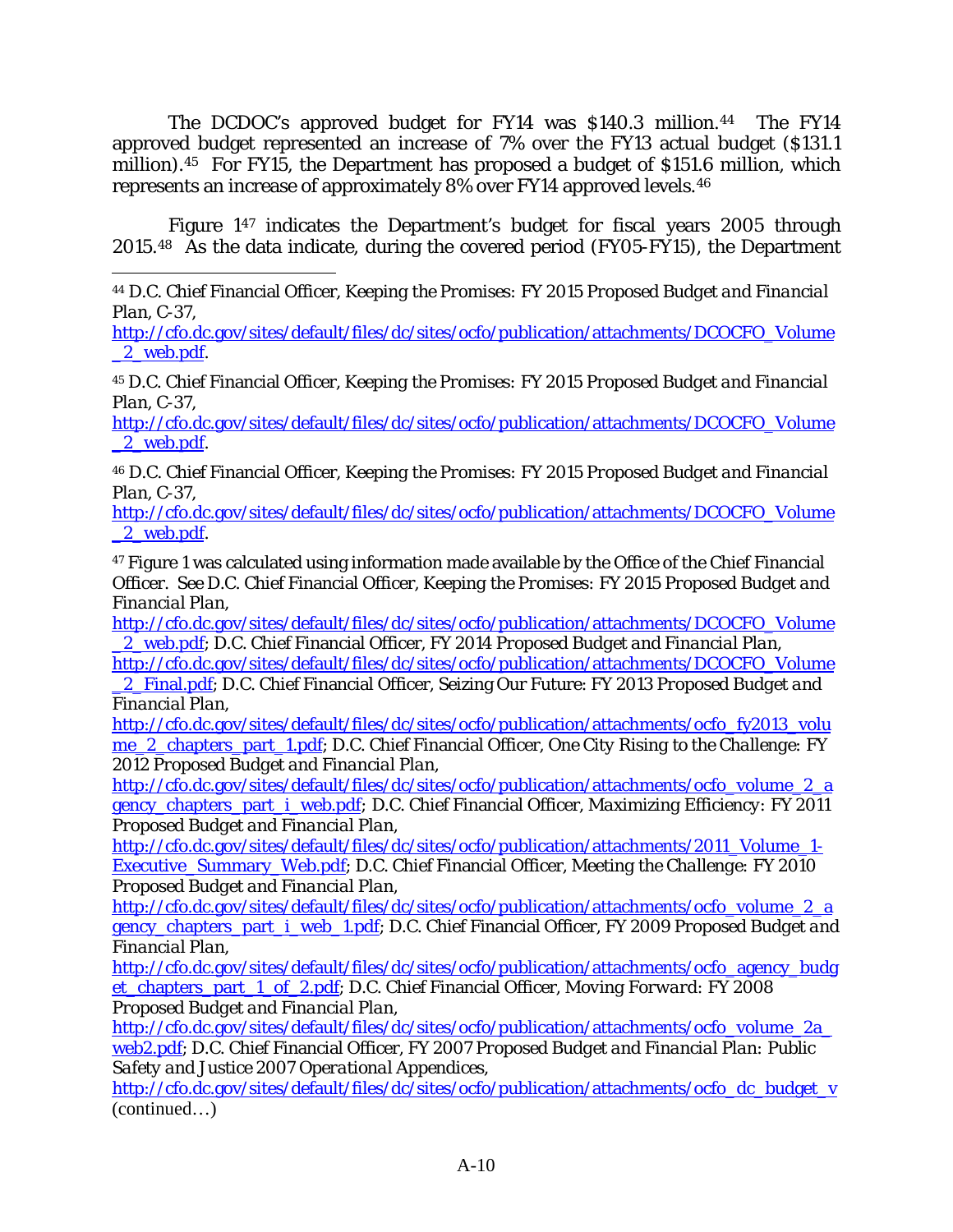received peak funding in FY08 (\$153.4 million). The FY12 budget was the lowest the Department had seen since FY05.



#### **Figure 1**

[olume\\_3d.pdf;](http://cfo.dc.gov/sites/default/files/dc/sites/ocfo/publication/attachments/ocfo_dc_budget_volume_3d.pdf) D.C. Chief Financial Officer, *FY 2008 Proposed Budget and Financial Plan: Public Safety and Justice 2008 Operational Appendices*,

[http://cfo.dc.gov/sites/default/files/dc/sites/ocfo/publication/attachments/ocfo\\_volume\\_3\\_w](http://cfo.dc.gov/sites/default/files/dc/sites/ocfo/publication/attachments/ocfo_volume_3_web.pdf) [eb.pdf](http://cfo.dc.gov/sites/default/files/dc/sites/ocfo/publication/attachments/ocfo_volume_3_web.pdf)*;* D.C. Chief Financial Officer, *FY 2009 Proposed Budget and Financial Plan: Public Safety and Justice 2009 Operational Appendices,*  [http://cfo.dc.gov/sites/default/files/dc/sites/ocfo/publication/attachments/ocfo\\_operating\\_ap](http://cfo.dc.gov/sites/default/files/dc/sites/ocfo/publication/attachments/ocfo_operating_appendices_part_2_of_4.pdf) [pendices\\_part\\_2\\_of\\_4.pdf;](http://cfo.dc.gov/sites/default/files/dc/sites/ocfo/publication/attachments/ocfo_operating_appendices_part_2_of_4.pdf) D.C. Chief Financial Officer, *FY 2010 Proposed Budget and* 

*Financial Plan: Public Safety and Justice 2010 Operational Appendices,* 

[http://cfo.dc.gov/sites/default/files/dc/sites/ocfo/publication/attachments/volume\\_4\\_-](http://cfo.dc.gov/sites/default/files/dc/sites/ocfo/publication/attachments/volume_4_-_operating_appendices_-_part_i_web.pdf) [\\_operating\\_appendices\\_-\\_part\\_i\\_web.pdf;](http://cfo.dc.gov/sites/default/files/dc/sites/ocfo/publication/attachments/volume_4_-_operating_appendices_-_part_i_web.pdf) D.C. Chief Financial Officer, *FY 2011 Proposed Budget and Financial Plan: Public Safety and Justice 2011 Operational Appendices,*  [http://cfo.dc.gov/sites/default/files/dc/sites/ocfo/publication/attachments/2011\\_Volume\\_4-](http://cfo.dc.gov/sites/default/files/dc/sites/ocfo/publication/attachments/2011_Volume_4-Operating_Appendices-Part_I_Web.pdf) [Operating\\_Appendices-Part\\_I\\_Web.pdf;](http://cfo.dc.gov/sites/default/files/dc/sites/ocfo/publication/attachments/2011_Volume_4-Operating_Appendices-Part_I_Web.pdf) D.C. Chief Financial Officer, *FY 2012 Proposed Budget and Financial Plan: Public Safety and Justice 2012 Operational Appendices,*  [http://cfo.dc.gov/sites/default/files/dc/sites/ocfo/publication/attachments/ocfo\\_volume\\_4\\_o](http://cfo.dc.gov/sites/default/files/dc/sites/ocfo/publication/attachments/ocfo_volume_4_operating_appendices_part_i_web_r.pdf) [perating\\_appendices\\_part\\_i\\_web\\_r.pdf;](http://cfo.dc.gov/sites/default/files/dc/sites/ocfo/publication/attachments/ocfo_volume_4_operating_appendices_part_i_web_r.pdf) D.C. Chief Financial Officer, *FY 2013 Proposed Budget and Financial Plan: Public Safety and Justice 2013 Operational Appendices,*  [http://cfo.dc.gov/sites/default/files/dc/sites/ocfo/publication/attachments/ocfo\\_fy2013\\_volu](http://cfo.dc.gov/sites/default/files/dc/sites/ocfo/publication/attachments/ocfo_fy2013_volume_4_appendices_part_1_0.pdf) [me\\_4\\_appendices\\_part\\_1\\_0.pdf;](http://cfo.dc.gov/sites/default/files/dc/sites/ocfo/publication/attachments/ocfo_fy2013_volume_4_appendices_part_1_0.pdf) D.C. Chief Financial Officer, *FY 2014 Proposed Budget and*

*Financial Plan: Public Safety and Justice 2014 Operational Appendices,*  [http://cfo.dc.gov/sites/default/files/dc/sites/ocfo/publication/attachments/DCOCFO\\_Volume](http://cfo.dc.gov/sites/default/files/dc/sites/ocfo/publication/attachments/DCOCFO_Volume_4_Final.pdf)

[\\_4\\_Final.pdf;](http://cfo.dc.gov/sites/default/files/dc/sites/ocfo/publication/attachments/DCOCFO_Volume_4_Final.pdf) D.C. Chief Financial Officer, *FY 2015 Proposed Budget and Financial Plan: Public Safety and Justice 2015 Operational Appendices,* 

[http://cfo.dc.gov/sites/default/files/dc/sites/ocfo/publication/attachments/DCOCFO\\_Volume](http://cfo.dc.gov/sites/default/files/dc/sites/ocfo/publication/attachments/DCOCFO_Volume_5_web.pdf) [\\_5\\_web.pdf.](http://cfo.dc.gov/sites/default/files/dc/sites/ocfo/publication/attachments/DCOCFO_Volume_5_web.pdf)

<sup>48</sup> Figures for FY05 through FY13 are actual budget figures, while FY14 is the approved budget and FY15 is the Department's request.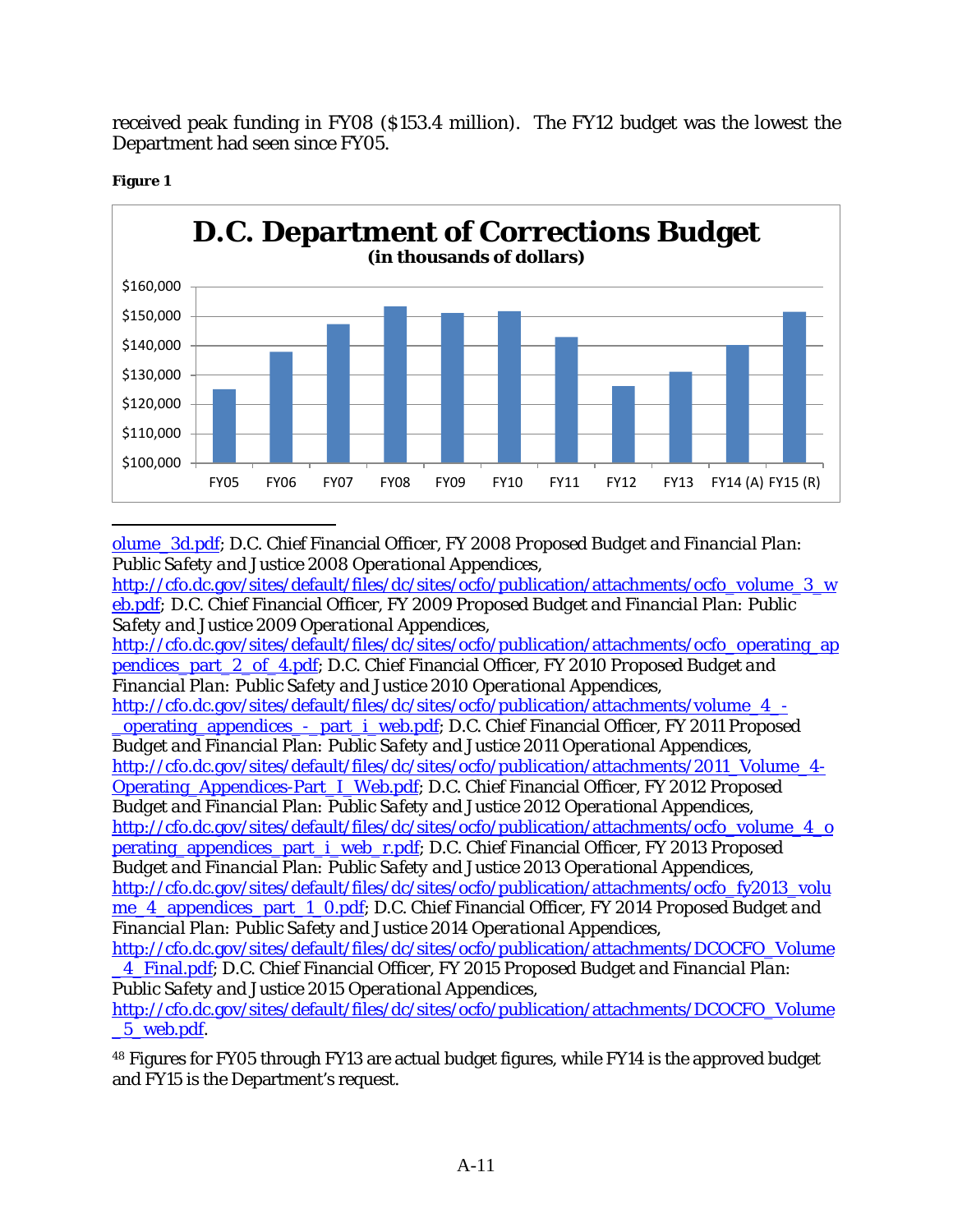The DCDOC's budget can be further divided to into "Personal Services," (PS) (Figure 2[49\)](#page-66-0) which is essentially labor expenses, and "Nonpersonal Services," (NPS) (Figure 3[50](#page-66-1)) which is a catch-all category for other expenses, generally including operational costs including supplies, equipment, and contractual services.





A review of notices of intent to award sole source contracts issued by the Office of Contracting and Procurement<sup>[51](#page-66-2)</sup> provide some insight into the cost of various contractual services: [52](#page-66-3)

• Inmate Telephone, Inc. provides prisoner telephone services for the DCDOC, including labor, equipment, and materials. A proposed extension of a contract for services provided through September 30, 2015, indicates that services would be provided at no cost to the District. Presumably, the company pays for these costs through revenue generated by system use.[53](#page-66-4) 

 $\overline{a}$ 

<span id="page-66-3"></span><sup>52</sup> It is not clear precisely which budget category encompasses these expenditures, though it is not unreasonable to expect that they would be categorized as contractual services.

<span id="page-66-4"></span><sup>53</sup> D.C. Office of Contracting and Procurement, *Determinations and Findings for Sole Source Extension of Contract* (Contract CW12929, Inmate Telephone Inc.) (unsigned), [http://app.ocp.dc.gov/intent\\_award/D\\_F/DF\\_Sole\\_Source\\_Inmate\\_Telephone.pdf.](http://app.ocp.dc.gov/intent_award/D_F/DF_Sole_Source_Inmate_Telephone.pdf)

<span id="page-66-0"></span><sup>49</sup> *See supra* n.47.

<span id="page-66-1"></span><sup>50</sup> *See supra* n.47.

<span id="page-66-2"></span><sup>51</sup> *See* D.C. Office of Contracting and Procurement, *Notice of Intent to Award Sole Source Contracts*, [http://app.ocp.dc.gov/intent\\_award/intent\\_award\\_opic.asp.](http://app.ocp.dc.gov/intent_award/intent_award_opic.asp)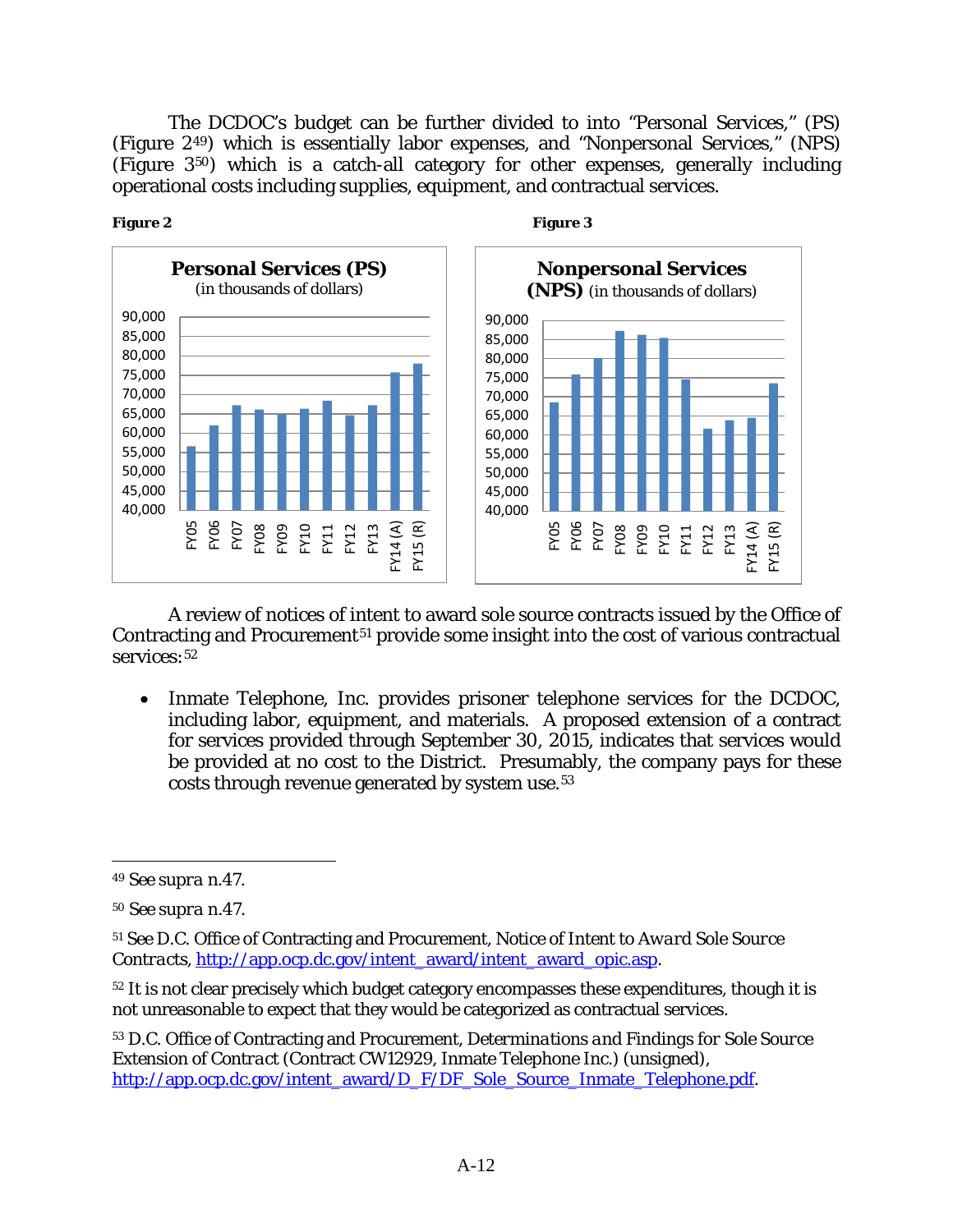- Centric GRP LLC/Keefe Supply Company provides commissary services. A proposed extension of a contract for services would pay the company about \$631,000 for the seven-month period from January 1, 2015, through July 31, 2015.[54](#page-67-0)
- Virginia Correctional Enterprises provides off-site laundry services for the D.C. Jail. A proposed extension of a contract for services would pay the company \$200,000 for the nine-month period from January 1, 2015, through September 30, 2015.[55](#page-67-1)
- Johnson Control provides maintenance services for the D.C. Jail air, heat, power, and ventilation systems. A proposed extension of a contract for services would pay the company about \$70,000 from the date of the award through September 30, 2015.[56](#page-67-2)
- URS Federal Technical Services, Inc./EG&G Technical Services, Inc. provide warehouse management and logistics services, including management of supply operations at the D.C. Jail. A proposed contract for services would pay URS about \$694,000 for services between October 1, 2014, and September 30, 2015.[57](#page-67-3)

# **B. Private Contracts: CCA, Unity Health Care, Halfway Houses**

One NPS component, "Contractual Services - Other" (Figure 4[58](#page-67-4)) accounted for between 75% and 86% of all NPS expenses for FY05 through FY15, and for between 36% and 48% of the entire budget. The contractual services component appears to include the Department's contracts with CCA, with the private halfway houses, and for prisoner medical services.

Because the "Contractual Services - Other" category accounts for such a significant percentage of the total NPS budget, it is useful to examine the NPS budget

<span id="page-67-4"></span><sup>58</sup> *See supra* n.47.

<span id="page-67-0"></span> $\overline{a}$ <sup>54</sup> D.C. Office of Contracting and Procurement, *Determination and Findings for Sole Source Extension of Contract* (Contract CW18182, Centric GRP/Keefe Supply Company) (unsigned), [http://app.ocp.dc.gov/intent\\_award/D\\_F/DF\\_CW18182\\_R1.pdf.](http://app.ocp.dc.gov/intent_award/D_F/DF_CW18182_R1.pdf)

<span id="page-67-1"></span><sup>55</sup> D.C. Office of Contracting and Procurement, *Determination and Findings for Sole Source Extension of Contract* (Contract CW17235, Virginia Correctional Enterprises) (unsigned), [http://app.ocp.dc.gov/intent\\_award/D\\_F/DF\\_CW17235\\_R1.pdf.](http://app.ocp.dc.gov/intent_award/D_F/DF_CW17235_R1.pdf)

<span id="page-67-2"></span><sup>56</sup> D.C. Office of Contracting and Procurement, *Determination and Findings for Sole Source Extension of Contract* (Johnsons Control) (unsigned), [http://app.ocp.dc.gov/intent\\_award/D\\_F/DF\\_Johnson\\_Control\\_R1.pdf.](http://app.ocp.dc.gov/intent_award/D_F/DF_Johnson_Control_R1.pdf)

<span id="page-67-3"></span><sup>57</sup> D.C. Office of Contracting and Procurement, *Determination and Findings for Sole Source Extension of Contract* (Contract CW12688, URS) (unsigned), [http://app.ocp.dc.gov/intent\\_award/D\\_F/DF\\_CW12688%208\\_26\\_14R.pdf.](http://app.ocp.dc.gov/intent_award/D_F/DF_CW12688%208_26_14R.pdf)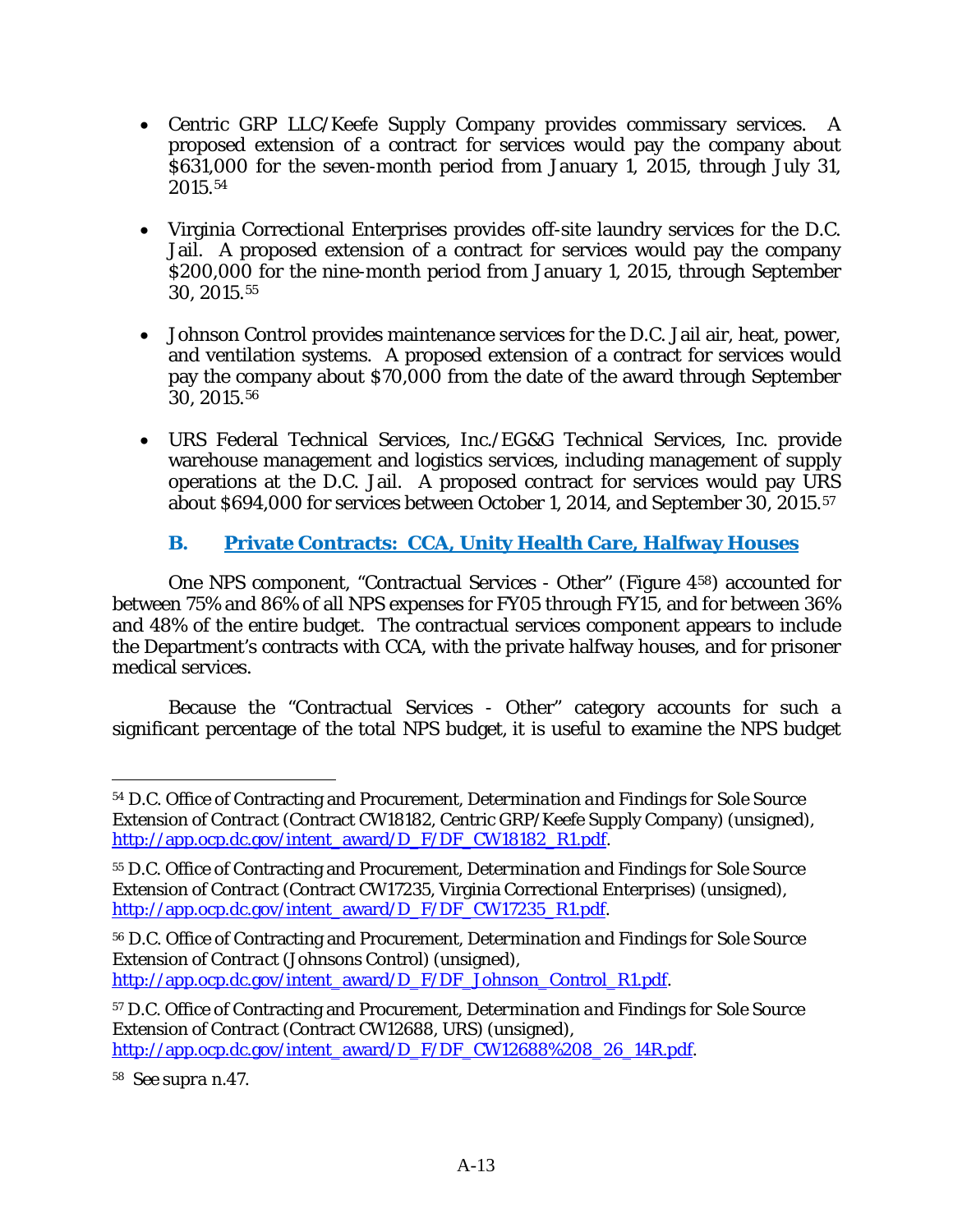without the contractual services category (Figure 5<sup>[59](#page-68-0)</sup>). As Figure 5 demonstrates, the NPS budget sans the "Contractual Services - Other" category has been subject to a fair degree of year-to-year fluctuation. The figures also reveal comparatively higher expenses in FY10 and FY11. In both fiscal years—and only those fiscal years—the second largest expense category after contractual services was "Expense Not Budgeted Others," which accounted for \$10.6 million in expenses in FY10 and \$8.6 million in FY11. It is not clear precisely what accounts for the variations in this budget category. For FY15, this budget category includes \$6.5 million for supplies and materials, such as books, writing materials, and other goods purchased for prisoner use and consumption; \$2.7 million for equipment; \$60,000 for telecommunications.<sup>60</sup> For FY15, this budget category also includes \$2.8 million for land and building rental, which may represent the District's lease payment to CCA for the CTF facility, as discussed below.[61](#page-68-2)





A significant percentage of the Department of Corrections' budget is devoted to paying for contracts with private entities, including CCA and private halfway houses.

<span id="page-68-0"></span><sup>59</sup> *See supra* n.47.

<span id="page-68-1"></span><sup>60</sup> *See* D.C. Chief Financial Officer, *Keeping the Promises: FY 2015 Proposed Budget and Financial Plan*, C-37 to C-39,

[http://cfo.dc.gov/sites/default/files/dc/sites/ocfo/publication/attachments/DCOCFO\\_Volume](http://cfo.dc.gov/sites/default/files/dc/sites/ocfo/publication/attachments/DCOCFO_Volume_2_web.pdf) [\\_2\\_web.pdf.](http://cfo.dc.gov/sites/default/files/dc/sites/ocfo/publication/attachments/DCOCFO_Volume_2_web.pdf)

<span id="page-68-2"></span><sup>61</sup> *See id.*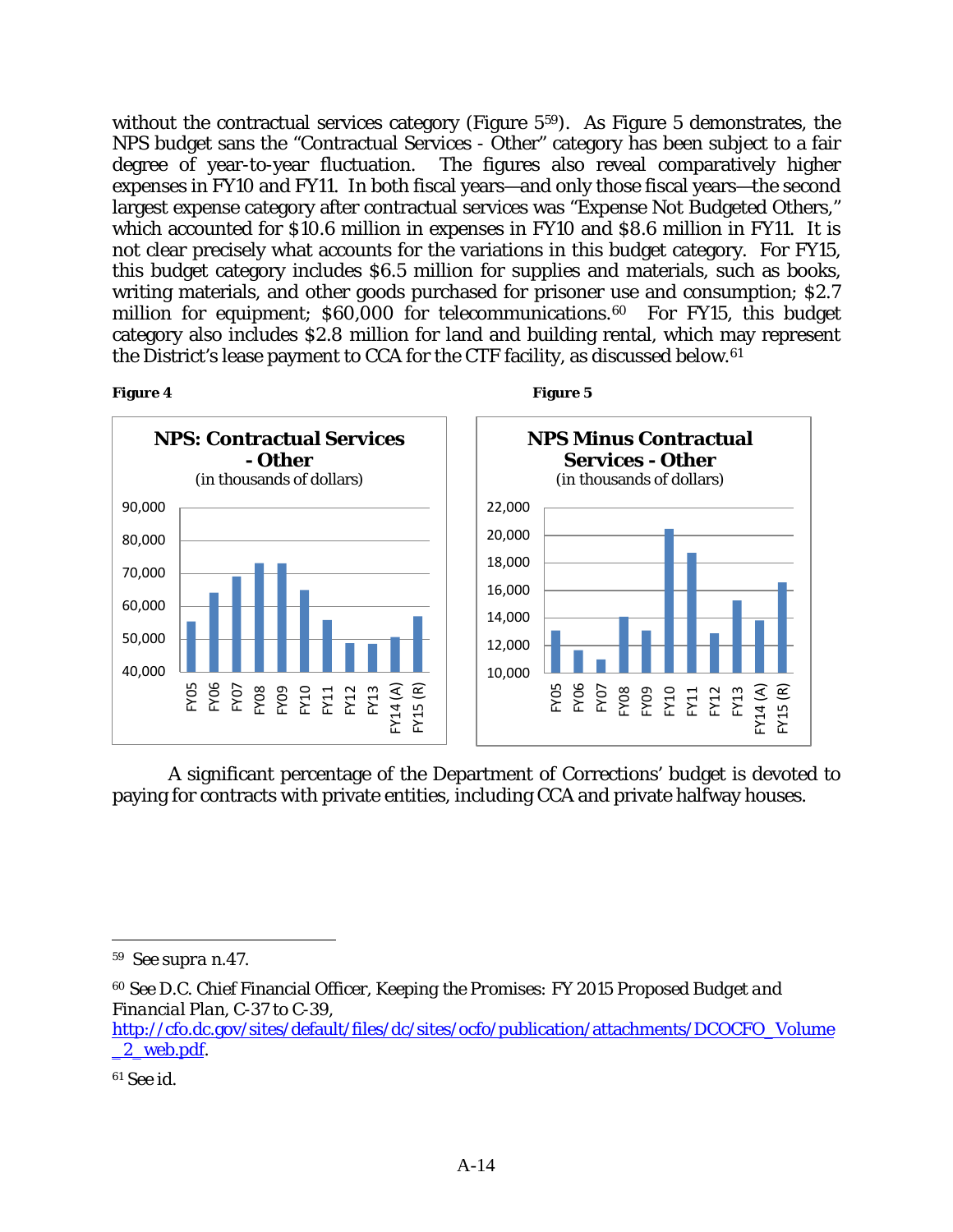# **Appendix B**

GOVERNMENT OF THE DISTRICT OF COLUMBIA DEPARTMENT OF CORRECTIONS



# **D.C. Department of Corrections Response to Washington Lawyers' Committee White Paper**

The Washington Lawyers' Committee commissioned Covington and Burling to prepare a white paper regarding conditions of confinement at the D.C. Jail and CTF to include physical infrastructure, mental health, suicide prevention, drug treatment practices, juvenile unit, demographics, budget/costs and contracting. The Department of Corrections provides the following comments in response to this report.

# **CDF and CTF Facilities**

- DOC is committed to performing preventative and day to day maintenance of the CDF and CTF facilities in order to provide a clean and safe environment for staff and inmates.
- DOH noted in its exit interview with DOC staff on March 16, 2015 that there had been noticeable improvements in the facility, and areas that were in need of repair and in poor condition during the initial inspection have improved significantly.
- In the most recent March 2015 DOH inspection, 87% of the identified items have already been abated to date; the remaining items are either currently being corrected or, due to the age and deterioration of the physical structure, are outside of DOC's control.

### **Juvenile Programs**

- Since the issuance of the Ridley Report, DCDOC has significantly expanded the juvenile program.
	- o The after school program has been expanded and now runs from Monday-Friday. This program focuses on reinforcing the day's lessons, teaching good citizenship and pro-social development.
	- o There is a daily barbering program for the male juveniles.
	- o There is a comprehensive Victim Impact Training program that combines intensive recovery support, mentoring and anger management services, and workforce development skills.
	- o Other weekly programs include: Life Skills workshops, Free Minds Book Club, Adjusting Our Attitudes and substance abuse education.
- The Juvenile Unit program manager is currently in the process of negotiating a career and technical training for weekend programming.
- As of September 2014, all correctional officer recruits are trained in Positive Youth Development (PYD), as well as the operational and disciplinary procedures of the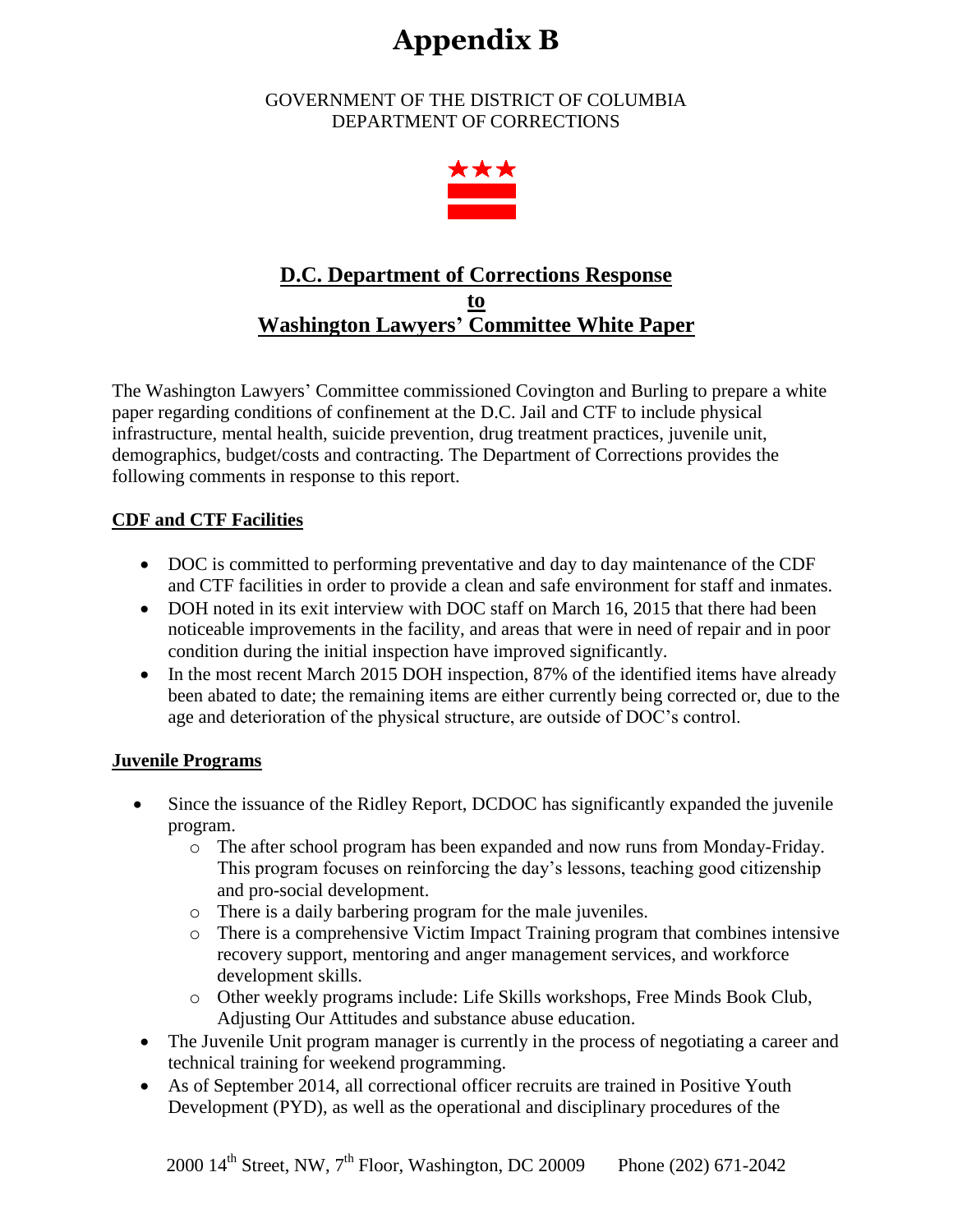Juvenile Unit. This training is being phased into the annual in-service training for all correctional staff.

• PYD emphasizes building skills and assets in youth in addition to preventing negative outcomes.

### **Juvenile Administrative Segregation**

.

The DOC does not use excessive isolation and segregation with the juvenile population. The number of juveniles segregated (either awaiting a disciplinary hearing or placed in administrative segregation) over the past year are as follows with the average stay in segregation being approximately two (2) days:

| Month            | Number of juveniles |
|------------------|---------------------|
| May 2014         | Six(6)              |
| June 2014        | Zero $(0)$          |
| <b>July 2014</b> | Three $(3)$         |
| August 2014      | Three $(3)$         |
| September 2014   | Two $(2)$           |
| October 2014     | Six(6)              |
| November 2014    | Two $(2)$           |
| December 2014    | Zero $(0)$          |
| January 2015     | Zero $(0)$          |
| February 2015    | Zero $(0)$          |
| March 2015       | Five $(5)$          |
| April 2015       | Two $(2)$           |
| May 2015         | Zero $(0)$          |

- The DOC has had Juvenile Administrative Housing and Hearing Procedures in place since June 2013.
- Any juvenile placed in administrative segregation is housed in a separate cell on the lower tier within the juvenile unit.
	- o These juveniles attend school through DCPS and have access to legal services, programming, counseling services, and meaningful contact with the other juvenile inmates.
- If a juvenile is placed in administrative segregation, the following occurs:
	- o Officers are required to do a visual security check of the juvenile every fifteen (15) minutes.
	- o The juvenile receives individual recreation for two (2) hours per day.
	- o Juveniles will not be placed in segregation for longer than five (5) days unless extenuating circumstances exist.

# **Visitation for Juveniles**

- In addition to video visitation, juveniles who have reached the Gold Tier in the Juvenile Unit are given contact visitation with their parent or guardian once per month. Eligibility for the Gold Tier is based on several factors such as behavior, program participation and educational factors.
- There are currently eight (8) juveniles on the Gold Tier with two (2) more expected by May 7.
- Juvenile inmates are given contact visits during the holiday season in December.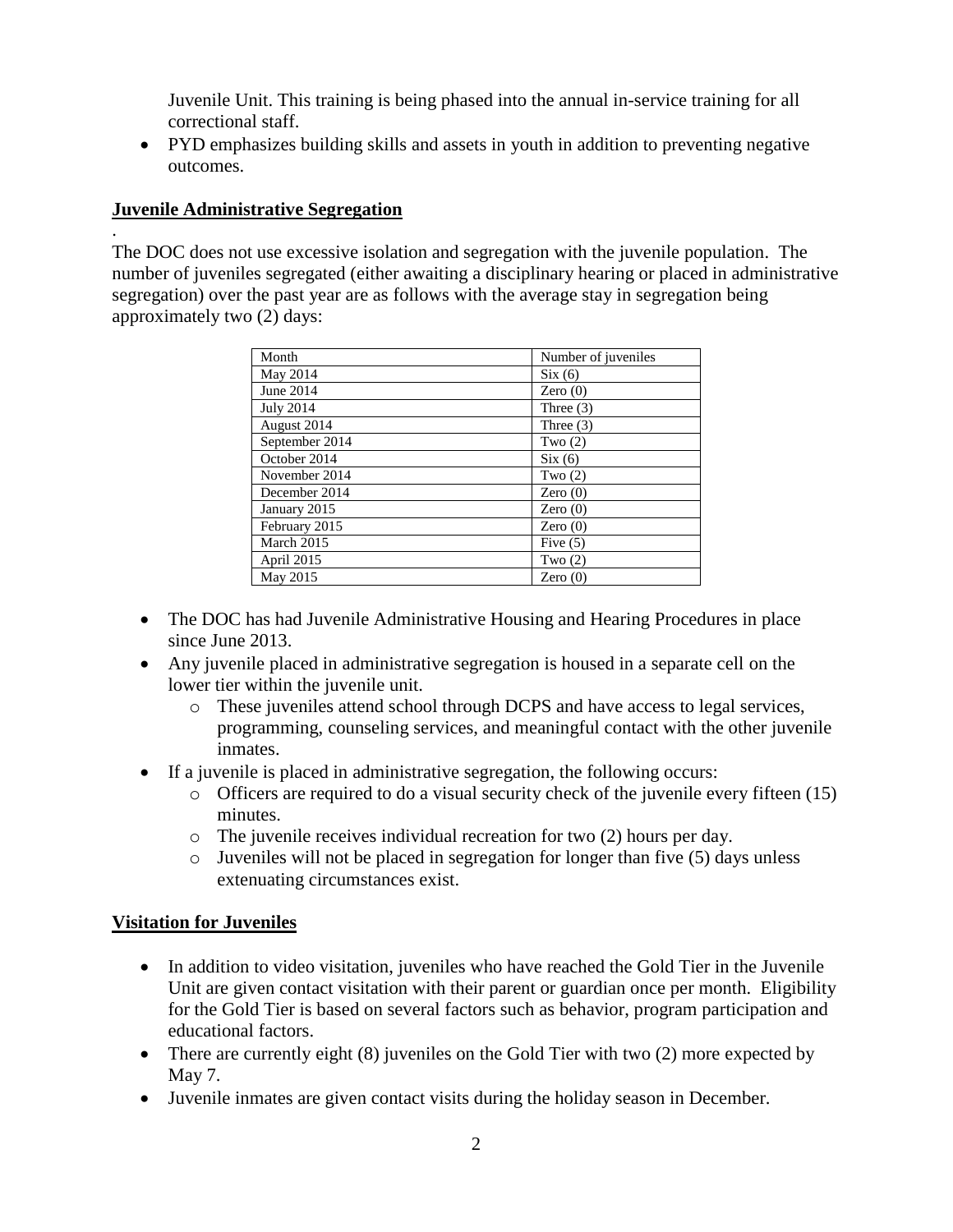### **Suicide Prevention**

The DOC, through a proactive initiative, requested that consultant Lindsay Hayes independently assess current practices and provide any appropriate recommendations relating to suicide prevention policies and procedures within DOC. His recommendations have been implemented.

- As of October 2014, all 40 designated cells have been completed and retrofitted as follows: to decrease ligature points, handles have been removed from toilets and desks, vents are covered with anti-ligature grade mesh, pick-proof, penal-grade caulking has been used in the cells, and doors have been replaced to allow for 2 clear panels that provide enhanced vision into and out of the cells.
- In response to the Hayes Report recommendations relating to suicide precautions, the DOC provides suicide-resistant smocks and blankets; more time out of cells and the provision of more family visits and telephone access is under review.
- "Behavior Management" status was immediately discontinued upon receipt of the Hayes Report. There are now two categories of observation: Suicide Watch for inmates thought to be actively suicidal and Suicide Precaution for inmates who are at risk of suicide, but less acutely compared to inmates on Suicide Watch. Inmates on Suicide Watch are placed in a safe cell on  $3<sup>rd</sup>$  floor medical and are provided one-to-one constant monitoring by a healthcare professional. Inmates on Suicide Precaution are monitored by officers every fifteen (15) minutes in staggered intervals.
- Suicide Prevention training has been significantly enhanced. All correctional officers, other DOC staff and healthcare vendor staff must undergo four (4) hours annually of Suicide Prevention training. Additionally, DOC brought in national expert Dr. Dean Aufderheide to conduct a full day of training on self-injurious behavior issues which involved inmates with mental health issues as well as those exhibiting "bad behavior." Correctional officers on the mental health and segregation units, as well as mental health staff participated in this training.
- DOC is in the process of developing a Mental Health Step Down Unit, which seeks to transition stabilized inmates on the Crisis Intervention Unit to a different wing of the same area which would involve enhanced programming, as well as double-bunking as a way to help them fully transition to general population as their functionality improves.

# **Substance Abuse Treatment Programs**

- The Secure Residential Treatment Program (SRTP) is a joint program of CSOSA and the US Parole Commission that is located in the CTF. Eligibility requirements and the content of the program are controlled by those agencies.
- The DOC offers a Residential Substance Abuse Treatment (RSAT) program to both male and female inmates. The RSAT curriculum is licensed by Addiction Prevention and Recovery Administration (APRA), the regulating body for policy for substance abuse prevention, treatment, and recovery services.
	- o RSAT is a 30-120 day program that includes services such as: relapse prevention, parenting classes, and life skills.
	- o The program is open to volunteers and also accepts referrals and self-reports.
	- o Inmates who have violated the terms of their probation and otherwise meet the requirements of the program may also enroll.